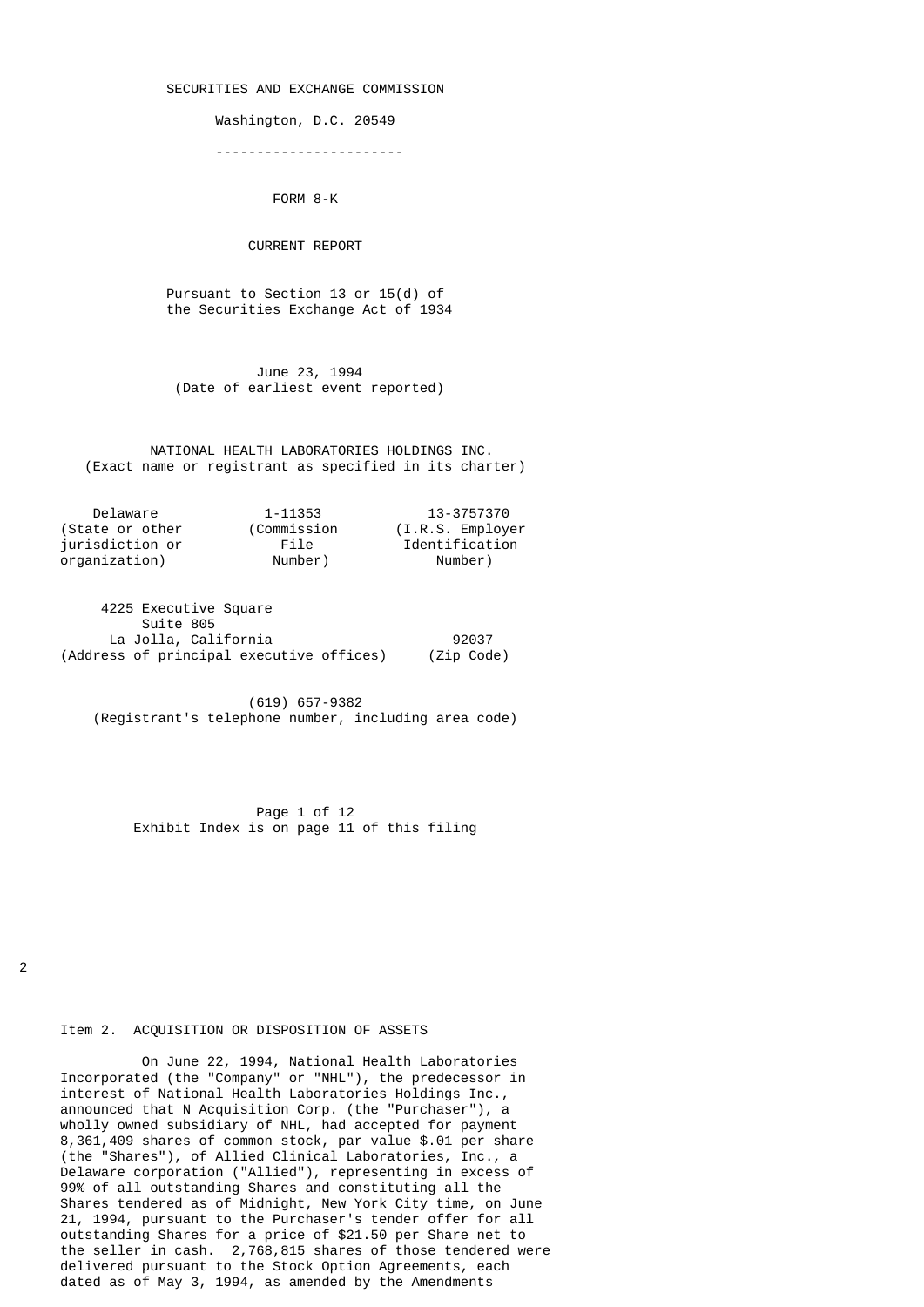thereto, each dated as of June 7, 1994, among NHL, the Purchaser, and Haywood D. Cochrane, Jr. (264,773 shares) and Warburg, Pincus Capital Company, L.P. (2,504,042 shares), respectively. On June 23, 1994, the Purchaser paid for such Shares using the proceeds of the credit facility established pursuant to the Credit Agreement dated as of June 21, 1994, among NHL Intermediate Holdings Corp. II, the banks, financial institutions and other institutional lenders listed on the signature pages thereof, Citicorp USA Inc., as administrative agent and certain co-agents for the Lenders thereunder, thereby becoming the beneficial owner of in excess of 90% of all Shares then outstanding.

 On June 23, 1994, the effective date of the merger contemplated by the tender offer described above (the "Merger"), the Purchaser was merged with and into Allied pursuant to Section 253 of the Delaware General Corporation Law, with Allied continuing as the surviving corporation and as a wholly-owned subsidiary of NHL with 100 shares of common stock outstanding. On June 23, 1994, NHL announced that the Merger transaction had been completed, at which time all shares of Allied common stock ceased to be outstanding and traded, and each Share thereafter represented a right to receive \$21.50 per Share.

 The total purchase price for the Allied acquisition of \$190.7 million, including aggregate related acquisition costs of \$6.0 million, has been allocated to the tangible and identifiable intangible assets and liabilities of Allied based upon management's preliminary estimates of their fair value with the remainder allocated to cost in excess of assets acquired. The allocation of purchase price

> Page 2 of 12 Exhibit Index is on page 11 of this filing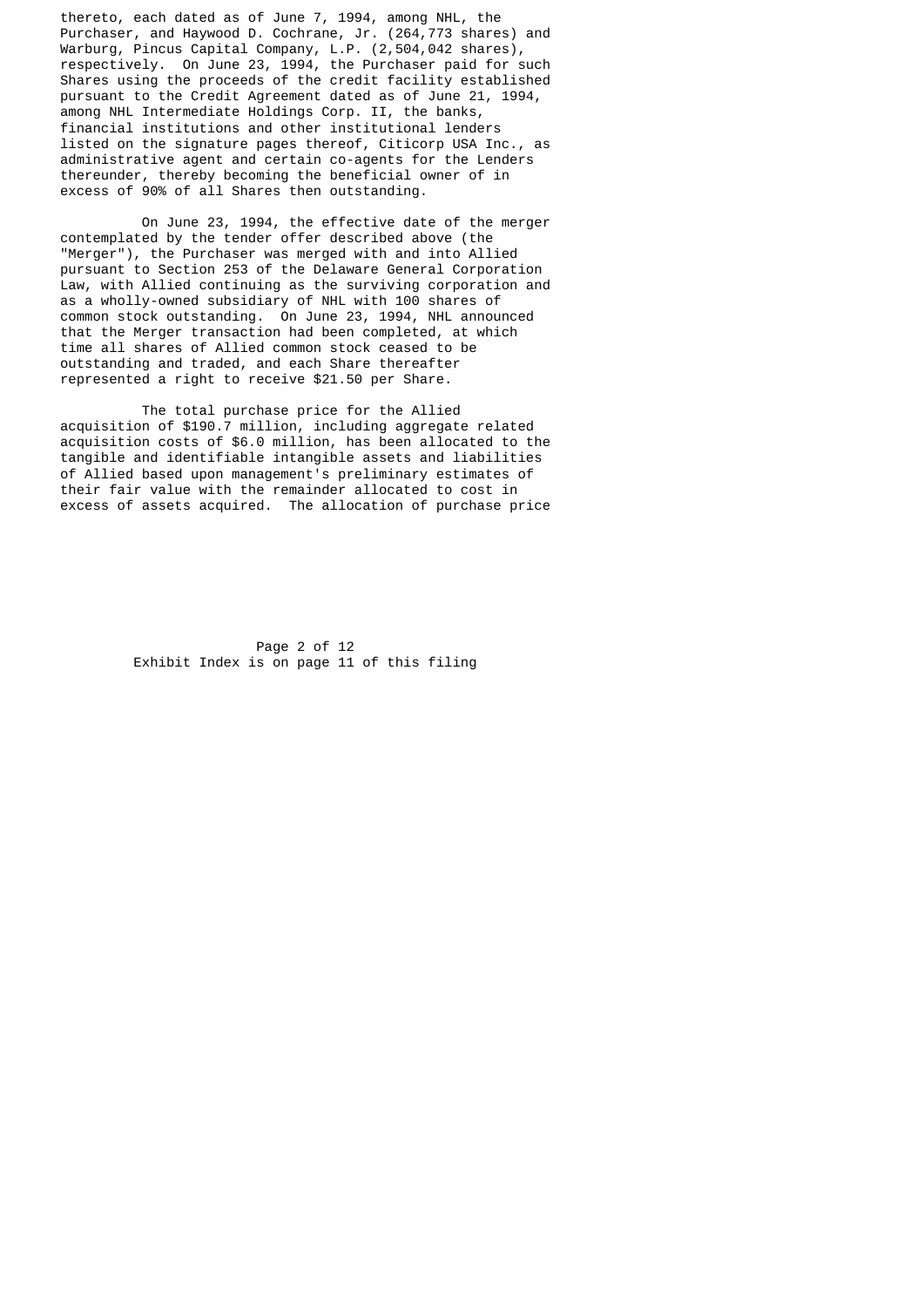for the Allied acquisition is subject to revision when additional information concerning asset and liability valuations is obtained. In management's opinion, the asset and liability valuations for the Allied acquisition will not be materially different from the pro forma financial data presented. For purposes of presenting pro forma results, no changes in revenues or expenses have been made to reflect the result of any modification to operations that might have been made had the Merger been consummated on the assumed effective dates of the Merger. The pro forma expenses include the recurring costs which are directly attributable to the Merger, such as interest expense and the related tax effects thereof and the change in depreciation and amortization expenses resulting from the allocation of the purchase cost.

#### Item 7. FINANCIAL STATEMENTS, PRO FORMA FINANCIAL INFORMATION AND EXHIBITS

a. Financial Statements of Allied.

 For a statement of Allied's financial condition, see the financial statements included in Allied's Annual Report on Form 10-K for the year ended December 31, 1993 and Allied's Quarterly Report on Form 10-Q for the quarter ended March 31, 1994, which are incorporated herein by reference.

b. Pro Forma Financial Information.

#### PRO FORMA FINANCIAL DATA

 The following unaudited pro forma financial data of the Company are based on the historical consolidated financial statements of the Company and Allied adjusted to give effect to the Merger. The Pro Forma Condensed Combined Consolidated Statement of Earnings Data and Other Data for the year ended December 31, 1993 and the three months ended March 31, 1994 give effect to the Merger as if it had occurred on January 1, 1993. The Pro Forma Condensed Combined Consolidated Balance Sheet Data give effect to the Merger as if it had occurred on March 31, 1994. The pro forma adjustments are based upon available information and certain assumptions that management believes are reasonable. The pro forma financial data do not purport to represent what the Company's results of operations or financial position would actually have been had the Merger in fact occurred on January 1, 1993 or March 31, 1994, or to project the Company's results of operations or financial position for or at any future period or date. The pro forma financial data should be read in conjunction with the historical consolidated financial statements of the Company and Allied incorporated by reference herein. See "Exhibits".

> Page 3 of 12 Exhibit Index is on page 11 of this filing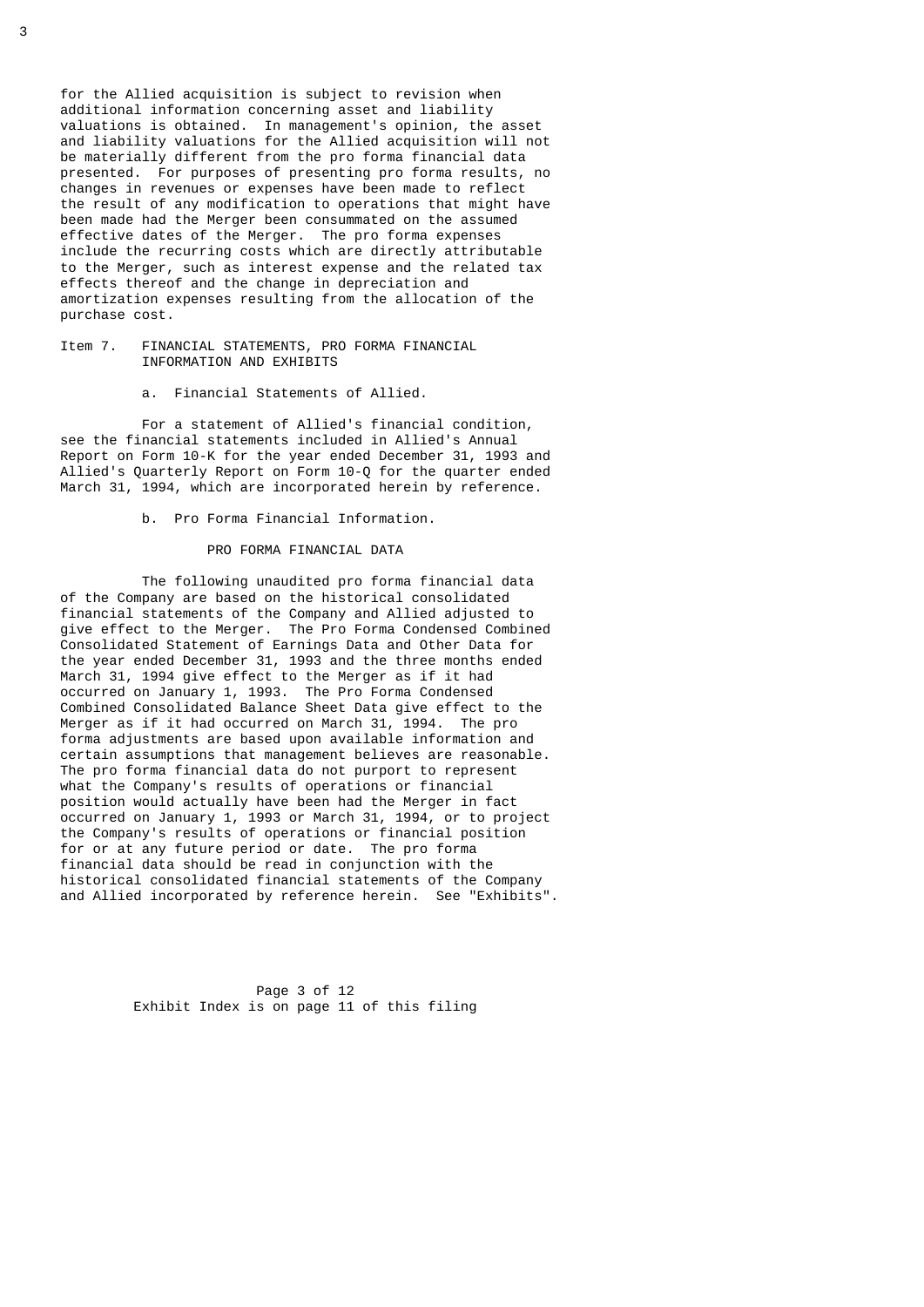As of March 31, 1994

|                                                                      | Actual                                                                                                                                                                                                                                                                                                                                                                                       |                                                                                                                                                                                                                                                                                                                                                                                              | Pro Forma                            | Pro Forma    |
|----------------------------------------------------------------------|----------------------------------------------------------------------------------------------------------------------------------------------------------------------------------------------------------------------------------------------------------------------------------------------------------------------------------------------------------------------------------------------|----------------------------------------------------------------------------------------------------------------------------------------------------------------------------------------------------------------------------------------------------------------------------------------------------------------------------------------------------------------------------------------------|--------------------------------------|--------------|
|                                                                      | Company                                                                                                                                                                                                                                                                                                                                                                                      | Allied                                                                                                                                                                                                                                                                                                                                                                                       | Adjustments<br>(Dollars in Millions) | Combined     |
| Assets                                                               |                                                                                                                                                                                                                                                                                                                                                                                              |                                                                                                                                                                                                                                                                                                                                                                                              |                                      |              |
| Current assets:                                                      |                                                                                                                                                                                                                                                                                                                                                                                              |                                                                                                                                                                                                                                                                                                                                                                                              |                                      |              |
| Cash and cash                                                        |                                                                                                                                                                                                                                                                                                                                                                                              |                                                                                                                                                                                                                                                                                                                                                                                              |                                      |              |
| equivalents                                                          | \$29.4                                                                                                                                                                                                                                                                                                                                                                                       | \$<br>3.3                                                                                                                                                                                                                                                                                                                                                                                    | \$(190.7)                            | 32.7<br>\$   |
|                                                                      |                                                                                                                                                                                                                                                                                                                                                                                              |                                                                                                                                                                                                                                                                                                                                                                                              | (26.4)                               |              |
|                                                                      |                                                                                                                                                                                                                                                                                                                                                                                              |                                                                                                                                                                                                                                                                                                                                                                                              | (11.6)<br>228.7                      |              |
| Temporary investments.                                               | $\frac{1}{2} \frac{1}{2} \frac{1}{2} \frac{1}{2} \frac{1}{2} \frac{1}{2} \frac{1}{2} \frac{1}{2} \frac{1}{2} \frac{1}{2} \frac{1}{2} \frac{1}{2} \frac{1}{2} \frac{1}{2} \frac{1}{2} \frac{1}{2} \frac{1}{2} \frac{1}{2} \frac{1}{2} \frac{1}{2} \frac{1}{2} \frac{1}{2} \frac{1}{2} \frac{1}{2} \frac{1}{2} \frac{1}{2} \frac{1}{2} \frac{1}{2} \frac{1}{2} \frac{1}{2} \frac{1}{2} \frac{$ | 1.4                                                                                                                                                                                                                                                                                                                                                                                          | $- - -$                              | 1.4          |
| Accounts receivable, net                                             | 139.4                                                                                                                                                                                                                                                                                                                                                                                        | 39.9                                                                                                                                                                                                                                                                                                                                                                                         | (4.0)                                | 175.3        |
| Prepaid expenses and                                                 |                                                                                                                                                                                                                                                                                                                                                                                              |                                                                                                                                                                                                                                                                                                                                                                                              |                                      |              |
| other                                                                | 26.5                                                                                                                                                                                                                                                                                                                                                                                         | 5.5                                                                                                                                                                                                                                                                                                                                                                                          | $- - -$                              | 32.0         |
| Deferred income taxes.                                               | 20.2                                                                                                                                                                                                                                                                                                                                                                                         | 2.3                                                                                                                                                                                                                                                                                                                                                                                          | $- - -$                              | 22.5         |
| Income taxes receivable                                              | 0.9                                                                                                                                                                                                                                                                                                                                                                                          |                                                                                                                                                                                                                                                                                                                                                                                              |                                      | 0.9          |
|                                                                      |                                                                                                                                                                                                                                                                                                                                                                                              | -------                                                                                                                                                                                                                                                                                                                                                                                      | <u>.</u>                             | -------      |
| Total current assets                                                 | 216.4                                                                                                                                                                                                                                                                                                                                                                                        | 52.4                                                                                                                                                                                                                                                                                                                                                                                         | (4.0)                                | 264.8        |
| Property, plant and                                                  | 105.6                                                                                                                                                                                                                                                                                                                                                                                        |                                                                                                                                                                                                                                                                                                                                                                                              |                                      | 132.5        |
| equipment, $net \cdot \cdot \cdot \cdot$<br>Intangible assets, net . | 294.1                                                                                                                                                                                                                                                                                                                                                                                        | 33.3<br>55.7                                                                                                                                                                                                                                                                                                                                                                                 | (6.4)<br>211.1                       | 505.2        |
|                                                                      |                                                                                                                                                                                                                                                                                                                                                                                              |                                                                                                                                                                                                                                                                                                                                                                                              | (55.7)                               |              |
| Other assets, $net \cdot \cdot \cdot$                                | 16.3                                                                                                                                                                                                                                                                                                                                                                                         | 2.6                                                                                                                                                                                                                                                                                                                                                                                          | 26.4                                 | 51.4         |
|                                                                      |                                                                                                                                                                                                                                                                                                                                                                                              |                                                                                                                                                                                                                                                                                                                                                                                              | (2.6)                                |              |
|                                                                      |                                                                                                                                                                                                                                                                                                                                                                                              |                                                                                                                                                                                                                                                                                                                                                                                              | 11.6                                 |              |
|                                                                      |                                                                                                                                                                                                                                                                                                                                                                                              |                                                                                                                                                                                                                                                                                                                                                                                              | (2.9)                                |              |
|                                                                      | -------                                                                                                                                                                                                                                                                                                                                                                                      | -------                                                                                                                                                                                                                                                                                                                                                                                      |                                      | -------      |
| Total assets                                                         | \$ 632.4                                                                                                                                                                                                                                                                                                                                                                                     | \$144.0                                                                                                                                                                                                                                                                                                                                                                                      | \$177.5                              | \$953.9      |
|                                                                      | =======                                                                                                                                                                                                                                                                                                                                                                                      |                                                                                                                                                                                                                                                                                                                                                                                              | =======                              | =======      |
| Liabilities and<br>Stockholders' Equity                              |                                                                                                                                                                                                                                                                                                                                                                                              |                                                                                                                                                                                                                                                                                                                                                                                              |                                      |              |
| Current liabilities:                                                 |                                                                                                                                                                                                                                                                                                                                                                                              |                                                                                                                                                                                                                                                                                                                                                                                              |                                      |              |
| Current portion of                                                   |                                                                                                                                                                                                                                                                                                                                                                                              |                                                                                                                                                                                                                                                                                                                                                                                              |                                      |              |
| capital lease                                                        |                                                                                                                                                                                                                                                                                                                                                                                              |                                                                                                                                                                                                                                                                                                                                                                                              |                                      |              |
| $obligations$                                                        | $$---$                                                                                                                                                                                                                                                                                                                                                                                       | \$<br>0.7                                                                                                                                                                                                                                                                                                                                                                                    | \$ ---                               | \$<br>0.7    |
| Accounts payable                                                     | 38.4                                                                                                                                                                                                                                                                                                                                                                                         | 6.1                                                                                                                                                                                                                                                                                                                                                                                          |                                      | 44.5         |
| Dividend payable                                                     | 6.8                                                                                                                                                                                                                                                                                                                                                                                          | $- - -$                                                                                                                                                                                                                                                                                                                                                                                      | $- - -$                              | 6.8          |
| Government note, current                                             |                                                                                                                                                                                                                                                                                                                                                                                              |                                                                                                                                                                                                                                                                                                                                                                                              |                                      |              |
| portion                                                              | 16.0                                                                                                                                                                                                                                                                                                                                                                                         | $- - -$                                                                                                                                                                                                                                                                                                                                                                                      | $- - -$                              | 16.0         |
| Acquisition contingent<br>payments, current portion                  | 13.4                                                                                                                                                                                                                                                                                                                                                                                         | $- - -$                                                                                                                                                                                                                                                                                                                                                                                      | 4.8                                  | 18.2         |
| Accrued expenses and other                                           | 49.4                                                                                                                                                                                                                                                                                                                                                                                         | 10.1                                                                                                                                                                                                                                                                                                                                                                                         | 6.0                                  | 64.2         |
|                                                                      |                                                                                                                                                                                                                                                                                                                                                                                              |                                                                                                                                                                                                                                                                                                                                                                                              | (1.3)                                |              |
|                                                                      |                                                                                                                                                                                                                                                                                                                                                                                              |                                                                                                                                                                                                                                                                                                                                                                                              |                                      |              |
| Total current                                                        |                                                                                                                                                                                                                                                                                                                                                                                              |                                                                                                                                                                                                                                                                                                                                                                                              |                                      |              |
| liabilities                                                          | 124.0                                                                                                                                                                                                                                                                                                                                                                                        | 16.9                                                                                                                                                                                                                                                                                                                                                                                         | 9.5                                  | 150.4        |
| Revolving Credit Facility                                            | $\frac{1}{2} \frac{1}{2} \frac{1}{2} \frac{1}{2} \frac{1}{2} \frac{1}{2} \frac{1}{2} \frac{1}{2} \frac{1}{2} \frac{1}{2} \frac{1}{2} \frac{1}{2} \frac{1}{2} \frac{1}{2} \frac{1}{2} \frac{1}{2} \frac{1}{2} \frac{1}{2} \frac{1}{2} \frac{1}{2} \frac{1}{2} \frac{1}{2} \frac{1}{2} \frac{1}{2} \frac{1}{2} \frac{1}{2} \frac{1}{2} \frac{1}{2} \frac{1}{2} \frac{1}{2} \frac{1}{2} \frac{$ | $\sim$ $\sim$ $\sim$                                                                                                                                                                                                                                                                                                                                                                         | 152.7                                | 152.7        |
| Term Facility $\ldots$                                               | $- - -$                                                                                                                                                                                                                                                                                                                                                                                      | $- - -$                                                                                                                                                                                                                                                                                                                                                                                      | 400.0                                | 400.0        |
| Other senior bank                                                    |                                                                                                                                                                                                                                                                                                                                                                                              |                                                                                                                                                                                                                                                                                                                                                                                              |                                      |              |
| indebtedness                                                         | 324.0                                                                                                                                                                                                                                                                                                                                                                                        | $\frac{1}{2} \frac{1}{2} \frac{1}{2} \frac{1}{2} \frac{1}{2} \frac{1}{2} \frac{1}{2} \frac{1}{2} \frac{1}{2} \frac{1}{2} \frac{1}{2} \frac{1}{2} \frac{1}{2} \frac{1}{2} \frac{1}{2} \frac{1}{2} \frac{1}{2} \frac{1}{2} \frac{1}{2} \frac{1}{2} \frac{1}{2} \frac{1}{2} \frac{1}{2} \frac{1}{2} \frac{1}{2} \frac{1}{2} \frac{1}{2} \frac{1}{2} \frac{1}{2} \frac{1}{2} \frac{1}{2} \frac{$ | (324.0)                              | $- - -$      |
| Allied Convertible Notes                                             | $\omega_{\rm c} = \omega_{\rm c}$ .                                                                                                                                                                                                                                                                                                                                                          | 24.0                                                                                                                                                                                                                                                                                                                                                                                         | $- - -$                              | 24.0         |
| Capital lease obligations                                            | 9.8                                                                                                                                                                                                                                                                                                                                                                                          | 0.4                                                                                                                                                                                                                                                                                                                                                                                          | $- - -$                              | 10.2         |
| Government note                                                      | 7.0                                                                                                                                                                                                                                                                                                                                                                                          | $\frac{1}{2} \frac{1}{2} \frac{1}{2} \frac{1}{2} \frac{1}{2} \frac{1}{2} \frac{1}{2} \frac{1}{2} \frac{1}{2} \frac{1}{2} \frac{1}{2} \frac{1}{2} \frac{1}{2} \frac{1}{2} \frac{1}{2} \frac{1}{2} \frac{1}{2} \frac{1}{2} \frac{1}{2} \frac{1}{2} \frac{1}{2} \frac{1}{2} \frac{1}{2} \frac{1}{2} \frac{1}{2} \frac{1}{2} \frac{1}{2} \frac{1}{2} \frac{1}{2} \frac{1}{2} \frac{1}{2} \frac{$ | ---                                  | 7.0          |
| Acquisition contingent                                               |                                                                                                                                                                                                                                                                                                                                                                                              | $\frac{1}{2} \frac{1}{2} \frac{1}{2} \frac{1}{2} \frac{1}{2} \frac{1}{2} \frac{1}{2} \frac{1}{2} \frac{1}{2} \frac{1}{2} \frac{1}{2} \frac{1}{2} \frac{1}{2} \frac{1}{2} \frac{1}{2} \frac{1}{2} \frac{1}{2} \frac{1}{2} \frac{1}{2} \frac{1}{2} \frac{1}{2} \frac{1}{2} \frac{1}{2} \frac{1}{2} \frac{1}{2} \frac{1}{2} \frac{1}{2} \frac{1}{2} \frac{1}{2} \frac{1}{2} \frac{1}{2} \frac{$ |                                      |              |
| $payments$<br>Deferred income taxes                                  | 13.5<br>5.0                                                                                                                                                                                                                                                                                                                                                                                  | 7.7                                                                                                                                                                                                                                                                                                                                                                                          | 11.6<br>$- - -$                      | 25.1<br>12.7 |
| Other liabilities                                                    | 7.0                                                                                                                                                                                                                                                                                                                                                                                          | 0.3                                                                                                                                                                                                                                                                                                                                                                                          | 1.5                                  | 31.3         |
|                                                                      |                                                                                                                                                                                                                                                                                                                                                                                              |                                                                                                                                                                                                                                                                                                                                                                                              | 22.5                                 |              |
|                                                                      |                                                                                                                                                                                                                                                                                                                                                                                              |                                                                                                                                                                                                                                                                                                                                                                                              | <u>.</u> .                           |              |
| Total liabilities .                                                  | 490.3                                                                                                                                                                                                                                                                                                                                                                                        | 49.3                                                                                                                                                                                                                                                                                                                                                                                         | 273.8                                | 813.4        |
|                                                                      | <u>.</u>                                                                                                                                                                                                                                                                                                                                                                                     |                                                                                                                                                                                                                                                                                                                                                                                              | <u>.</u>                             |              |
| Stockholders' equity:<br>Common stock                                | 1.0                                                                                                                                                                                                                                                                                                                                                                                          | 0.1                                                                                                                                                                                                                                                                                                                                                                                          | (0.1)                                | 1.0          |
| Additional paid-in                                                   |                                                                                                                                                                                                                                                                                                                                                                                              |                                                                                                                                                                                                                                                                                                                                                                                              |                                      |              |
| capital                                                              | 226.3                                                                                                                                                                                                                                                                                                                                                                                        | 64.7                                                                                                                                                                                                                                                                                                                                                                                         | (64.7)                               | 226.3        |
| Retained earnings                                                    | 203.3                                                                                                                                                                                                                                                                                                                                                                                        | 29.9                                                                                                                                                                                                                                                                                                                                                                                         | (29.9)                               | 201.7        |
|                                                                      |                                                                                                                                                                                                                                                                                                                                                                                              |                                                                                                                                                                                                                                                                                                                                                                                              | (1.6)                                |              |
| Minimum pension liability                                            |                                                                                                                                                                                                                                                                                                                                                                                              |                                                                                                                                                                                                                                                                                                                                                                                              |                                      |              |
| adjustment                                                           | (2.4)                                                                                                                                                                                                                                                                                                                                                                                        | $\frac{1}{2} \frac{1}{2} \frac{1}{2} \frac{1}{2} \frac{1}{2} \frac{1}{2} \frac{1}{2} \frac{1}{2} \frac{1}{2} \frac{1}{2} \frac{1}{2} \frac{1}{2} \frac{1}{2} \frac{1}{2} \frac{1}{2} \frac{1}{2} \frac{1}{2} \frac{1}{2} \frac{1}{2} \frac{1}{2} \frac{1}{2} \frac{1}{2} \frac{1}{2} \frac{1}{2} \frac{1}{2} \frac{1}{2} \frac{1}{2} \frac{1}{2} \frac{1}{2} \frac{1}{2} \frac{1}{2} \frac{$ |                                      | (2.4)        |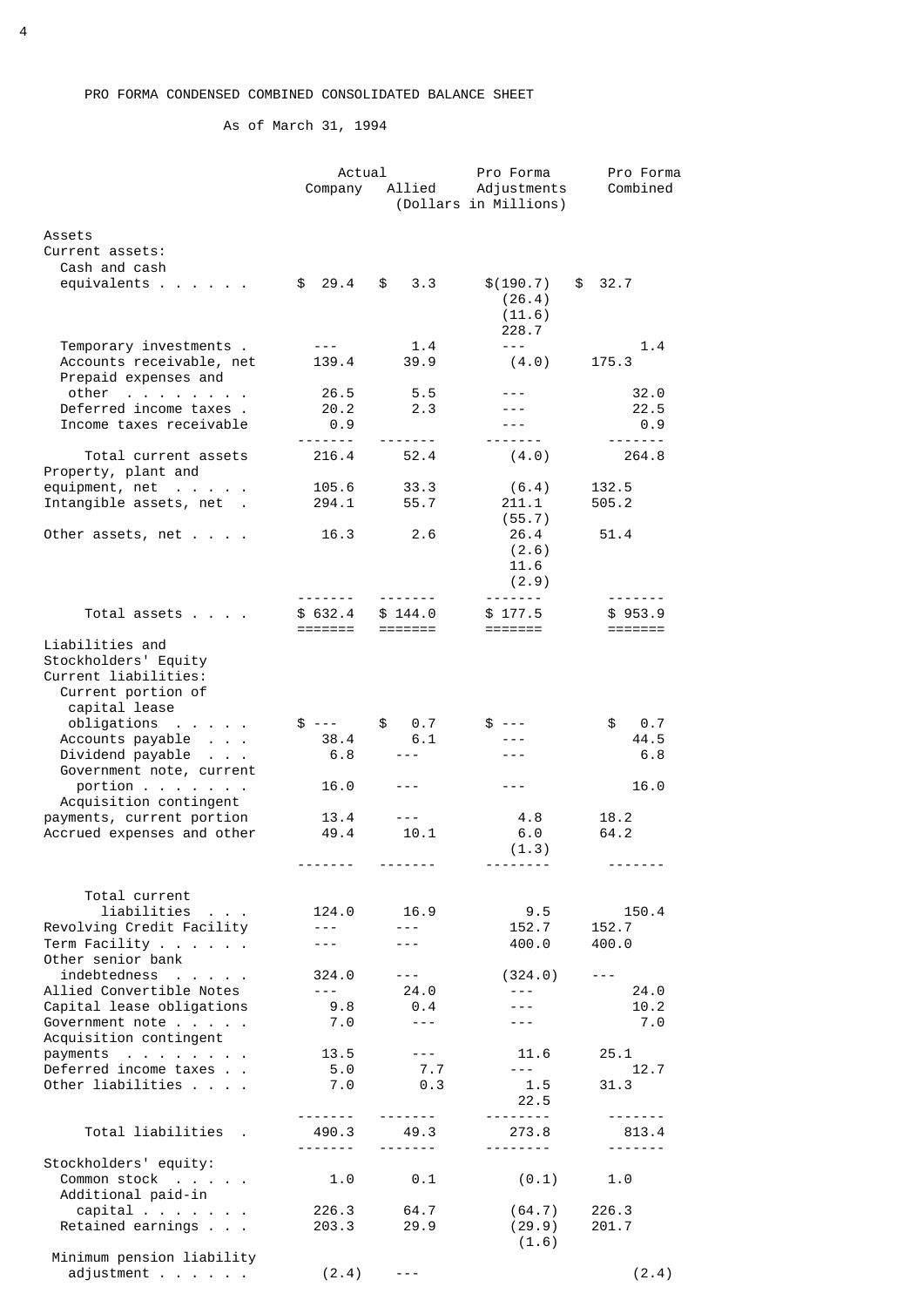| Treasury stock, at cost                                            | (286.1) | $- - -$ |             | (286.1) |
|--------------------------------------------------------------------|---------|---------|-------------|---------|
| Total stockholders'<br>equity $\ldots$ $\ldots$ .                  | 142.1   | 94.7    | (96.3)      | 140.5   |
| Total liabilities<br>and stockholders'<br>equity $\ldots$ $\ldots$ | 632.4   | \$144.0 | 177.5<br>Æ. | \$953.9 |
|                                                                    |         |         |             |         |

 See accompanying Notes to Pro Forma Condensed Combined Consolidated Balance Sheet.

 Page 4 of 12 Exhibit Index is on page 11 of this filing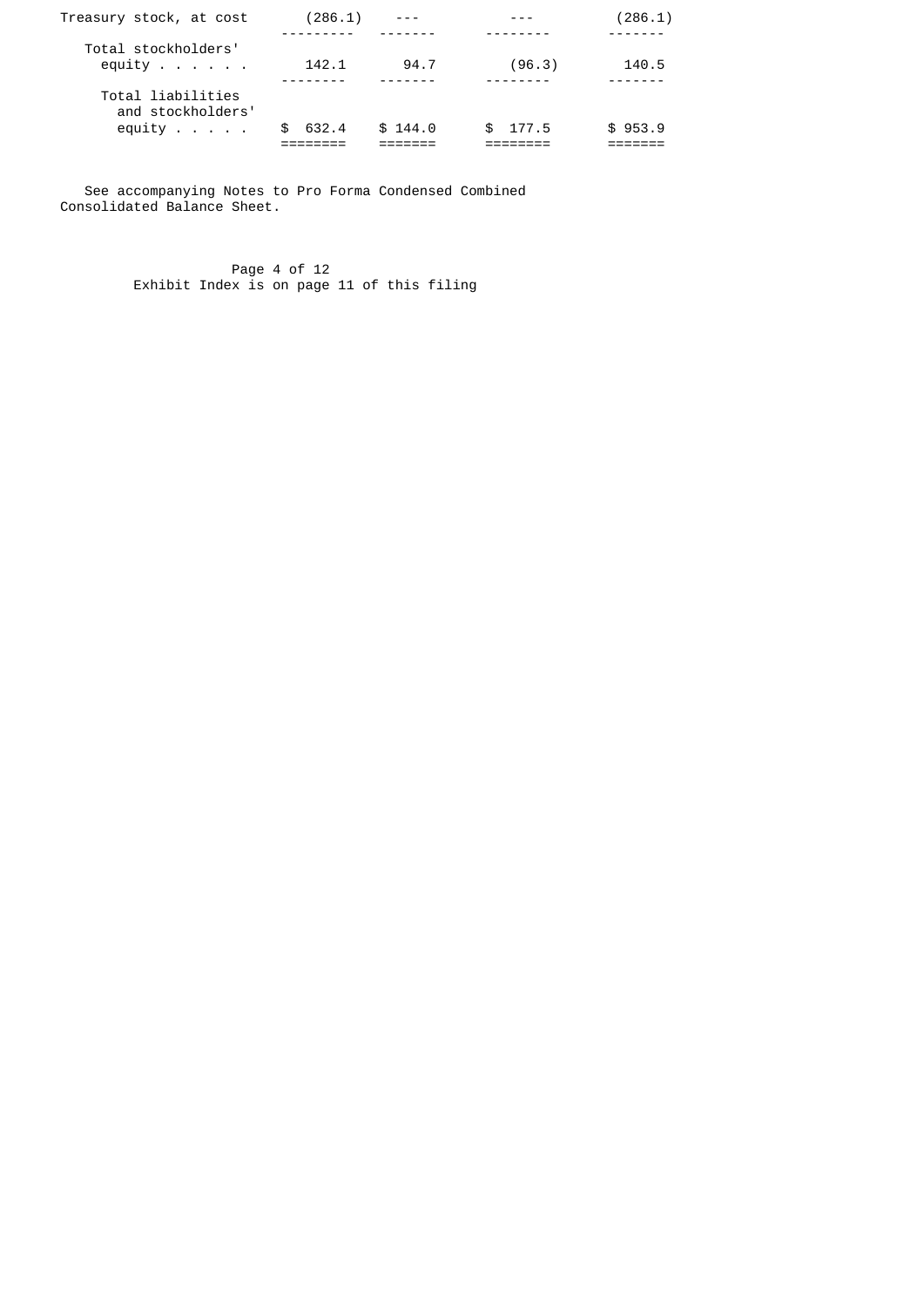Notes to Pro Forma Condensed Combined Consolidated Balance Sheet Reflects the purchase price of Allied of \$190.7

- million, including aggregate related acquisition costs of \$6.0 million.
- Reflects the establishment of an escrow account to provide for payment in full of the \$24.0 million outstanding principal amount of the Allied Convertible Notes and \$2.4 million representing related interest and other expenses.
- Reflects the repayment of an existing revolving credit facility of \$324.0 million and borrowings under the Revolving Credit Facility of \$152.7 million and the Term Facility of \$400.0 million; and the payment of estimated related fees and expenses of \$11.6 million which have been capitalized as deferred financing costs and included in the caption "Other assets."
	- Reflects the estimated allocation of the purchase price paid to the net assets of Allied based upon the fair market values of such net assets.

| Estimated Allied acquisition $cost \cdot \cdot \cdot$<br>Less historical book value of Allied's net     | (Dollars in Millions)<br>\$190.7 |
|---------------------------------------------------------------------------------------------------------|----------------------------------|
| assets at March 31, 1994<br>Elimination of Allied's pre-acquisition                                     | (94.7)                           |
| $good$ will<br>Write-down of Allied's property, plant and                                               | 55.7                             |
| equipment $\cdots$ $\cdots$ $\cdots$ $\cdots$ $\cdots$ $\cdots$<br>Record liability for Allied's future | 6.4                              |
| payments on acquisitions<br>Other adjustments to Allied's net                                           | 16.4                             |
| assets                                                                                                  | 36.6                             |
| Allied Acquisition goodwill                                                                             | \$211.1                          |

 Reflects the write-off of \$2.9 million (\$1.6 million after-tax) of deferred financing costs related to the repayment of an existing revolving credit facility.

> Page 5 of 12 Exhibit Index is on page 11 of this filing

[FN]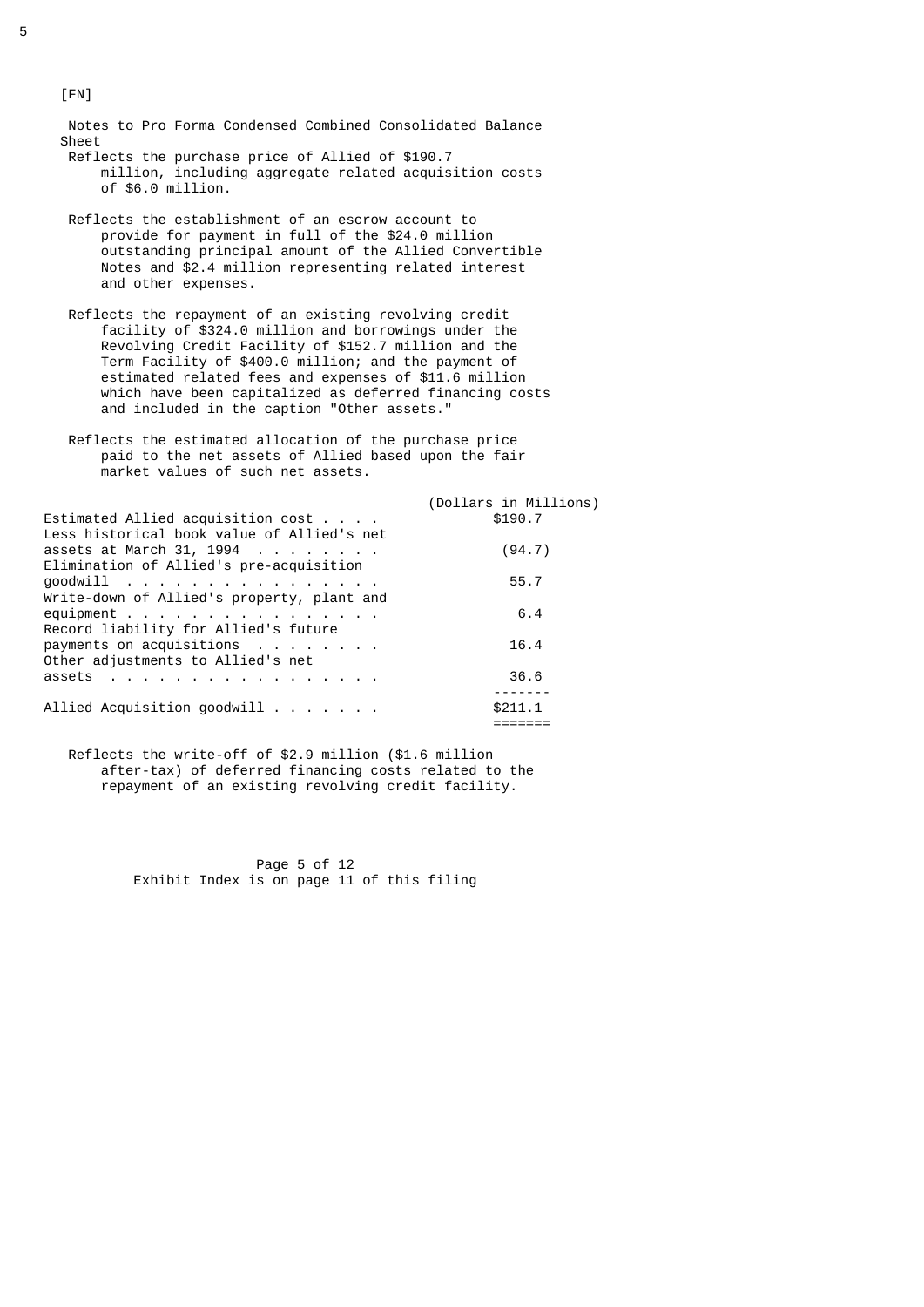As of December 31, 1994

|                                                                                                  |            |                                                                                                                                                                                                                                                                                                                                                                                                                                                                                                              | Actual Pro Forma<br>(Dollars in Millions)                                                                    | Pro Forma<br>Company Allied Adjustments Combined |
|--------------------------------------------------------------------------------------------------|------------|--------------------------------------------------------------------------------------------------------------------------------------------------------------------------------------------------------------------------------------------------------------------------------------------------------------------------------------------------------------------------------------------------------------------------------------------------------------------------------------------------------------|--------------------------------------------------------------------------------------------------------------|--------------------------------------------------|
| Net sales<br>Cost of sales                                                                       |            | \$760.5 \$163.0<br>444.5 109.9<br>$\frac{1}{2} \left( \frac{1}{2} \right) \left( \frac{1}{2} \right) \left( \frac{1}{2} \right) \left( \frac{1}{2} \right) \left( \frac{1}{2} \right) \left( \frac{1}{2} \right) \left( \frac{1}{2} \right) \left( \frac{1}{2} \right) \left( \frac{1}{2} \right) \left( \frac{1}{2} \right) \left( \frac{1}{2} \right) \left( \frac{1}{2} \right) \left( \frac{1}{2} \right) \left( \frac{1}{2} \right) \left( \frac{1}{2} \right) \left( \frac{1}{2} \right) \left( \frac$ | \$923.5<br>$(1.0)$ 553.4                                                                                     |                                                  |
| Gross profit<br>Selling, general and                                                             | 316.0 53.1 |                                                                                                                                                                                                                                                                                                                                                                                                                                                                                                              |                                                                                                              | $1.0$ 370.1                                      |
| administrative expenses.<br>Amortization of intangibles                                          |            | 121.4 34.3                                                                                                                                                                                                                                                                                                                                                                                                                                                                                                   | $\frac{1}{2} \left( \frac{1}{2} \right) \left( \frac{1}{2} \right) = \frac{1}{2} \left( \frac{1}{2} \right)$ | 155.7                                            |
| and other assets                                                                                 |            | $9.1$ $3.2$<br>_____       ______                                                                                                                                                                                                                                                                                                                                                                                                                                                                            | 5.3 17.6                                                                                                     |                                                  |
| Operating income 185.5 15.6 (4.3) 196.8<br>Other income (expenses):<br>Other gains and expenses, |            |                                                                                                                                                                                                                                                                                                                                                                                                                                                                                                              |                                                                                                              |                                                  |
| net $15.3$ -                                                                                     |            |                                                                                                                                                                                                                                                                                                                                                                                                                                                                                                              |                                                                                                              | $  15.3$                                         |
| Investment income 1.2 0.5 -- 1.7                                                                 |            |                                                                                                                                                                                                                                                                                                                                                                                                                                                                                                              |                                                                                                              |                                                  |
| Interest expense $(10.9)$ $(2.1)$ $(19.7)$ $(32.7)$                                              |            |                                                                                                                                                                                                                                                                                                                                                                                                                                                                                                              |                                                                                                              |                                                  |
|                                                                                                  |            |                                                                                                                                                                                                                                                                                                                                                                                                                                                                                                              | $5.6$ $(1.6)$ $(19.7)$ $(15.7)$                                                                              |                                                  |
| Earnings before income                                                                           |            |                                                                                                                                                                                                                                                                                                                                                                                                                                                                                                              |                                                                                                              |                                                  |
| $\texttt{taxes}$                                                                                 |            |                                                                                                                                                                                                                                                                                                                                                                                                                                                                                                              | 191.1 14.0 (24.0) 181.1                                                                                      |                                                  |
| Provision for income taxes                                                                       |            | 78.4 5.6                                                                                                                                                                                                                                                                                                                                                                                                                                                                                                     | $(9.8)$ 74.2                                                                                                 |                                                  |
|                                                                                                  | ------     | ------                                                                                                                                                                                                                                                                                                                                                                                                                                                                                                       |                                                                                                              |                                                  |

# Three Months Ended March 31, 1994

|                                                                                                                      | Company                | Actual                                                                                                                                                                                                                                                                                                                                                                                                                                                                                 | Pro Forma<br>Allied Adjustments<br>(Dollars in Millions) | Pro Forma<br>Combined |
|----------------------------------------------------------------------------------------------------------------------|------------------------|----------------------------------------------------------------------------------------------------------------------------------------------------------------------------------------------------------------------------------------------------------------------------------------------------------------------------------------------------------------------------------------------------------------------------------------------------------------------------------------|----------------------------------------------------------|-----------------------|
| Net sales<br>Cost of sales 132.3                                                                                     | \$185.0<br>- - - - - - | \$46.2<br>31.6<br>-------                                                                                                                                                                                                                                                                                                                                                                                                                                                              | \$231.2<br>$(0.3)$ 163.6                                 |                       |
| Gross profit 52.7 14.6<br>administrative expenses<br>Amortization of intangibles                                     |                        |                                                                                                                                                                                                                                                                                                                                                                                                                                                                                        | 0.3                                                      | 67.6<br>$-2$ 40.6     |
| and other assets<br>Gain on disposition of                                                                           | 3.1                    | 1.0                                                                                                                                                                                                                                                                                                                                                                                                                                                                                    | 1.3                                                      | 5.4                   |
|                                                                                                                      |                        | (0.7)                                                                                                                                                                                                                                                                                                                                                                                                                                                                                  |                                                          | (0.7)                 |
| Operating income 18.6<br>Other income (expenses):                                                                    |                        | 4.7                                                                                                                                                                                                                                                                                                                                                                                                                                                                                    | (1.0)                                                    | 22.3                  |
| Investment income $\, \cdot \,$ , $\,$ 0.2 $\,$ 0.0 $\,$ -- $\,$<br>Interest expense $(4.5)$ $(0.5)$ $(3.9)$ $(8.9)$ |                        |                                                                                                                                                                                                                                                                                                                                                                                                                                                                                        |                                                          | $\theta$ .2           |
|                                                                                                                      | (4.3)<br>$- - - - - -$ | $\begin{array}{cccccccccccccc} \multicolumn{2}{c}{} & \multicolumn{2}{c}{} & \multicolumn{2}{c}{} & \multicolumn{2}{c}{} & \multicolumn{2}{c}{} & \multicolumn{2}{c}{} & \multicolumn{2}{c}{} & \multicolumn{2}{c}{} & \multicolumn{2}{c}{} & \multicolumn{2}{c}{} & \multicolumn{2}{c}{} & \multicolumn{2}{c}{} & \multicolumn{2}{c}{} & \multicolumn{2}{c}{} & \multicolumn{2}{c}{} & \multicolumn{2}{c}{} & \multicolumn{2}{c}{} & \multicolumn{2}{c}{} & \multicolumn{2}{c}{} & \$ | $(0.5)$ $(3.9)$                                          | (8.7)                 |
| Earnings before income<br>taxes 14.3 4.2 (4.9)<br>Provision for income taxes 6.2                                     |                        | 1.7                                                                                                                                                                                                                                                                                                                                                                                                                                                                                    | (2.1)                                                    | 13.6<br>5.8           |
| Net earnings $\ldots$ $\ldots$ \$ 8.1                                                                                | ======                 | \$2.5<br>$=$ $=$ $=$ $=$ $=$ $=$                                                                                                                                                                                                                                                                                                                                                                                                                                                       | \$(2.8)<br>$=$ $=$ $=$ $=$ $=$ $=$ $=$                   | \$7.8<br>======       |

Page 6 of 12 Exhibit Index is on page 11 of this filing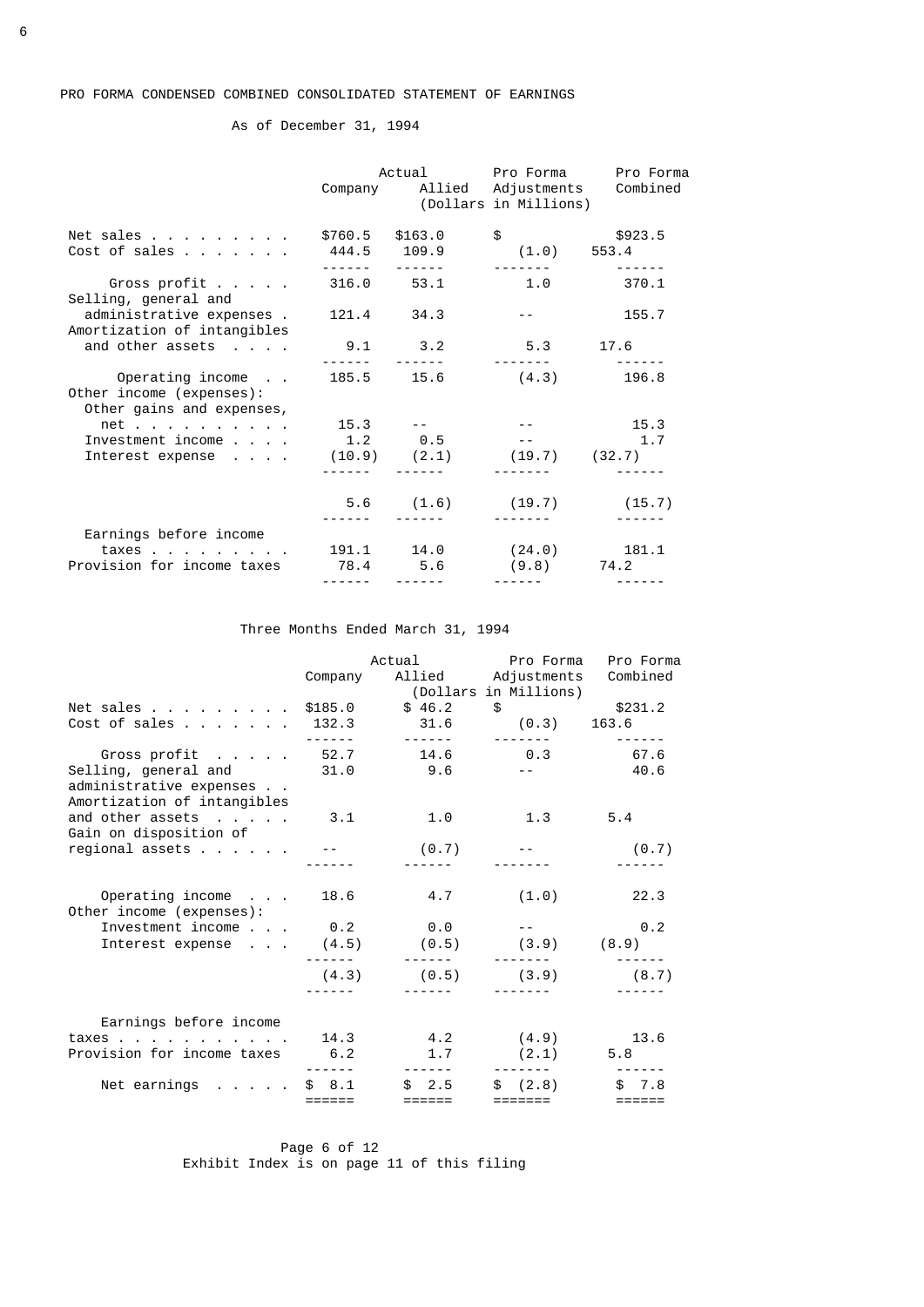Notes to Pro Forma Condensed Combined Consolidated Statement of Earnings

| Reflects the effect of purchase accounting adjustments |          |
|--------------------------------------------------------|----------|
| made as a result of the Allied acquisition as follows: |          |
|                                                        | Three    |
|                                                        | Months   |
| Year Ended                                             | Ended    |
| December 31, 1993 March 31, 1994                       |          |
| (Dollars in Millions)                                  |          |
| and amortization of                                    |          |
| \$(1.0)                                                | \$ (0.3) |
|                                                        |          |
| 5.3                                                    | 1.3      |
|                                                        |          |
| \$4.3                                                  | \$1.0    |
|                                                        |          |
|                                                        |          |

 The following reflects increased interest expense based upon the pro forma debt capitalization of NHL Intermediate Holdings Corp. II, an indirect, wholly owned subsidiary of the Company ("the Issuer") after giving effect to the Merger:

|                            |                                  | Three<br>Months     |
|----------------------------|----------------------------------|---------------------|
|                            | Year Ended                       | Ended               |
|                            | December 31, 1993 March 31, 1994 |                     |
|                            | (Dollars in Millions)            |                     |
| Interest on Issuer         |                                  |                     |
| indebtedness:              |                                  |                     |
| Revolving Credit           |                                  |                     |
| Facility                   | \$ (6.8)                         | \$(1.9)             |
| Term Facility              | (17.8)                           | (4.9)               |
| Commitment fee on unused   |                                  |                     |
| portion of Revolving       |                                  |                     |
| Credit Facility            | (0.7)                            | (0.2)               |
| Amortization of deferred   |                                  |                     |
| financing costs $\ldots$ . | (2.0)                            | (0.5)               |
| Elimination of interest    |                                  |                     |
| expense on repaid debt     | 6.9                              | 3.4                 |
|                            |                                  |                     |
| Elimination of commitment  |                                  |                     |
| fees on repaid debt        | 0.3                              | $\theta$ . $\theta$ |
| Elimination of             |                                  |                     |
| amortization of deferred   |                                  |                     |
| financing costs on         |                                  |                     |
| repaid debt $\ldots$       | $\theta$ .4                      | 0.2                 |
|                            | ======                           | $=$ $=$ $=$ $=$ $=$ |
|                            | \$(19.7)                         | \$(3.9)             |
|                            | ======                           | =====               |

 In calculating interest expense, the following assumed interest rates were used:

|                           |                   | Three          |
|---------------------------|-------------------|----------------|
|                           | Year Ended        | Months         |
|                           | December 31, 1993 | Ended          |
|                           |                   | March 31, 1994 |
| Revolving Credit Facility | 4.4%              | 4.9%           |
| Term Facility             | 4.4               | 4.9            |
| Commitment fee on unused  |                   |                |
| portion of Revolving      |                   |                |
| Credit Facility           | 0.4               | $\theta$ .4    |
|                           |                   |                |

 Page 7 of 12 Exhibit Index is on page 11 of this filing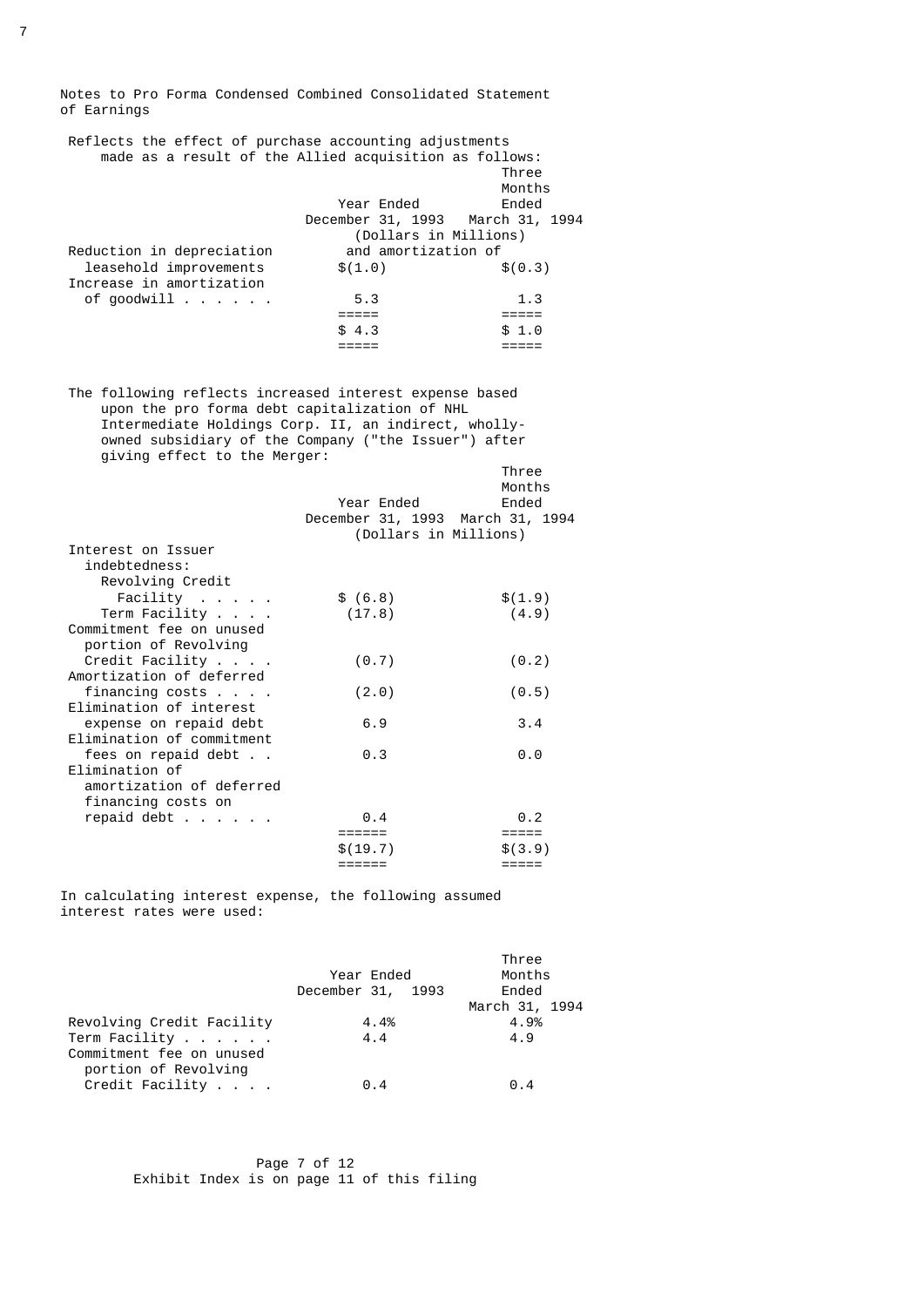An increase or decrease in the interest rate of one-quarter of one percent (0.25%) with respect to the pro forma debt capitalization of the Issuer would increase or decrease interest expense as follows:

|                           |                                  | Three                 |
|---------------------------|----------------------------------|-----------------------|
|                           |                                  | Months                |
|                           | Year Ended                       | Ended                 |
|                           | December 31, 1993 March 31, 1994 |                       |
|                           |                                  | (Dollars in Millions) |
| Revolving Credit Facility | \$0.4                            | \$0.1                 |
| Term Facility             | 1.0                              | 0.25                  |

 Reflects the change in the provision for income taxes as a result of the pro forma adjustments. Such tax adjustments were based on the historical effective tax rates used for the Company's consolidated financial statements.

> Page 8 of 12 Exhibit Index is on page 11 of this filing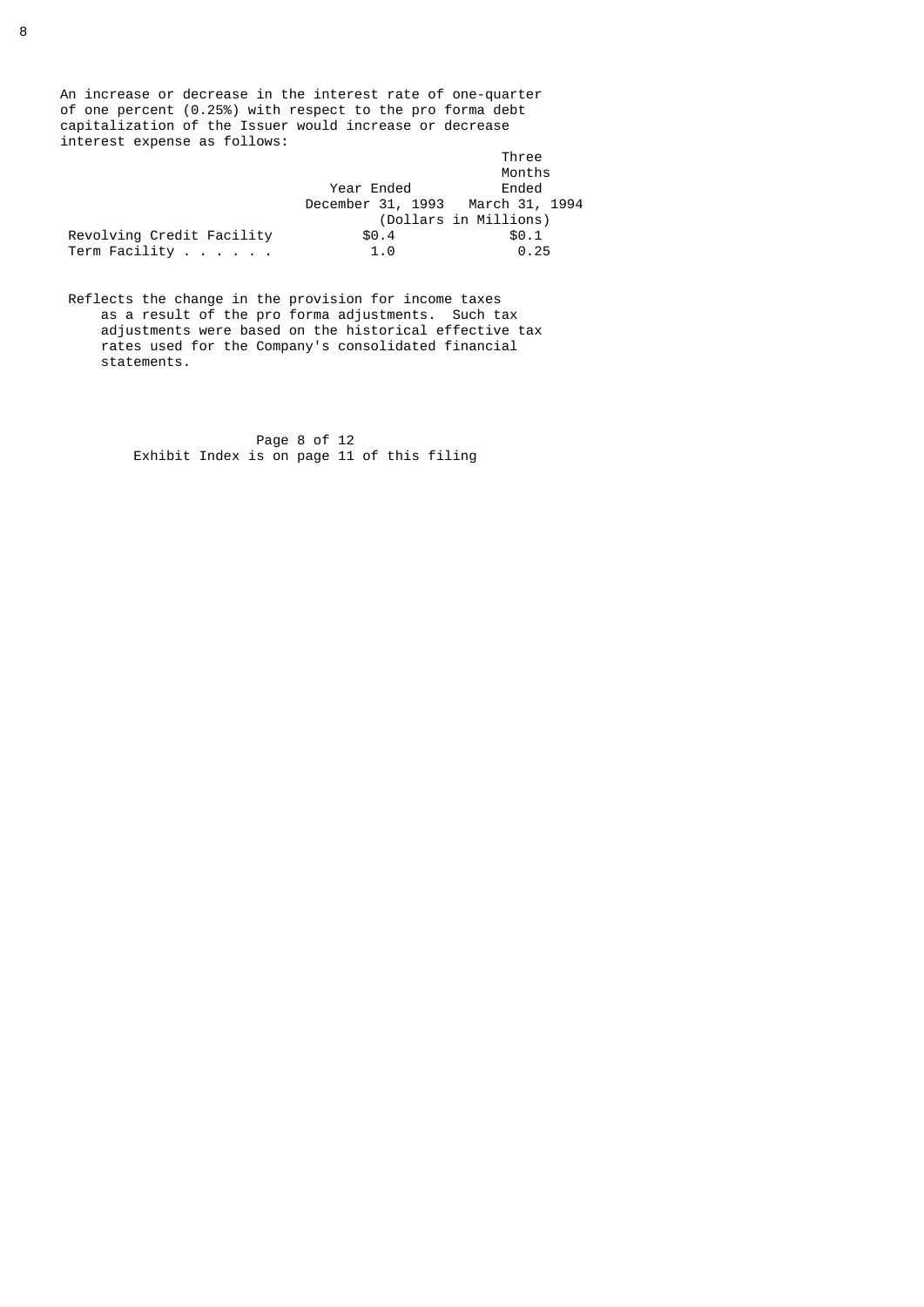- c. Exhibits
	- 2(a) Agreement and Plan of Merger dated as of May 3, 1994.<br>2(b) Agreement da
	- Agreement dated as of June 7, 1994, among the Purchaser, Parent and the Company.
	- 20 Press Release dated June 22, 1994.
- Stock Option Agreement dated as of May 3, 1994, among NHL, N Acquisition Corp. and Warburg, Pincus Capital Company, L.P.<br>99(b) Amen
- Amendment dated as of June 7, 1994, to Stock Option Agreement dated as of May 3, 1994, among the Purchaser, Parent and Warburg, Pincus Capital Company,
	- L.P.<br>99(c) Stoc Stock Option Agreement dated as of May 3, 1994, among NHL, N Acquisitions Corp. and Haywood D. Cochrane, Jr.
	- 99(d) Amendment dated as of June 7, 1994, to Stock Option Agreement dated as of May 3, 1994, among the Purchaser, Parent
	- and Haywood D. Cochrane, Jr.<br>99(e) Credit Agreement dated as of Credit Agreement dated as of June 21, 1994, among NHL Intermediate Holdings Corp. II, the banks, financial institutions and other institutional lenders listed on the signature pages thereof, Citicorp USA Inc., as administrative agent and certain co agents for the lenders thereunder.

 Page 9 of 12 Exhibit Index is on page 11 of this filing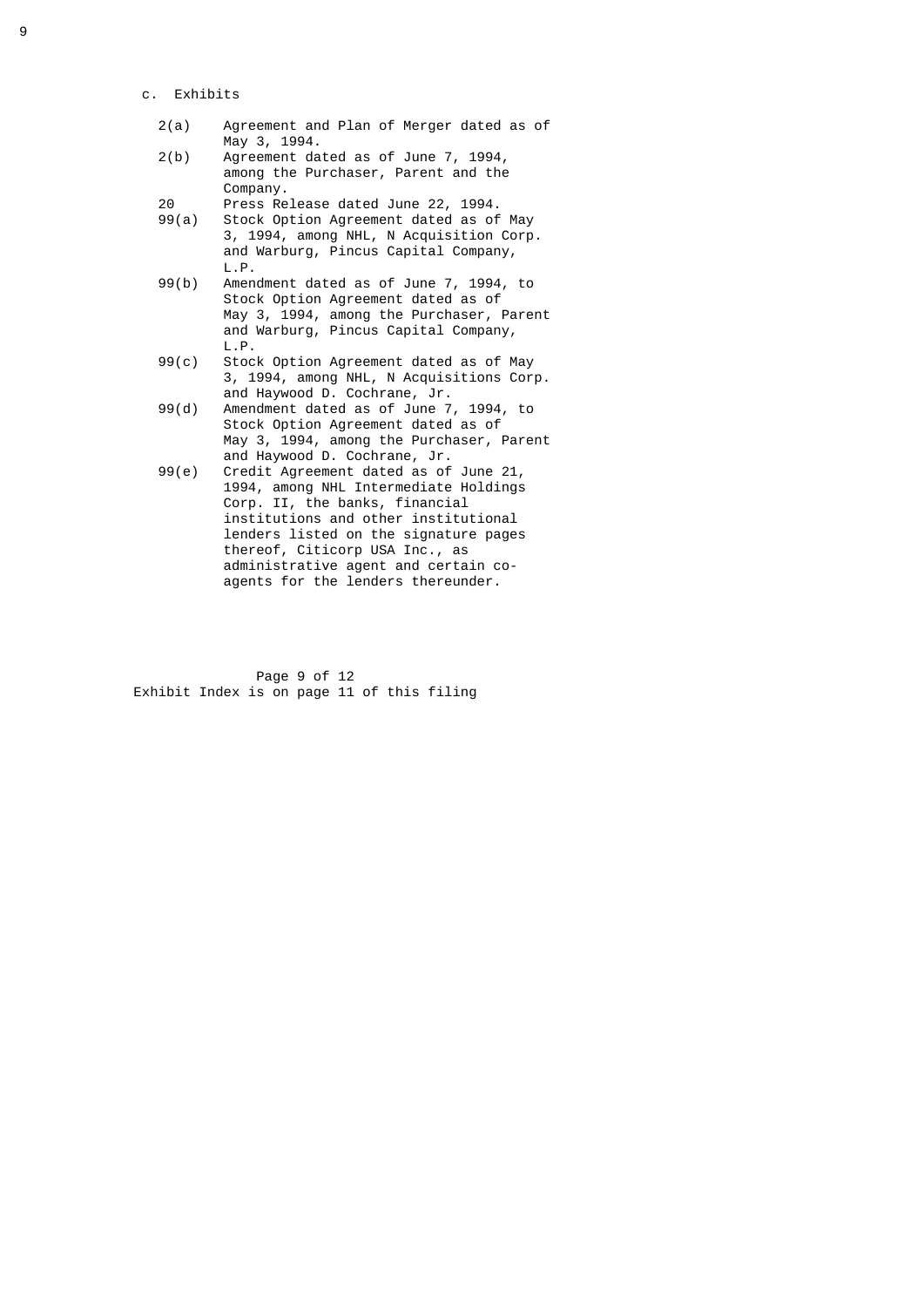## SIGNATURES

 Pursuant to the requirements of the Securities Exchange Act of 1934, the registrant has duly caused this report to be signed on its behalf by the undersigned hereunto duly authorized.

> NATIONAL HEALTH LABORATORIES HOLDINGS INC.,

 by /s/ Michael L. Jeub ------------------------------ Name: Michael L. Jeub Title: Executive Vice President, Chief Financial Officer and Treasurer

Date: July 7, 1994

Page 10 of 12 Exhibit Index is on page 11 of this filing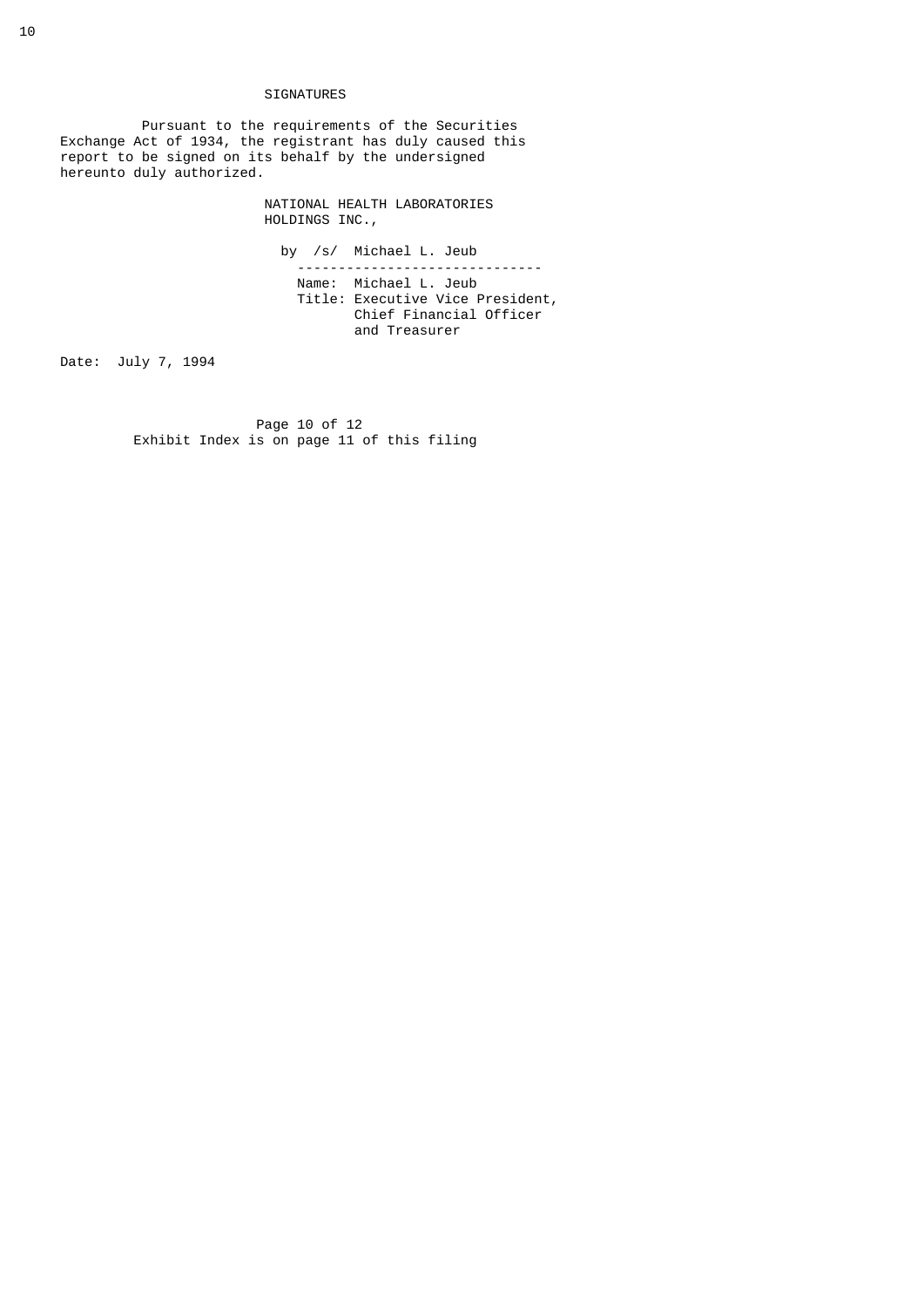#### EXHIBIT INDEX

| 2(a) | Agreement and Plan of Merger dated as of May 3,     |
|------|-----------------------------------------------------|
|      | 1994 (incorporated herein by reference to           |
|      | Exhibit $(c)(1)$ of Schedule 14D-1 and Schedule 13D |
|      | ("Schedule 14D-1 and Schedule 13D") of the Company  |
|      | and the Purchaser filed with the Securities and     |
|      | Exchange Commission (the "Commission") on May 9,    |
|      | 1994)                                               |

Exhibit

- 2(b) Agreement dated as of June 7, 1994, among the Purchaser, Parent and the Company (incorporated herein by reference to Exhibit  $(c)(7)$  of Amendment No. 2 to Schedule 14D-1 and Schedule 13D ("Amendment No. 2") of the Company and the Purchaser filed with the Commission on June 8, 1994)
- 20 Press Release, dated June 22, 1994 (incorporated herein by reference to Exhibit (a)(15) of Amendment No. 3 to Schedule 14D-1 and Schedule 13D of the Company and the Purchaser filed with the Commission on June 22, 1994)
- 99(a) Stock Option Agreement dated as of May 3, 1994, among NHL, N Acquisition Corp. and Warburg, Pincus Capital Company, L.P. (incorporated herein by reference to Exhibit  $(c)(2)$  of Schedule 14D-1 and Schedule 13D)
- 99(b) Amendment dated as of June 7, 1994, to Stock Option Agreement dated as of May 3, 1994, among the Purchaser, Parent and Warburg, Pincus Capital Company, L.P. (incorporated herein by reference to Exhibit (c)(8) of Amendment No. 2 to Schedule 14D-1 and Schedule 13D)
	- 99(c) Stock Option Agreement dated as of May 3, 1994, among NHL, N Acquisition Corp. and Haywood D. Cochrane (incorporated herein by reference to Exhibit (c)(3) of Schedule 14D-1 and Schedule 13D)

 Page 11 of 12 Exhibit Index is on page 11 of this filing

# Exhibit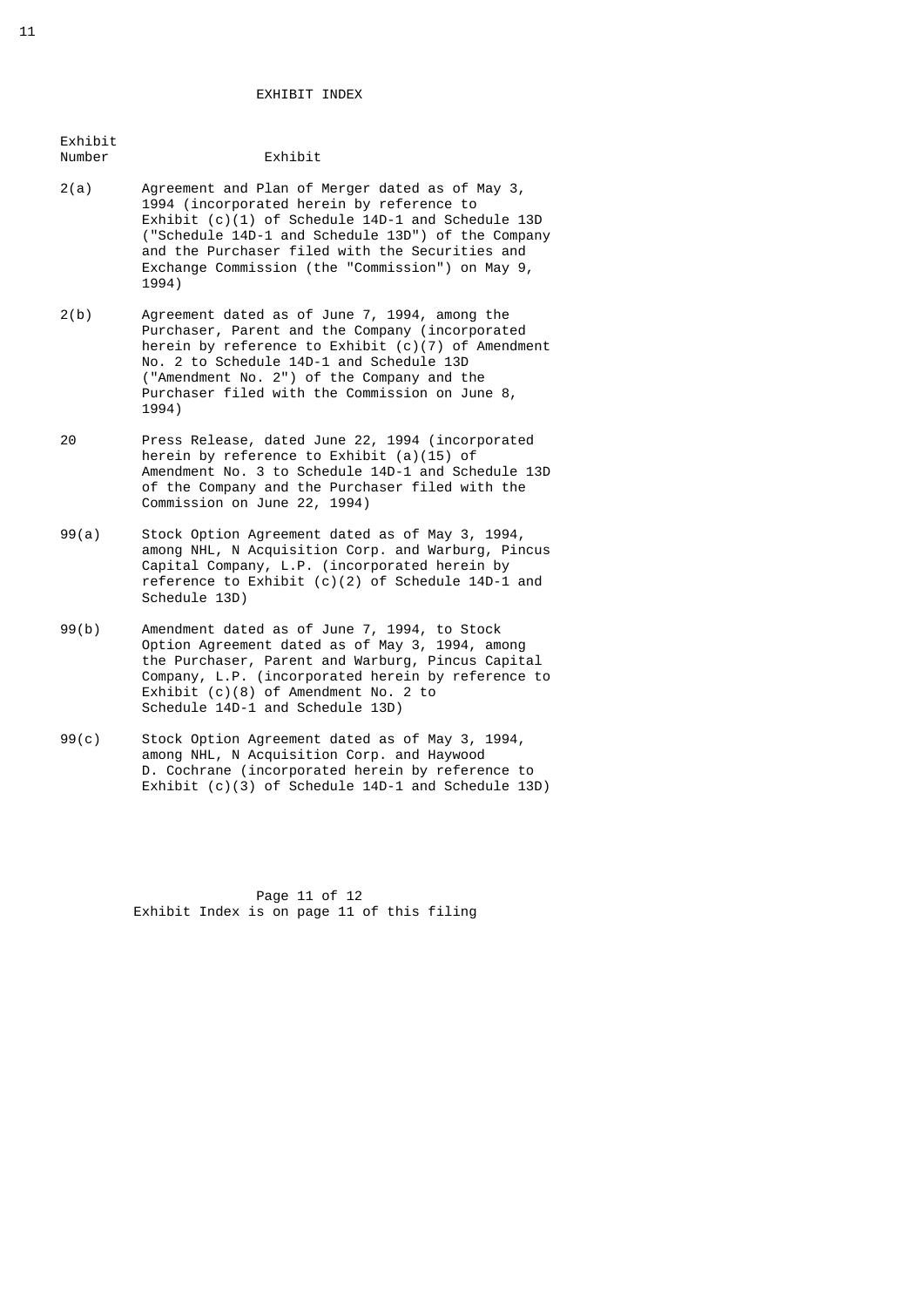Exhibit

## Exhibit

- 99(d) Amendment dated as of June 7, 1994, to Stock Option Agreement dated as of May 3, 1994, among the Purchaser, Parent and Haywood D. Cochrane, Jr. (incorporated herein by reference to Exhibit (c)(9) of Amendment No. 2
- 99(e) Credit Agreement dated as of June 21, 1994, among NHL Intermediate Holdings Corp. II, the banks, financial institutions and other institutional lenders listed on the signature pages thereof, Citicorp USA Inc., as administrative agent and certain co-agents for the lenders thereunder

 Page 12 of 12 Exhibit Index is on page 11 of this filing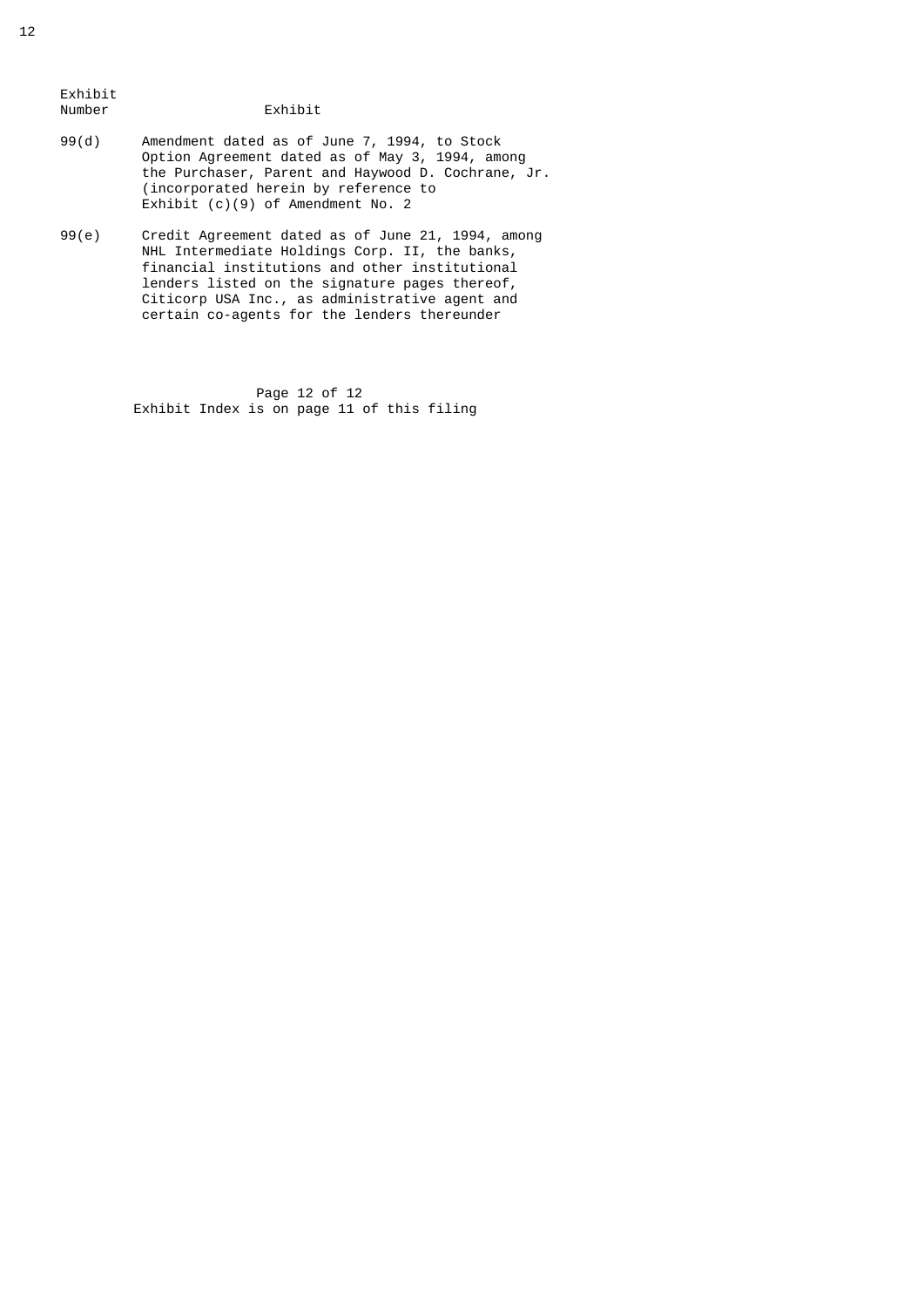\$750,000,000

CREDIT AGREEMENT

Dated as of June 21, 1994

Among

 NHL INTERMEDIATE HOLDINGS CORP. II, as Borrower,

> THE BANKS NAMED HEREIN, as Banks and

 CITICORP USA, INC., as Administrative Agent

and the contract of the contract of the contract of the contract of the contract of the contract of the contra

THE LONG-TERM CREDIT BANK OF JAPAN, LTD.,

LOS ANGELES AGENCY,

NATIONSBANK OF NORTH CAROLINA, N.A.

and the contract of the contract of the contract of the contract of the contract of the contract of the contra

TORONTO DOMINION (TEXAS), INC.,

as Co-Agents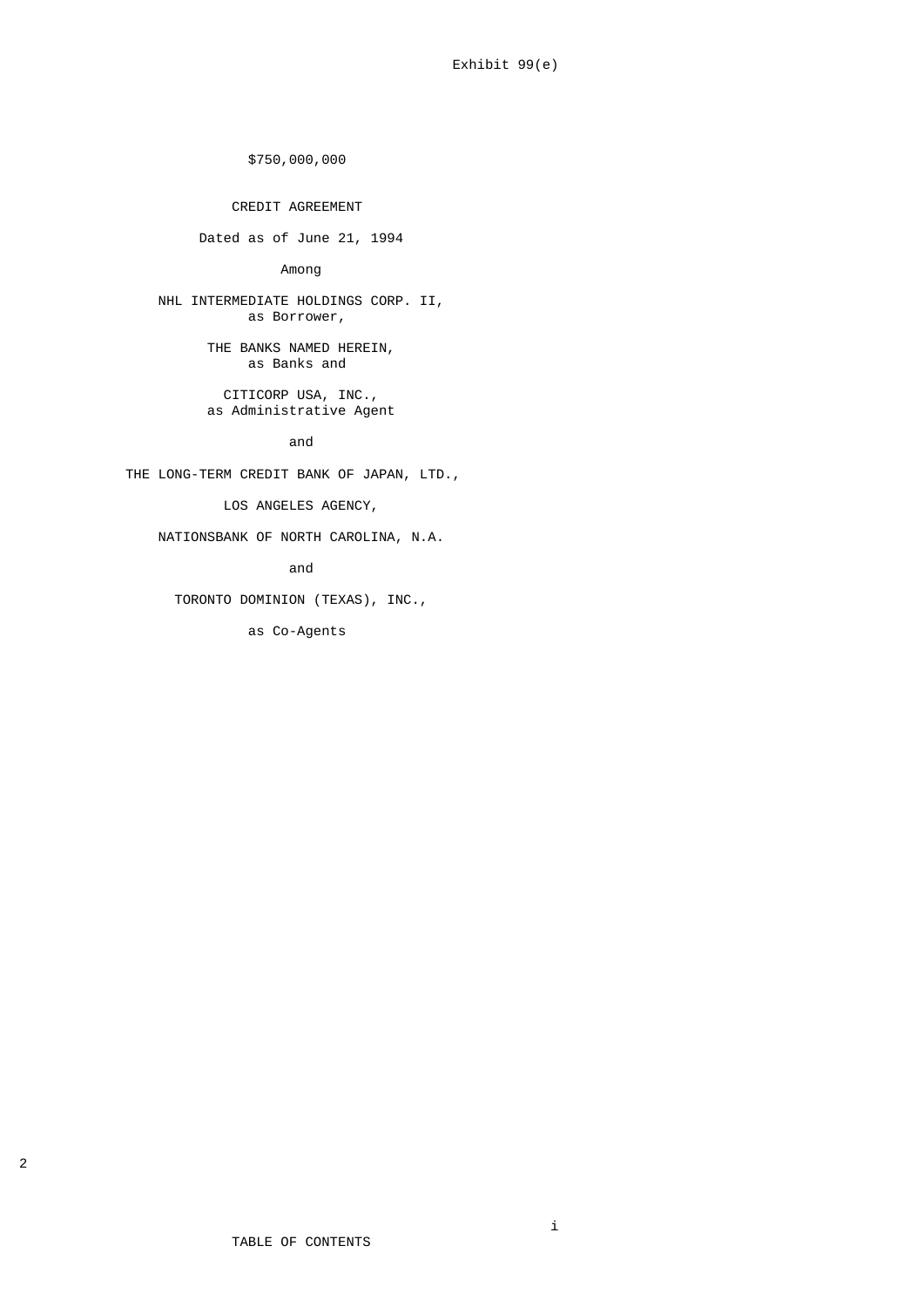## ARTICLE I

## DEFINITIONS AND ACCOUNTING TERMS

| SECTION 1.01. Certain Defined Terms 2        |  |
|----------------------------------------------|--|
| SECTION 1.02. Computation of Time Periods 29 |  |
| SECTION 1.03. Accounting Terms 29            |  |

#### ARTICLE II

# AMOUNTS AND TERMS OF THE ADVANCES

| SECTION 2.01. | The Advances                                            |  |  |  | 29 |
|---------------|---------------------------------------------------------|--|--|--|----|
| SECTION 2.02. | Making the Advances                                     |  |  |  | 30 |
| SECTION 2.03. | Repayment                                               |  |  |  | 32 |
| SECTION 2.04. | Reduction of the Commitments                            |  |  |  | 34 |
| SECTION 2.05. | Prepayments                                             |  |  |  | 35 |
| SECTION 2.06. | Interest                                                |  |  |  | 36 |
| SECTION 2.07. | Interest Rate Determination                             |  |  |  | 37 |
| SECTION 2.08. | Fees                                                    |  |  |  | 38 |
| SECTION 2.09. | Increased Costs                                         |  |  |  | 38 |
| SECTION 2.10. | Illegality $\ldots$ $\ldots$ $\ldots$ $\ldots$ $\ldots$ |  |  |  | 40 |
| SECTION 2.11. | Payments and Computations                               |  |  |  | 41 |
| SECTION 2.12. | Taxes                                                   |  |  |  | 42 |
| SECTION 2.13. | Sharing of Payments, Etc                                |  |  |  | 45 |
| SECTION 2.14. | Removal of Bank                                         |  |  |  | 46 |
| SECTION 2.15. | Conversion of Advances                                  |  |  |  | 46 |
| SECTION 2.16. | Letters of Credit                                       |  |  |  | 47 |
| SECTION 2.17. | Defaulting Lenders                                      |  |  |  | 51 |
|               |                                                         |  |  |  |    |

# ARTICLE III

# CONDITIONS OF LENDING

| SECTION 3.01. Conditions Precedent to Initial           |    |
|---------------------------------------------------------|----|
|                                                         | 54 |
| SECTION 3.02. Conditions Precedent to Each Borrowing 61 |    |
| SECTION 3.03. Determinations Under Section 3.01 62      |    |

## ARTICLE IV

#### REPRESENTATIONS AND WARRANTIES

|          | SECTION 4.01. Representations and Warranties of the |  |
|----------|-----------------------------------------------------|--|
| Borrower |                                                     |  |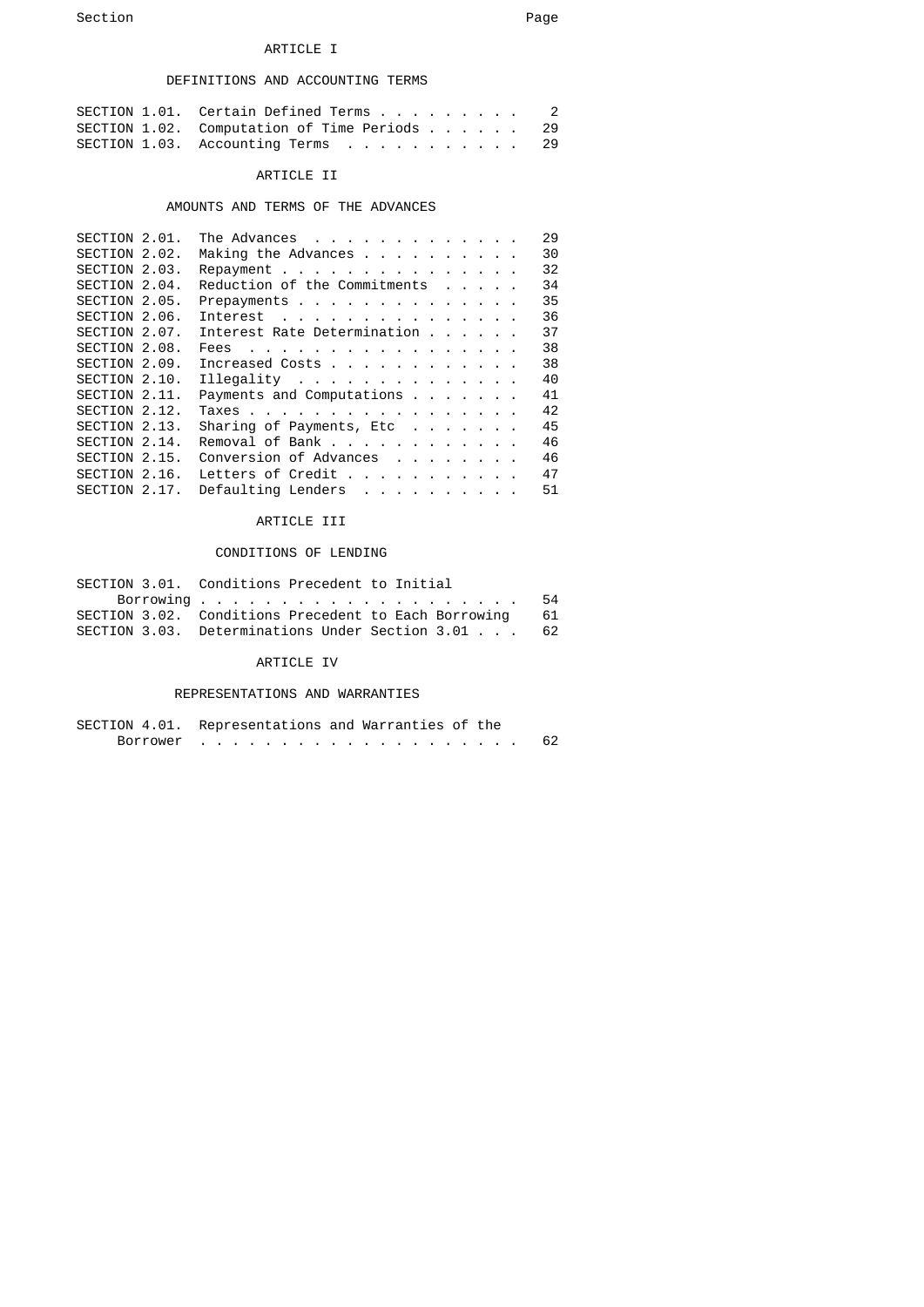# COVENANTS OF THE BORROWER

|               | SECTION 5.01. Affirmative Covenants                                      |  | 70 |
|---------------|--------------------------------------------------------------------------|--|----|
| (a)           | Compliance with Laws, Etc                                                |  | 70 |
| (b)           | Compliance with Environmental Laws                                       |  | 70 |
| (c)           | Maintenance of Insurance.                                                |  | 70 |
| (d)           | Preservation of Corporate Existence, Etc                                 |  | 71 |
| (e)           | Visitation Rights                                                        |  | 71 |
| (f)           | Keeping of Books.                                                        |  | 71 |
| (g)           | Maintenance of Properties, Etc.                                          |  | 71 |
| (h)           | Tender Offer                                                             |  | 71 |
| (i)           | Termination of Financing Statements.                                     |  | 73 |
| (i)           | Performance of Material Contracts.                                       |  | 73 |
| (k)           | Cash Concentration Accounts.                                             |  | 73 |
| (1)           | Interest Rate Hedging.                                                   |  | 73 |
| (m)           | Merger.                                                                  |  | 74 |
| (n)           | Activities of the Company.                                               |  | 76 |
| (o)           | Real Estate Collateral.                                                  |  | 76 |
| (p)           | Net Worth.                                                               |  | 78 |
|               | EBITDA to Interest Expense.                                              |  | 78 |
| (q)           |                                                                          |  | 79 |
| (r)           | Debt to EBITDA.<br>and the contract of the contract of the con-          |  |    |
| (s)           | Fixed Charge Coverage Ratio.                                             |  | 80 |
| (t)           | Reporting Requirements.                                                  |  | 81 |
| (u)           | Monthly Financial Statements.                                            |  | 85 |
| (v)           | Transactions with Affiliates.                                            |  | 85 |
| (w)           | Use of Proceeds.                                                         |  | 86 |
| (x)           | Corporate Separateness.                                                  |  | 86 |
| SECTION 5.02. | Negative Covenants.                                                      |  | 87 |
| (a)           | Liens, Etc.                                                              |  | 87 |
| (b)           | Lease Obligations.                                                       |  | 88 |
| (c)           | Mergers, Etc.                                                            |  | 89 |
| (d)           | Sales, Etc. of Assets.                                                   |  | 89 |
| (e)           | Dividends, Repurchases, Etc.                                             |  | 90 |
| (f)           | Investments.                                                             |  | 91 |
| (g)           | Change in Nature of Business.                                            |  | 92 |
| (h)           | Acquisitions.                                                            |  | 93 |
| (i)           | Accounting Changes.                                                      |  | 94 |
| (j)           | Debt.<br>the contract of the contract of the contract of the contract of |  | 94 |
| (k)           | Charter Amendments.                                                      |  | 95 |
| (1)           | Prepayments, Etc. of Debt.                                               |  | 95 |
| (m)           | Amendment, Etc. of Tax Agreement.                                        |  | 95 |
| (n)           | Cancellation, Etc. of Certain Material                                   |  |    |
|               | Contracts.                                                               |  | 96 |
| (o)           | Negative Pledge.                                                         |  | 96 |
| (p)           | Partnerships.                                                            |  | 96 |
| (q)           | Capital Expenditures.                                                    |  | 96 |
|               |                                                                          |  |    |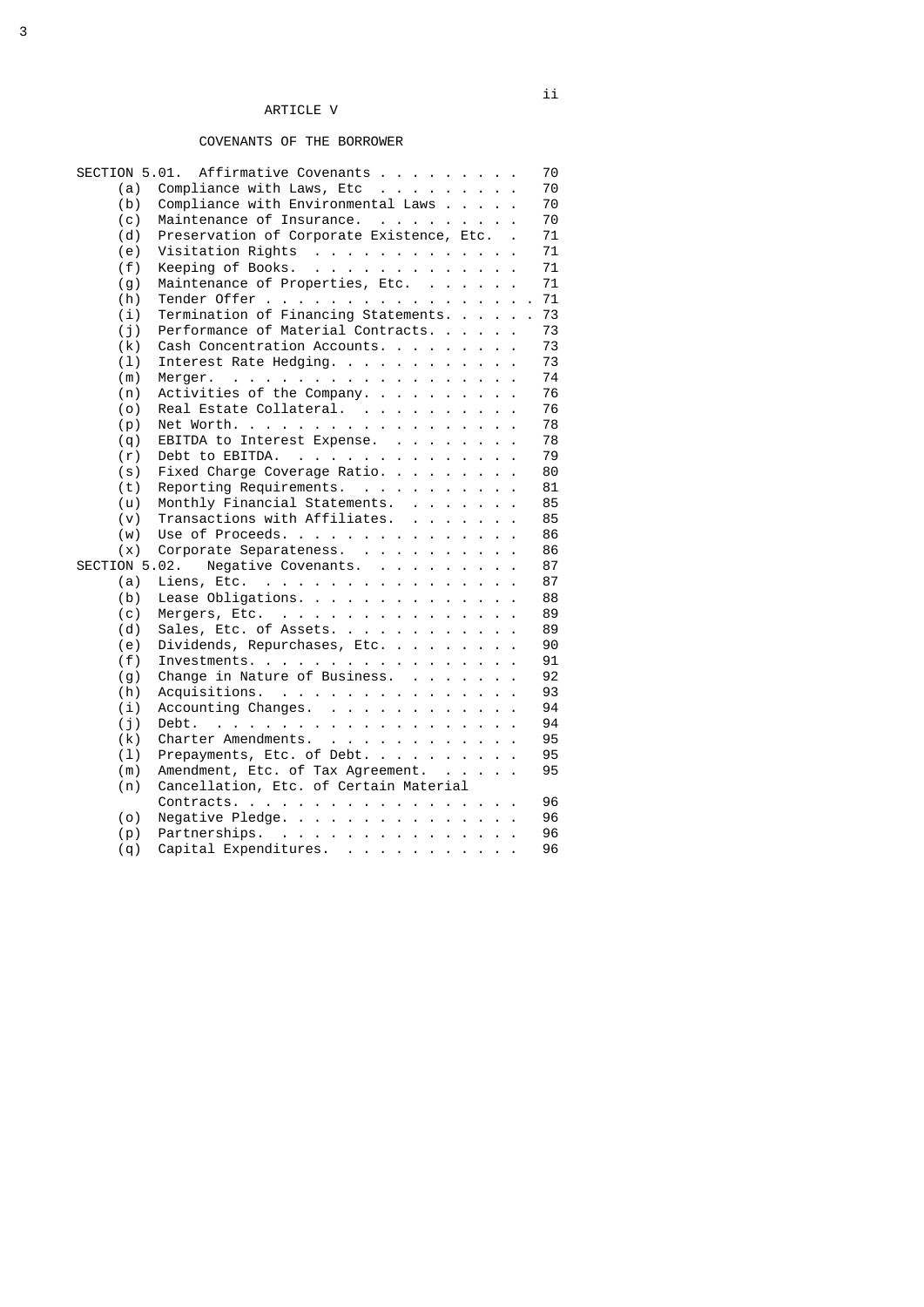# ARTICLE VI

# EVENTS OF DEFAULT

| SECTION 6.01. Events of Default.                   | 97 |
|----------------------------------------------------|----|
| SECTION 6.02. Actions in Respect of the Letters of |    |
| Credit Upon Default. 101                           |    |

# ARTICLE VII

# THE ADMINISTRATIVE AGENT

|  | SECTION 7.01. Authorization and Action. $\ldots$ 101      |  |
|--|-----------------------------------------------------------|--|
|  | SECTION 7.02. Administrative Agent's Reliance, Etc. . 102 |  |
|  | SECTION 7.03. Citicorp and Affiliates. 102                |  |
|  | SECTION 7.04. Lender Credit Decision. 102                 |  |
|  | SECTION 7.05. Indemnification. 103                        |  |
|  | SECTION 7.06. Successor Administrative Agent. 103         |  |
|  | SECTION 7.07. Co-Agents. 104                              |  |
|  |                                                           |  |

# ARTICLE VIII

# MISCELLANEOUS

|               | SECTION 8.01. Amendments, Etc. 104                           |     |
|---------------|--------------------------------------------------------------|-----|
| SECTION 8.02. | Notices, Etc. 105                                            |     |
| SECTION 8.03. | No Waiver; Remedies.                                         | 105 |
| SECTION 8.04. | Costs; Expenses. 105                                         |     |
| SECTION 8.05. | Right of Set-off. 107                                        |     |
|               | SECTION 8.06. Binding Effect. 107                            |     |
|               | SECTION 8.07. Assignments and Participations 108             |     |
|               | SECTION 8.08. Governing Law; Submission to                   |     |
|               | Jurisdiction.                                                | 111 |
|               | SECTION 8.09. No Liability of the Issuing Bank. $\ldots$ 112 |     |
|               | SECTION 8.10. Execution in Counterparts. 112                 |     |
|               | SECTION 8.11. WAIVER OF JURY TRIAL. 112                      |     |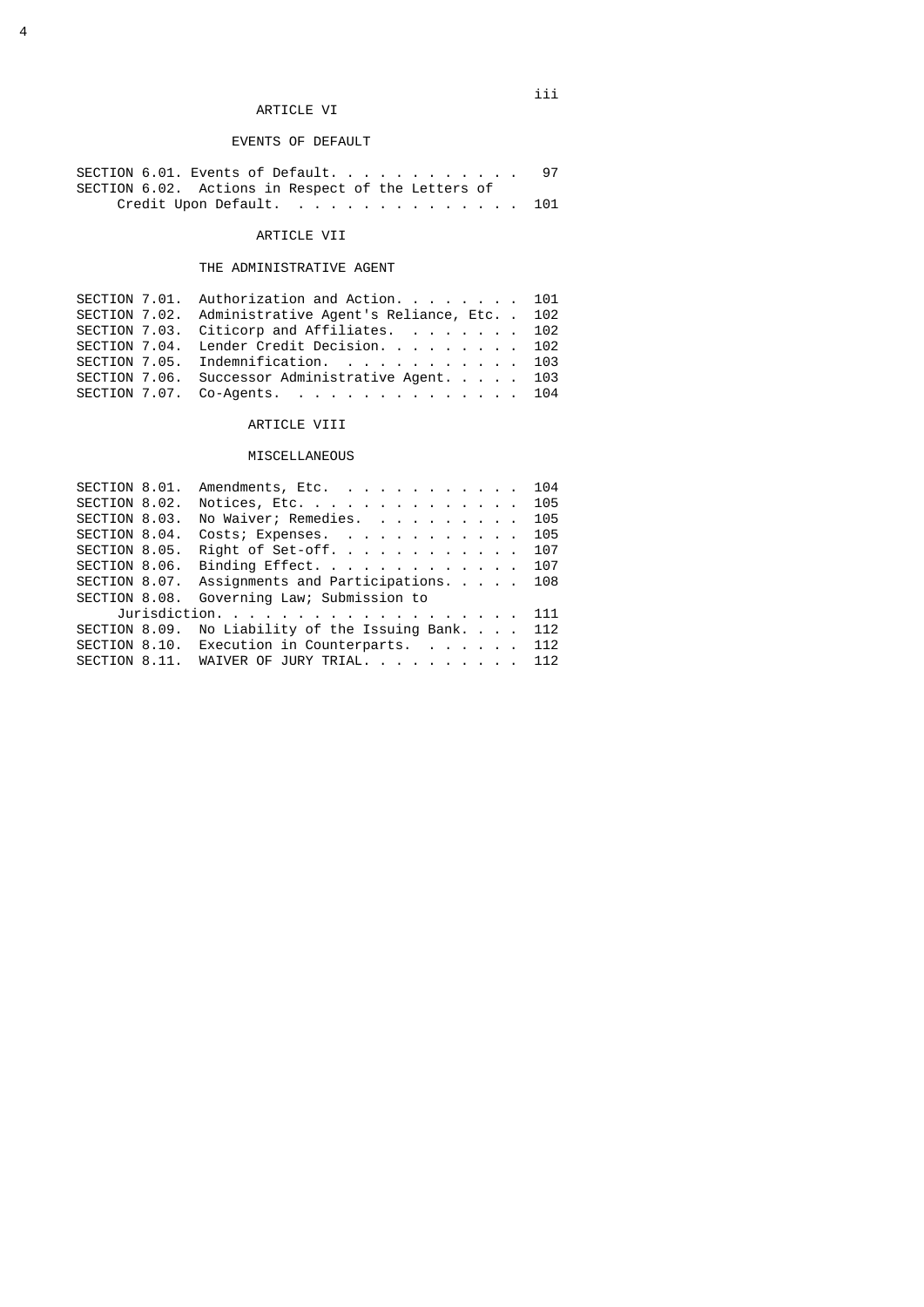| Schedule I                             | $\sim$                   | i٧<br>List of Commitments and Applicable Lending<br>Offices |
|----------------------------------------|--------------------------|-------------------------------------------------------------|
| Schedule II                            | $\overline{\phantom{a}}$ | Surviving Debt                                              |
| Schedule III -                         |                          | Properties Subject to Environmental<br>Assessment Reports   |
| Schedule IV<br><b>Contract</b>         |                          | List of Subsidiaries                                        |
| Schedule V                             | $\sim 100$ km s $^{-1}$  | List of Authorizations, Etc.                                |
| Schedule VI<br>$\sim 100$ km s $^{-1}$ |                          | List of Taxable Years                                       |
| Schedule VII -                         |                          | List of Existing Debt                                       |
|                                        |                          | Schedule VIII - List of Owned Real Property                 |
| Schedule IX                            | $\sim 100$ km s $^{-1}$  | List of Certain Leases of Real Property                     |
| Schedule X<br><b>Contract</b>          |                          | List of Investments                                         |
| Schedule XI -                          |                          | List of Intellectual Property                               |
| Schedule XII -                         |                          | List of Mortgaged Property                                  |
| Schedule XIII -                        |                          | List of Existing Liens                                      |
| Exhibit A-1                            | <b>Contract</b>          | Form of Term A Note                                         |
| Exhibit A-2<br>$\sim 100$ km s $^{-1}$ |                          | Form of Term B Note                                         |
| Exhibit A-3<br>$\sim 100$ km s $^{-1}$ |                          | Form of Revolving Credit Note                               |
| Exhibit B                              | $\sim$                   | Form of Assignment and Acceptance                           |
| Exhibit C                              | $\overline{\phantom{a}}$ | Form of Notice of Borrowing                                 |
| Exhibit D                              | $\overline{\phantom{a}}$ | Terms of New Debt Securities                                |
| Exhibit E                              | $\overline{\phantom{a}}$ | Form of Security Agreement                                  |
| Exhibit F                              | $\overline{\phantom{a}}$ | Form of Pledge Agreement                                    |
| Exhibit G                              | $\sim$                   | Form of Guaranty                                            |
| Exhibit H                              | $\sim$                   | Form of Subsidiary Guaranty                                 |
| Exhibit I                              | $\blacksquare$           | Form of Holdings Agreement                                  |

5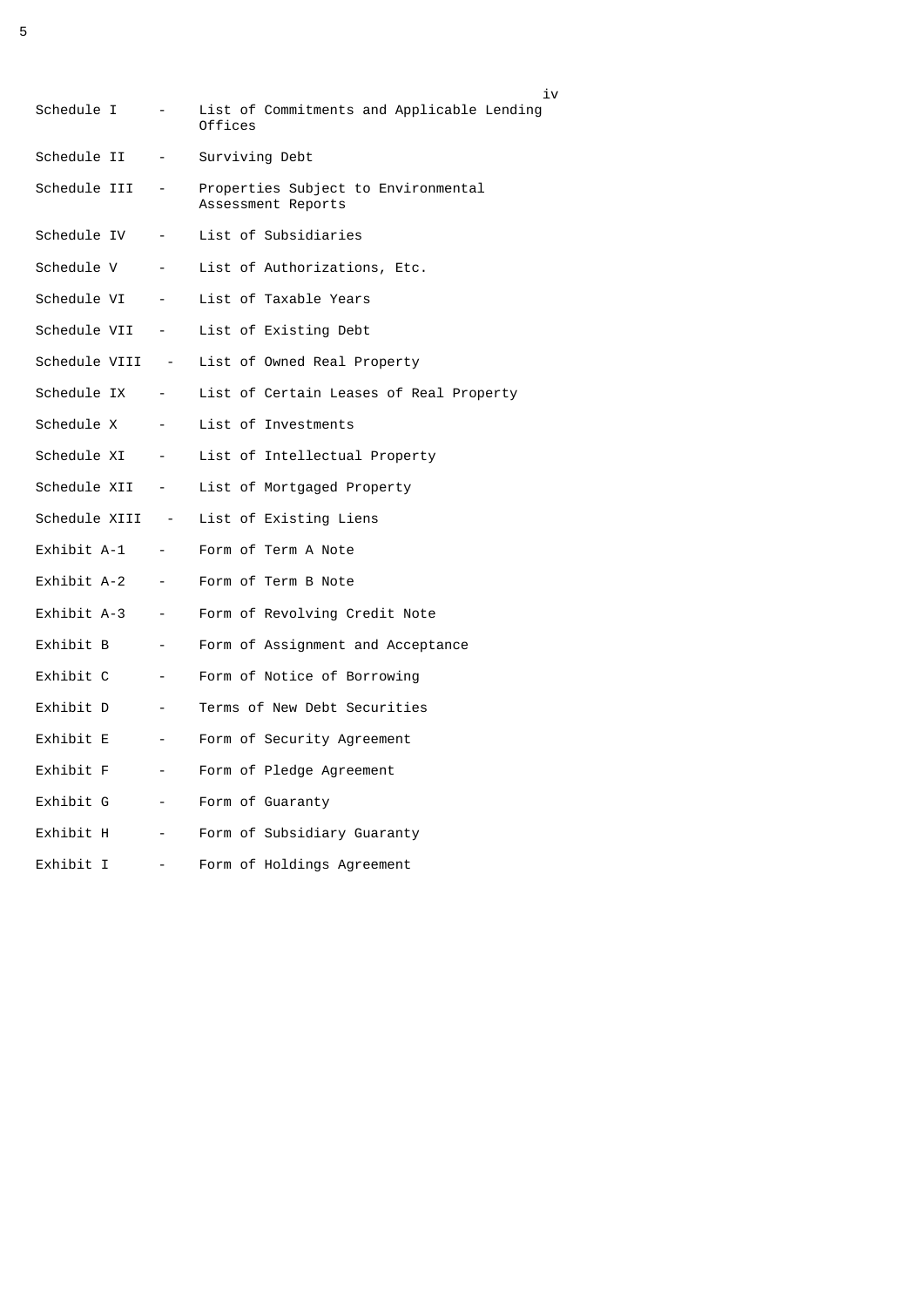| Exhibit J-1 |                          | Form of NHL Solvency Certificate                       |
|-------------|--------------------------|--------------------------------------------------------|
| Exhibit J-2 | $\sim 10^{-11}$          | Form of the Company Solvency Certificate               |
| Exhibit K   | $\overline{\phantom{a}}$ | Form of Escrow Agreement                               |
| Exhibit L-1 | $\overline{\phantom{0}}$ | Opinion of James G. Richmond                           |
| Exhibit L-2 | $\overline{\phantom{a}}$ | Opinion of Paul, Weiss, Rifkind, Wharton &<br>Garrison |
| Exhibit M   | $\sim 100$               | Form of Mortgage                                       |
| Exhibit N   | $\overline{\phantom{a}}$ | Form of Confidentiality Letter                         |
| Exhibit O   | -                        | Form of Opinion of Company Counsel                     |

v<sub>v</sub>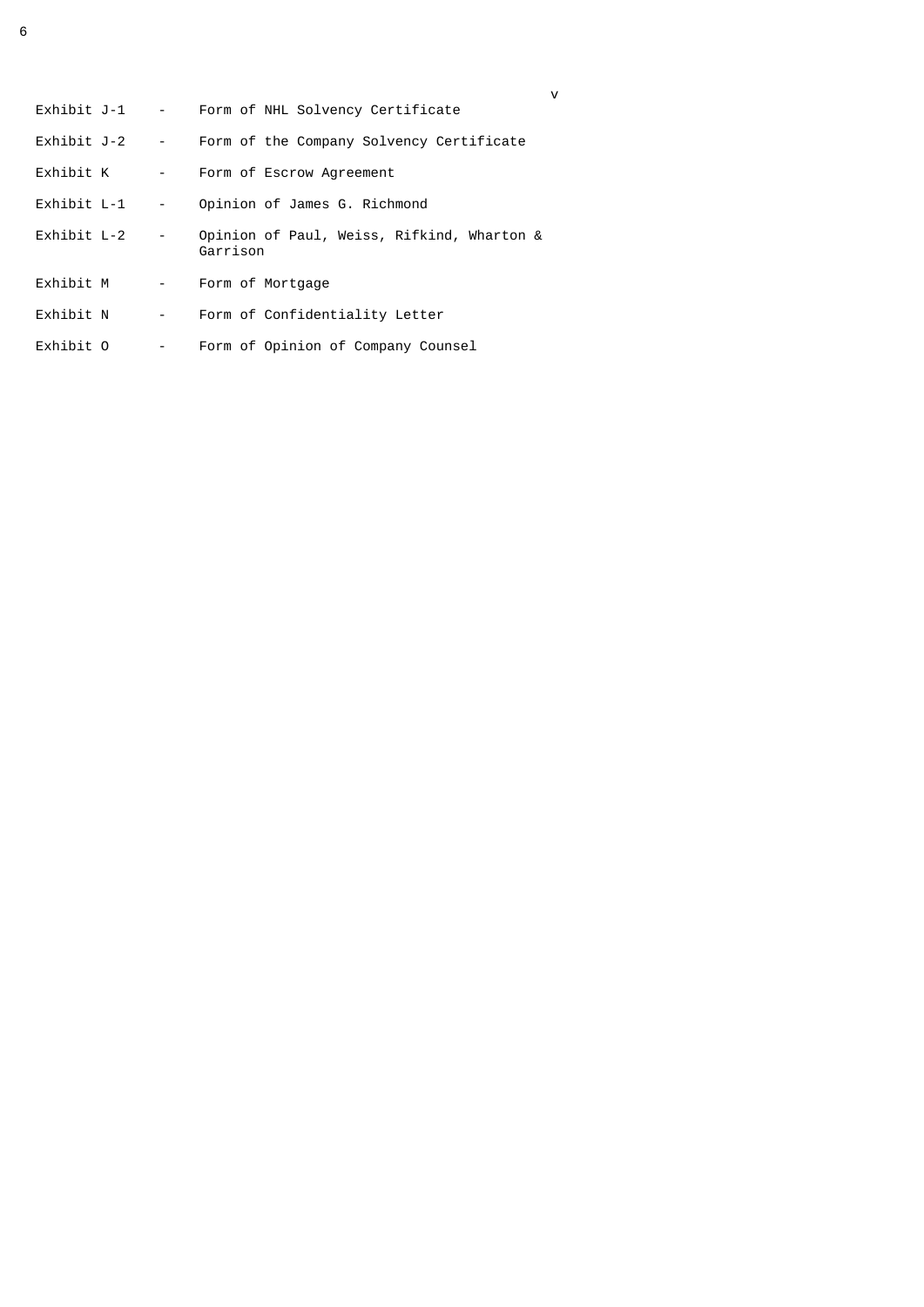CREDIT AGREEMENT dated as of June 21, 1994 among NHL INTERMEDIATE HOLDINGS CORP. II, a Delaware corporation (the "Borrower"), the banks, financial institutions and other institutional lenders (the "Banks") listed on the signature pages hereof and CITICORP USA, INC. ("Citicorp"), as administrative agent (the "Administrative Agent") for the Lenders hereunder, and THE LONG-TERM CREDIT BANK OF JAPAN, LTD., LOS ANGELES AGENCY, NATIONSBANK OF NORTH CAROLINA, N.A. and TORONTO DOMINION (TEXAS), INC., as co-agents (the "Co-Agents").

#### PRELIMINARY STATEMENTS

 (1) National Health Laboratories Incorporated, a Delaware corporation and a wholly-owned subsidiary of the Borrower ("NHL"), organized N Acquisition Corp., a Delaware corporation (the "Purchaser"), to acquire control of Allied Clinical Laboratories, Inc., a Delaware corporation (the "Company").

 (2) Pursuant to the Agreement and Plan of Merger dated as of May 3, 1994 (the "Merger Agreement") among NHL, the Purchaser and the Company, the Purchaser proposes to purchase pursuant to an Offer to Purchase dated May 9, 1994 (as it may be amended in accordance with this Agreement, the "Offer to Purchase") the shares of the Company's outstanding common stock, \$.01 par value (the "Company Stock"), for \$21.50 in cash per share (the "Tender Offer"), and promptly thereafter to consummate a merger (the "Merger") with the Company in which the Company will be the surviving corporation (the "Surviving Corporation").

 (3) The Borrower has requested that the Lenders lend to it up to \$750,000,000 in order to pay to the holders of the Company Stock (other than the Purchaser and its Affiliates (as hereinafter defined)) the cash consideration for their shares in the Tender Offer, finance the Merger, pay transaction fees and expenses, refinance certain Existing Debt (as hereinafter defined) of the Company and NHL and provide financing for general corporate purposes of NHL and its Subsidiaries (as hereinafter defined). The Lenders have indicated their willingness to agree to lend such amounts on the terms and conditions of this Agreement.

 NOW, THEREFORE, in consideration of the premises and the mutual covenants and agreements contained herein, the parties hereto hereby agree as follows: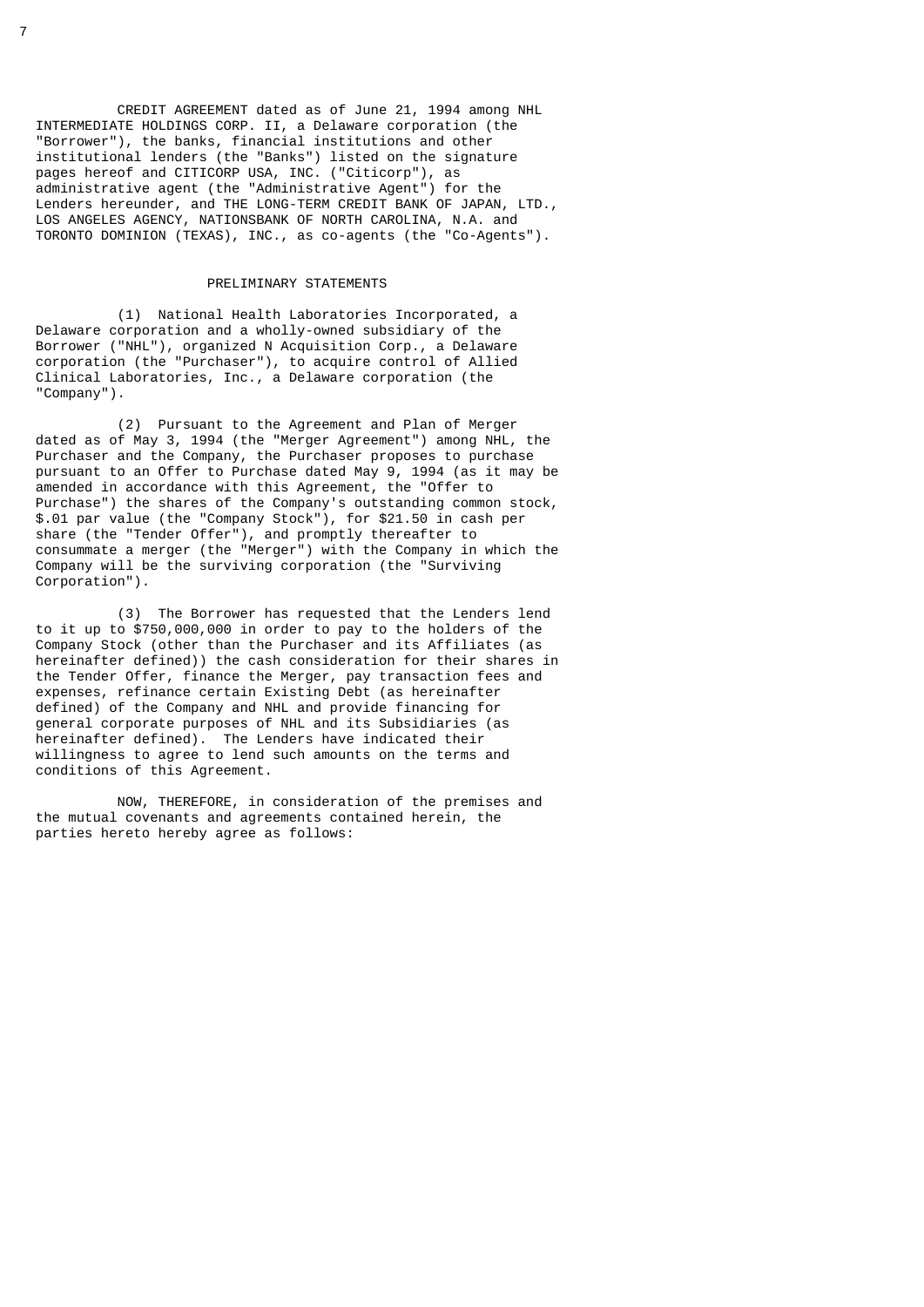#### ARTICLE I

#### DEFINITIONS AND ACCOUNTING TERMS

 SECTION 1.01. Certain Defined Terms. As used in this Agreement, the following terms shall have the following meanings (such meanings to be equally applicable to both the singular and plural forms of the terms defined):

 "Acquisitions" has the meaning set forth in Section 5.02(h).

 "Administrative Agent" has the meaning specified in the recital of parties to this Agreement.

 "Administrative Agent's Account" means the account of the Administrative Agent maintained by the Administrative Agent with Citibank at 399 Park Avenue, New York, New York 10043, Account No. 36852248.

 "Advance" means a Revolving Credit Advance, a Term A Advance, a Term B Advance or a Letter of Credit Advance.

 "Affiliate" means, as to any Person, any other Person that, directly or indirectly, controls, is controlled by or is under common control with such Person or is a director or officer of such Person. For purposes of this definition, the term "control" (including the terms "controlling", "controlled by" and "under common control with") of a Person means the possession, direct or indirect, of the power to vote 5% or more of the Voting Stock of such Person or to direct or cause direction of the management and policies of such Person, whether through the ownership of Voting Stock, by contract or otherwise.

 "Applicable Lending Office" means, with respect to each Lender, such Lender's Domestic Lending Office in the case of a Base Rate Advance and such Lender's Eurodollar Lending Office in the case of a Eurodollar Rate Advance.

 "Applicable Margin" means (i) during the period from the First Closing through the consummation of the Merger, (a) with respect to Eurodollar Rate Advances, 2.0% per annum, and (b) with respect to Base Rate Advances,  $\circ$  of 1% per annum, and (ii) thereafter, with respect to Eurodollar Rate Advances or Base Rate Advances, as the case may be, the applicable percentage set forth in the chart below based upon the Performance Level of the Borrower determined by reference to the most recent financial statements delivered to the Administrative Agent pursuant to Section  $5.01(t)(i)$  and  $(ii)$ ; provided, however, that the Applicable Margin for all Advances shall be decreased by 1/4 of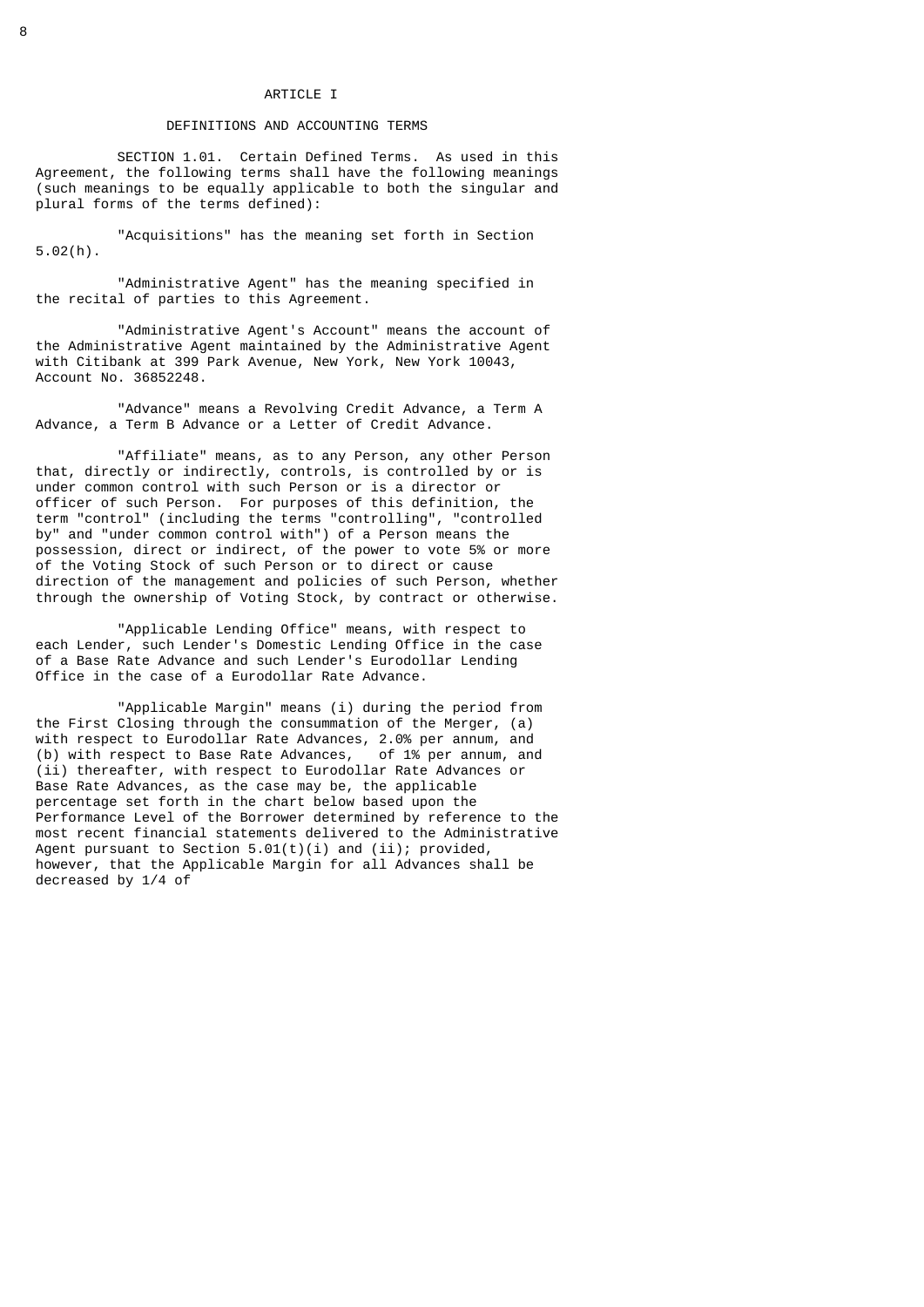1% per annum (but in no event shall the Applicable Margin be less than 0% per annum) on the date (such date being the "Threshold Date") that the Net Cash Proceeds from the issuance of \$200,000,000 of New Debt Securities is applied to prepay the Term Advances pursuant to Section  $2.05(b)(i)$  whether or not an aggregate of \$200,000,000 of Net Cash Proceeds has been received.

| Performance<br>Level  | Base Rate<br>Margin | Eurodollar<br>Rate<br>Margin |
|-----------------------|---------------------|------------------------------|
| Level I               | 0.00%               | 1.25%                        |
| Level II<br>Level III | 0.25%<br>0.50%      | 1.50%<br>1.75%               |
| Level IV              | 0.75%               | 2.00%                        |

 "Appropriate Lender" means, at any time, with respect to any of the Letter of Credit, Revolving Credit, Term A or Term B Facilities, a Lender which has a Commitment with respect to such Facility at such time.

 "Assignment and Acceptance" means an assignment and acceptance entered into by a Lender and an assignee of such Lender, and accepted by the Administrative Agent, in substantially the form of Exhibit B hereto.

 "Available Amount" of any Letter of Credit means, at any time, the maximum amount available to be drawn under such Letter of Credit at such time (assuming compliance at such time with all conditions to drawing).

 "Bank" has the meaning specified in the recital of parties to this Agreement.

 "Base Rate" means a fluctuating interest rate per annum in effect from time to time, which rate per annum shall at all times be equal to the highest of:

 (a) the rate of interest announced publicly by Citibank in New York, New York, from time to time, as Citibank's base rate;

 (b) the sum (adjusted to the nearest 1/4 of 1% or, if there is no nearest 1/4 of 1%, to the next higher 1/4 of 1%) of (i) 1/2 of 1% per annum, plus (ii) the rate obtained by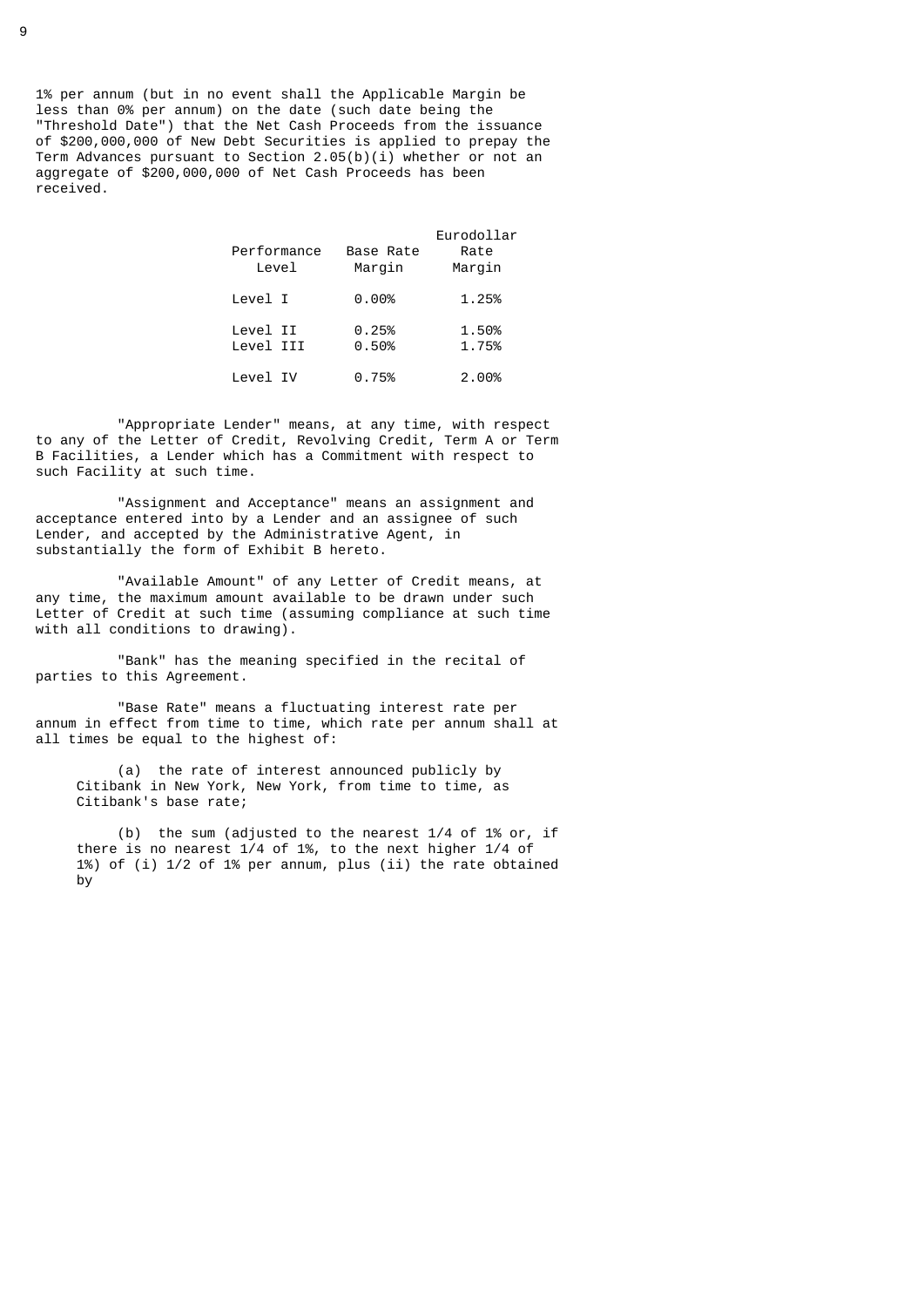dividing (A) the latest three-week moving average of secondary market morning offering rates in the United States for three-month certificates of deposit of major United States money market banks, such three-week moving average (adjusted to the basis of a year of 360 days) being determined weekly on each Monday (or, of such day is not a Business Day, on the next succeeding Business Day) for the three-week period ending on the previous Friday by Citibank on the basis of such rates reported by certificate of deposit dealers to and published by the Federal Reserve Bank of New York or, if such publication shall be suspended or terminated, on the basis of quotations for such rates received by Citibank from three New York certificate of deposit dealers of recognized standing selected by Citibank, by (B) a percentage equal to 100% minus the average of the daily percentages specified during such three-week period by the Board of Governors of the Federal Reserve System (or any successor thereto) for determining the maximum reserve requirement (including, but not limited to, any emergency, supplemental or other marginal reserve requirement) for Citibank with respect to liabilities consisting of or including (among other liabilities) three month U.S. dollar non-personal time deposits in the United States, plus (iii) the average during such three-week period of the annual assessment rates estimated by Citibank for determining the then current annual assessment payable by Citibank to the Federal Deposit Insurance Corporation (or any successor thereto) for insuring U.S. dollar deposits of Citibank in the United States; and

(c) 1/2 of 1% per annum above the Federal Funds Rate.

 "Base Rate Advance" means an Advance that bears interest as provided in Section 2.06(a)(i).

 "Borrower" has the meaning specified in the recital of parties to this Agreement.

 "Borrower's Account" means the account of the Borrower maintained by the Borrower with Citibank at 399 Park Avenue, New York, New York 10043, Account No. 40646949.

 "Borrowing" means a Revolving Credit Borrowing, a Term A Borrowing or a Term B Borrowing.

 "Business Day" means a day of the year on which dealings are carried on in the London interbank market and banks are open for business in London and not required or authorized to close in New York City.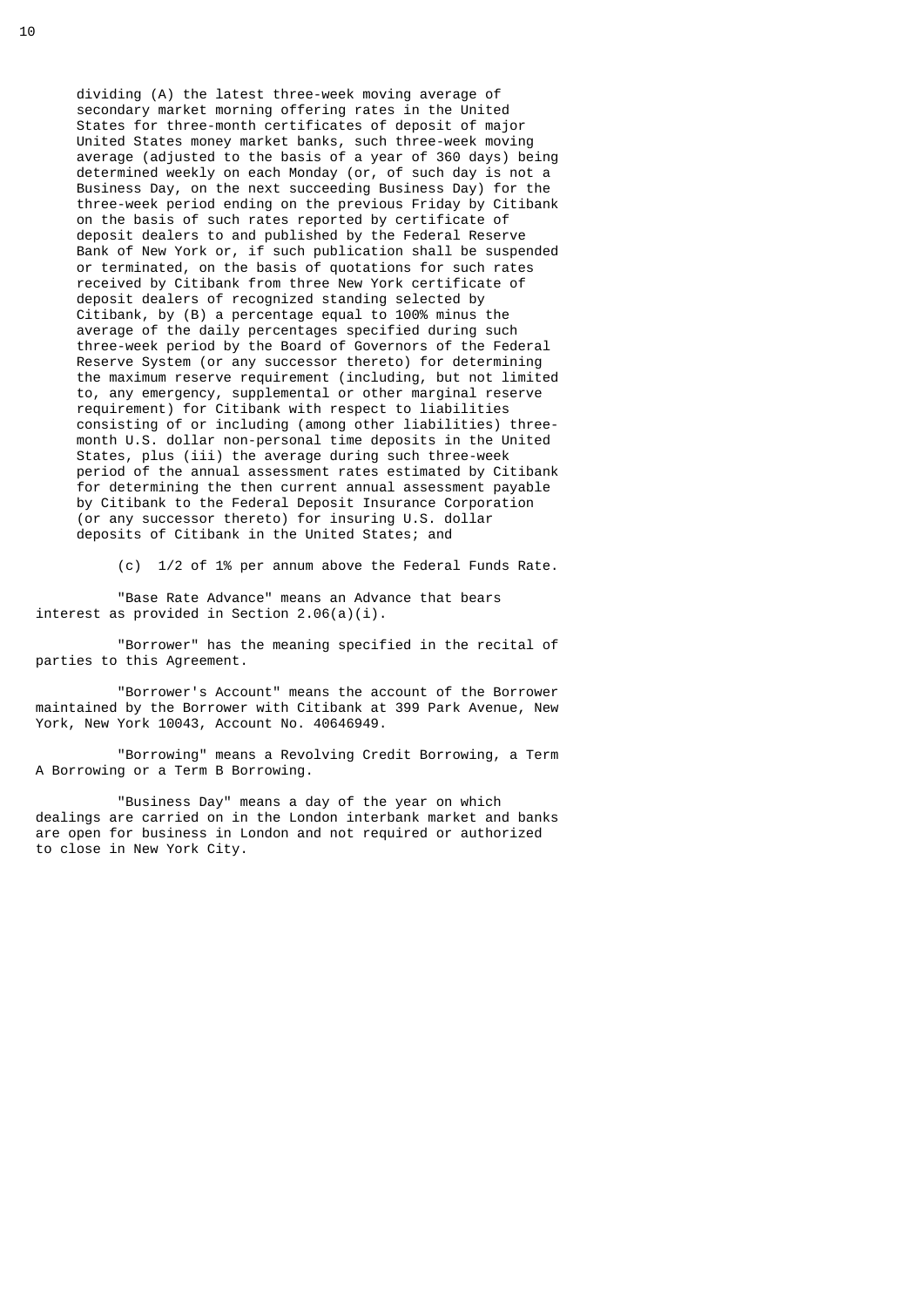"Calculation Period" means each twelve month period ending on an anniversary of the First Closing.

 "Capital Expenditures" means, for any period, the sum, without duplication, of (a) all expenditures during such period for equipment, fixed assets, real property or improvements, or for replacements or substitutions therefor or additions thereto, that have a useful life of more than one year plus (b) the aggregate principal amount of all Debt (including obligations under Capitalized Leases) assumed or incurred in connection with any such expenditures.

 "Capitalized Leases" has the meaning specified in clause (e) of the definition of Debt.

 "Cash Collateral Account" has the meaning specified in the Security Agreement.

 "Cash Equivalents" means any of the following, to the extent owned by the Borrower or its Subsidiaries free and clear of all Liens and having a maturity not greater than [180] days from the date of issuance thereof: (a) direct obligations of the Government of the United States or any agency or instrumentality thereof or obligations unconditionally guaranteed by the full faith and credit of the Government of the United States, (b) insured certificates of deposit of or time deposits with any commercial bank that is a Lender or a member of the Federal Reserve System, issues (or the parent of which issues) commercial paper rated as described in clause (c), is organized under the laws of the United States or any State thereof and has combined capital and surplus of at least \$1 billion, (c) commercial paper in an aggregate amount of not more than \$10,000,000 per issuer outstanding at any time, issued by any corporation organized under the laws of any State of the United States and rated at least "Prime-1" (or the then equivalent grade) by Moody's Investors Services, Inc. or "A-1" (or the then equivalent grade) by Standard & Poor's Ratings Group or (d) shares of money market mutual or similar funds having assets in excess of \$100,000,000 and which invest exclusively in assets satisfying the requirements of clauses (a) through (c) of this definition.

 "Cash Interest Expense" means, for any fiscal period of the Borrower, interest expense net of interest income on all Debt of the Borrower and its Subsidiaries, as determined for such period without duplication on a Consolidated basis for the Borrower and its Subsidiaries and in accordance with GAAP and including, without limitation, to the extent not otherwise included in accordance with GAAP, (a) interest expense in respect of Debt resulting from Advances, (b) the interest component of obligations under leases that have been or should be, in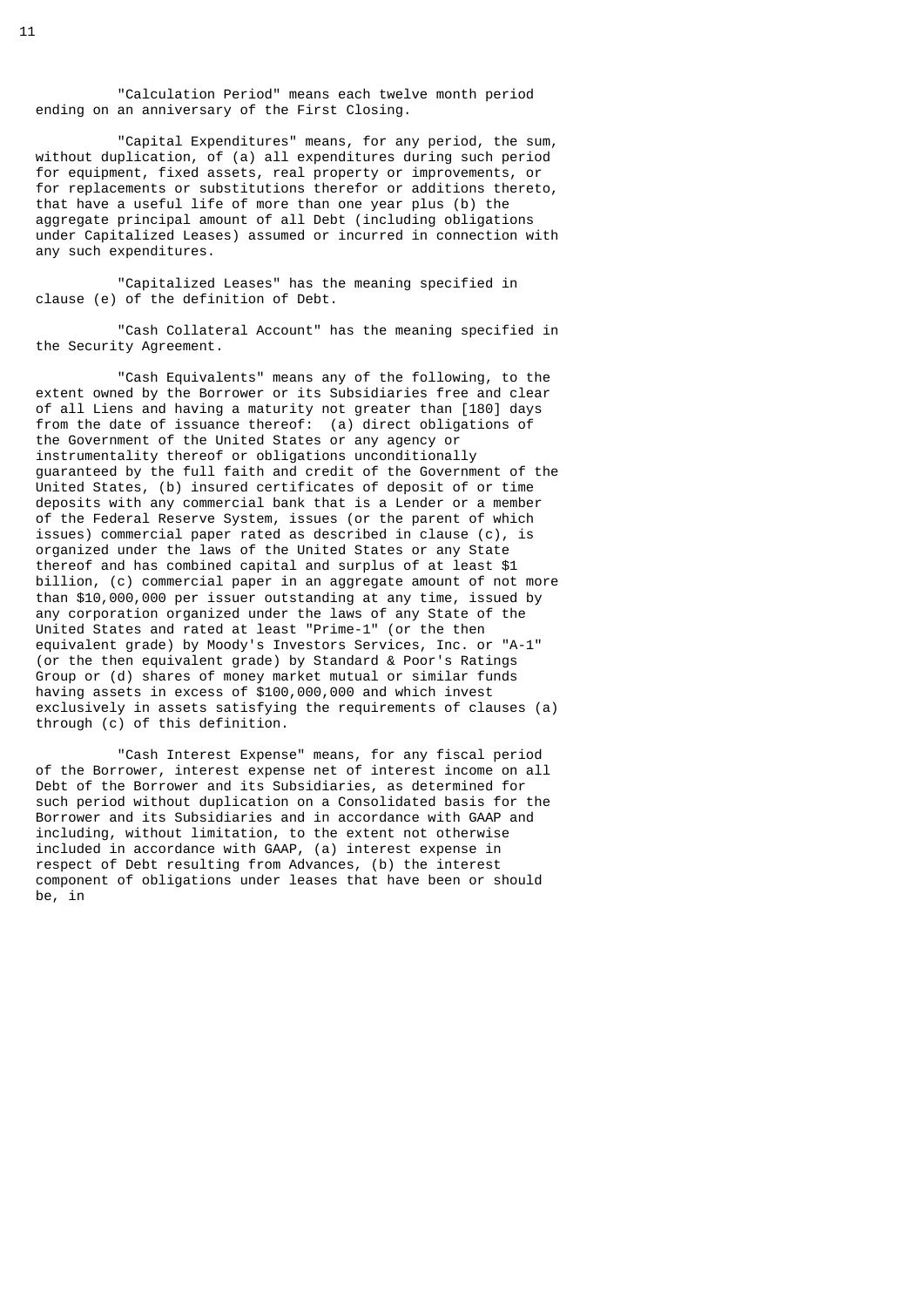accordance with GAAP, recorded as Capitalized Leases, (c) commissions, discounts and other fees and charges payable in connection with letters of credit, (d) the net payment, if any, payable in connection with interest rate hedge agreements and other interest rate protection contracts and (e) fees paid pursuant to Section 2.08(a), but excluding, in each case, (x) amortization of original issue discount, (y) the interest portion of any deferred payment obligation and (z) other interest not payable in cash.

 "CERCLA" means the Comprehensive Environmental Response, Compensation and Liability Act of 1980.

 "Change of Control" means any acquisition of Control of the Borrower after the date hereof by any Person or two or more Persons acting in concert who would constitute a "group" within the meaning of Section 13(d)(3) of the Exchange Act (other than Mafco or any of its Affiliates or a group consisting of such Persons).

 "Citibank" means Citibank, N.A., a national banking association and an affiliate of Citicorp.

 "Citicorp" has the meaning specified in the recital of parties to this Agreement.

 "Co-Agents" has the meaning specified in the recital of parties to this Agreement.

 "Code" means the Internal Revenue Code of 1986, as amended from time to time, and the regulations promulgated and the rulings issued thereunder.

 "Collateral" means all "Collateral" referred to in the Collateral Documents and all other property that is or is intended to be subject to any Lien in favor of the Administrative Agent, the Lenders or the Issuing Bank.

 "Collateral Documents" means the Security Agreement, the Pledge Agreement and the Mortgages.

 "Commitment" means a Revolving Credit Commitment, a Term A Commitment, a Term B Commitment or a Letter of Credit Commitment.

 "Company" has the meaning specified in the Preliminary Statements.

 "Company Stock" has the meaning specified in the Preliminary Statements.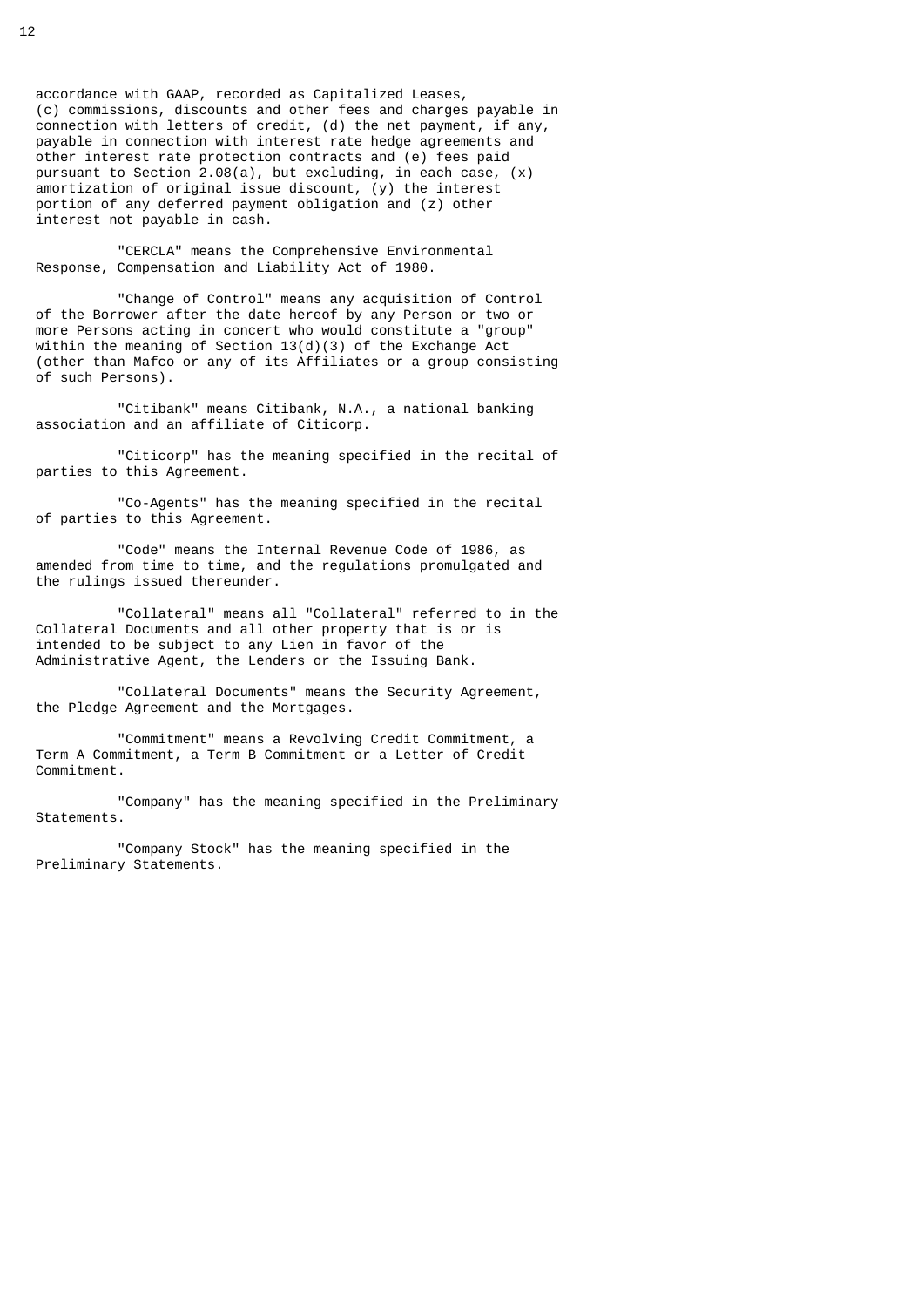"Consolidated" for any Person refers to the consolidation of the financial statements of such Person and its Subsidiaries in accordance with GAAP.

 "Consummation of the Tender Offer" means the first date on which shares accepted in the Tender Offer are paid for.

 "Control" by any Person or Persons of any other Person means (a) beneficial ownership (within the meaning of Rule 13d-3 of the Securities and Exchange Commission under the Exchange Act) by such Person or Persons, directly or indirectly, of Voting Stock of such other Person (or other securities convertible into such Voting Stock) representing 51% or more of the combined voting power of all Voting Stock of such other Person or (b) control by such Person or Persons, by contract or otherwise, or entry by such Person or Persons into a contract or agreement that, upon consummation, will result in the acquisition by such Person or Persons of control, over Voting Stock of such other Person (or other securities convertible into such securities) representing 51% or more of the combined voting power of all Voting Stock of such other Person.

 "Conversion", "Convert" and "Converted" each refers to a conversion of Advances of one Type into Advances of the other Type pursuant to Section 2.07, 2.10 or 2.15.

 "Debt" of any Person means, without duplication, (a) all indebtedness of such Person for borrowed money; (b) all Obligations of such Person for the deferred purchase price of property or services (other than trade payables not overdue by more than 60 days incurred in the ordinary course of such Person's business); (c) all Obligations of such Person evidenced by notes, bonds, debentures or other similar instruments; (d) all indebtedness created or arising under any conditional sale or other title retention agreement with respect to property acquired by such Person (even though the rights and remedies of the seller or lender under such agreement in the event of default are limited to repossession or sale of such property); (e) all Obligations of such Person as lessees under leases that have been or should be, in accordance with GAAP, recorded as capital leases ("Capitalized Leases"); (f) all Obligations, contingent or otherwise, of such Person under acceptance, letter of credit or similar facilities; (g) all Obligations of such Person to purchase, redeem, retire, defease or otherwise acquire for value any capital stock of such Person or any warrants, rights or options to acquire such capital stock; (h) all Debt of others referred to in clauses (a) through (g) above guaranteed directly or indirectly in any manner by such Person, or in effect guaranteed directly or indirectly by such Person through an agreement (i) to pay or purchase such Debt or to advance or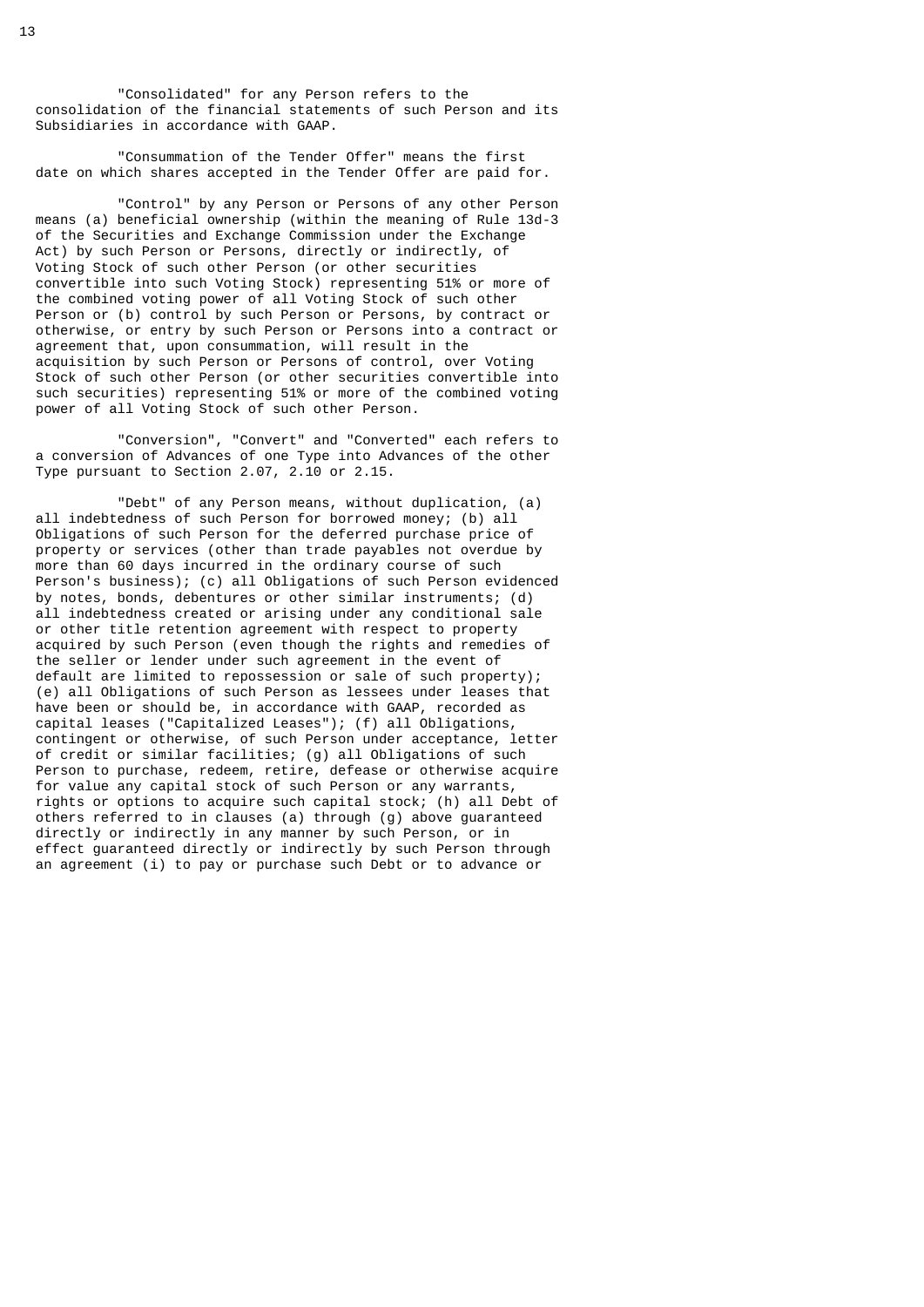supply funds for the payment or purchase of such Debt, (ii) to purchase, sell or lease (as lessee or lessor) property, or to purchase or sell services, primarily for the purpose of enabling the debtor to make payment of such Debt or to assure the holder of such Debt against loss, (iii) to supply funds to or in any other manner invest in the debtor (including any agreement to pay for property or services irrespective of whether such property is received or such services are rendered) or (iv) otherwise to assure a creditor against loss; and (i) all Debt referred to in clauses (a) through (h) above secured by (or for which the holder of such Debt has an existing right, contingent or otherwise, to be secured by) any Lien on property (including, without limitation, accounts and contract rights) owned by such Person, even though such Person has not assumed or become liable for the payment of such Debt.

 "Default" means any Event of Default or any event that would constitute an Event of Default but for the requirement that notice be given or time elapse or both.

 "Defaulted Advance" means, with respect to any Lender at any time, the amount of any Advance required to be made by such Lender to the Borrower pursuant to Section 2.01 at or prior to such time which has not been so made as of such time; provided, however, any Advance made by the Administrative Agent for the account of such Lender pursuant to Section 2.02(c) shall not be considered a Defaulted Advance even if, at such time, such Lender shall not have reimbursed the Administrative Agent therefor as provided in Section 2.02(c). In the event that a portion of a Defaulted Advance shall be deemed made pursuant to Section  $2.17(a)$ , the remaining portion of such Defaulted Advance shall be considered a Defaulted Advance originally required to be made pursuant to Section 2.01 on the same date as the Defaulted Advance so deemed made in part.

 "Defaulted Amount" means, with respect to any Lender at any time, any amount required to be paid by such Lender to the Administrative Agent or any other Lender hereunder or under any other Loan Document at or prior to such time which has not been so paid as of such time, including, without limitation, any amount required to be paid by such Lender to (a) the Issuing Bank pursuant to Section 2.16(c) to purchase a portion of a Letter of Credit Advance made by the Issuing Bank, (b) the Administrative Agent pursuant to Section 2.02(c) to reimburse the Administrative Agent for the amount of any Advance made by the Administrative Agent for the account of such Lender, (c) any other Lender pursuant to Section 2.13 to purchase any participation in Advances owing to such other Lender and (d) the Administrative Agent pursuant to Section 7.05 to reimburse the Administrative Agent for such Lender's ratable share of any amount required to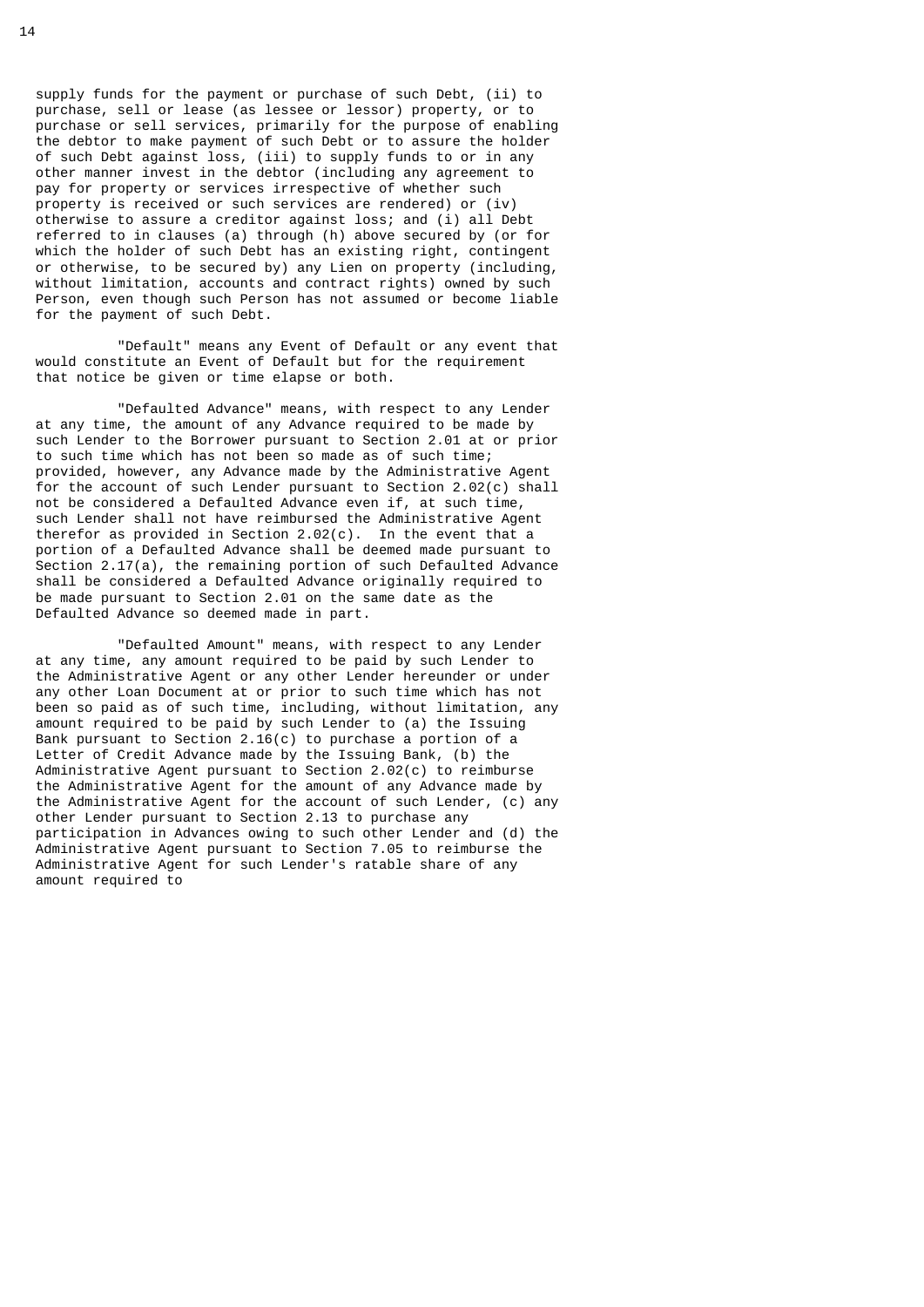be paid by the Lenders to the Administrative Agent as provided therein. In the event that a portion of a Defaulted Amount shall be deemed paid pursuant to Section 2.17(b), the remaining portion of such Defaulted Amount shall be considered a Defaulted Amount originally required to be made hereunder or under any other Loan Document on the same date as the Defaulted Amount so deemed paid in part.

 "Defaulting Lender" means, at any time, any Lender that, at such time, (a) owes a Defaulted Advance or a Defaulted Amount or (b) shall take or be the subject of any action or proceeding of a type described in Section 6.01(e).

 "dollars" and the sign "\$" each means lawful money of the United States.

 "Domestic Lending Office" means, with respect to any Lender, the office of such Lender specified as its "Domestic Lending Office" opposite its name on Schedule I hereto or in the Assignment and Acceptance pursuant to which it became a Lender, or such other office of such Lender as such Lender may from time to time specify to the Borrower and the Administrative Agent.

 "EBIT" means, for any fiscal period of the Borrower, net income (or net loss) plus the sum of (a) interest expense net of interest income, (b) income tax expense and (c) extraordinary losses included in net income, less extraordinary gains included in net income, in each case determined for such period without duplication on a Consolidated basis for the Borrower and its Subsidiaries and in accordance with GAAP.

 "EBITDA" means, for any fiscal period of the Borrower, EBIT plus (a) depreciation expense, (b) amortization expense and (c) non-cash write-offs and write-downs of amortizable and depreciable items, in each case determined for such period without duplication on a Consolidated basis for the Borrower and its Subsidiaries and in accordance with GAAP.

 "Eligible Assignee" means (a) any commercial bank organized under the laws of the United States, or any State thereof, and having total assets in excess of \$1,000,000,000; (b) any savings and loan association or savings bank organized under the laws of the United States, or any State thereof, and having a net worth determined in accordance with GAAP in excess of \$250,000,000; (c) any commercial bank organized under the laws of any other country that is a member of the Organization for Economic Cooperation and Development ("OECD") or has concluded special lending arrangements with the International Monetary Fund Associated with its General Arrangements to Borrow, or a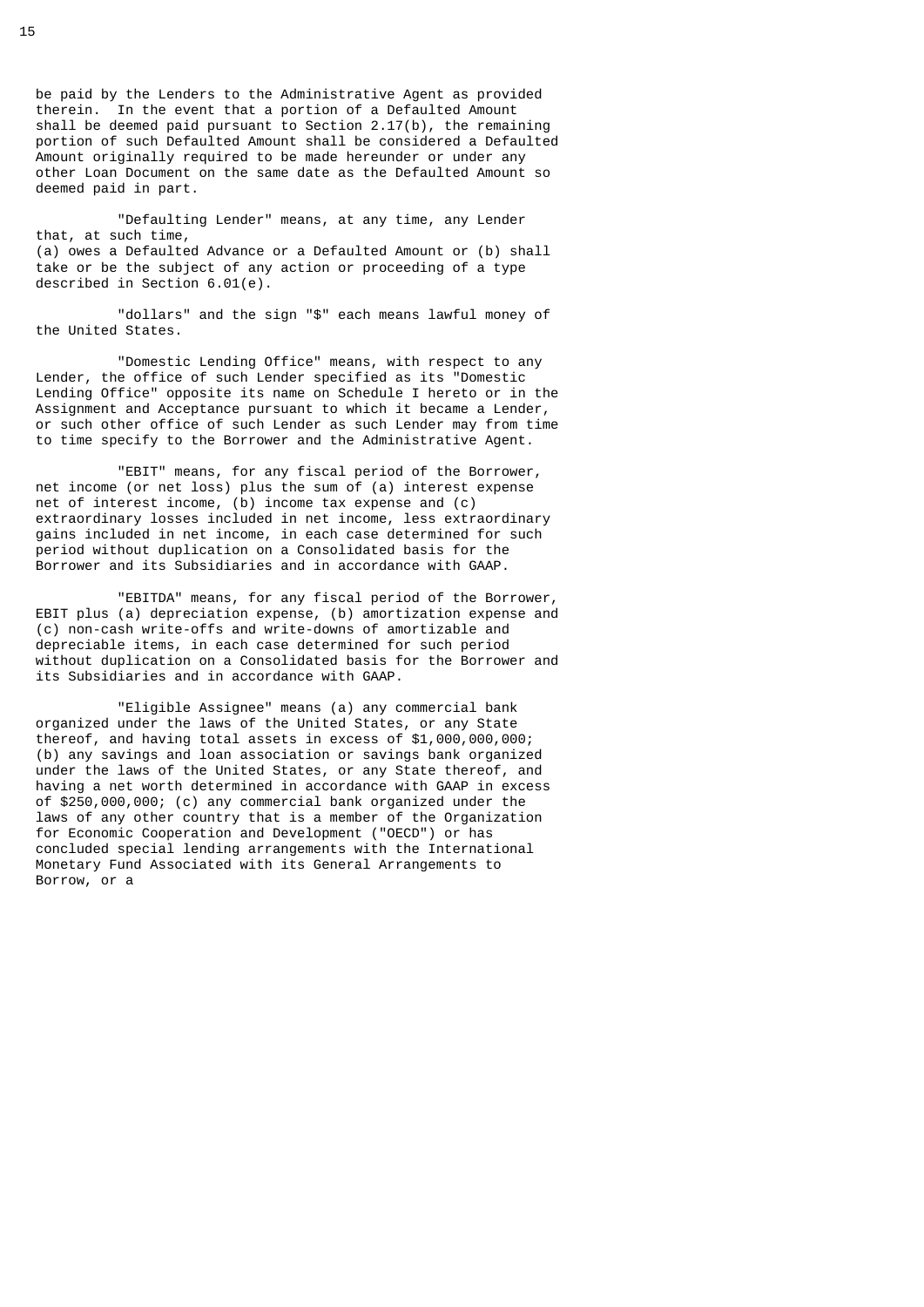political subdivision of any such country, and having total assets in excess of \$1,000,000,000, so long as such bank is acting through a branch or agency located in the United States, in the Cayman Islands or in the country in which it is organized or another country that is described in this clause (c); (d) the central bank of any country that is a member of the OECD; (e) any finance company, insurance company or other financial institution or fund (whether a corporation, partnership, trust or other entity) that (i) is not affiliated with the Borrower, (ii) is engaged in making, purchasing or otherwise investing in commercial loans in the ordinary course of its business and (iii) has total assets in excess of \$250,000,000; and (f) any other Person (other than an Affiliate of the Borrower) approved by the Administrative Agent and the Borrower, such approval not to be unreasonably withheld.

 "Environmental Action" means any administrative, regulatory or judicial action, suit, demand, demand letter, claim, notice of non-compliance or violation, investigation, proceeding, consent order or consent agreement based upon or arising out of any Environmental Law or any Environmental Permit, including without limitation (a) any claim by any governmental or regulatory authority for enforcement, cleanup, removal, response, remedial or other actions or damages pursuant to any Environmental Law and (b) any claim by any third party seeking damages, contribution, or injunctive relief arising from alleged injury or threat of injury to health, safety or the environment.

 "Environmental Law" means any federal, state or local law, rule, regulation, order, writ, judgment, injunction, decree, determination or award relating to the environment, health or safety including, without limitation, the Comprehensive Environmental Response, Compensation and Liability Act of 1980, the Resource Conservation and Recovery Act, the Hazardous Materials Transportation Act, the Clean Water Act, the Toxic Substances Control Act, the Clean Air Act, the Safe Drinking Water Act, the Atomic Energy Act, the Federal Insecticide, Fungicide and Rodenticide Act and the Occupational Safety and Health Act.

 "Environmental Permit" means any permit, approval, identification number, license or other authorization required under any Environmental Law.

 "ERISA" means the Employee Retirement Income Security Act of 1974, as amended from time to time, and the regulations promulgated and ruling issued thereunder.

 "ERISA Affiliate" of any Person means any other Person that for purposes of Title IV of ERISA is a member of such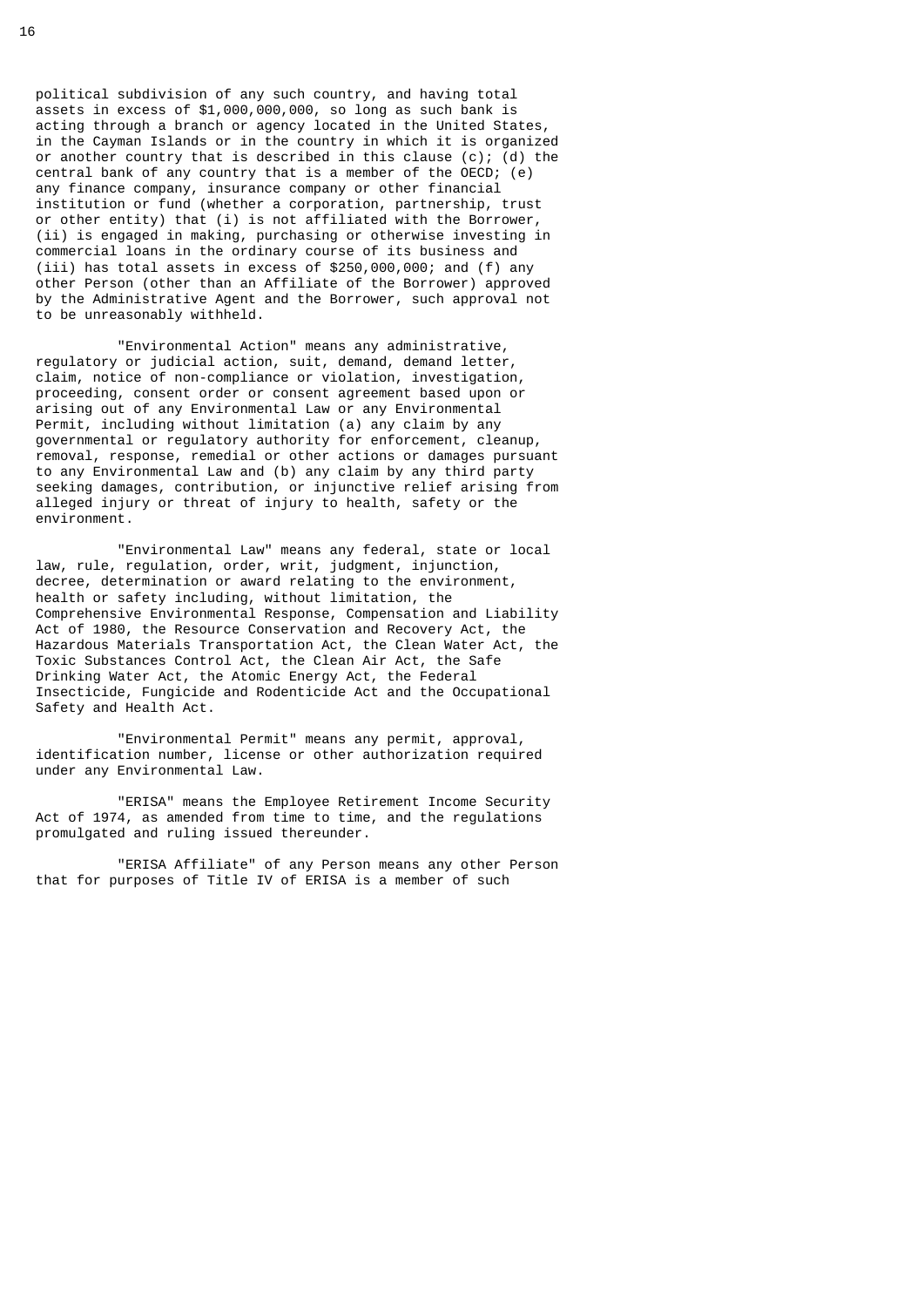Person's controlled group, or under common control with such Person, within the meaning of Section 414 of the Code.

 "ERISA Event" with respect to any Person means (a) the occurrence of a reportable event, within the meaning of Section 4043 of ERISA, with respect to any Plan of such Person or any of its ERISA Affiliates unless the 30-day notice requirement with respect to such event has been waived by the PBGC; (b) the provision by the administrator of any Plan of such Person or any of its ERISA Affiliates of a notice of intent to terminate such Plan, pursuant to Section 4041(a)(2) of ERISA (including any such notice with respect to a plan amendment referred to in Section 4041(e) of ERISA); (c) the cessation of operations at a facility of such Person or any of its ERISA Affiliates in the circumstances described in Section 4062(e) of ERISA; (d) the withdrawal by such Person or any of its ERISA Affiliates from a Multiple Employer Plan during a plan year for which it was a substantial employer, as defined in Section 4001(a)(2) of ERISA; (e) the failure by such Person or any of its ERISA Affiliates to make a payment to a Plan described in Section 302(f)(1) of ERISA; (f) the adoption of an amendment to a Plan of such Person or any of its ERISA Affiliates requiring the provision of security to such Plan, pursuant to Section 307 of ERISA; or (g) the institution by the PBGC of proceedings to terminate a Plan of such Person or any of its ERISA Affiliates, pursuant to Section 4042 of ERISA, or the occurrence of any event or condition described in Section 4042 of ERISA that would constitute grounds for the termination of, or the appointment of a trustee to administer, such Plan; provided, however, that an event described in clause (a), (c) or (d) of this definition, or in clause (b) of this definition solely with respect to a standard termination under Section 4041(b) of ERISA, shall be an ERISA Event only if such event is reasonably likely to result in a material liability of such Person or any of its ERISA Affiliates.

 "Escrow Agreement" has the meaning specified in Section  $3.01(i)(xxi)$ .

 "Eurocurrency Liabilities" has the meaning assigned to that term in Regulation D of the Board of Governors of the Federal Reserve System, as in effect from time to time.

 "Eurodollar Lending Office" means, with respect to any Lender, the office of such Lender specified as its "Eurodollar Lending Office" opposite its name on Schedule I hereto or in the Assignment and Acceptance pursuant to which it became a Lender (or, if no such office is specified, its Domestic Lending Office), or such other office of such Lender as such Lender may from time to time specify to the Borrower and the Administrative Agent.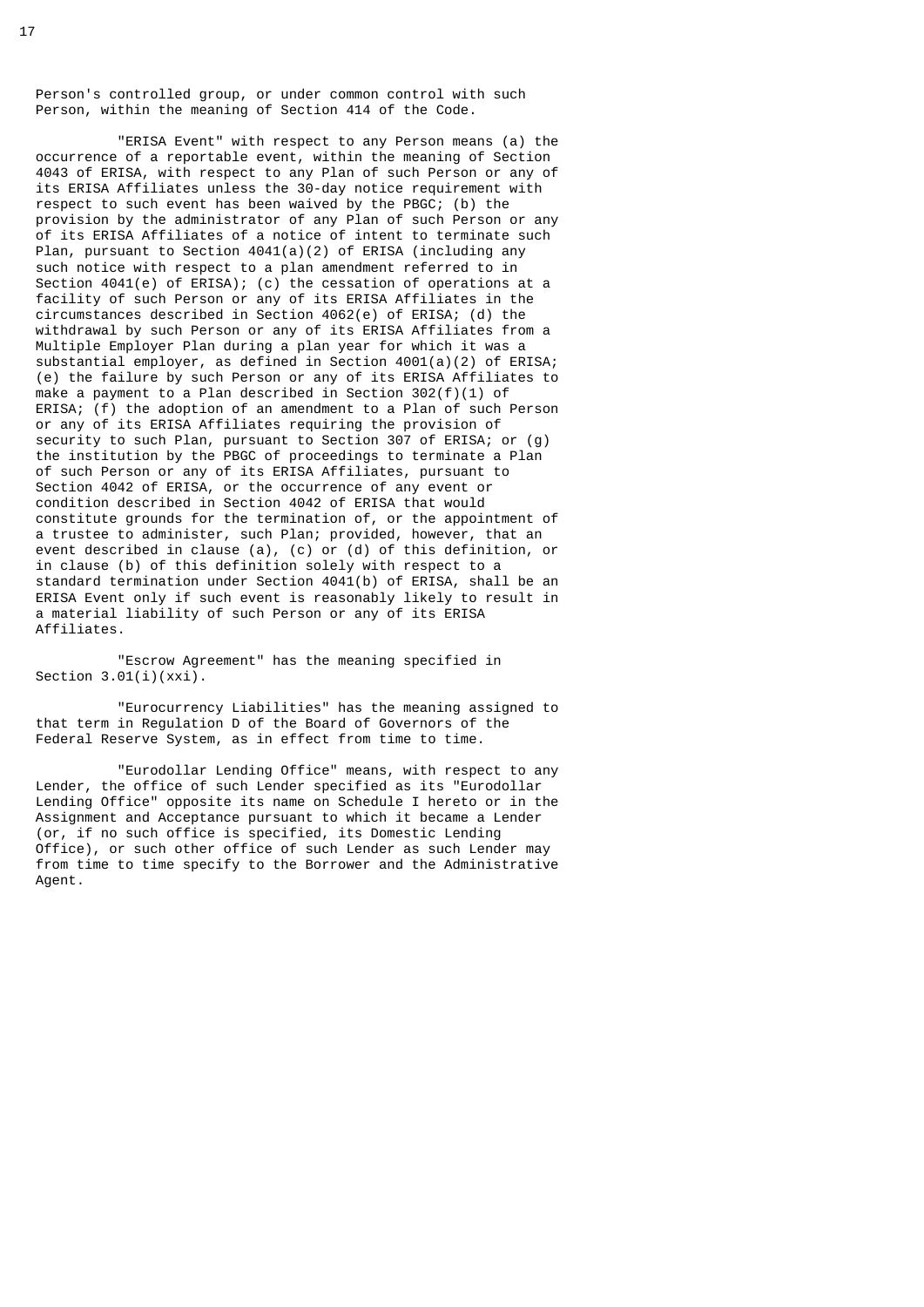"Eurodollar Rate" means, for any Interest Period for each Eurodollar Rate Advance comprising part of the same Borrowing, an interest rate per annum equal to the rate per annum obtained by dividing (a) the average (rounded upward to the nearest whole multiple of 1/100 of 1% per annum, if such average is not such a multiple) of the rate per annum at which deposits in U.S. dollars are offered by the principal office of Citibank in London, England to prime banks in the London interbank market at 11:00 A.M. (London time) two Business Days before the first day of such Interest Period for a period equal to such Interest Period by (b) a percentage equal to 100% minus the Eurodollar Rate Reserve Percentage for such Interest Period. The Eurodollar Rate for each Interest Period for each Eurodollar Rate Advance comprising part of the same Borrowing shall be determined by the Administrative Agent on the basis of applicable rates furnished to and received by the Administrative Agent from Citibank two Business Days before the first day of such Interest Period, subject, however, to the provisions of Section 2.07.

 "Eurodollar Rate Advance" means an Advance that bears interest as provided in Section 2.06(a)(ii).

 "Eurodollar Rate Reserve Percentage" of any Lender for any Interest Period for any Eurodollar Rate Advance means the reserve percentage applicable during such Interest Period (or if more than one such percentage shall be so applicable, the daily average of such percentages for those days in such Interest Period during which any such percentage shall be so applicable) under regulations issued from time to time by the Board of Governors of the Federal Reserve System (or any successor) for determining the maximum reserve requirement (including, without limitation, any emergency, supplemental or other marginal reserve requirement) for such Lender with respect to liabilities or assets consisting of or including Eurocurrency Liabilities having a term equal to such Interest Period.

 "Events of Default" has the meaning specified in Section 6.01.

 "Exchange Act" means the Securities Exchange Act of 1934, as amended.

 "Existing Debt" means Debt of the Borrower, NHL, the Company and their respective Subsidiaries outstanding immediately prior to the Tender Offer.

 "Facility" means the Revolving Credit Facility, the Term Facility or the Letter of Credit Facility.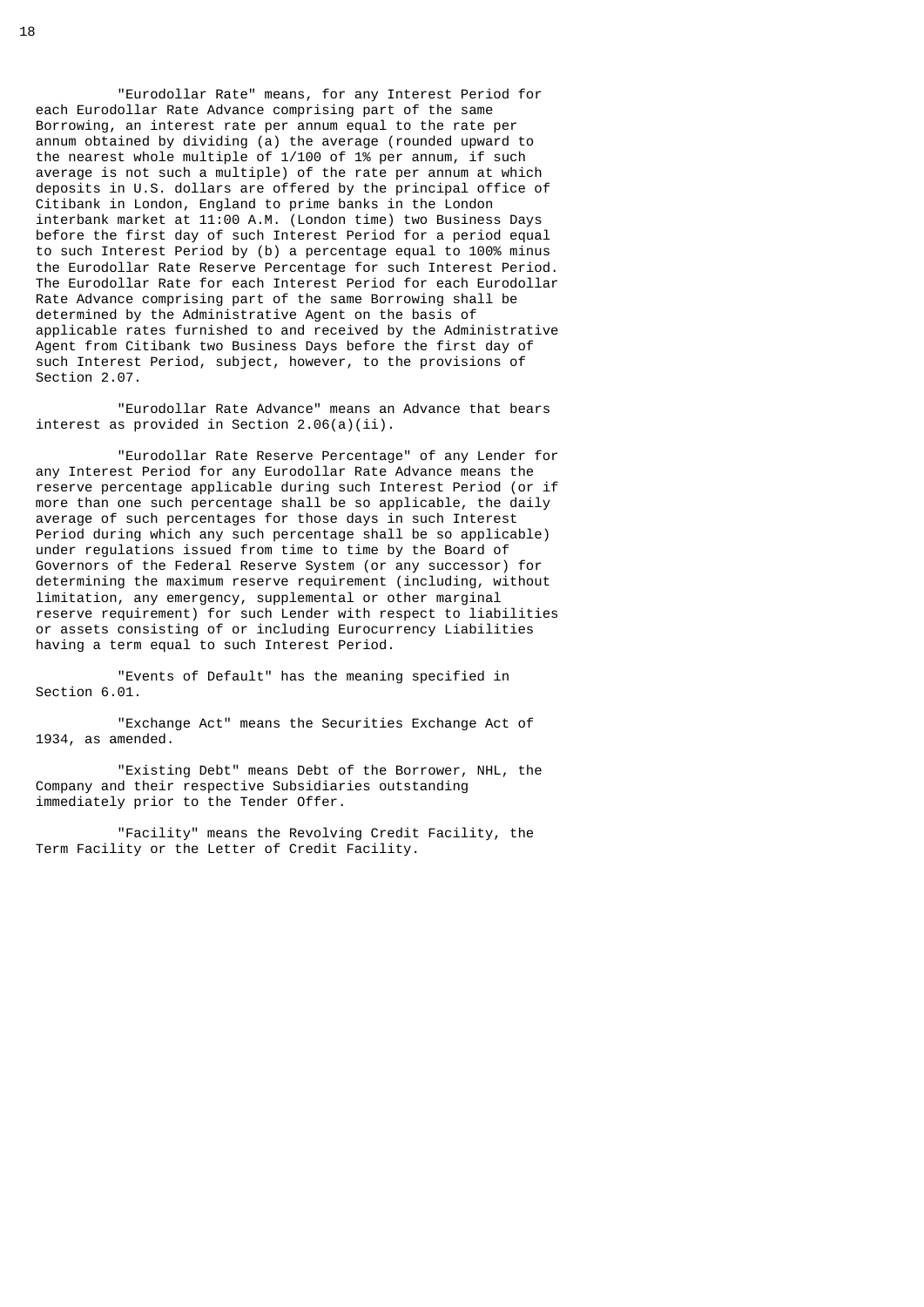"Federal Funds Rate" means, for any period, a fluctuating interest rate per annum equal for each day during such period to the weighted average of the rates on overnight Federal funds transactions with members of the Federal Reserve System arranged by Federal funds brokers, as published for such day (or, if such day is not a Business Day, for the next preceding Business Day) by the Federal Reserve Bank of New York, or, if such rate is not so published for any day which is a Business Day, the average of the quotations for such day on such transactions received by the Administrative Agent from three Federal funds brokers of recognized standing selected by it.

 "First Closing" means the date of the initial Borrowing.

 "Fixed Charge Ratio" means, with respect to any period of four fiscal quarters, a ratio of (A) EBITDA, less the aggregate amount of cash Capital Expenditures made during such period, less the amount of any payments made by the Borrower and its Subsidiaries pursuant to the Tax Agreement to (B) the sum of (i) interest payable on, and amortization of debt discount in respect of, all Debt during such period, plus (ii) dividends paid during such period in compliance with the terms of Section 5.02(e)(ii), (iv) or (v), plus (iii) scheduled amortization payments of all Debt (other than Debt of NHL payable to the United States of America in connection with the investigations with the Office of the Inspector General regarding billing practices) and all amounts required to be paid in respect of contingent purchase price payments in connection with Permitted Acqusitions, in each case payable during such period by the Borrower and its Subsidiaries.

 "Funded Debt of any Person means Debt for borrowed money of such Person that by its terms matures more than one year after the date of its creation or matures within one year from such date but is renewable or extendible, at the option of such Person, to a date more than one year after such date or arises under a revolving credit or similar agreement that obligates the lender or lenders to extend credit during a period of more than one year after such date.

 "GAAP means generally accepted accounting principles in the United States of America as in effect as of the date of, and used in, the preparation of the audited consolidated financial statements referred to in Section 4.01(f), except that (A) with respect to (x) the preparation of any financial statement required to be furnished pursuant to clause (i) or (ii) of Section  $5.01(t)$  and (y) changes to financial statement presentation and accounting policies contemplated by Section 5.02(i), "GAAP shall mean such principles as in effect from time to time in the United States of America and (B) with respect to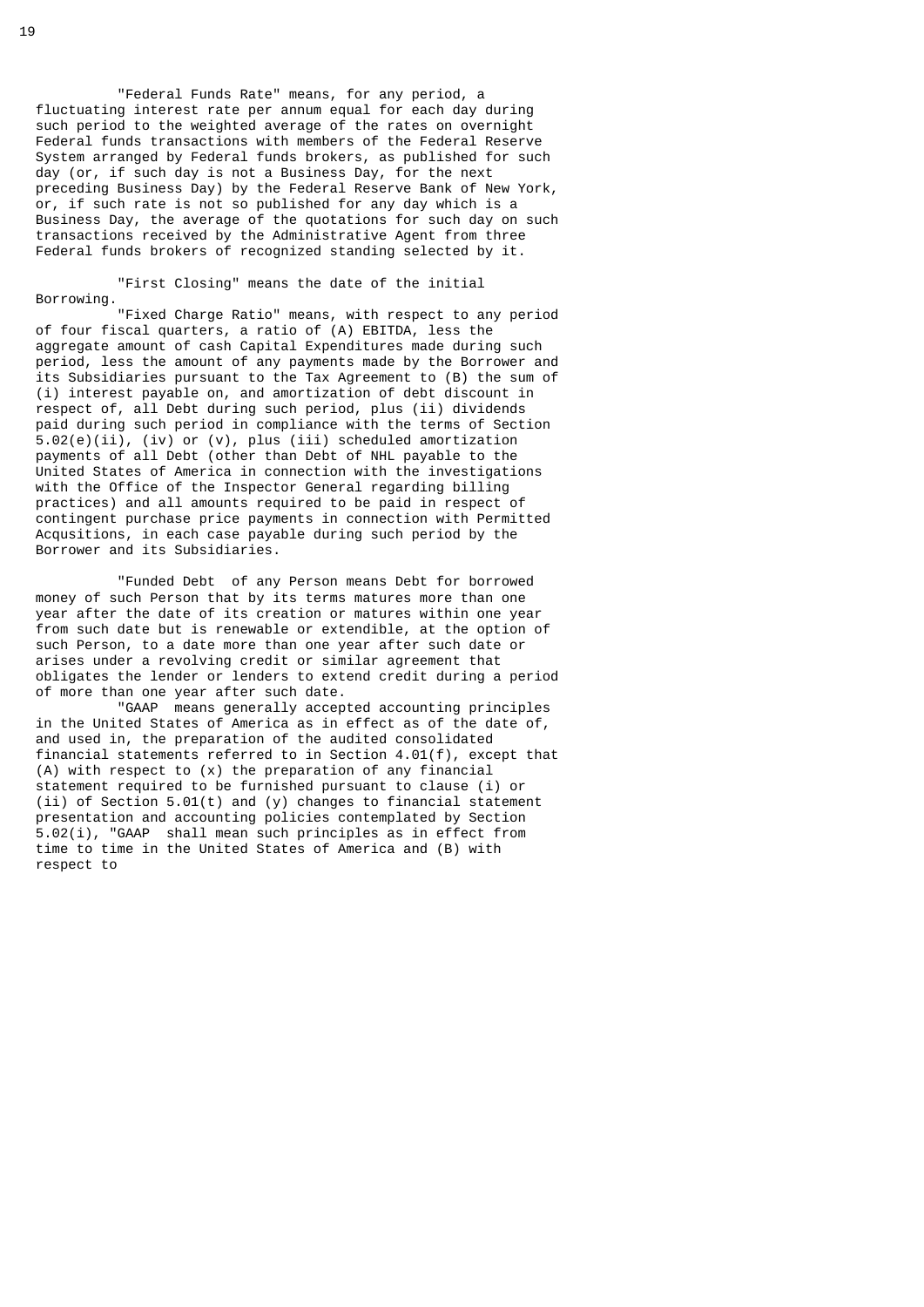the definition of Fixed Charge Ratio, the definition of Interest Coverage Ratio, the definition of Leverage Ratio and the covenants contained in Section 5.01(q),  $(r)$  and (s), "GAAP" shall, for any period prior to the consummation of the Merger apply to the Borrower and its Subsidiaries (other than the Company and its Subsidiaries) combined with the Company and its Subsidiaries.

 "Guarantor" means NHL Intermediate Holdings Corp. I, a Delaware corporation.

 "Guaranty" has the meaning specified in Section  $3.01(i)(x)$ .

 "Hazardous Materials" means (a) petroleum or petroleum products, natural or synthetic gas, asbestos in any form that is or could become friable, urea formaldehyde foam insulation and radon gas, (b) any substances defined as or included in the definition of "hazardous substances," "hazardous wastes," "hazardous materials," "extremely hazardous wastes," "restricted hazardous wastes," "toxic substances," "toxic pollutants," "contaminants" or "pollutants," or words of similar import, under any Environmental Law and (c) any other substance exposure to which is regulated under any Environmental Law.

 "Hedge Agreements" means interest rate swap, cap or collar agreements, interest rate future or option contracts, currency swap agreements, currency future or option contracts and other similar agreements.

 "Indemnified Party" has the meaning specified in Section  $8.04(c)$ .

 "Initial Date" means, for purposes of Section 2.12, in the case of the Administrative Agent and each Bank, the date of its execution and delivery of this Agreement and, in the case of each Lender other than a Bank, the date of the Assignment and Acceptance pursuant to which it becomes a Lender.

 "Interest Coverage Ratio" means, with respect to any fiscal quarter, the ratio of EBITDA to Cash Interest Expense, in each case in the aggregate for the four fiscal quarters ended at the end of such fiscal quarter.

 "Interest Period" means, for each Eurodollar Rate Advance comprising part of the same Borrowing, the period commencing on the date of such Eurodollar Rate Advance or the date of the Conversion of any Base Rate Advance into such Eurodollar Rate Advance and ending on the last day of the period selected by the Borrower pursuant to the provisions below and,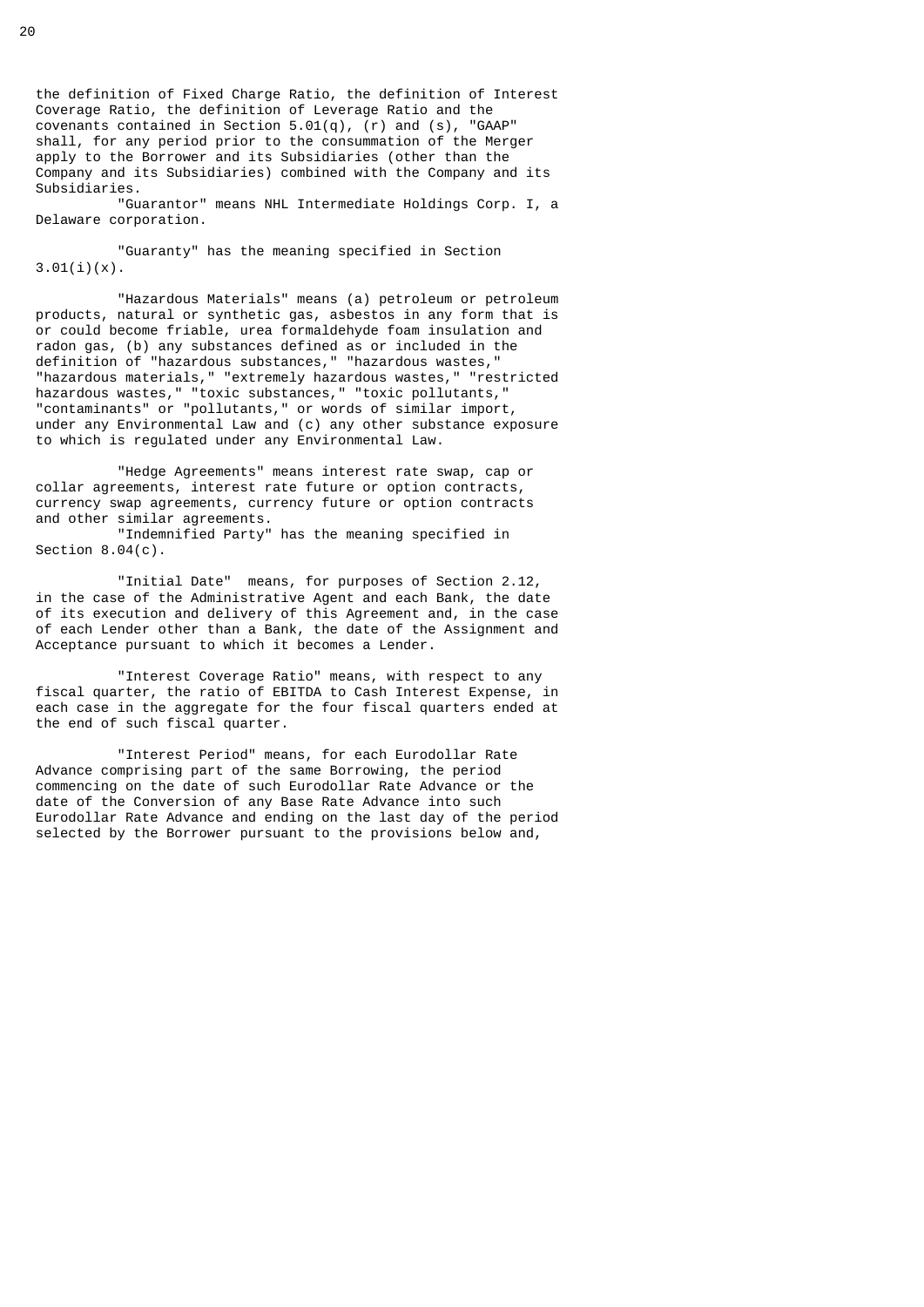thereafter, each subsequent period commencing on the last day of the immediately preceding Interest Period and ending on the last day of the periods elected by the Borrower pursuant to the provisions below. The duration of each such Interest Period shall be one, two, three or six months as the Borrower may, upon notice received by the Administrative Agent not later than 11:00 A.M. (New York City time) on the third Business Day prior to the first day of such Interest Period, select; provided, however, that:

 (i) the Borrower may not select any Interest Period which ends after any principal repayment installment date unless, after giving effect to such selection, the aggregate principal amount of Base Rate Advances and of Eurodollar Rate Advances having Interest Periods that end on or prior to such principal repayment installment date shall be at least equal to the aggregate principal amount of such Advances due and payable on or prior to such dates;

 (ii) whenever the last day of any Interest Period would otherwise occur on a day other than a Business Day, the last day of such Interest Period shall be extended to occur on the next succeeding Business Day, provided that, if such extension would cause the last day of such Interest Period to occur in the next following calendar month, the last day of such Interest Period shall occur on the next preceding Business Day; and

 (iii) whenever the first day of any Interest Period occurs on a day in a calendar month for which there is no numerically corresponding day in the calendar month that succeeds such initial calendar month by the number of months equal to the number of months in such Interest Period, such Interest Period shall end on the last Business Day of such succeeding calendar month.

 "Investment" in any Person means any loan or advance to such Person, any purchase or other acquisition of any capital stock, warrants, rights, options, debt obligations or other securities of such Person, any capital contribution to such Person or any other investment in such Person, including, without limitation, any arrangement pursuant to which the investor incurs Debt of the types referred to in clauses (h) and (i) of the definition of "Debt" in respect of such Person.

 "Issuing Bank" means Citibank, N.A., or such other designee of Citicorp as Citicorp may designate.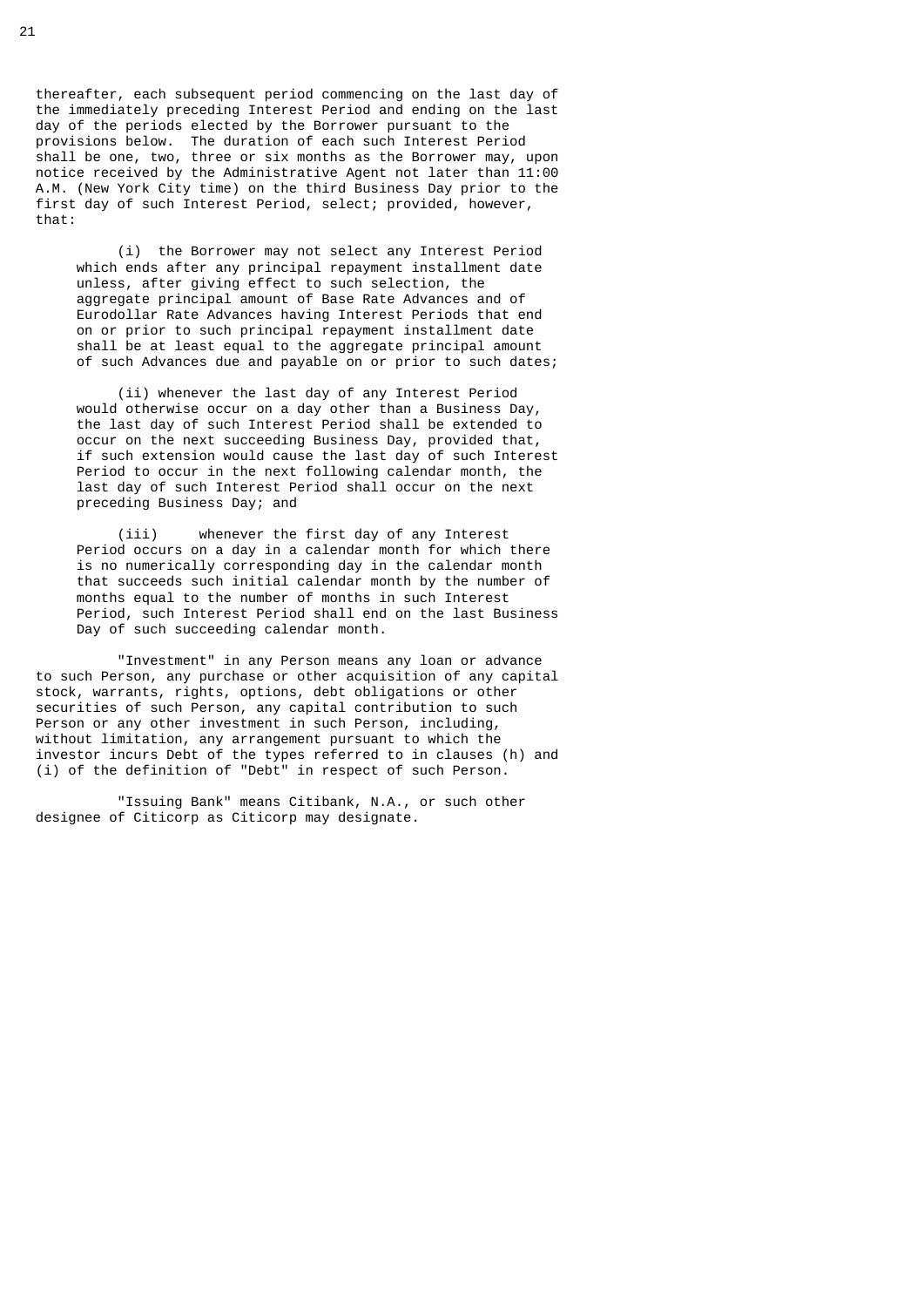"Large Acquisition" means an Acquisition the Purchase Price of which is equal to or greater than \$10,000,000 but less than or equal to \$25,000,000.

 "Large Acquisition Basket" means, for any Calculation Period, (x) \$75,000,000 if the Threshold Date has not occurred and (y) \$100,000,000 if the Threshold Date has occurred.

 "L/C Cash Collateral Account" has the meaning specified in the Security Agreement.

 "L/C Related Documents" has the meaning specified in Section 2.16(d).

 "Lenders" means the Banks listed on the signature pages hereof and each Eligible Assignee that shall become a party hereto pursuant to Section 8.07 and each assignee that shall become a party hereto pursuant to Section 2.14.

 "Letter of Credit" has the meaning specified in Section 2.16(a).

 "Letter of Credit Advance" means an advance made by the Issuing Bank or any Revolving Credit Lender pursuant to Section  $2.16(c)$ .

 "Letter of Credit Agreement" has the meaning specified in Section 2.16(b).

 "Letter of Credit Commitment" means, with respect to the Issuing Bank at any time, the amount set forth opposite the Issuing Bank's name on Schedule I hereto under the caption "Letter of Credit Commitment" or, if the Issuing Bank has entered into one or more Assignments and Acceptances, set forth for the Issuing Bank in the Register maintained by the Administrative Agent pursuant to Section 8.07(c) as the Issuing Bank's "Letter of Credit Commitment", as such amount may be reduced at or prior to such time pursuant to Section 2.04.

 "Letter of Credit Facility" means the amount of the Letter of Credit Commitment of the Issuing Bank.

 "Level I" means, as of any date of determination, that the Borrower maintained for the last fiscal quarter for which financial statements have been delivered to the Administrative Agent (i) an Interest Coverage Ratio greater than or equal to 5:1 and (ii) a Leverage Ratio of less than or equal to 2.5:1. "Level II" means, as of any date of determination,

that (i) the performance of the Borrower does not meet the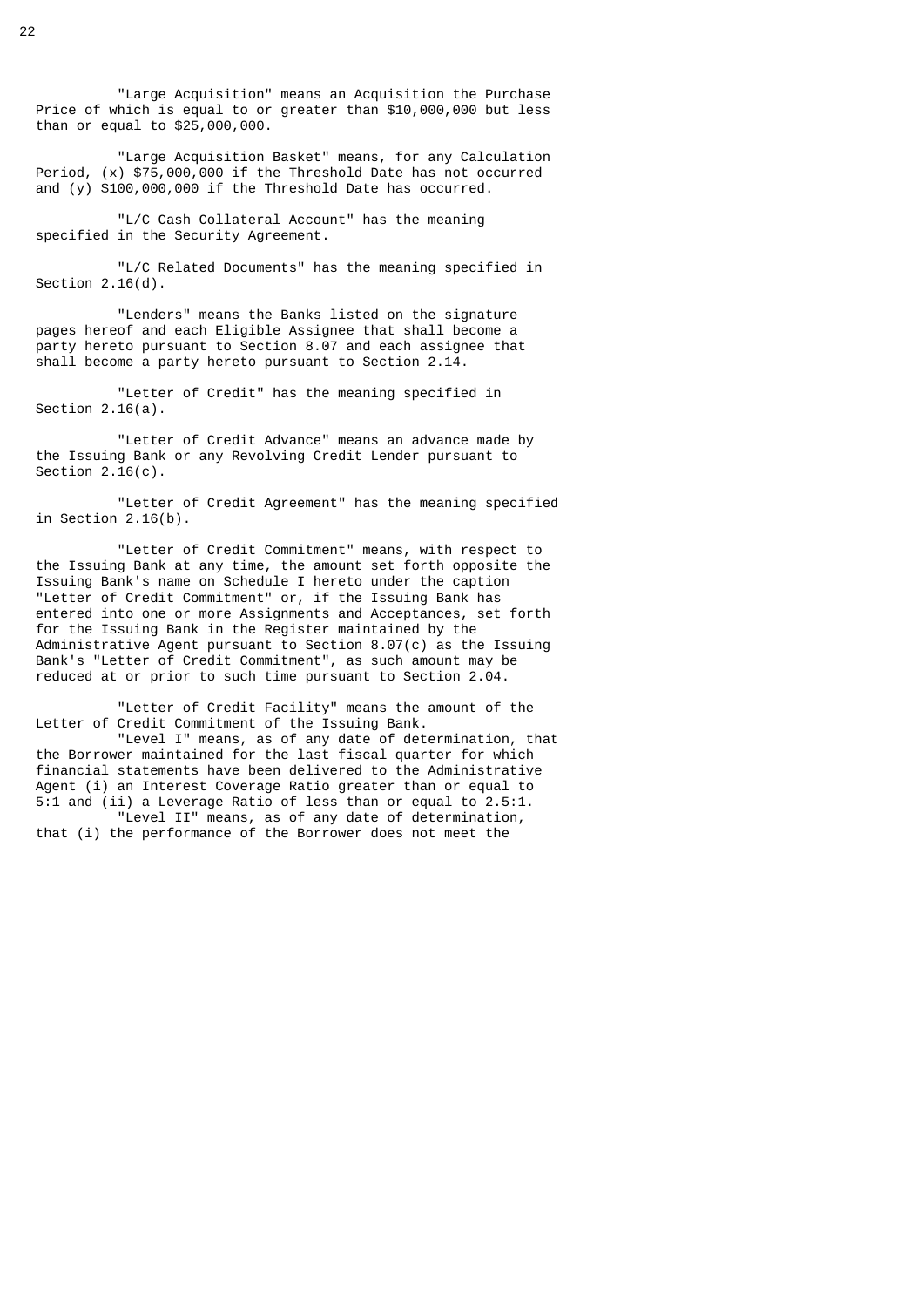requirements of Level I and (ii) the Borrower maintained for the last fiscal quarter for which financial statements have been delivered to the Administrative Agent (x) an Interest Coverage Ratio of greater than or equal to 4:1 and (y) a Leverage Ratio of less than or equal to 3:1.

 "Level III" means, as of any date of determination, that (i) the performance of the Borrower does not meet the requirements of Level I or Level II and (ii) the Borrower maintained for the last fiscal quarter for which financial statements have been delivered to the Administrative Agent  $(x)$  an Interest Coverage Ratio of greater than or equal to 3.5:1 and (y) a Leverage Ratio of less than or equal to 3.5:1.

 "Level IV" means, as of any date of determination, that the performance of the Borrower does not meet the requirements of Level I, Level II or Level III.

 "Leverage Ratio" means, with respect to any fiscal quarter, the ratio of (i) the total Funded Debt of the Borrower and its Subsidiaries as of the last day of such period to (ii) Consolidated EBITDA of the Borrower and its Subsidiaries, in each case in the aggregate for the four fiscal quarters ended at the end of such fiscal quarter.

 "Lien" means any lien, security interest or other charge or encumbrance of any kind, or any other type of preferential arrangement, including, without limitation, the lien or retained security title of a conditional vendor and any easement, right of way or other encumbrance on title to real property.

 "Loan Documents" means this Agreement, the Notes, the Guaranty, the Subsidiary Guaranty, the Collateral Documents, the Public Holdings Agreement, the Escrow Agreement and each Letter of Credit Agreement.

 "Loan Parties" means the Borrower, the Guarantor and the Subsidiary Guarantors.

 "Mafco" means Mafco Holdings Inc., a Delaware corporation.

 "Margin Stock" has the meaning specified in Regulation U of the Board of Governors of the Federal Reserve System and any successor regulations thereto, as in effect from time to time.

 "Material Adverse Change" means, with respect to any Person, a material adverse change in the condition (financial or otherwise), operations, assets, business or prospects of such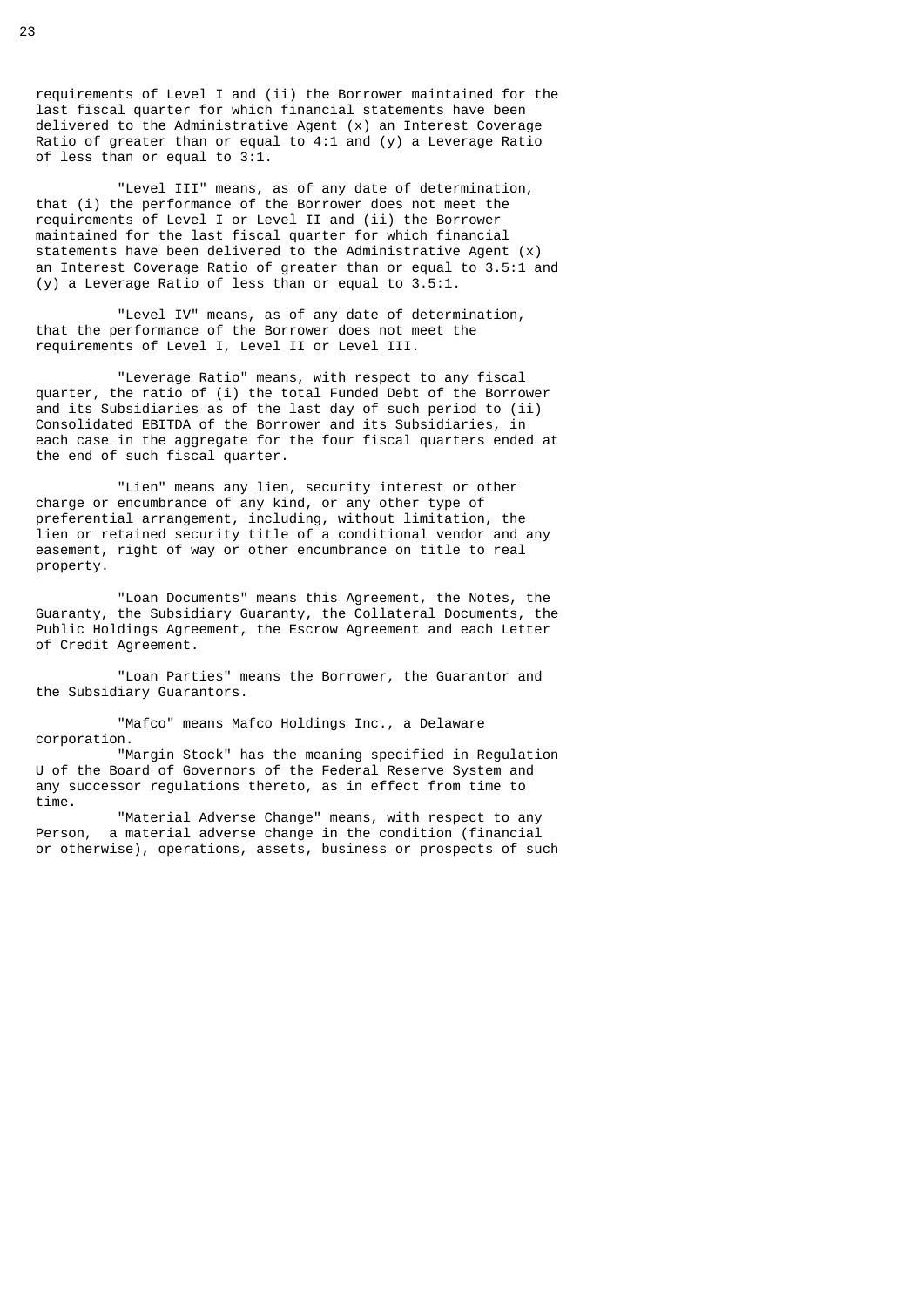Person and its Subsidiaries, taken as a whole; provided, however, that for purposes of Section 3.01, Section 3.02(a)(i) and Section 4.01 such term shall exclude, with respect to the Company, any such change or effect resulting from (i) the subpoena received by the Company in 1993 from the Office of Inspector General and the United States Attorneys Office for the Southern District of California relating to Medicare billing practices, and any developments, investigations or charges relating to the Company and its Subsidiaries arising therefrom or relating thereto, (ii) the subpoena received by the Company in April of 1994 relating to Medicare billing practices at the clinical laboratory located in Cincinnati, Ohio, and any developments, investigations or charges relating to the Company and its Subsidiaries arising therefrom or relating thereto, (iii) the assessment from the Internal Revenue Service relating to the amortization by the Company of intangible assets for the years 1989, 1990 and 1991, or any future assessment relating to the Company based on the same issue for subsequent years, and any developments relating to the Company and its Subsidiaries arising therefrom or relating thereto, (iv) any change in laws, rules and regulations (federal, state or local) or reimbursement practices, including, without limitation, changes relating to Medicare, Medicaid, CHAMPUS program, and carrier billing practices, so long as the same are not, in the aggregate, material to NHL and its Subsidiaries taken as a whole, or (v) changes relating to the cancellation, termination or non-renewal by customers (including, without limitation, (x) doctors that refer specimens to the Company and (y) hospitals, health maintenance organizations, preferred provider organizations and the laboratories which the Company manages) of the Company or any of its Subsidiaries of their relationships with the Company or any of its Subsidiaries or the voluntary termination by existing general managers, sales managers or sales representatives from and after the date of the public announcement of the Merger Agreement, unless and to the extent such cancellations, terminations or non-renewals are directly attributable to factors other than the transactions contemplated by the Merger Agreement, so long as the same are not, in the aggregate, material to NHL and its Subsidiaries taken as a whole.

 "Material Adverse Effect" means, with respect to any Person, a material adverse effect upon (a) the condition (financial or otherwise), operations, assets, business or prospects of such Person and its Subsidiaries, taken as a whole, or (b) the ability of a Loan Party to perform its obligations under any Loan Document, or (c) the rights and remedies of the Administrative Agent or any Lender under any Loan Document; provided, however, that for purposes of Section 3.01, Section 3.02(a)(i) and Section 4.01 hereof, such term shall exclude, with respect to the Company, any such change or effect resulting from (i) the subpoena received by the Company in 1993 from the Office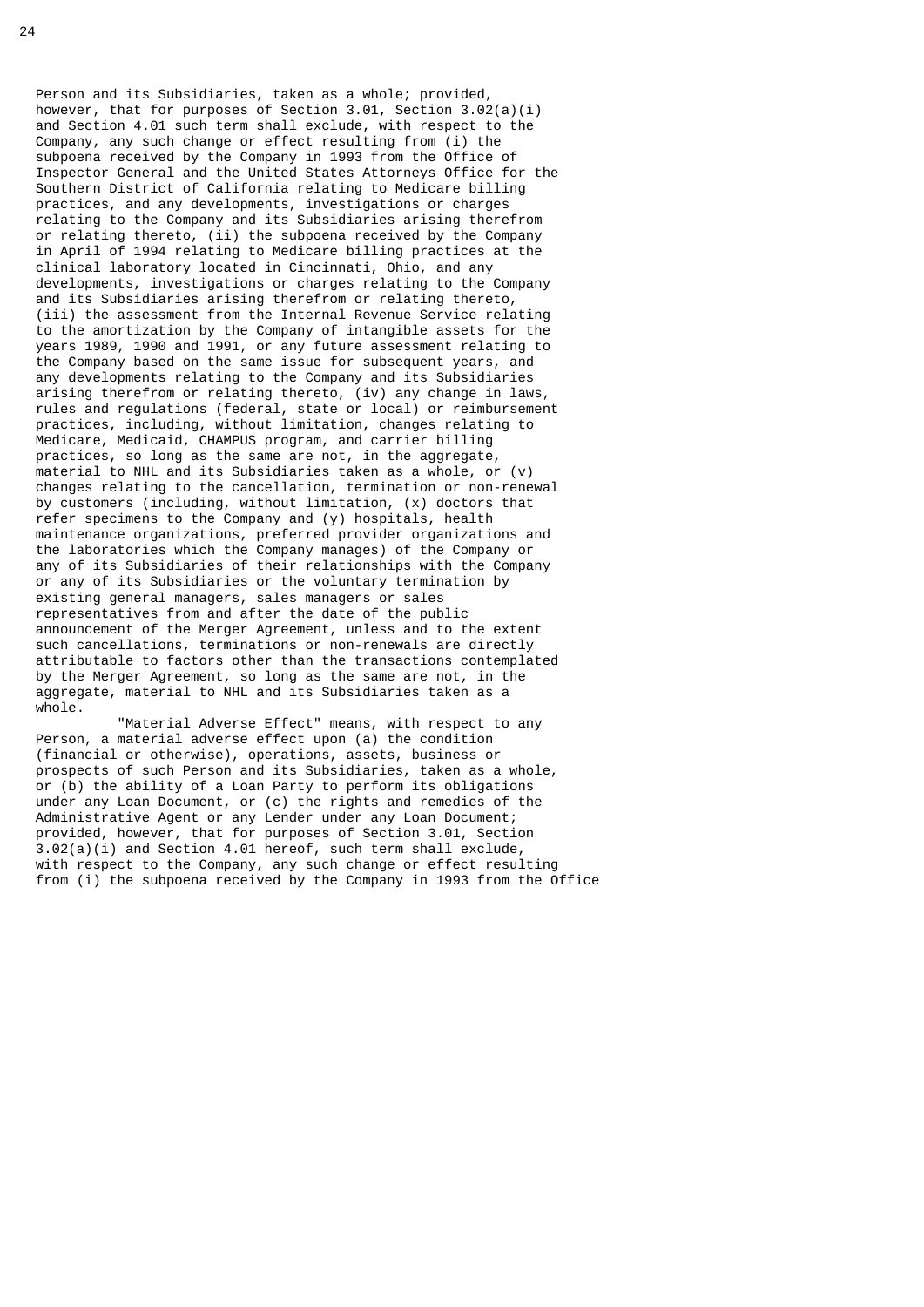of Inspector General and the United States Attorneys Office for the Southern District of California relating to Medicare billing practices, and any developments, investigations or charges relating to the Company and its Subsidiaries arising therefrom or relating thereto, (ii) the subpoena received by the Company in April of 1994 relating to Medicare billing practices at the clinical laboratory located in Cincinnati, Ohio, and any developments, investigations or charges relating to the Company and its Subsidiaries arising therefrom or relating thereto, (iii) the assessment from the Internal Revenue Service relating to the amortization by the Company of intangible assets for the years 1989, 1990 and 1991, or any future assessment relating to the Company based on the same issue for subsequent years, and any developments relating to the Company and its Subsidiaries arising therefrom or relating thereto, (iv) any change in laws, rules and regulations (federal, state or local) or reimbursement practices, including, without limitation, changes relating to Medicare, Medicaid, CHAMPUS program, and carrier billing practices, so long as the same are not, in the aggregate, material to NHL and its Subsidiaries taken as a whole, or (v) changes relating to the cancellation, termination or non-renewal by customers (including, without limitation, (x) doctors that refer specimens to the Company and (y) hospitals, health maintenance organizations, preferred provider organizations and the laboratories which the Company manages) of the Company or any of its Subsidiaries of their relationships with the Company or any of its Subsidiaries or the voluntary termination by existing general managers, sales managers or sales representatives from and after the date of the public announcement of the Merger Agreement, unless and to the extent such cancellations, terminations or non-renewals are directly attributable to factors other than the transactions contemplated by the Merger Agreement, so long as the same are not, in the aggregate, material to NHL and its Subsidiaries taken as a whole.

 "Material Contract" means, as to the Borrower or any of its Subsidiaries, each contract to which such Person is a party which is either (a) a lease of real properties or a contract for the purchase or sale of goods or services (i) which, if lost, would not be replaceable promptly by commercially reasonable substitutes and (ii) the loss of which, if not so replaced, would be reasonably likely to have a Material Adverse Effect (in the case of clause (a) of the definition of Material Adverse Effect, the term "Person" shall mean the Borrower), or (b) any other contract (i) involving aggregate consideration payable to or by such Person of \$10,000,000 or more or (ii) the loss of which would be reasonably likely to have a Material Adverse Effect (in the case of clause (a) of the definition of Material Adverse Effect, the term "Person" shall mean the Borrower).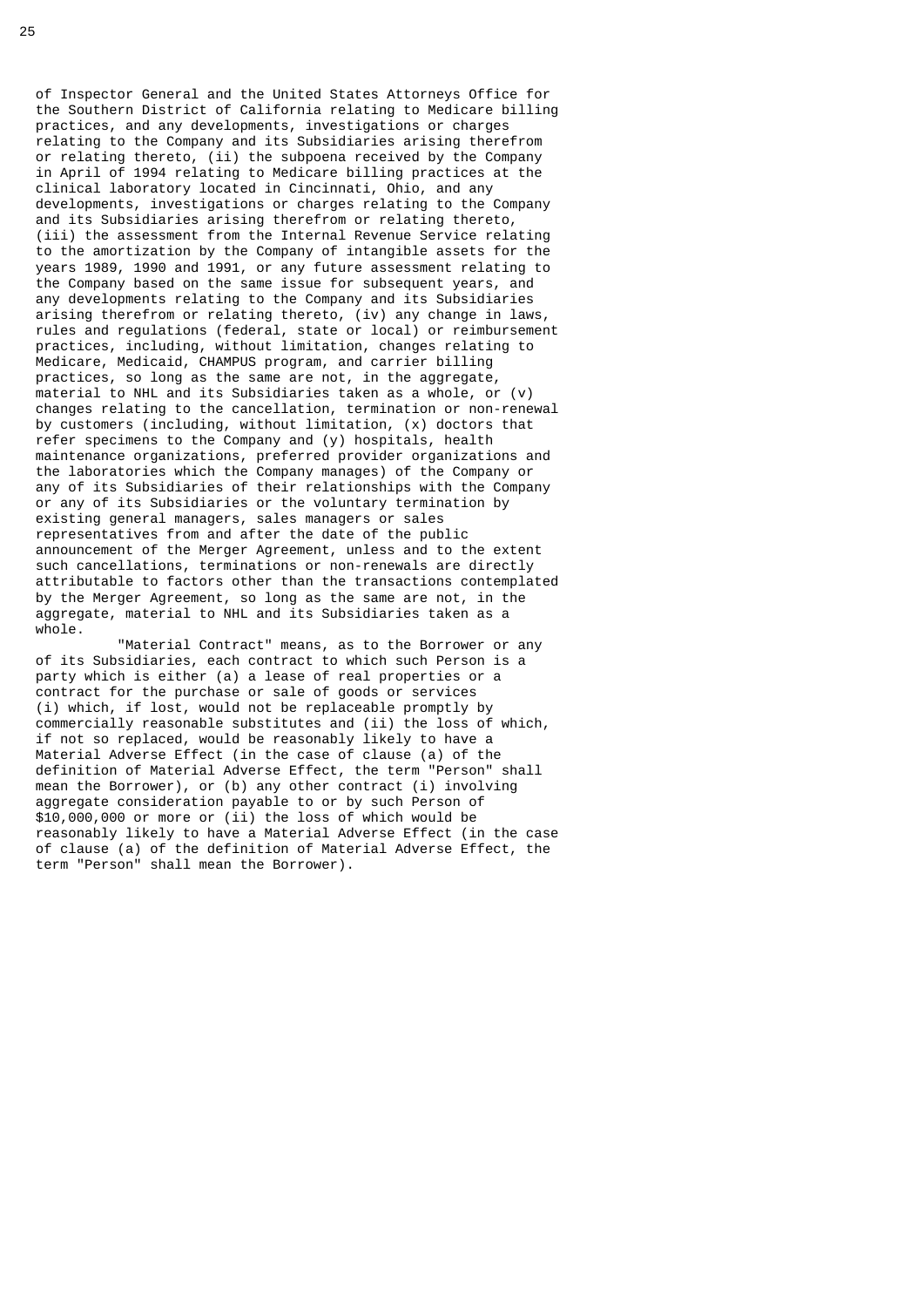"Materially Different Business" means a business or line of business that is materially different from the business carried on as of the date hereof by the Borrower and its Subsidiaries taken as a whole.

 "Maximum Acquisition Basket" means (x) \$150,000,000 if the Threshold Date has not occurred and (y) \$200,000,000 if the Threshold Date has occurred.

 "Merger" has the meaning specified in the Preliminary Statements.

 "Merger Agreement" has the meaning specified in the Preliminary Statements.

 "Mortgage Policy" has the meaning specified in Section 5.01(o)(ii) .

 "Mortgages" has the meaning specified in Section 5.01(o).

 "Multiemployer Plan" of any Person means a multiemployer plan, as defined in Section 4001(a)(3) of ERISA, which is subject to Title IV of ERISA, and to which such Person or any of its ERISA Affiliates is making or accruing an obligation to make contributions, or has within any of the preceding five plan years made or accrued an obligation to make contributions.

 "Multiple Employer Plan" of any Person means a single employer plan, as defined in Section 4001(a)(15) of ERISA, which is subject to Title IV of ERISA, and (a) that is maintained for employees of such Person or any of its ERISA Affiliates and at least one Person other than such Person and its ERISA Affiliates or (b) that was so maintained and in respect of which such Person or any of its ERISA Affiliates could have liability under Section 4064 or 4069 of ERISA in the event such plan has been or were to be terminated.

 "Net Cash Proceeds" means, with respect to any sale, lease, transfer or other disposition of any asset or the sale or issuance by any Person of any Debt or capital stock, any securities convertible into or exchangeable for capital stock or any warrants, rights or options to acquire capital stock, the aggregate amount of cash received from time to time by or on behalf of such Person in connection with such transaction after deducting therefrom only (a) reasonable and customary brokerage commissions, underwriting fees and discounts, legal fees and expenses, finder's fees, accountants' fees and expenses and other similar fees, expenses and commissions, (b) the amount of taxes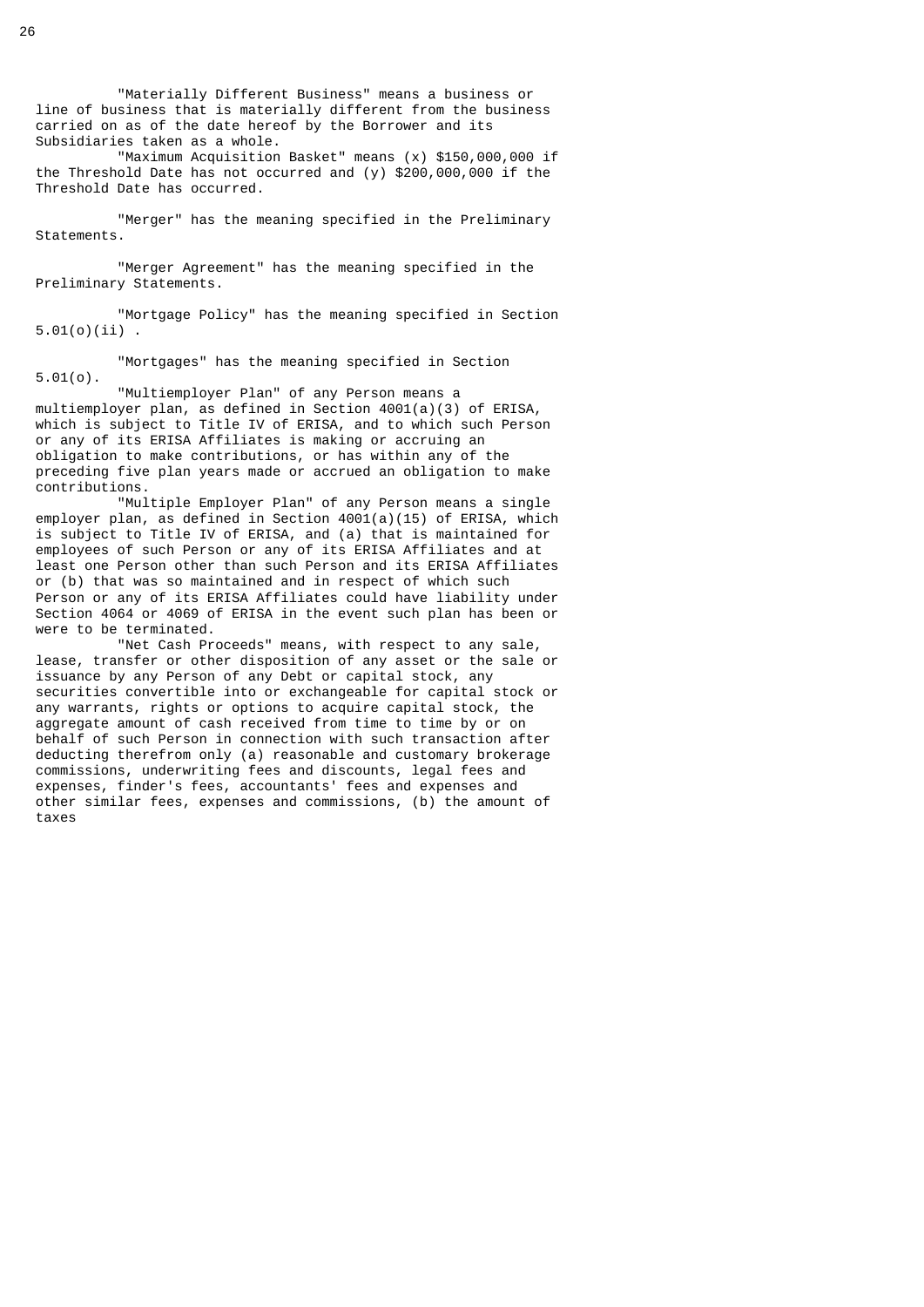payable or estimated in good faith to be payable in connection with or as a result of such transaction and (c) the amount of any Debt that, by the terms of such transaction or the terms of such Debt, is required to be repaid upon such disposition, in each case to the extent, but only to the extent, that the amounts so deducted are payable to a Person that is not an Affiliate (other than such amounts that are payable by the Borrower and its Subsidiaries to an Affiliate pursuant to the Tax Agreement) and are properly attributable to such transaction or to the asset that is the subject thereof.

 "Net Income" means, for any Person in any period, the net income of such Person and its Subsidiaries on a Consolidated basis for such period, as determined in accordance with GAAP.

 "New Debt Documents" means the agreements, indentures and instruments pursuant to which the New Debt Securities are issued, as they may be amended in accordance with this Agreement.

 "New Debt Securities" means the long-term fixed rate senior unsecured Debt of the Borrower that contains the term and conditions set forth in Exhibit D hereto and other terms and conditions satisfactory to the Required Lenders.

 "NHL" has the meaning specified in the Preliminary Statements.

 "Nonratable Assignment" means an assignment by a Lender pursuant to Section 8.07(a) of a portion of its rights and obligations under this Agreement, other than an assignment of a uniform, and not a varying, percentage of all of the rights and obligations of the Lenders under and in respect of all of the Facilities.

 "Note" means a Revolving Credit Note, a Term A Note or a Term B Note.

 "1994 Credit Agreement" means the \$50,000,000 Credit Agreement dated as of April 7, 1994 between NHL and Citicorp, as the same may be amended, supplemented or otherwise modified from time to time.

 "1993 Credit Agreement" means the \$350,000,000 Credit Agreement dated as of August 27, 1993 among NHL, the lenders party thereto and Citicorp, as agent and arranger, and Banque Paribas, The Long Term Credit Bank of Japan, Ltd., Los Angeles Agency, NationsBank of North Carolina, N.A., and The Toronto- Dominion Bank, as co-agents, as the same may have been and may be amended, supplemented or otherwise modified from time to time.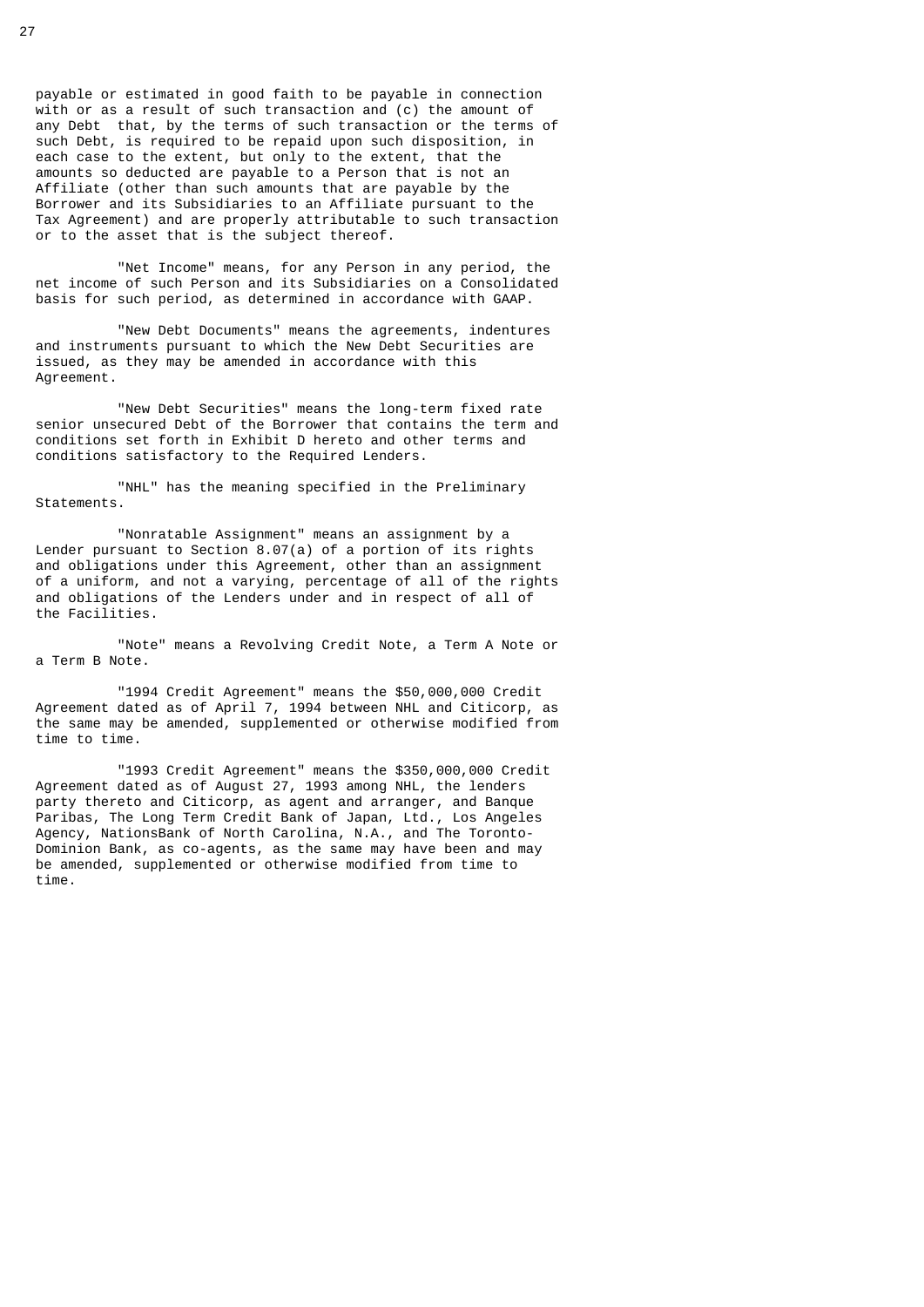"Notice of Borrowing" has the meaning specified in Section 2.02(a).

 "Notice of Issuance" has the meaning specified in Section  $2.16(b)(i)$ .

 "Obligation" means, with respect to any Person, any payment, performance or other obligation of such Person of any kind, including, without limitation, any liability of such Person on any claim, whether or not the right of any creditor to payment in respect of such claim is reduced to judgment, liquidated, unliquidated, fixed, contingent, matured, disputed, undisputed, legal, equitable, secured or unsecured, and whether or not such claim is discharged, stayed or otherwise affected by any proceeding referred to in Section 6.01(e). Without limiting the generality of the foregoing, the Obligations of the Loan Parties under the Loan Documents include (a) the obligation to pay principal, interest, Letter of Credit commissions, charges, expenses, fees, attorneys' fees and disbursements, indemnities and other amounts payable by any Loan Party under any Loan Document and (b) the obligation to reimburse any amount in respect of any of the foregoing that any Lender, in its sole discretion, may elect to pay or advance on behalf of such Loan Party.

 "Offer to Purchase" has the meaning specified in the Preliminary Statements.

 "Other Taxes" has the meaning specified in Section 2.12(b).

 "PBGC" means the Pension Benefit Guaranty Corporation, or any successor agency or entity performing substantially the same functions.

 "Performance Level" means Level I, Level II, Level III or Level IV.

 "Permitted Acquisition" means any Acquisition permitted under Section 5.02(h). "Permitted Encumbrances" has the meaning specified in

the Mortgages.

 "Person" means an individual, partnership, corporation (including a business trust), joint stock company, trust, unincorporated association, joint venture or other entity, or a government or any political subdivision or agency thereof.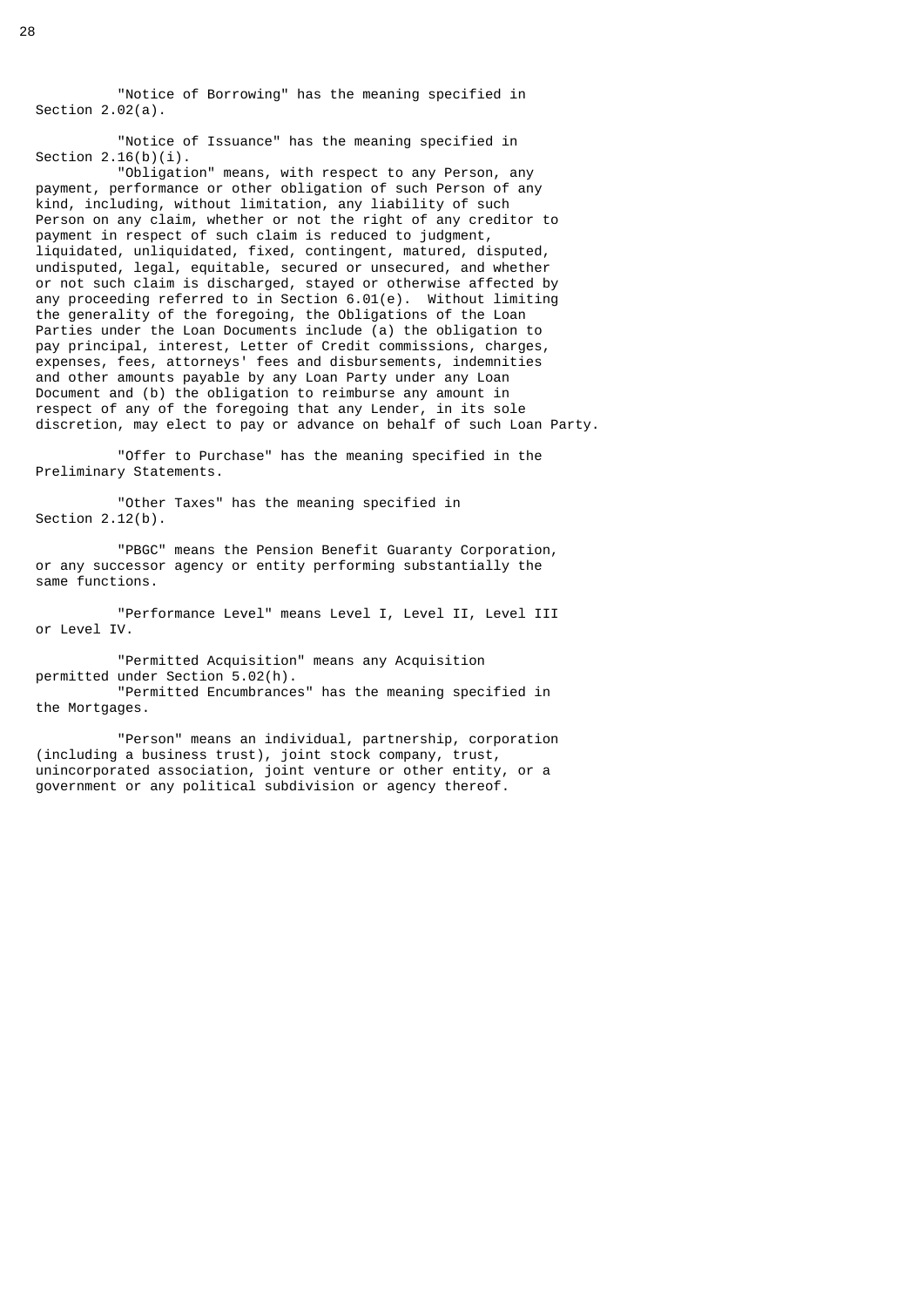"Plan" means a Single Employer Plan or a Multiple Employer Plan.

 "Pledge Agreement" has the meaning specified in Section  $3.01(i)(ix)$ .

 "Preferred Stock" means, with respect to any corporation, capital stock issued by such corporation that is entitled to a preference or priority over any other capital stock issued by such corporation upon any distribution of such corporation's assets, whether by dividend or upon liquidation.

 "Pro Rata Share" of any amount means, with respect to any Revolving Credit Lender (but not in any such Lender's capacity as an Issuing Bank) at any time, the product of (a) a fraction the numerator of which is the amount of such Lender's Revolving Credit Commitment at such time and the denominator of which is the Revolving Credit Facility at such time times (b) such amount.

 "Proxy Statement" means the Proxy Statement mailed to the Company's shareholders in connection with the Merger. "Public Holdings" means National Health Laboratories Holdings Inc., a Delaware corporation.

 "Public Holdings Agreement" has the meaning specified in Section  $3.01(i)(xii)$ .

 "Purchase Price" means, with respect to any Acquisition or proposed Acquisition, the consideration paid or to be paid for such Acquisition in cash and property (including, without limitation, all liabilities assumed, Debt incurred and equity issued by the Borrower or any of its Subsidiaries in connection with such Acquisition).

 "Redeemable" means, with respect to any capital stock, Debt or other right or Obligation, any such right or Obligation that (a) the issuer has undertaken to redeem at a fixed or determinable date or dates, whether by operation of a sinking fund or otherwise, or upon the occurrence of a condition not solely within the control of the issuer or (b) is redeemable at the option of the holder.

 "Register" has the meaning specified in Section 8.07(c).

 "Related Documents" means the Merger Agreement, the Offer to Purchase, the New Debt Documents and the Tax Agreement.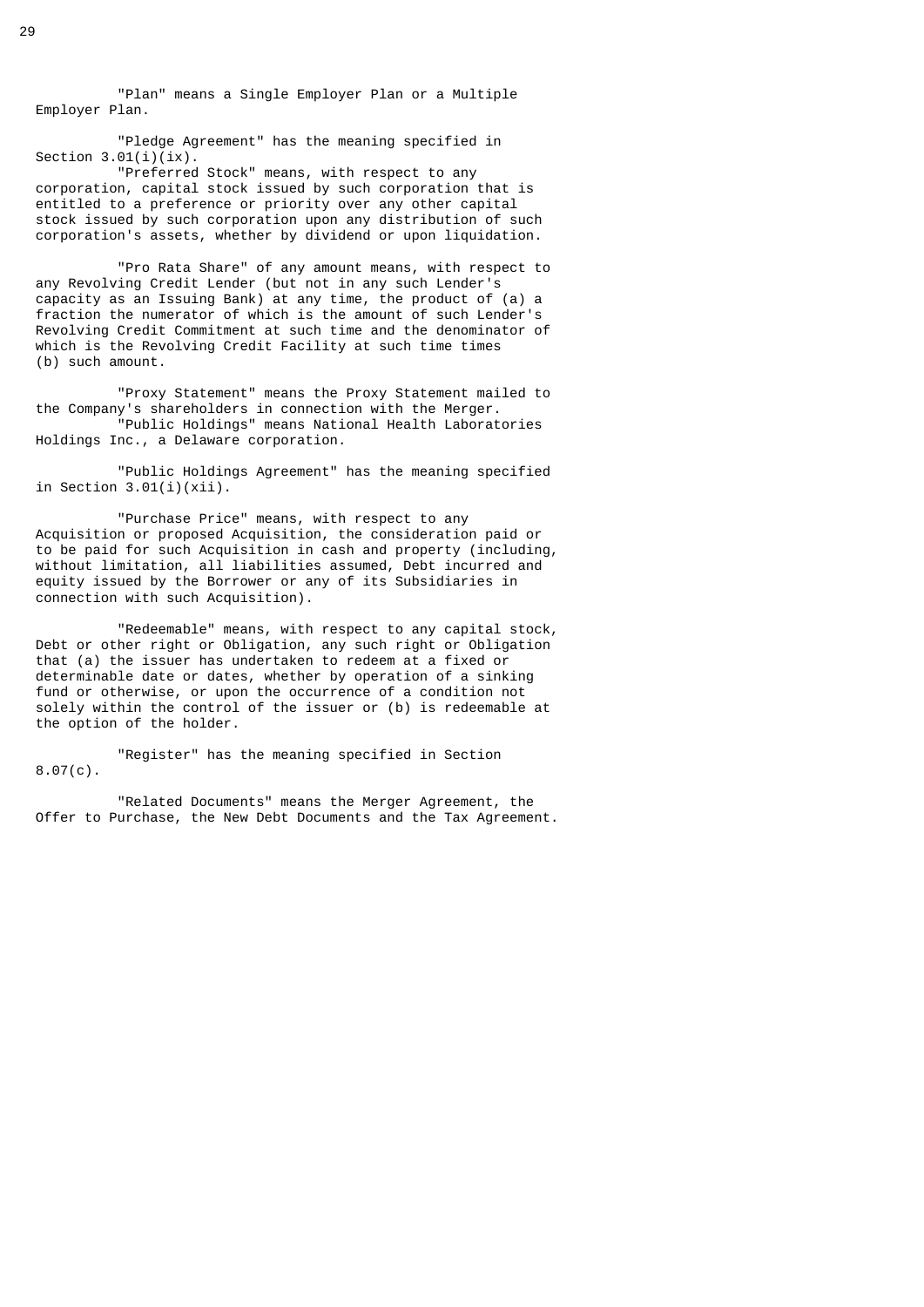"Required Lenders" means at any time Lenders holding at least a majority of the sum of (a) the aggregate principal amount of the Advances outstanding at such time, (b) the aggregate Available Amount of all Letters of Credit outstanding at such time, (c) the aggregate unused Term A Commitments and (d) the aggregate unused Term B Commitments plus the aggregate unused Revolving Credit Commitments at such time (provided that, for purposes hereof, neither the Borrower, nor any of its Affiliates, if a Lender, shall be included in (a) the Lenders holding such amount of the Advances or having such amount of the Commitments or (b) determining the aggregate unpaid principal amount of the Advances or the total Commitments); provided, however, if any Lender shall be a Defaulting Lender at such time, there shall be excluded from the determination of Required Lenders at such time (i) the aggregate principal amount of the Advances made by such Lender and outstanding at such time, (ii) if such Lender shall be the Issuing Bank, the aggregate Available Amount of all Letters of Credit issued by such Lender and outstanding at such time and (iii) the aggregate commitments of such Lender under all the Facilities at such time. For purposes of this definition, the Available Amount of each Letter of Credit shall be considered to be owed to the Revolving Credit Lenders ratably in accordance with their respective Revolving Credit Commitments.

 "Revolving Credit Advance" has the meaning specified in Section 2.01(c).

 "Revolving Credit Borrowing" means a borrowing consisting of simultaneous Revolving Credit Advances of the same Type made by the Revolving Credit Lenders.

 "Revolving Credit Commitment" means, with respect to any Revolving Credit Lender at any time, the amount set forth opposite such Lender's name on Schedule I hereto under the caption "Revolving Credit Commitment" or, if such Lender has entered into one or more Assignments and Acceptances, set forth for such Lender in the Register maintained by the Administrative Agent pursuant to Section 8.07(c) as such Lender's "Revolving Credit Commitment", as such amount may be reduced at or prior to such time pursuant to Section 2.04.

 "Revolving Credit Facility" means, at any time, the aggregate amount of the Revolving Credit Lenders' Revolving Credit Commitments at such time.

 "Revolving Credit Lender" means any Lender that has a Revolving Credit Commitment.

 "Revolving Credit Note" means a promissory note of the Borrower payable to the order of any Revolving Credit Lender, in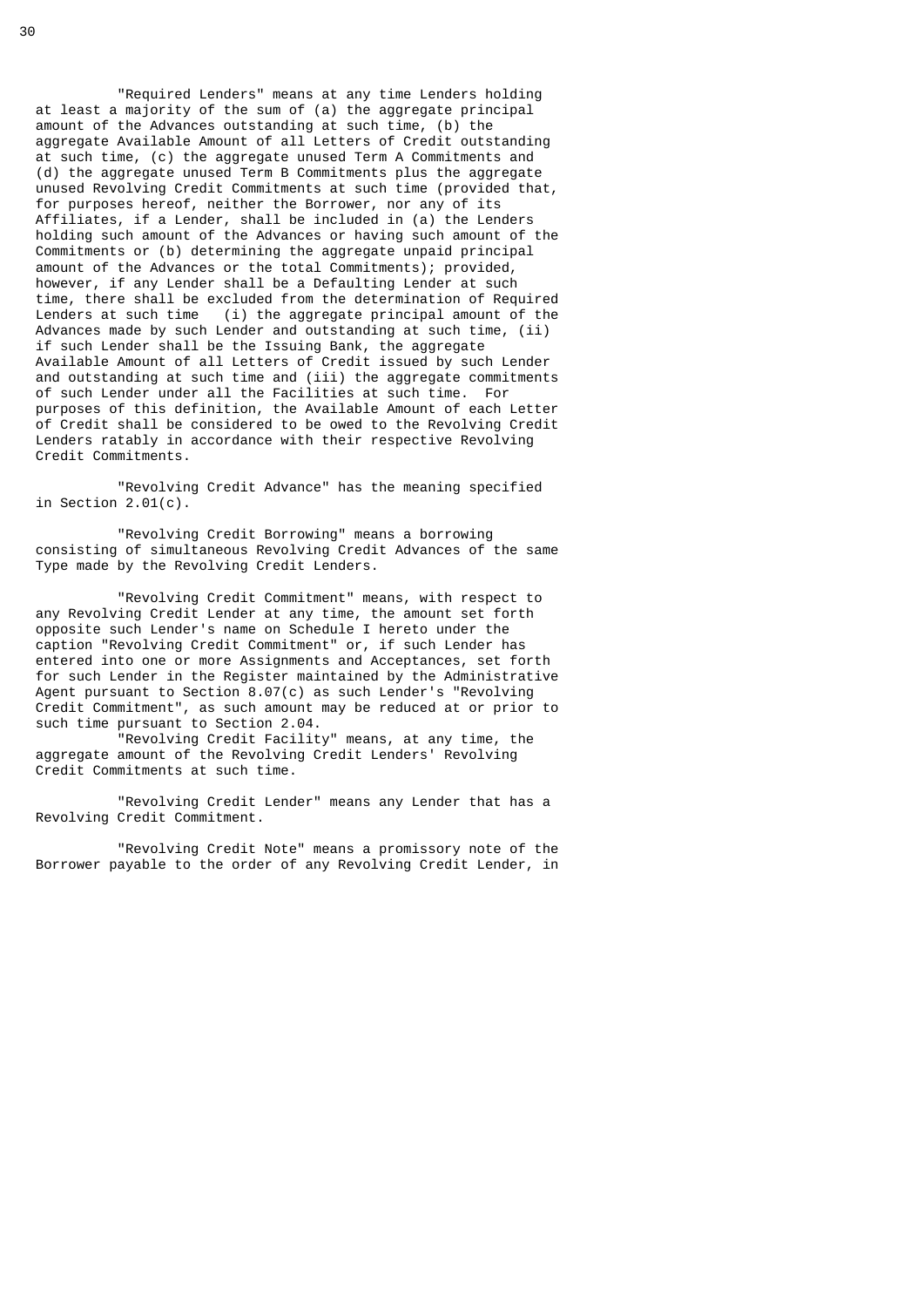substantially the form of Exhibit A-3 hereto, evidencing the aggregate indebtedness of the Borrower to such Lender resulting from the Revolving Credit Advances made by such Lender.

 "Security Agreement" has the meaning specified in Section  $3.01(i)(viii)$ .

 "Single Employer Plan" of any Person means a single employer plan, as defined in Section 4001(a)(15) of ERISA, which is subject to Title IV of ERISA, and (a) that is maintained for employees of such Person or any of its ERISA Affiliates and no Person other than such Person and its ERISA Affiliates or (b) in respect of which such Person or any of its ERISA Affiliates could have liability under Section 4069 of ERISA in the event such plan has been or were to be terminated.

 "Small Acquisition" means any Acquisition the Purchase Price of which is less than \$10,000,000.

 "Small Acquisition Basket" means, for any Calculation Period, \$50,000,000.

 "Solvent" and "Solvency" mean, with respect to any Person on a particular date, that on such date (a) the fair value of the property of such Person is greater than the total amount of liabilities, including, without limitation, contingent liabilities, of such Person, (b) the present fair salable value of the assets of such Person is not less than the amount that will be required to pay the probable liability of such Person on its debts as they become absolute and matured, (c) such Person does not intend to, and does not believe that it will, incur debts or liabilities beyond such Person's ability to pay as such debts and liabilities mature and (d) such Person is not engaged in business or a transaction, and is not about to engage in business or a transaction, for which such Person's property would constitute an unreasonably small capital. The amount of contingent liabilities at any time shall be computed as the amount that, in the light of all the facts and circumstances existing at such time, represents the amount that can reasonably be expected to become an actual or matured liability.

 "Standby Letter of Credit" means any Letter of Credit issued under the Letter of Credit Facility, other than a Trade Letter of Credit.

 "Stockholders Equity" means stockholders equity of the Borrower and its Subsidiaries on a Consolidated basis, as determined in accordance with GAAP, plus the aggregate amount of dividends paid by the Borrower since the date hereof that were applied or set apart to be applied to the repurchase by Public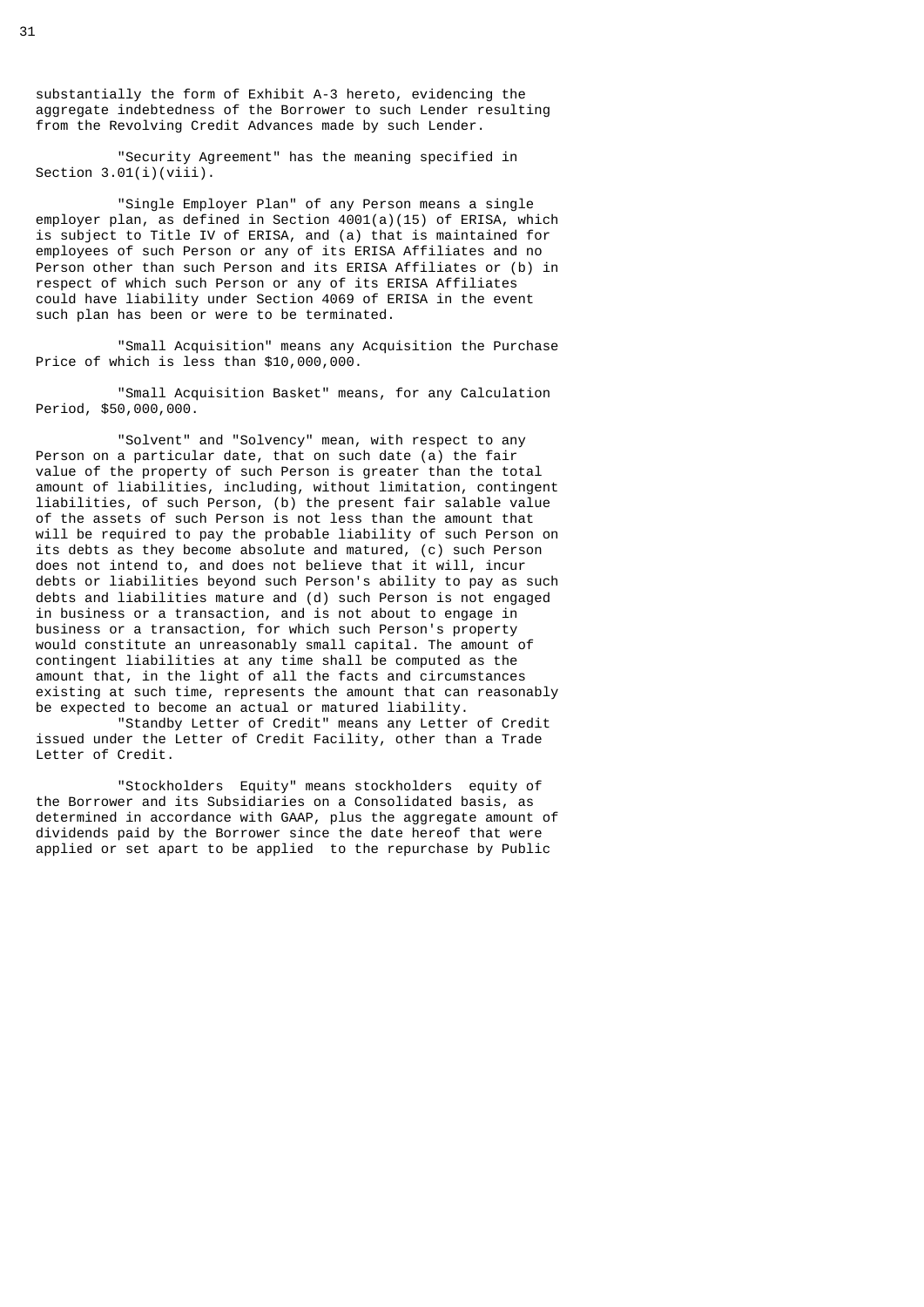Holdings of its capital stock; provided, however that the aggregate amount of dividends paid by the Borrower since the date hereof that were applied or set apart to be applied to the repurchase by Public Holdings of its capital stock shall not be added back for purposes of determining whether or not the Borrower is in compliance with the financial covenant test set forth in  $5.02(e)(iv)$ .

 "Subsidiary" of any Person means any corporation, partnership, joint venture, trust or estate of which (or in which) more than 50% of (a) the Voting Stock of such corporation, (b) the interest in the capital or profits of such partnership or joint venture or (c) the beneficial interest in such trust or estate is at the time directly or indirectly owned or controlled by such Person, by such Person and one or more of its other Subsidiaries or by one or more of such Person s other Subsidiaries.

 "Subsidiary Guarantors" means all Subsidiaries of the Borrower that are organized under the laws of a state of the United States of America (other than, prior to the consummation of the Merger, the Company and its Subsidiaries). "Subsidiary Guaranty" has the meaning specified in

Section 3.01(i)(xi).

 "Surviving Debt" has the meaning specified in Section 3.01(d).

 "Surviving Debt Agreement" means any agreement or instrument setting forth the terms and conditions of any Surviving Debt.

 "Tax Agreement" means the Tax Agreement dated as of January 1, 1994 among Public Holdings, the Guarantor, the Borrower and NHL, as it may be amended in accordance with the terms of this Agreement.

 "Tax Certificate" has the meaning specified in Section 5.01(t)(xiii).

"Taxes" has the meaning specified in Section 2.12(a).

 "Term A Advance" has the meaning specified in Section 2.01(a).

 "Term A Borrowing" means a borrowing consisting of simultaneous Term A Advances of the same Type made by the Term A Lenders.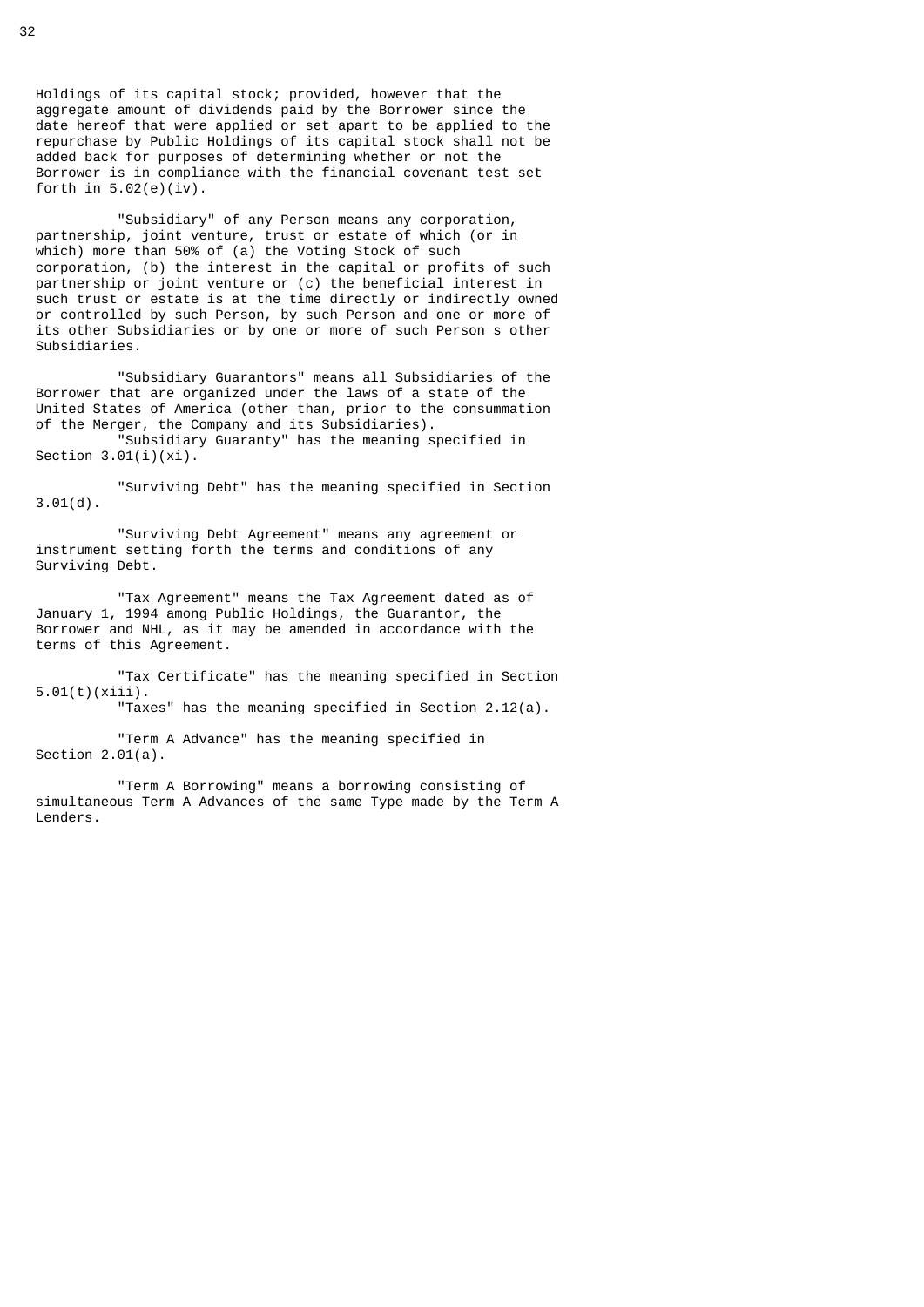"Term A Commitment" means, with respect to any Term A Lender at any time, the amount set forth opposite such Lender's name on Schedule I hereto under the caption "Term A Commitment" or, if such Lender has entered into one or more Assignments and Acceptances, set forth for such Lender in the Register maintained by the Administrative Agent pursuant to Section 8.07(c) as such Lender's "Term A Commitment", as such amount may be reduced at or prior to such time pursuant to Section 2.04.

 "Term A Facility" means, at any time, the aggregate amount of the Term A Lenders' Term A Commitments at such time.

 "Term A Lender" means any Lender that has a Term A Commitment.

 "Term A Note" means a promissory note of the Borrower payable to the order of any Term A Lender, in substantially the form of Exhibit A-1 hereto, evidencing the indebtedness of the Borrower to such Lender resulting from the Term A Advance made by such Lender.

 "Term B Advance" has the meaning specified in Section  $2.01(b)$ .

 "Term B Borrowing" means a borrowing consisting of simultaneous Term B Advances of the same Type made by the Term B Lenders.

 "Term B Commitment" means, with respect to any Term B Lender at any time, the amount set forth opposite such Lender's name on Schedule I hereto under the caption "Term B Commitment" or, if such Lender has entered into one or more Assignments and Acceptances set forth for such Lender in the Register maintained by the Administrative Agent pursuant to Section 8.07 (c) as such Lender's "Term B Commitment", as such amount may be reduced at or prior to such time pursuant to Section 2.04.

 "Term B Facility" means, at any time, the aggregate amount of the Term B Lenders' Term B Commitments at such time. "Term B Lender" means any Lender that has a Term B Commitment.

 "Term B Note" means a promissory note of the Borrower payable to the order of any Term B Lender, in substantially the form of Exhibit A-2 hereto, evidencing the indebtedness of the Borrower to such Lender resulting from the Term B Advance made by such Lender.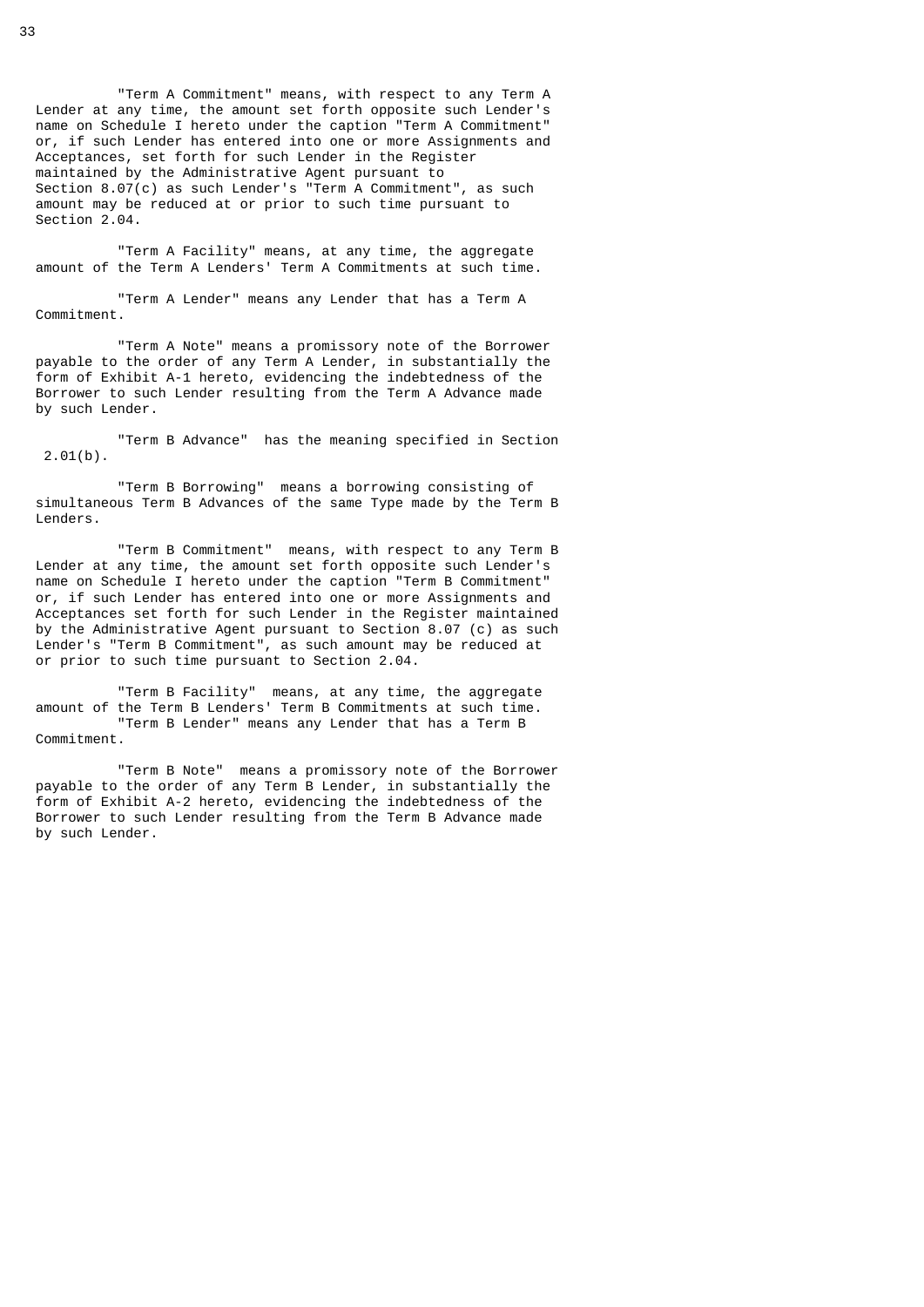"Termination Date" means the earlier of (a) December 31, 2000 or (b) the date of termination in whole of the Commitments pursuant to Section 2.04 or 6.01.

 "Threshold Date" has the meaning specified in the definition of "Applicable Margin."

 "Total Commitment" means, with respect to each Lender at any time, the aggregate of such Lender's Term A Commitment, Term B Commitment and Revolving Credit Commitment at such time.

 "Trade Letter of Credit" means any Letter of Credit that is issued under the Letter of Credit Facility for the benefit of a supplier of inventory to the Borrower or any of its Subsidiaries to effect payment for such inventory, the conditions to drawing under which include the presentation to the Issuing Bank of negotiable bills of lading, invoices and related documents sufficient, in the judgment of the Issuing Bank, to create a valid and perfected Lien on such inventory.

 "Type" refers to the distinction between Advances bearing interest at the Base Rate and Advances bearing interest at the Eurodollar Rate.

 "Unfunded Pension Liabilities" with respect to any Plan means the excess, if any, of its accumulated benefit obligation, as determined in accordance with Statement of Financial Accounting Standards No. 87 or any successor thereto (based on interest, mortality and other relevant actuarial assumptions used to fund such Plan as of its most recent actuarial valuation), over the fair market value of its assets (as of such date).

 "Unused Revolving Credit Commitment" means, with respect to any Revolving Credit Lender (but not in any such Lender's capacity as an Issuing Bank) at any time, (a) such Lender's Revolving Credit Commitment at such time, minus (b) the sum of (i) the aggregate principal amount of all Revolving Credit Advances and Letter of Credit Advances made by such Lender under the Revolving Credit Facility and outstanding at such time, plus (ii) such Lender's Pro Rata Share of (A) the aggregate Available Amount of all Letters of Credit outstanding at such time and (B) the aggregate principal amount of all Letter of Credit Advances made by the Issuing Bank pursuant to Section 2.16(c) and outstanding at such time other than any such Letter of Credit Advance which, at or prior to such time, has been assigned in part to such Revolving Credit Lender pursuant to Section  $2.16(c)$ .

 "Voting Stock" means capital stock issued by a corporation, or equivalent interests in any other Person, the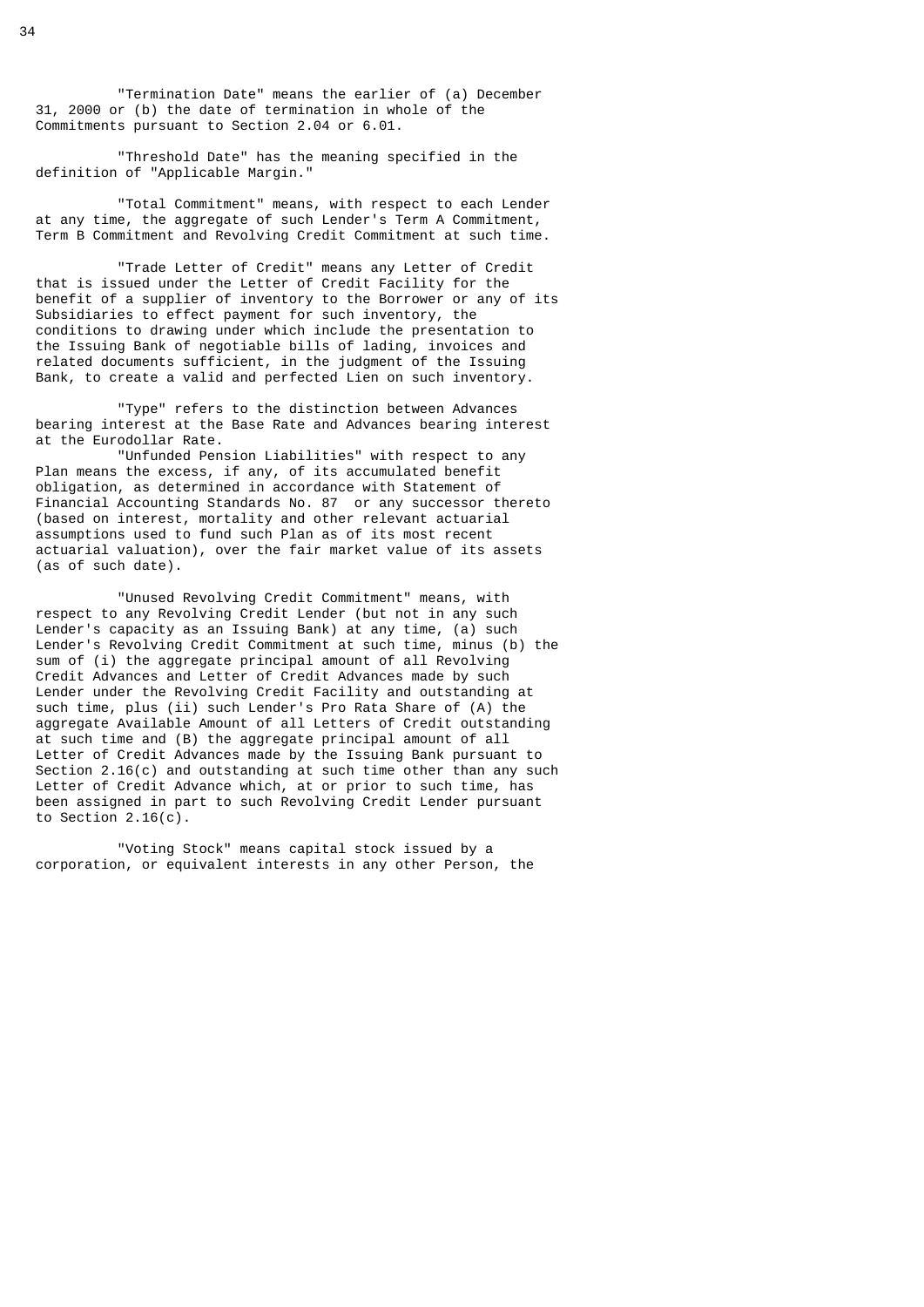holders of which are ordinarily, in the absence of contingencies,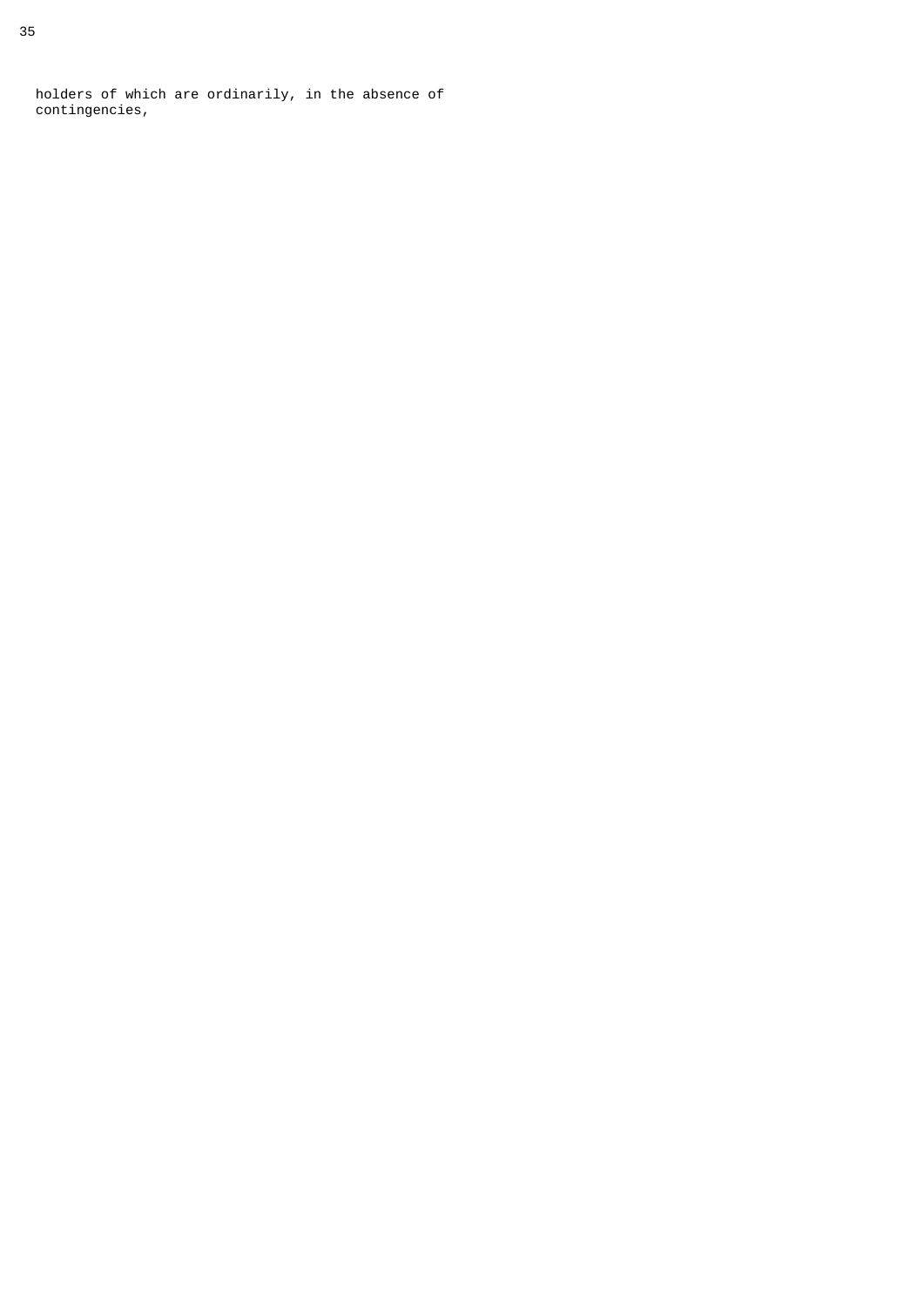entitled to vote for the election of directors (or persons performing similar functions) of such Person, even though the right so to vote has been suspended by the happening of such a contingency.

 "Welfare Plan" means a welfare plan, as defined in Section 3(1) of ERISA.

 "Withdrawal Liability" has the meaning specified in Part I of Subtitle E of Part IV of ERISA.

 SECTION 1.02. Computation of Time Periods. In this Agreement in the computation of periods of time from a specified date to a later specified date, the word "from" means "from and including" and the words "to" and "until" each means "to but excluding".

 SECTION 1.03. Accounting Terms. All accounting terms not specifically defined herein shall be construed in accordance with GAAP.

## ARTICLE II AMOUNTS AND TERMS OF THE ADVANCES

 SECTION 2.01. The Advances. (a) The Term A Advances. Each Term A Lender severally agrees, on the terms and conditions hereinafter set forth, to make up to two advances (each a "Term A Advance") on any Business Day during the period from the date hereof until October 15, 1994 in an aggregate amount not to exceed such Lender's Term A Commitment on such Business Day; provided, however, that the first Term A Advance shall be made on the date of the repayment of the 1993 Credit Agreement and the 1994 Credit Agreement and the second Term A Advance, if any, shall be made on the date of the Consummation of the Tender Offer. Amounts borrowed under this Section 2.01(a) and repaid or prepaid may not be reborrowed.

 (b) The Term B Advances. Each Term B Lender severally agrees, on the terms and conditions hereinafter set forth, to make up to three advances (each a "Term B Advance") on any Business Day during the period from the date hereof until October 15, 1994 in an aggregate amount not to exceed such Lender's Term B Commitment on such Business Day ; provided, however, that the first Term B Advance shall be made on the date of the repayment of the 1993 Credit Agreement and the 1994 Credit Agreement, the second Term B Advance shall be made on the date of the Consummation of the Tender Offer and the third Term B Advance, if any, shall be made on the date of the consummation of the Merger.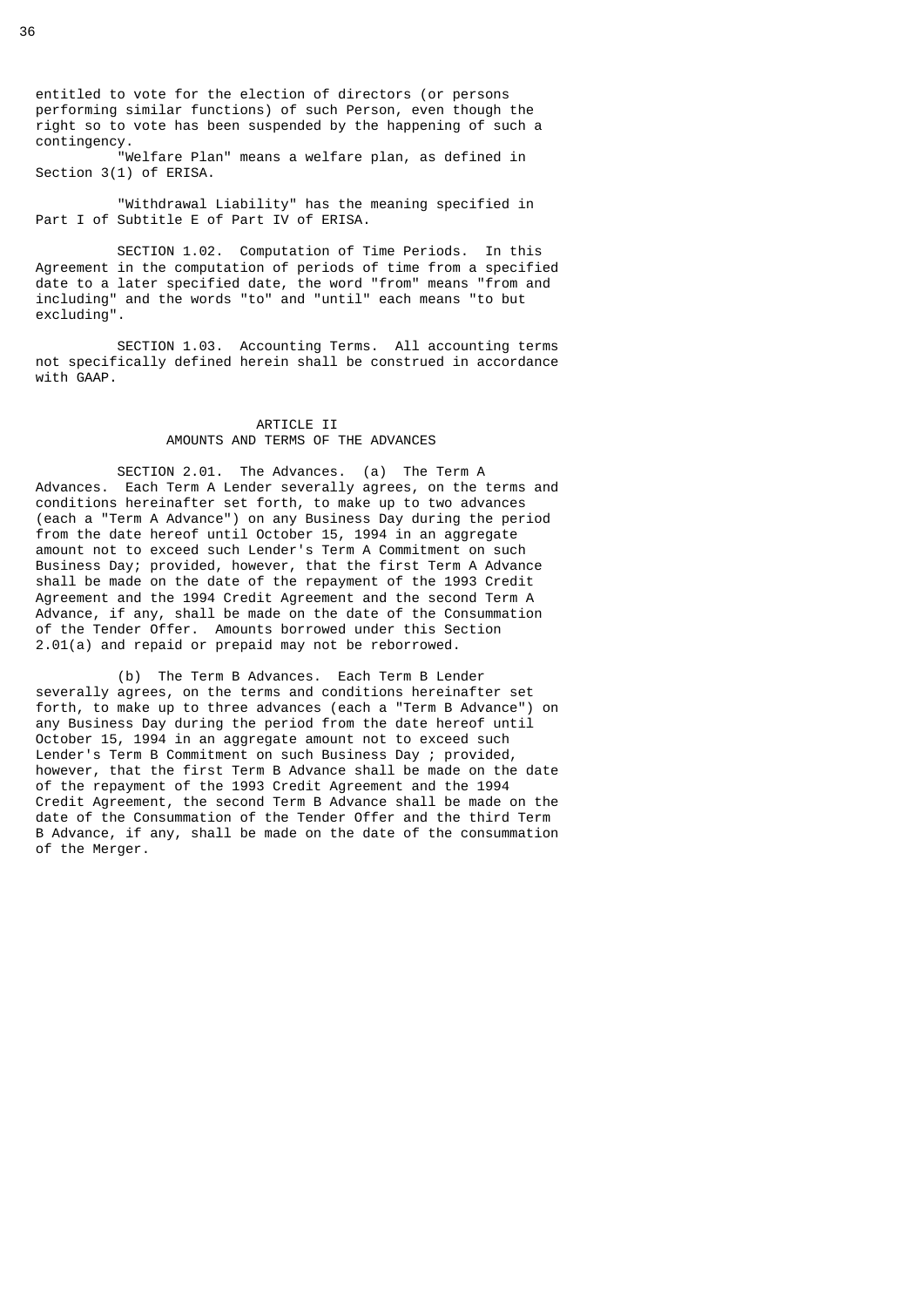Amounts borrowed under this Section 2.01(b) and repaid or prepaid may not be reborrowed.

 (c) The Revolving Credit Advances. Each Revolving Credit Lender severally agrees, on the terms and conditions hereinafter set forth, to make advances (each a "Revolving Credit Advance") to the Borrower from time to time on any Business Day during the period from the date hereof until the Termination Date in an aggregate amount not to exceed at any time outstanding such Lender s Revolving Credit Commitment on such Business Day. Each Revolving Credit Borrowing shall be in an aggregate amount not less than \$10,000,000 or an integral multiple of \$1,000,000 in excess thereof and shall consist of Advances made on the same day by the Revolving Credit Lenders ratably according to their respective Revolving Credit Commitments. Within the limits of each Revolving Credit Lender s Unused Revolving Credit Commitment in effect from time to time, the Borrower may borrow, prepay pursuant to Section 2.05(a) and reborrow under this Section 2.01(c).

 SECTION 2.02. Making the Advances. (a) Except as otherwise provided in Section 2.16, each Borrowing shall be made on notice given not later than 11:00 A.M. (New York City time) on the first Business Day prior to the date of a proposed Base Rate Borrowing or the third Business Day prior to the date of a proposed Eurodollar Rate Borrowing, by the Borrower to the Administrative Agent, which shall give to each Appropriate Lender prompt notice thereof by telecopier, telex or cable. Each such notice of a Borrowing (a "Notice of Borrowing") shall be by telecopier, telex or cable, and, with respect to a Notice of Borrowing by telex or cable, confirmed immediately thereafter in writing, in substantially the form of Exhibit C hereto, specifying therein the requested (i) date of such Borrowing, (ii) Facility under which such Borrowing is to be made, (iii) Type of Advances comprising such Borrowing, (iv) aggregate amount of such Borrowing and (v) Interest Period for each Eurodollar Rate Advance included in such Borrowing. In the case of a proposed Borrowing comprised of Eurodollar Rate Advances, the Administrative Agent shall promptly notify the Borrower and each Appropriate Lender of the applicable interest rate under Section 2.06(a)(ii). Each Appropriate Lender shall, before 12:00 Noon (New York City time) on the date of such Borrowing, make available for the account of its Applicable Lending Office to the Administrative Agent at the Administrative Agent s Account, in same day funds, such Lender s ratable portion of such Borrowing. After the Administrative Agent s receipt of such funds and upon fulfillment of the applicable conditions set forth in Article III, the Administrative Agent will make such funds available by crediting the Borrower s Account; provided, however, that in the case of any Revolving Credit Borrowing, the Administrative Agent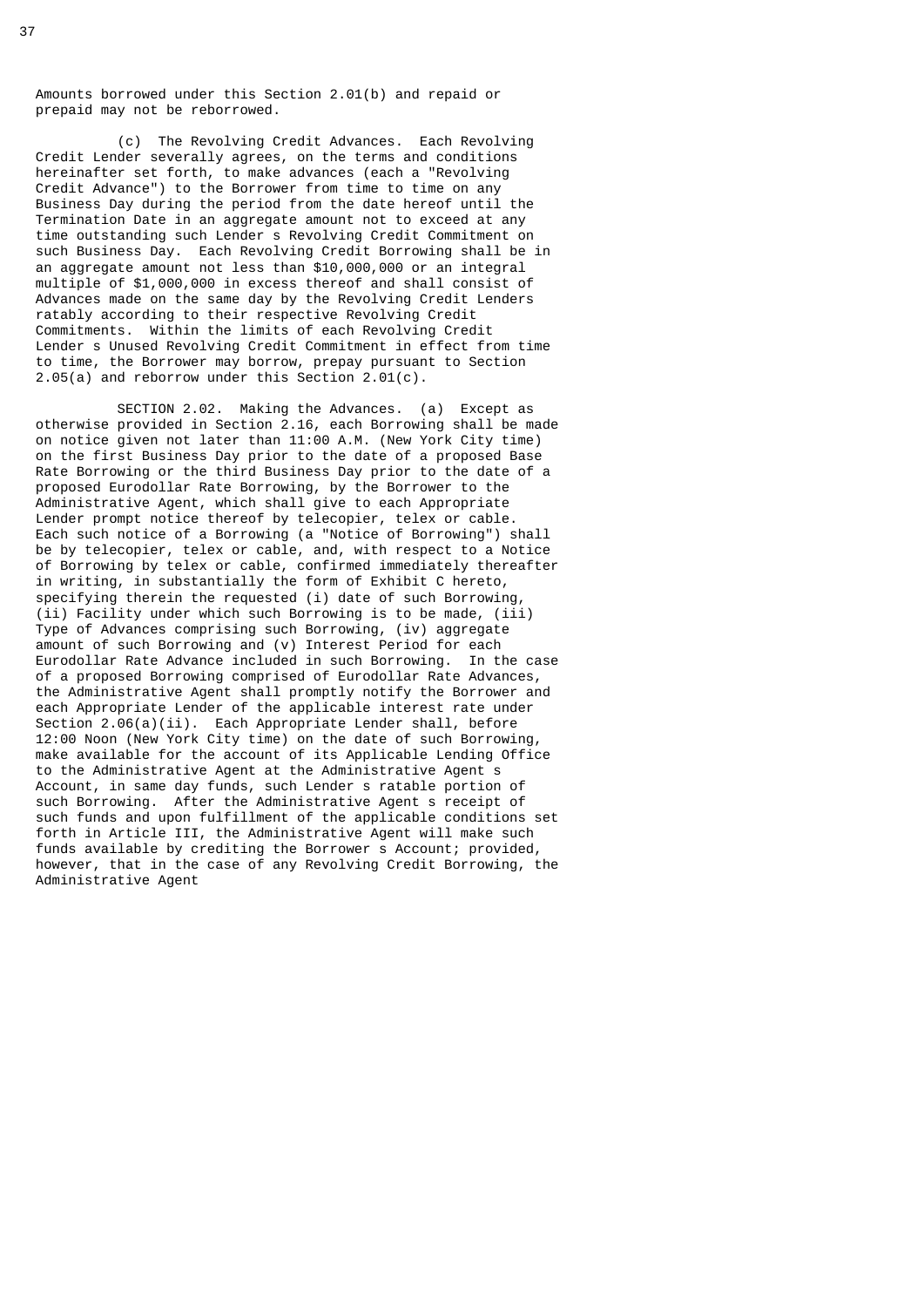shall first make a portion of such funds equal to the aggregate principal amount of any Letter of Credit Advances made by the Issuing Bank, and by any other Revolving Credit Lender and outstanding on the date of such Revolving Credit Borrowing, plus interest accrued and unpaid thereon to and as of such date, available to the Issuing Bank and such other Revolving Credit Lenders for repayment of such Letter of Credit Advances.

 (b) Each Notice of Borrowing shall be irrevocable and binding on the Borrower. The Borrower shall indemnify each Appropriate Lender against any loss, cost or expense incurred by such Lender as a result of any failure to fulfill on or before the date specified in such Notice of Borrowing for such Borrowing the applicable conditions set forth in Article III, including, without limitation, any loss, cost or expense incurred by reason of the liquidation or reemployment of deposits or other funds acquired by such Lender to fund the Advance to be made by such Lender as part of such Borrowing when such Advance, as a result of such failure, is not made on such date.

 (c) Unless the Administrative Agent shall have received notice from an Appropriate Lender prior to the date of any Borrowing under a Facility under which such Lender has a Commitment that such Lender will not make available to the Administrative Agent such Lender s ratable portion of such Borrowing, the Administrative Agent may assume, or at its option request confirmation from such Lender, that such Lender has made such portion available to the Administrative Agent on the date of such Borrowing in accordance with subsection (a) of this Section 2.02 and the Administrative Agent may, in reliance upon such assumption or confirmation (as the case may be), make available to the Borrower on such date a corresponding amount. If and to the extent that such Lender shall not have so made such ratable portion available to the Administrative Agent, such Lender and the Borrower severally agree to repay to the Administrative Agent forthwith on demand such corresponding amount together with interest thereon, for each day from the date such amount is made available to the Borrower until the date such amount is repaid to the Administrative Agent, at (i) in the case of the Borrower, the interest rate applicable at such time under Section 2.06 to Advances comprising such Borrowing and (ii) in the case of such Lender, the cost (expressed as a rate per annum) to the Administrative Agent of funding such Lender s ratable portion; provided that, upon the request of such Lender, the Administrative Agent shall provide such Lender with a certificate as to the calculation of such amount. If such Lender shall repay to the Administrative Agent such corresponding amount, such amount so repaid shall constitute such Lender s Advance as part of such Borrowing for purposes of this Agreement.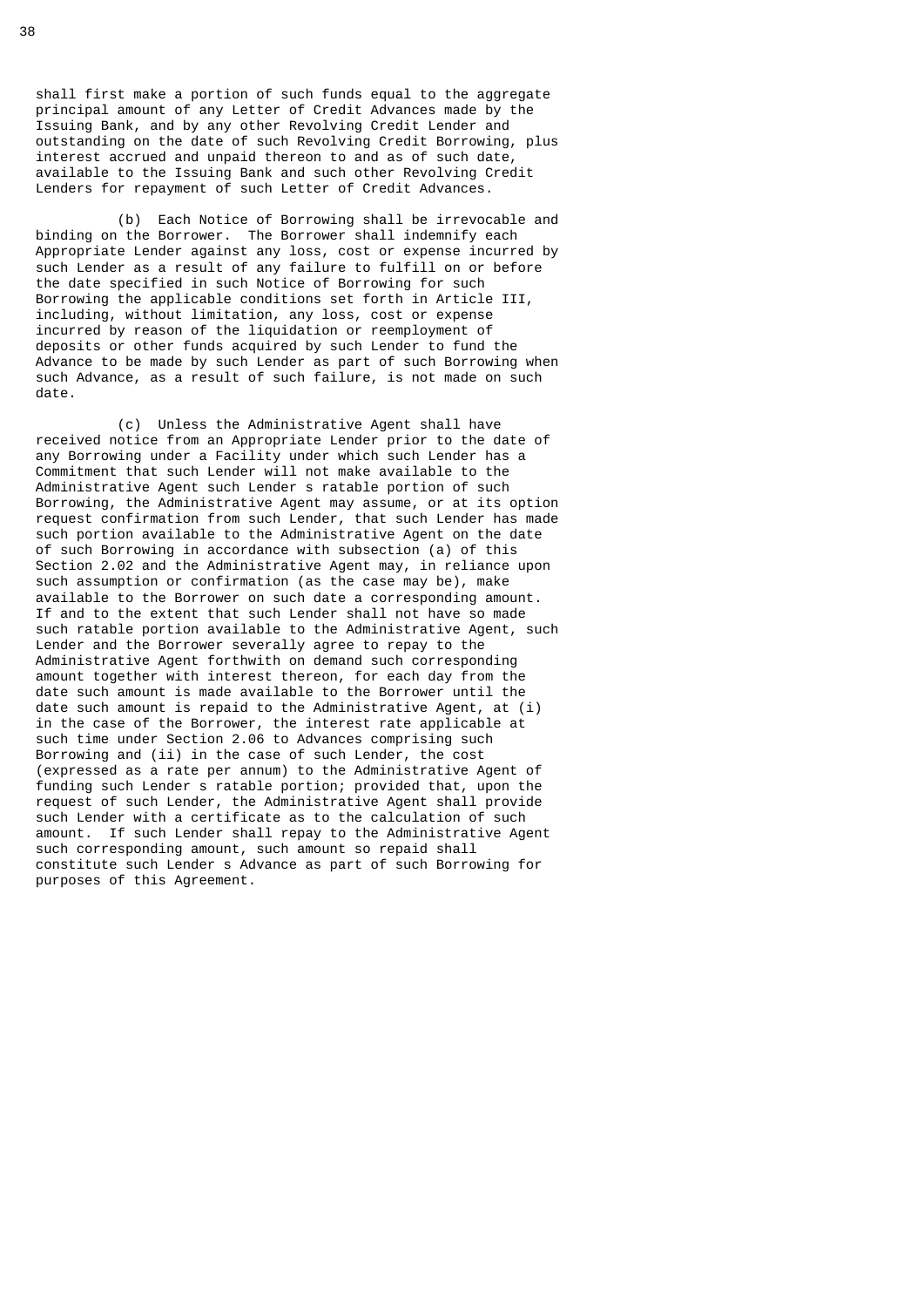(d) The failure of any Lender to make the Advance to be made by it as part of any Borrowing shall not relieve any other Lender of its obligation, if any, hereunder to make its Advance on the date of such Borrowing, but no Lender shall be responsible for the failure of any other Lender to make the Advance to be made by such other Lender on the date of any Borrowing.

 (e) The Borrower may not request a Borrowing comprised of Eurodollar Rate Advances or, pursuant to Section 2.15, convert Base Rate Advances into Eurodollar Rate Advances or select a new Interest Period for existing Eurodollar Rate Advances if, after the making or Conversion of such Advances or the selection of such Interest Period, the number of outstanding Borrowings comprised of Eurodollar Rate Advances and having different Interest Periods (whether of different duration or commencing on different dates) would exceed ten.

 SECTION 2.03. Repayment. (a) Term A Advances. The Borrower shall repay to the Administrative Agent for the ratable account of the Term A Lenders the outstanding principal amount of the Term A Advances on the following dates in the amounts indicated:

Date **Amount** 

| September 30, 1994 | \$ 3.750 million |
|--------------------|------------------|
| December 31, 1994  | 3.750 million    |
| March 31, 1995     | 7.500 million    |
| June 30, 1995      | 7.500 million    |
| September 30, 1995 | 7.500 million    |
| December 31, 1995  | 7.500 million    |
| March 31, 1996     | 9.375 million    |
| June 30, 1996      | 9.375 million    |
| September 30, 1996 | 9.375 million    |
| December 31, 1996  | 9.375 million    |
| March 31, 1997     | 11.250 million   |
| June 30, 1997      | 11.250 million   |
| September 30, 1997 | 11.250 million   |
| December 31, 1997  | 11.250 million   |
| March 31, 1998     | 13.125 million   |
| June 30, 1998      | 13.125 million   |
| September 30, 1998 | 13.125 million   |
| December 31, 1998  | 13.125 million   |
| March 31, 1999     | 15.000 million   |
| June 30, 1999      | 15.000 million   |
| September 30, 1999 | 15.000 million   |
| December 31, 1999  | 15.000 million   |
| March 31, 2000     | 16.875 million   |
| June 30, 2000      | 16.875 million   |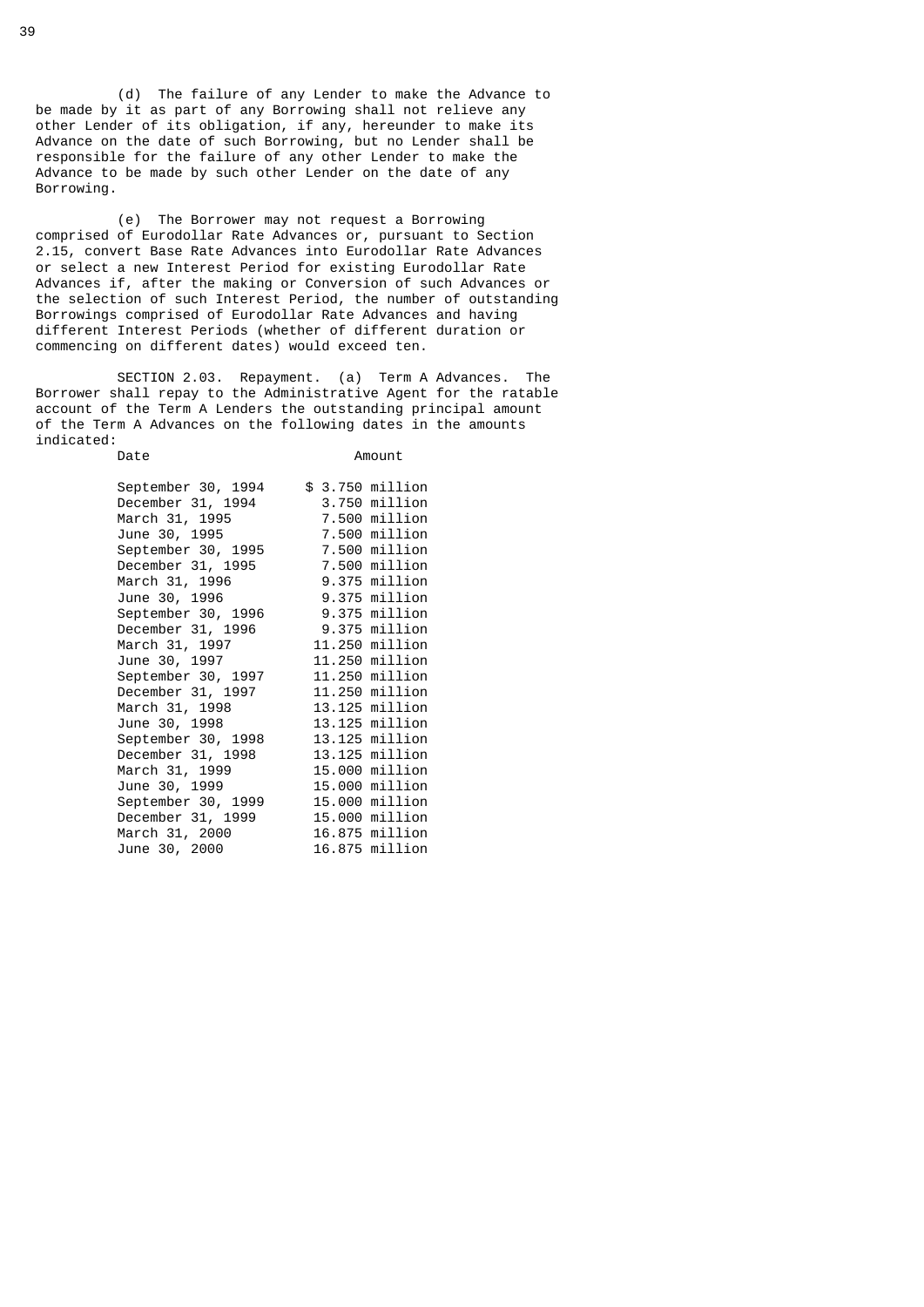September 30, 2000 16.875 million<br>December 31, 2000 16.875 million December  $31, 2000$ 

 (b) Term B Advances. The Borrower shall repay to the Administrative Agent for the ratable account of the Term B Lenders the outstanding principal amount of the Term B Advance on the following dates in the amounts indicated:

| Date                             | Amount          |
|----------------------------------|-----------------|
| September 30, 1994               | \$1.250 million |
| December 31, 1994                | 1.250 million   |
| March 31, 1995                   | 2.500 million   |
| June 30, 1995                    | 2.500 million   |
| September 30, 1995               | 2.500 million   |
| December 31, 1995                | 2.500 million   |
| March 31, 1996                   | 3.125 million   |
| June 30, 1996                    | 3.125 million   |
| September 30, 1996               | 3.125 million   |
| December 31, 1996                | 3.125 million   |
| March 31, 1997                   | 3.750 million   |
| June 30, 1997                    | 3.750 million   |
| September 30, 1997               | 3.750 million   |
| December 31, 1997                | 3.750 million   |
| March 31, 1998                   | 4.375 million   |
| June 30, 1998                    | 4.375 million   |
| September 30, 1998 4.375 million |                 |
| December 31, 1998                | 4.375 million   |
| March 31, 1999                   | 5.000 million   |
| June 30, 1999                    | 5.000 million   |
| September 30, 1999               | 5.000 million   |
| December 31, 1999                | 5.000 million   |
| March 31, 2000                   | 5.625 million   |
| June 30, 2000                    | 5.625 million   |
| September 30, 2000               | 5.625 million   |
| December 31, 2000                | 5.625 million   |

 (c) Revolving Credit Advances. The Borrower shall repay to the Administrative Agent for the ratable account of the Revolving Credit Lenders the aggregate principal amount of the Revolving Credit Advances on the earlier of June 30, 1999 and the Termination Date.

 (d) Letter of Credit Advances. The Borrower shall repay to the Administrative Agent for the account of the Issuing Bank and each other Revolving Credit Lender which has made a Letter of Credit Advance the outstanding principal amount of each Letter of Credit Advance made by each of them on demand.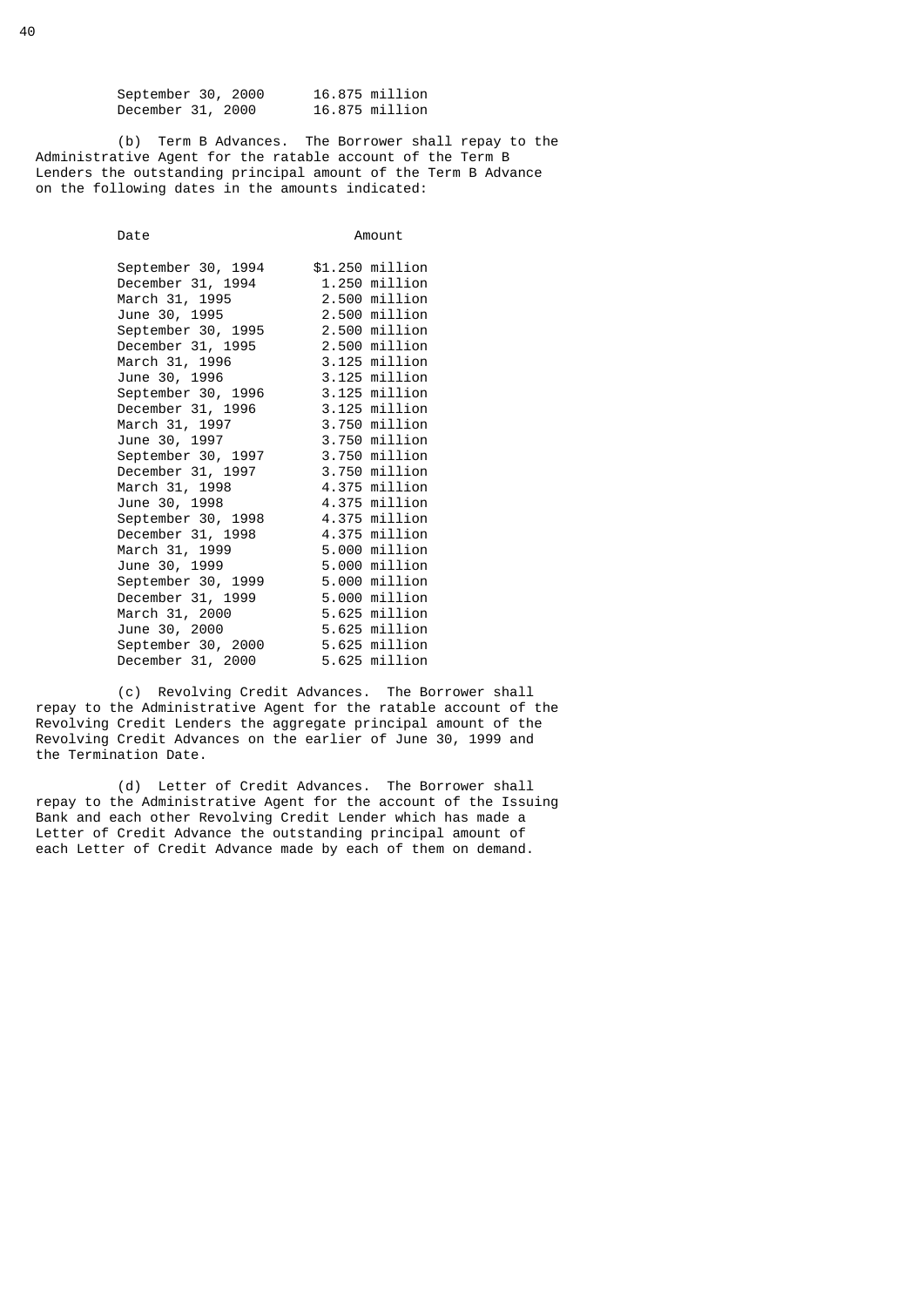SECTION 2.04. Reduction of the Commitments. (a) Optional. The Borrower shall have the right, upon at least three Business Days prior notice to the Administrative Agent, to (i) terminate in whole or reduce ratably in part the unused portions of the Term and Letter of Credit Commitments and the Unused Revolving Credit Commitment and (ii) in connection with the repayment of all outstanding Advances under this Agreement and the permanent reduction of the Commitments hereunder, terminate in whole the used portion of the Letter of Credit Commitments if the aggregate amount on deposit in the L/C Cash Collateral Account is equal to the aggregate Available Amount of all then outstanding Letters of Credit; provided that each partial reduction of a Facility (i) shall be in an aggregate amount of \$10,000,000 or an integral multiple of \$1,000,000 in excess thereof and (ii) shall be made ratably among the Appropriate Lenders in accordance with their Commitments with respect to such Facility.

 (b) Mandatory. (i) The Revolving Credit Facility shall be permanently reduced on the following dates to the amounts indicated:

| Date          |                                  | Amount      |
|---------------|----------------------------------|-------------|
|               | December 31, 1997 \$ 300 million |             |
| June 30, 1998 |                                  | 250 million |
|               | December 31, 1998                | 200 million |
| June 30, 1999 |                                  | 0 million   |

 (ii) The Revolving Credit Facility shall, to the extent that no Term A or Term B Advance is outstanding, be permanently reduced upon the date of receipt of the Net Cash Proceeds from (A) the sale, lease, transfer or other disposition of any assets of the Borrower or any of its Subsidiaries (other than sales, leases, transfers or other dispositions permitted by Section 5.02(d) (other than Section 5.02(d)(vii)) and (B) the sale and issuance by the Borrower or any of its Subsidiaries of any Debt (other than the New Debt Securities and other Debt permitted to be sold and issued pursuant to Section  $5.02(i)$ ) by the amount by which such Net Cash Proceeds exceed the aggregate principal amount of Term A Advances and Term B Advances outstanding on the date of such receipt.

 (iii) The Revolving Credit Facility shall be permanently reduced upon the date of receipt of the Net Cash Proceeds in excess of \$200,000,000 from the sale and issuance by the Borrower of New Debt Securities by an amount equal to the product of (x) such Net Cash Proceeds and (y) a fraction the numerator of which is the aggregate Revolving Credit Commitments on the date of such receipt and the denominator of which is the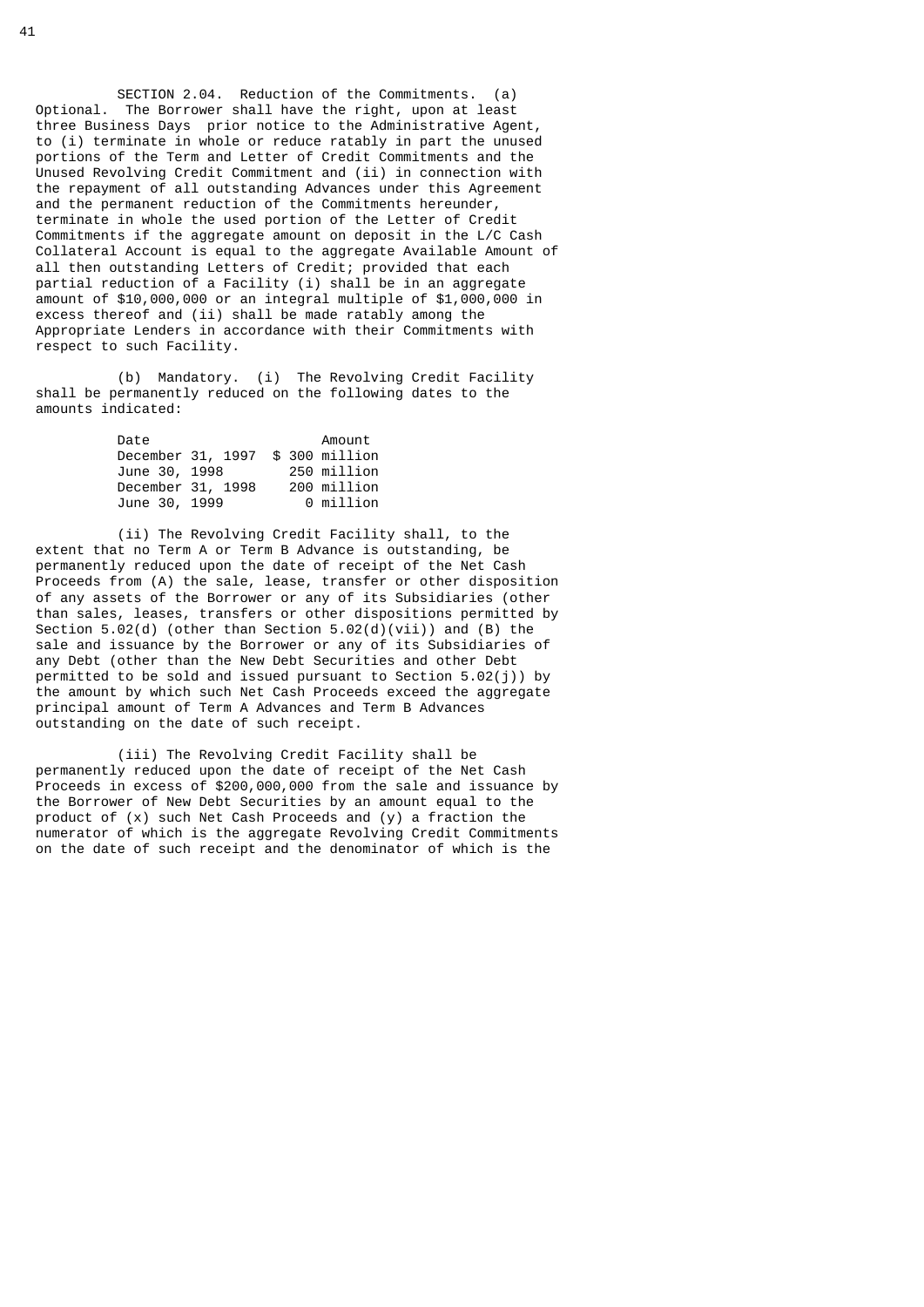sum of the aggregate Revolving Credit Commitments plus the aggregate Term A Advances then outstanding plus the aggregate Term B Advances then outstanding.

 SECTION 2.05. Prepayments. (a) Optional. The Borrower may, upon at least one Business Day s notice to the Administrative Agent, in the case of Base Rate Advances, and three Business Days notice to the Administrative Agent, in the case of Eurodollar Rate Advances, stating the proposed date and aggregate principal amount of the prepayment, and if such notice is given, the Borrower shall, prepay the outstanding principal amounts of the Advances comprising part of the same Borrowing in whole or ratably in part, together with accrued interest to the date of such prepayment on the principal amount so prepaid; provided, however, that (x) each partial prepayment shall be in an aggregate principal amount not less than \$10,000,000 or an integral multiple of \$1,000,000 in excess thereof (or, if the aggregate principal amount of all Advances that constitute part of such Borrowing is less, such aggregate principal amount) and (y) in the event any such prepayment of Eurodollar Rate Advances is not made on the last day of an Interest Period, the Borrower shall be obligated to reimburse the Lenders in respect thereof pursuant to Section 8.04(b). Each such prepayment of any Term A Advances or Term B Advances shall be applied to the installment thereof in inverse order of maturity.

 (b) Mandatory. (i) The Borrower shall (A) on the date of receipt by the Borrower or any of its Subsidiaries of the Net Cash Proceeds from the sale, lease, transfer or other disposition of any assets of the Borrower or any of its Subsidiaries (other than sales, leases, transfers or other dispositions permitted by Section 5.02(d) (other than Section 5.02(d)(vii))) and (B) on the date of receipt of the first \$200,000,000 of Net Cash Proceeds from the sale and issuance by the Borrower of the New Debt Securities, prepay an aggregate principal amount of the Advances comprising part of the same Borrowings equal to the amount of such Net Cash Proceeds. Each such prepayment shall be applied first, to the Term B Facility and to the installments thereof ratably and second, to the Term A Facility and to the installments thereof ratably.

 (ii) The Borrower shall, on the date of receipt of the Net Cash Proceeds in excess of \$200,000,000 from the sale and issuance by the Borrower of the New Debt Securities, prepay an aggregate principal amount of the Advances comprising part of the same Borrowings in an amount equal to the product of (x) such Net Cash Proceeds and (y) a fraction the numerator of which is the sum of the aggregate Term A Advances then outstanding plus the aggregate Term B Advances then outstanding on the date of such receipt and the denominator of which is the sum of the aggregate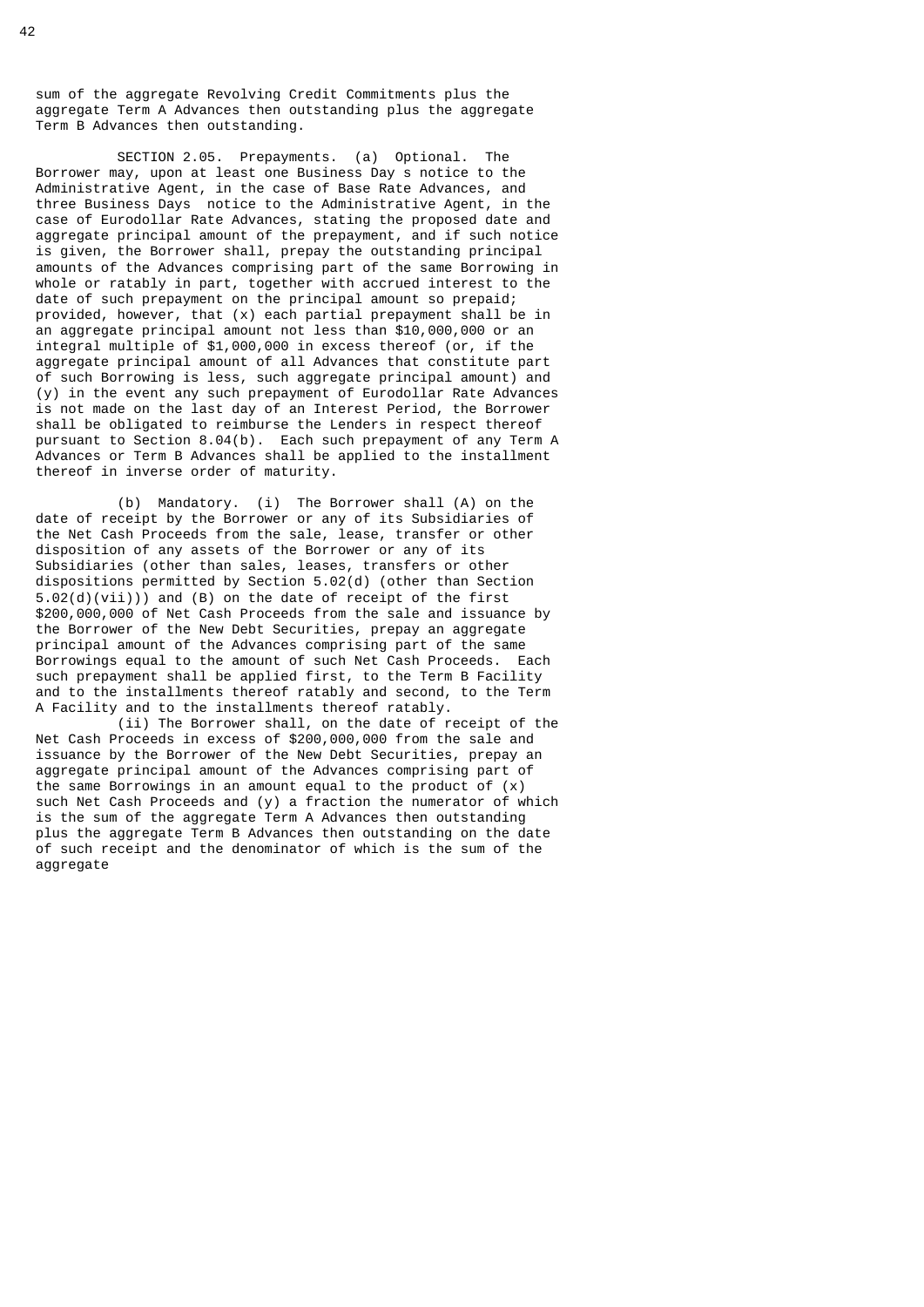Revolving Credit Commitments plus the aggregate Term A Advances then outstanding plus the aggregate Term B Advances then outstanding. Each such prepayment shall be applied first, to the Term B Facility and to the installments thereof ratably and second, to the Term A Facility and the installments thereof ratably.

 (iii) The Borrower shall, on the date of receipt of the Net Cash Proceeds from the sale and issuance by the Borrower or any of its Subsidiaries of any Debt (other than the New Debt Securities and other Debt permitted to be sold and issued pursuant to Section  $5.02(j)$ ), prepay an aggregate principal amount of the Advances comprising part of the same Borrowings equal to the amount of such Net Cash Proceeds. Each such prepayment shall be applied first, to the Term B Facility and the installments thereof in inverse order of maturity and second, to the Term A Facility and the installments thereof in inverse order of maturity.

 (iv) The Borrower shall, on each Business Day, pay to the Administrative Agent for deposit in the L/C Cash Collateral Account an amount sufficient to cause the aggregate amount on deposit in such Account to equal the amount by which the aggregate Available Amount of all Letters of Credit then outstanding exceeds the Letter of Credit Facility on such Business Day.

 (v) The Borrower shall, on each Business Day, prepay an aggregate principal amount of the Revolving Credit Advances comprising part of the same Borrowings equal to the amount by which (A) the aggregate principal amount of the Revolving Credit Advances plus the aggregate Available Amount of all Letters of Credit then outstanding exceeds (B) the Revolving Credit Facility on such Business Day.

 (vi) All prepayments under this subsection (b) shall be made together with accrued interest to the date of such prepayment on the principal amount prepaid.

 SECTION 2.06. Interest. (a) Ordinary Interest. The Borrower shall pay interest on the unpaid principal amount of each Advance owing to each Lender from the date of such Advance until such principal amount shall be paid in full, at the following rates per annum:

 (i) Base Rate Advances. During such periods as such Advance is a Base Rate Advance, a rate per annum equal at all times to the sum of the Base Rate in effect from time to time plus the Applicable Margin in effect from time to time, payable in arrears quarterly on the last Business Day of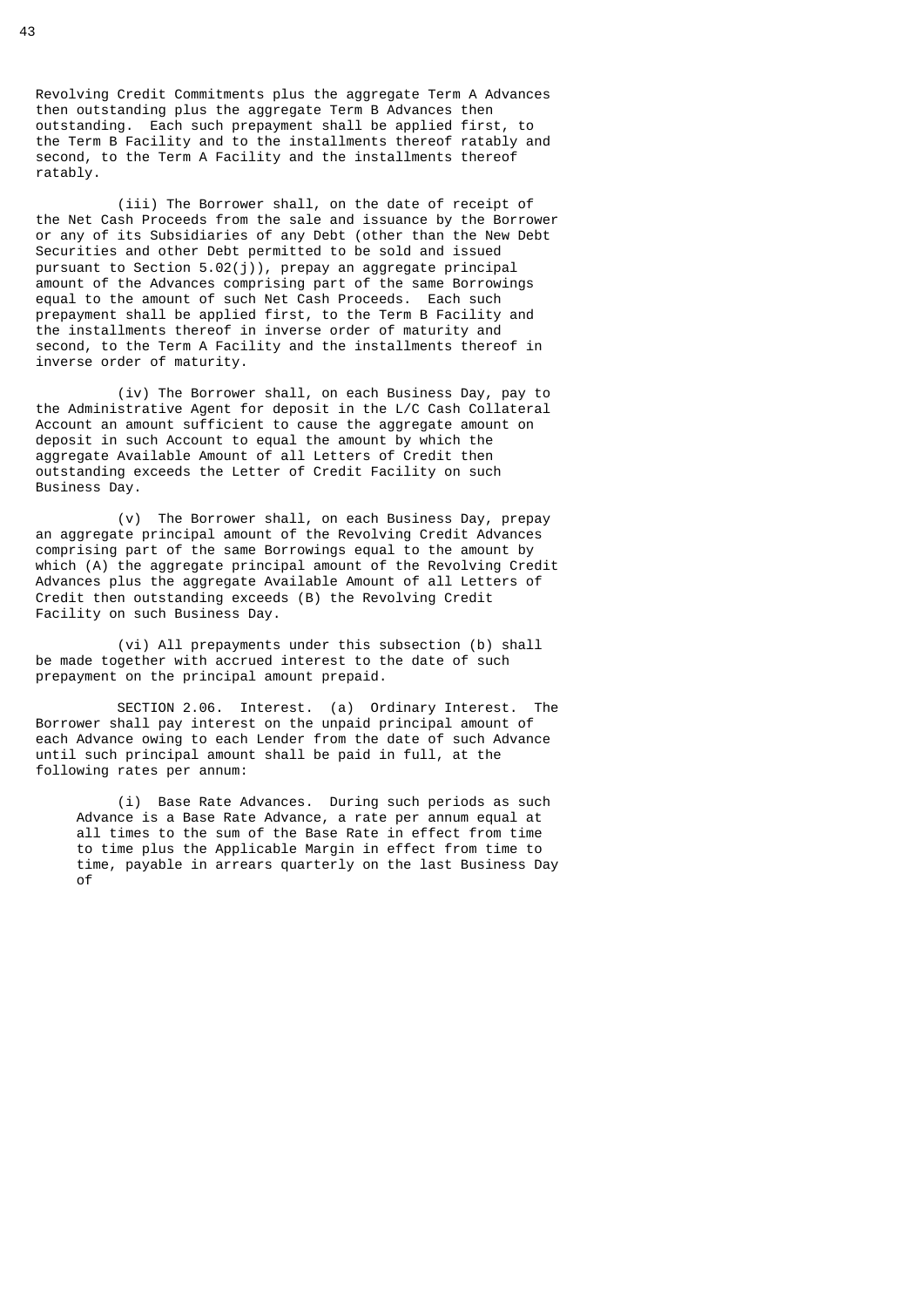each March, June, September and December during such periods and on the date such Base Rate Advance shall be Converted or paid in full.

 (ii) Eurodollar Rate Advances. During such periods as such Advance is a Eurodollar Rate Advance, a rate per annum equal at all times during each Interest Period for such Advance to the sum of the Eurodollar Rate for such Interest Period plus the Applicable Margin in effect from time to time, payable in arrears on the last day of such Interest Period and, if such Interest Period has a duration of more than three months, on each day that occurs during such Interest Period every three months from the first day of such Interest Period.

 (b) Default Interest. The Borrower shall pay on demand interest on the unpaid principal amount of each Advance that is not paid when due and on the unpaid amount of all interest, fees and other amounts then due and payable hereunder that is not paid when due from the due date thereof to the date paid, at a rate per annum equal at such time to (i) in the case of any amount of principal, 2% per annum above the rate of interest per annum required to be paid on such Advance immediately prior to the date on which such amount became due and payable and (ii) in the case of all other amounts, 2% per annum above the rate per annum required to be paid on Base Rate Advances pursuant to clause (a)(i) above.

 SECTION 2.07. Interest Rate Determination. (a) The Administrative Agent shall give prompt notice to the Borrower and each Lender of the applicable interest rate determined by the Administrative Agent for purposes of Section 2.06(a), and the applicable rate, if any, furnished by Citibank for the purpose of determining the applicable interest rate under Section  $2.06(a)$ .

 (b) If Citibank cannot furnish timely information to the Administrative Agent for determining the Eurodollar Rate, the Administrative Agent shall forthwith notify the Borrower and each Lender that the interest rate cannot be determined for such Eurodollar Rate Advances, whereupon (i) each such Eurodollar Rate Advance will automatically, on the last day of the then existing Interest Period therefor, Convert into a Base Rate Advance and (ii) the obligation of the Lenders to make, or to Convert Advances into, Eurodollar Rate Advances shall be suspended until the Administrative Agent shall notify the Borrower that Citibank has determined that the circumstances causing such suspension no longer exist.

 (c) If the Required Lenders notify the Administrative Agent that the Eurodollar Rate for any Interest Period for such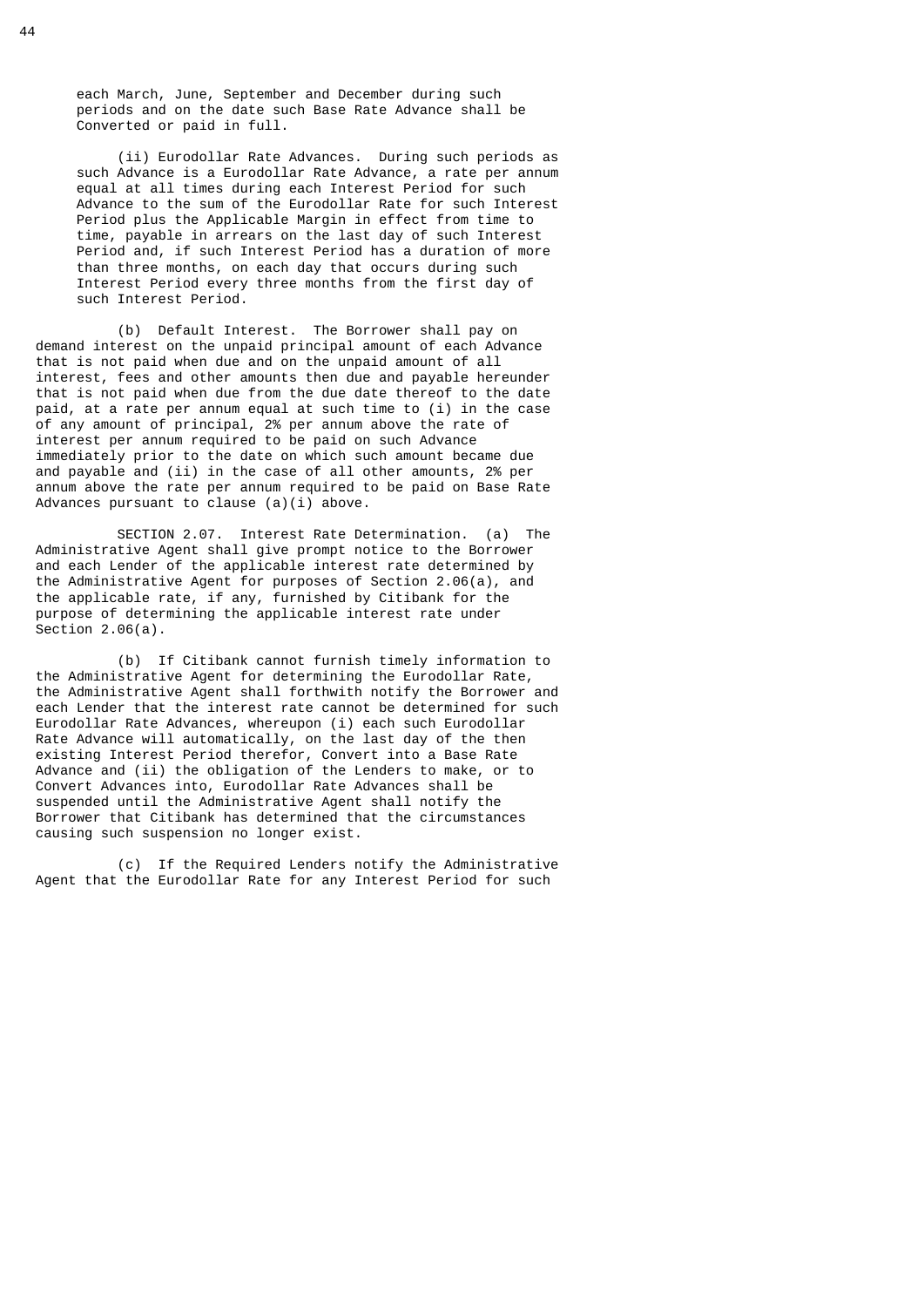Eurodollar Rate Advances will not adequately reflect the cost to such Lenders of making, funding or maintaining their pro rata shares of such Eurodollar Rate Advances for such Interest Period, the Administrative Agent shall forthwith so notify the Borrower and the Lenders, whereupon (i) each such Eurodollar Rate Advance will automatically, on the last day of the then existing Interest Period therefor, Convert into a Base Rate Advance and (ii) the obligation of the Lenders to make, or to Convert Advances into, Eurodollar Rate Advances shall be suspended until the Administrative Agent shall notify the Borrower that such Lenders have determined that the circumstances causing such suspension no longer exist.

 (d) If the Borrower shall fail to select the duration of any Interest Period for any Eurodollar Rate Advances in accordance with the provisions contained in the definition of "Interest Period" in Section 1.01, the Administrative Agent will forthwith so notify the Borrower and the Lenders and the Interest Period for such Eurodollar Rate Advances will be one month.

 SECTION 2.08. Fees. (a) Commitment Fee. The Borrower agrees to pay to the Administrative Agent for the account of the Lenders a commitment fee on the average daily unused portion of each Appropriate Lender s Term A Commitment, on the average daily unused portion of each Appropriate Lender's Term B Commitment and on the average daily Unused Revolving Credit Commitment of such Lender from the date hereof, in the case of each Bank, and from the effective date specified in the Assignment and Acceptance pursuant to which it became a Lender, in the case of each other Lender, until the Termination Date at a rate equal to (i) 1/2 of 1% per annum during any period in which the Performance Level of the Borrower is at Level III or Level IV or (ii) 3/8 of 1% per annum during any other period, in each case payable in arrears on the date of the initial Borrowing, thereafter quarterly on the last Business Day of each March, June, September and December commencing June 30, 1994, and the Termination Date.

 (b) Other Fees. The Borrower shall pay to the Administrative Agent for its own account such fees as are set forth in the fee letter dated May 3, 1994 between the Borrower and Citibank, as the same may be amended or otherwise modified from time to time.

 SECTION 2.09. Increased Costs. (a) Except as to taxes, levies, imposts, deductions, charges, withholdings or liabilities with respect thereto (it being understood that the Borrower shall not have any liability for any taxes, levies, imposts, deductions, charges, withholdings or liabilities with respect thereto, except as provided in Section 2.12), if, due to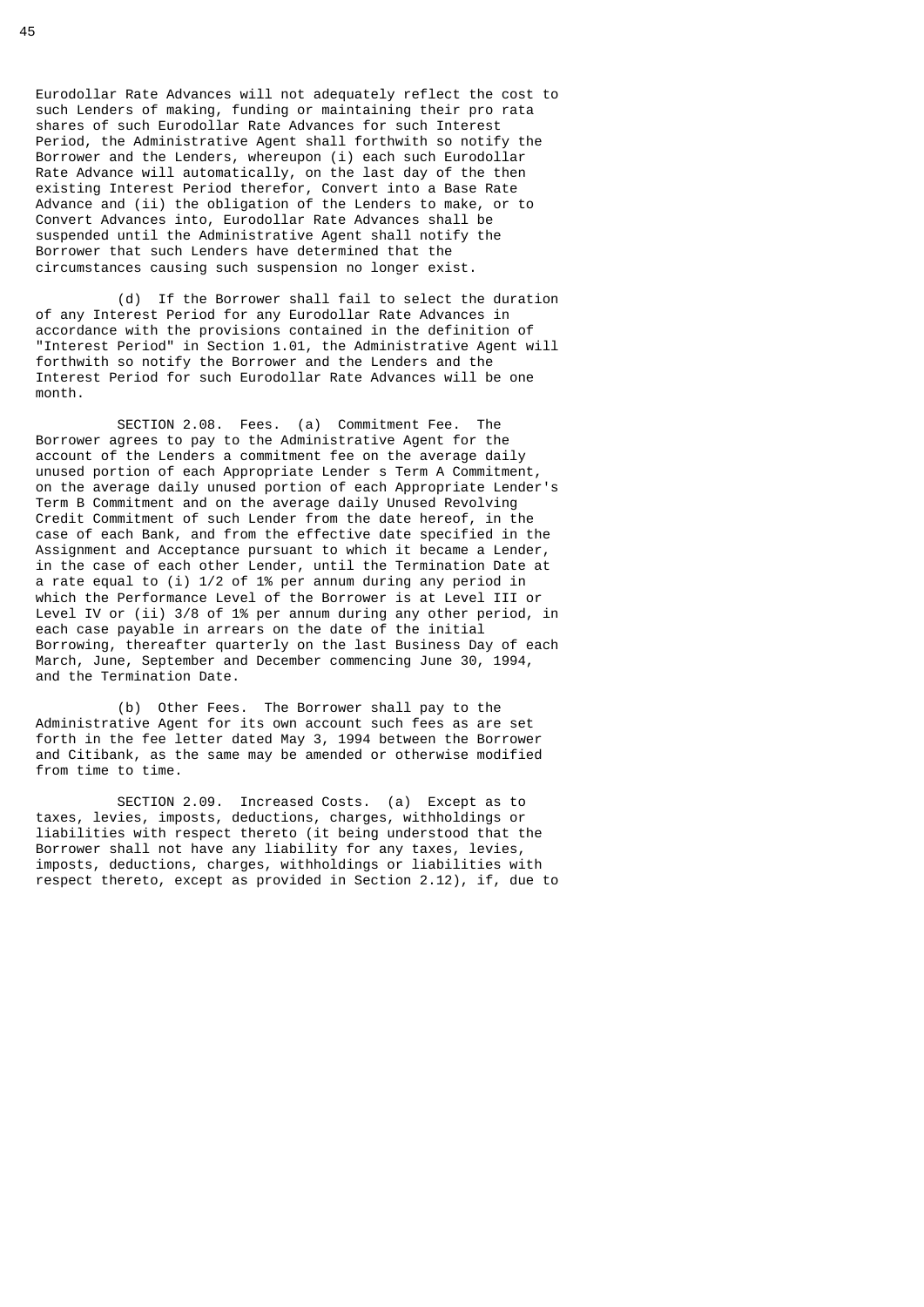either (i) the introduction of or any change (other than any change by way of imposition or increase of reserve requirements included in the Eurodollar Rate Reserve Percentage) in or in the interpretation of any law or regulation or (ii) the compliance by any Lender with any guideline or request from any central bank or other governmental authority in any case introduced, changed, interpreted or requested after the date hereof (whether or not having the force of law), there shall be (x) imposed, modified or deemed applicable any reserve, special deposit or similar requirement against assets held by, or letters of credit or guarantees issued by, or deposits in or for the account of, any Lender or (y) imposed on any Lender any other condition relating to this Agreement or the Advances made by it, and the result of any event referred to in clause (x) or (y) shall be to increase the cost to such Lender of agreeing to make or making, funding or maintaining Eurodollar Rate Advances, then the Borrower shall from time to time, upon demand by such Lender (with a copy of such demand to the Administrative Agent) made within 60 days after the first date on which such Lender has actual knowledge that it is entitled to make demand for payment under this Section 2.09(a), pay to the Administrative Agent for the account of such Lender additional amounts sufficient to compensate such Lender for such increased cost; provided, however, that if such Lender fails to so notify the Borrower within such 60-day period, such increased cost shall commence accruing on such later date on which the Lender notifies the Borrower; provided further that, before making any such demand, such Lender agrees to use its best efforts (consistent with its internal policy and legal and regulatory restrictions) to designate a different Applicable Lending Office if the making of such a designation would avoid the need for, or reduce the amount of, such increased cost and would not, in the reasonable judgment of such Lender, be otherwise disadvantageous to such Lender. A certificate as to the amount of such increased cost, submitted to the Borrower and the Administrative Agent by such Lender, shall be conclusive and binding for all purposes, absent manifest error.

 (b) If any Lender determines that compliance with any law or regulation or any guideline or request from any central bank or other governmental or monetary authority in regard to capital adequacy (whether or not having the force of law) including, without limitation, any guideline contemplated by the report dated July 1988 entitled "International Convergence of Capital Management and Capital Standards" issued by the Bank Committee on Banking Regulations and Supervisory Practices, in any case in which such law, regulation, guideline or request became effective or was made after the date hereof, has or would have the effect of reducing the rate of return on the capital of, or maintained by, such Lender or any corporation controlling such Lender as a consequence of such Lender s Advances or Commitments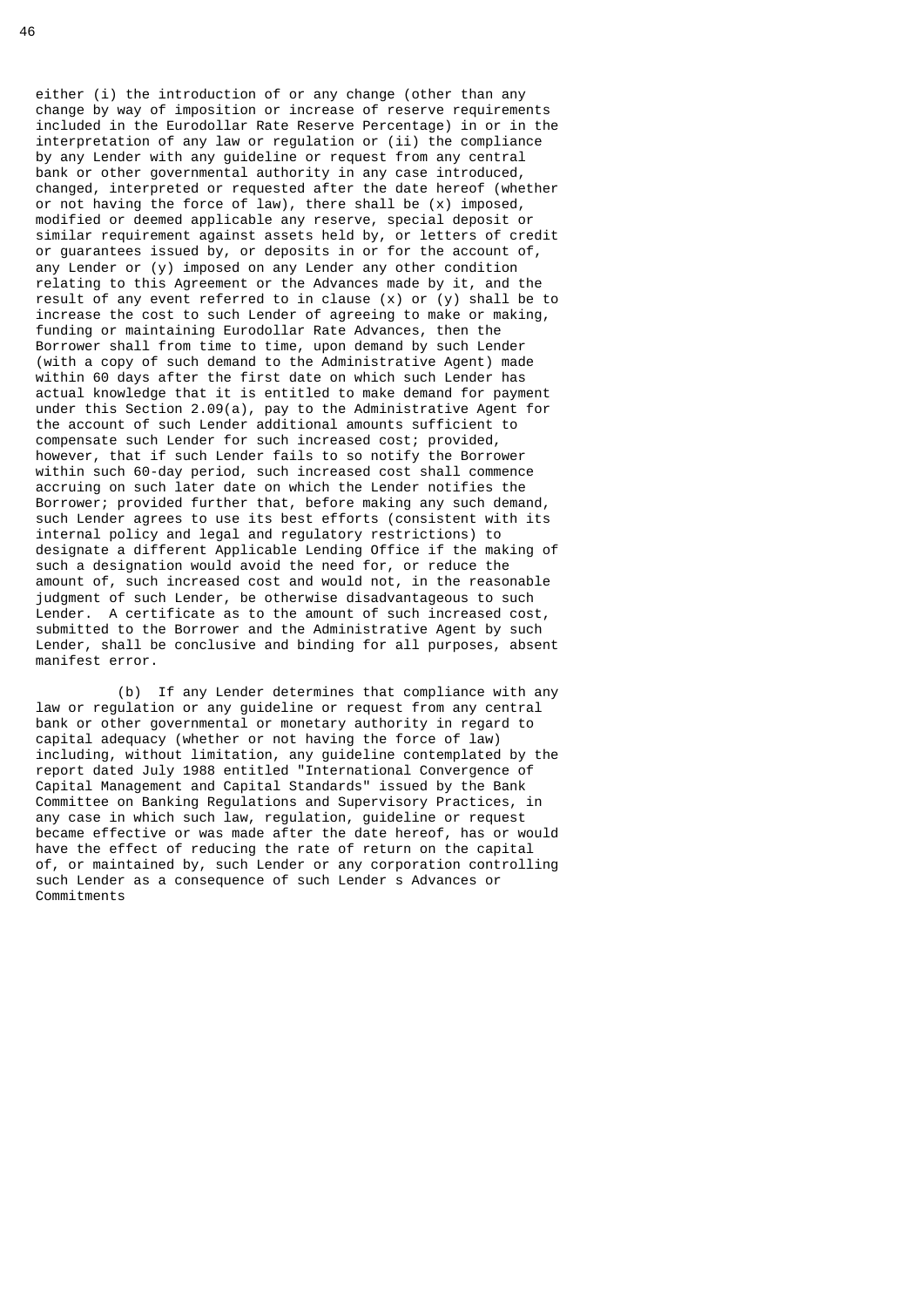hereunder and other commitments of this type, by increasing the amount of capital required or expected to be maintained by such Lender or any corporation controlling such Lender, to a level below that which such Lender or any corporation controlling such Lender could have achieved but for such adoption, effectiveness, change or compliance (taking into account such Lender s or such corporation s policies with respect to capital adequacy), then the Borrower shall, from time to time, pay such Lender, upon demand by such Lender (with a copy of such demand to the Administrative Agent) made within 60 days after the first date on which such Lender has actual knowledge that it is entitled to make demand for payment under this Section 2.09(b) of such reduction in return, such additional amount as may be specified by such Lender as being sufficient to compensate such Lender for such reduction in return, to the extent that such Lender reasonably determines such reduction to be attributable to the existence of such Lender s commitment to lend hereunder; provided however, that if such Lender fails to so notify the Borrower within such 60-day period, such amounts shall commence accruing on such later date on which the Lender notifies the Borrower. A certificate as to such amounts submitted to the Borrower and the Administrative Agent by such Lender shall be conclusive and biding for all purposes, absent manifest error.

 SECTION 2.10. Illegality. Notwithstanding any other provision of this Agreement, if the introduction of or any change in or in the interpretation of any law or regulation makes it unlawful, or any central bank or other governmental authority asserts that it is unlawful, for any Lender or its Eurodollar Lending Office to perform its obligations hereunder to make Eurodollar Rate Advances or to fund or maintain Eurodollar Rate Advances hereunder, then, upon written notice by such Lender to the Borrower (with a copy to the Administrative Agent), (i) each Eurodollar Rate Advance of such Lender will automatically Convert into a Base Rate Advance and (ii) the obligation of such Lender to make, or to Convert Base Rate Advances into, Eurodollar Rate Advances shall be suspended until the Administrative Agent shall notify the Borrower and the Lenders that the circumstances causing such suspension no longer exist; provided, however, that, before making any such demand, such Lender shall designate a different Eurodollar Lending Office if the making of such a designation would avoid the need for giving such notice and demand and would not, in the judgment of such Lender, be otherwise disadvantageous to such Lender.

 For purposes of this Section 2.10, a notice to the Borrower by a Lender shall be effective with respect to any Advance on the last day of the then current Interest Period for such Advance; provided, however, that, if it is not lawful for such Lender to maintain such Advance until the end of the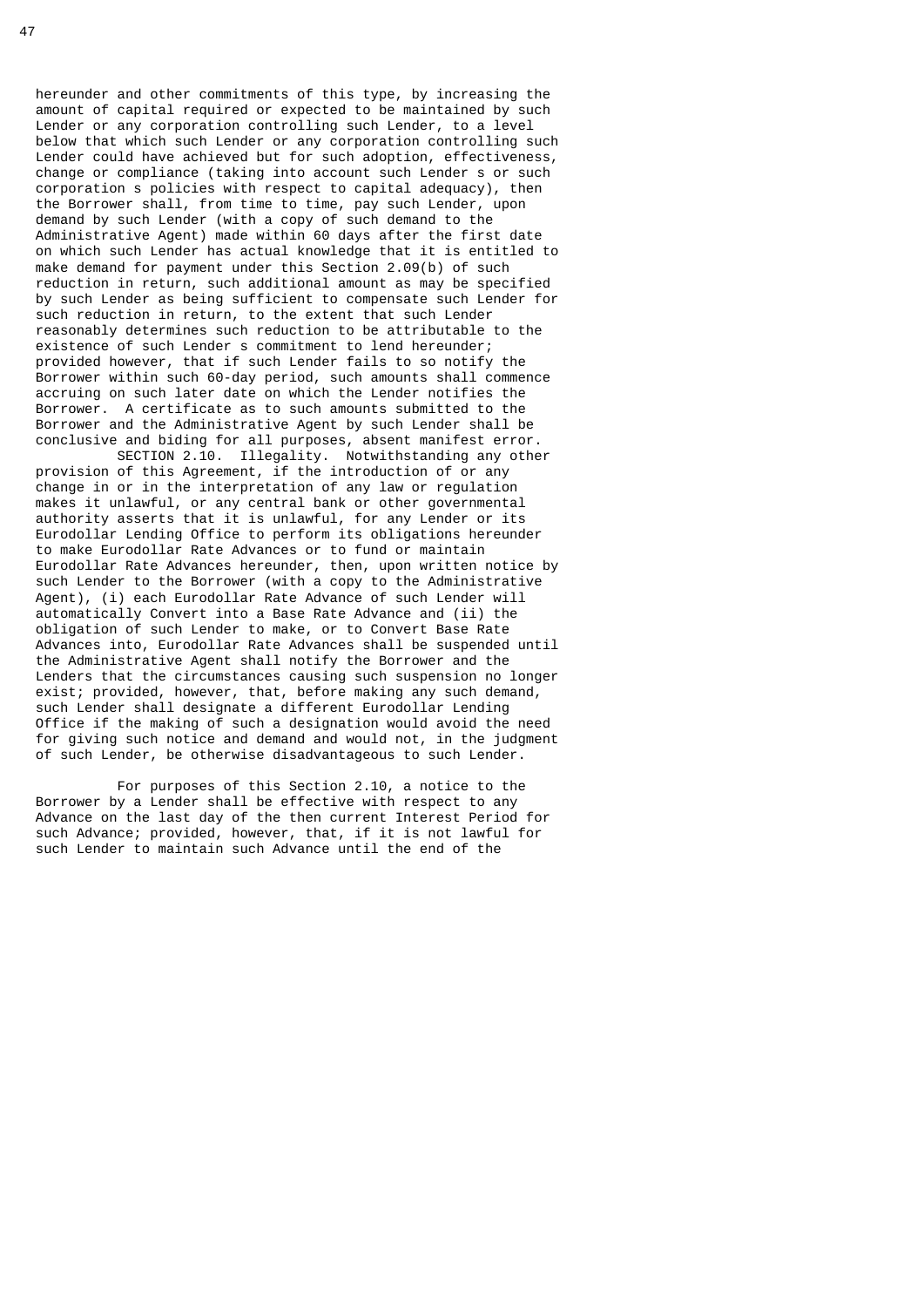Interest Period applicable thereto, then the notice to the Borrower shall be effective upon receipt by the Borrower.

 SECTION 2.11. Payments and Computations. (a) The Borrower shall make each payment hereunder and under the Notes not later than 11:00 A.M. (New York City time) on the day when due in U.S. dollars to the Administrative Agent at the Administrative Agent s Account in same day funds. The Administrative Agent will promptly thereafter cause to be distributed like funds relating to the payment of principal or interest or commitment fees ratably (other than amounts payable pursuant to Section 2.09 or 2.12) to the Lenders for the account of their respective Applicable Lending Offices, and like funds relating to the payment of any other amount payable to any Lender to such Lender for the account of its Applicable Lending Office, in each case to be applied in accordance with the terms of this Agreement. Upon its acceptance of an Assignment and Acceptance and recording of the information contained therein in the Register pursuant to Section 8.07(d), from and after the effective date specified in such Assignment and Acceptance, the Administrative Agent shall make all payments hereunder and under the Notes in respect of the interest assigned thereby to the Lender assignee thereunder, and the parties to such Assignment and Acceptance shall make all appropriate adjustments in such payments for periods prior to such effective date directly between themselves.

 (b) The Borrower hereby authorizes each Lender, if and to the extent payment of principal, interest or fees owed to such Lender is not made when due hereunder or under the Note or Notes held by such Lender, to charge from time to time against any or all of the Borrower s accounts with such Lender any amount so due.

 (c) All computations of interest based on the Eurodollar Rate or the Federal Funds Rate shall be made by the Administrative Agent, on the basis of a year of 360 days, and all computations of interest based on the Base Rate and of commitment fees shall be made by the Administrative Agent on the basis of a year of 365 or 366 days, as the case may be, in each case for the actual number of days (including the first day but excluding the last day) occurring in the period for which such interest or commitment fees are payable. Each determination by the Administrative Agent of an interest rate hereunder shall be conclusive and binding for all purposes, absent manifest error.

 (d) Whenever any payment hereunder or under any Note shall be stated to be due on a day other than a Business Day, such payment shall be made on the next succeeding Business Day, and such extension of time shall in such case be included in the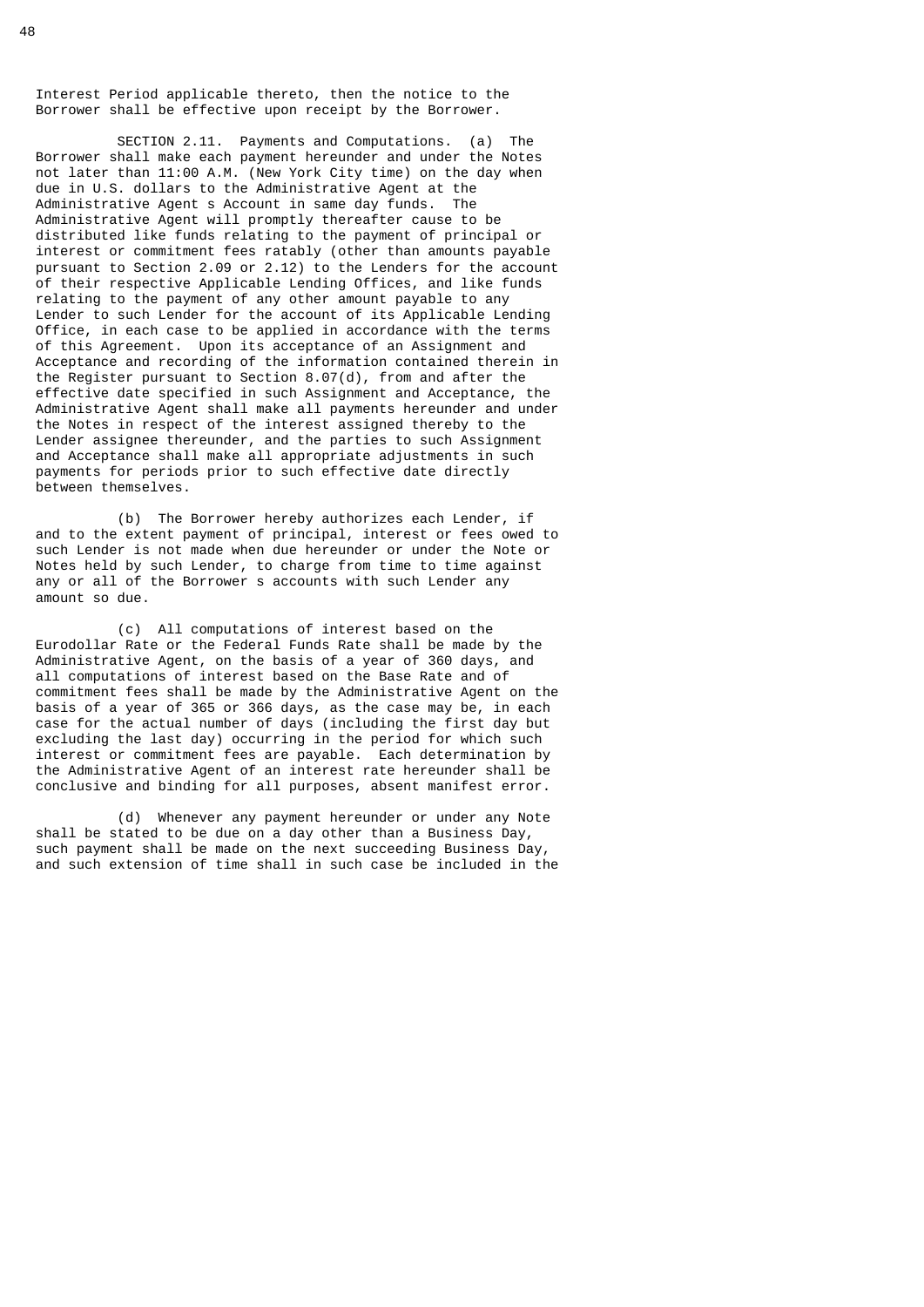computation of payment of interest or commitment fee, as the case may be; provided, however, if such extension would cause payment of interest on or principal of Eurodollar Rate Advances to be made in the next following calendar month, such payment shall be made on the next preceding Business Day.

 (e) Unless the Administrative Agent shall have received notice from the Borrower prior to the date on which any payment is due to the Lenders hereunder or under any Note that the Borrower will not make such payment in full, the Administrative Agent may assume, or at its option request confirmation from the Borrower, that the Borrower has made such payment in full to the Administrative Agent on such date and the Administrative Agent may, in reliance upon such assumption, cause to be distributed to each Lender on such due date an amount equal to the amount then due such Lender. If and to the extent the Borrower shall not have so made such payment in full to the Administrative Agent, each Lender shall repay to the Administrative Agent forthwith on demand such amount distributed to such Lender together with interest thereon, for each day from the date such amount is distributed to such Lender until the date such Lender repays such amount to the Administrative Agent, at the Federal Funds Rate.

 (f) If the Administrative Agent receives funds for application to the Obligations under the Loan Documents under circumstances for which the Loan Documents do not specify the Advances or the Facility to which, or the manner in which, such funds are to be applied, the Administrative Agent may, but shall not be obligated to, elect to distribute such funds to each Lender ratably in accordance with such Lender's proportionate share of the principal amount of all outstanding Advances and the Available Amount of all Letters of Credit then outstanding, in repayment or prepayment of such of the outstanding Advances or other Obligations owed to such Lender, and for application to such principal installments, as the Administrative Agent shall direct.

 SECTION 2.12. Taxes. (a) Any and all payments by the Borrower hereunder or under the Notes shall be made, in accordance with Section 2.11, free and clear of and without deduction for any and all present or future taxes, levies, imposts, deductions, charges or withholdings, and all liabilities with respect thereto, excluding, in the case of each Lender and the Administrative Agent, (i) taxes imposed on its income, and franchise taxes and backup withholding taxes imposed on it, by the United States or the jurisdiction under the laws of which such Lender or the Administrative Agent (as the case may be) is organized or any political subdivision or taxing authority thereof or therein, (ii) taxes imposed on its income, and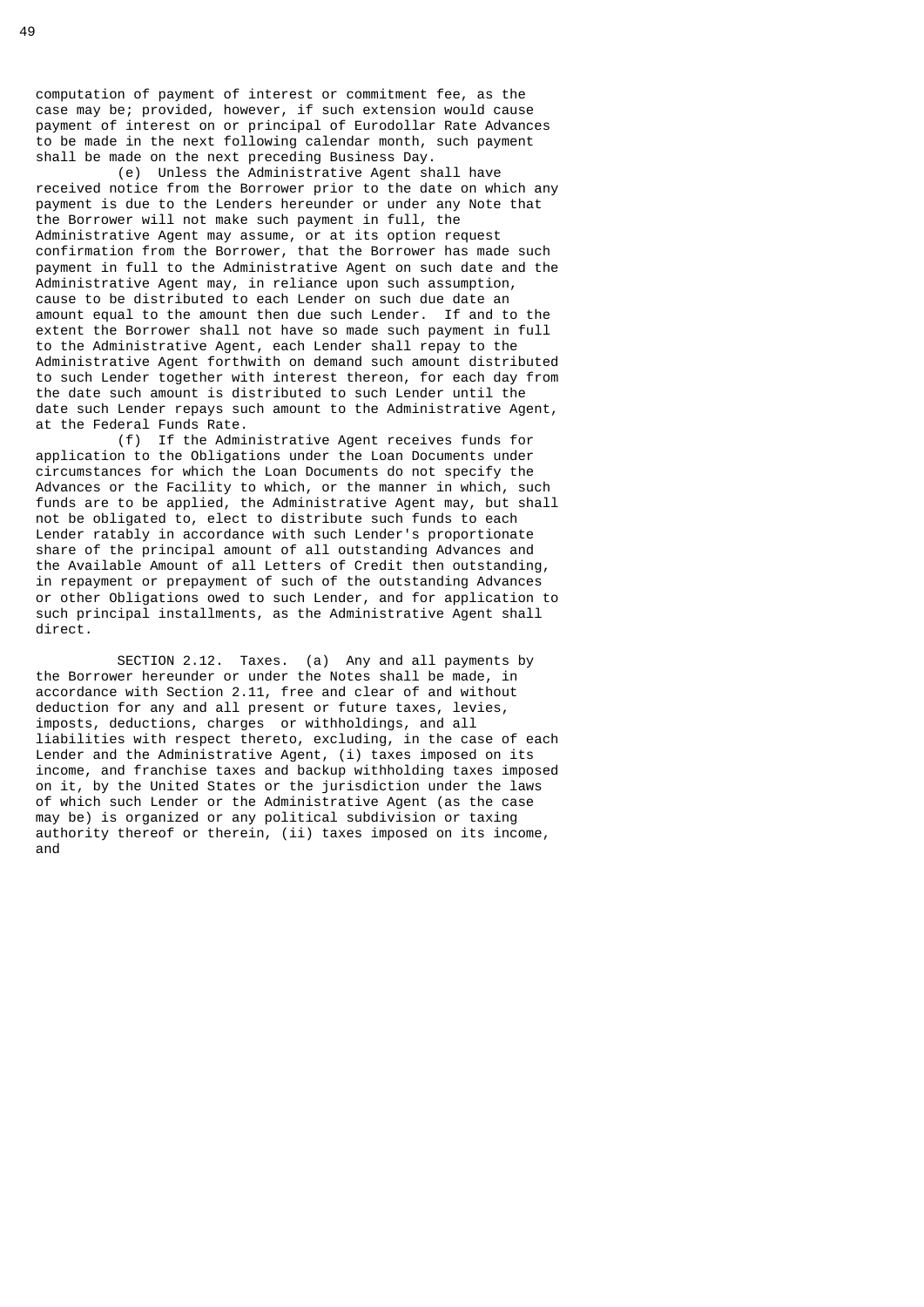franchise taxes imposed on it, by the jurisdiction of such Lender s or the Administrative Agent s principal office or Applicable Lending Office or any political subdivision or taxing authority thereof or therein and (iii) United States withholding tax payable with respect to payments hereunder under laws (including, without limitation any statute, treaty, ruling, determination or regulation) in effect on the Initial Date with respect to such Lender or the Administrative Agent, but not excluding any United States withholding tax payable as a result of any change in such laws occurring after the Initial Date (all such non-excluded taxes, levies, imposts, deductions, charges, withholdings and liabilities being hereinafter referred to as "Taxes"). If the Borrower shall be required by law to deduct any Taxes from or in respect of any sum payable hereunder or under any Note to any Lender or the Administrative Agent, (i) the sum payable shall be increased as may be necessary so that after making all required deductions of Taxes (including deductions of Taxes applicable to additional sums payable under this Section 2.12) such Lender or the Administrative Agent (as the case may be) receives an amount equal to the sum it would have received had no such deductions of Taxes been made, (ii) the Borrower shall make such deductions and (iii) the Borrower shall pay the full amount deducted to the relevant taxation authority or other authority in accordance with applicable law; provided, however, that any such Lender shall designate a different Eurodollar Lending Office if, in the judgment of such Lender, such designation would avoid the need for, or reduce the amount of, any Taxes required to be deducted from or in respect of any sum payable hereunder to such Lender or the Administrative Agent and would not, in the judgment of such Lender, be otherwise disadvantageous to such Lender.

 (b) In addition, the Borrower agrees to pay any present or future stamp or documentary taxes or any other excise or property taxes, charges or similar levies that arise from any payment made hereunder or under the Notes or from the execution, delivery or registration of, or otherwise with respect to, this Agreement or the Notes (hereinafter referred to as "Other Taxes").

 (c) The Borrower will indemnify each Lender and the Administrative Agent for the full amount of Taxes or Other Taxes (including, without limitation, any Taxes or Other Taxes imposed by any jurisdiction on amounts payable under this Section 2.12) paid by such Lender or the Administrative Agent (as the case may be) and any liability (including penalties, additions to tax, interest and expenses) arising therefrom or with respect thereto; provided that, in the event such Lender or the Administrative Agent, as the case may be, successfully contests the assessment of such Taxes or Other Taxes or any liability arising therefrom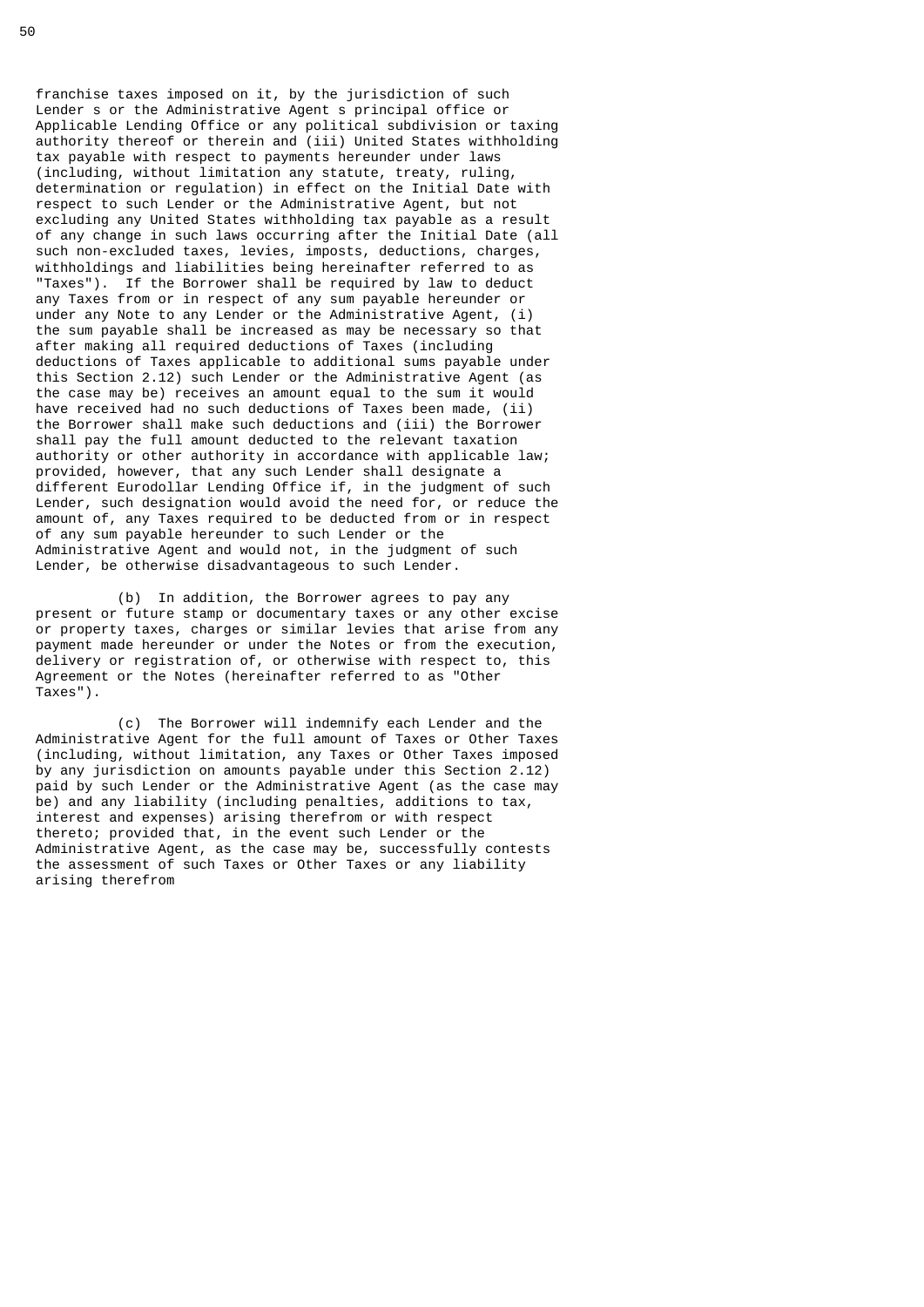or with respect thereto, such Lender or the Administrative Agent shall refund, to the extent of any refund thereof made to such Lender or the Administrative Agent, any amounts paid by the Borrower under this Section 2.12(c) in respect of such Taxes, Other Taxes or liabilities arising therefrom or with respect thereto. Each Lender and the Administrative Agent agree that it will contest such Taxes, Other Taxes or liabilities if (i) the Borrower furnishes to it an opinion of reputable tax counsel acceptable to such Lender or the Administrative Agent to the effect that such Taxes or Other Taxes were wrongfully or illegally imposed and (ii) such Lender or the Administrative Agent determines, in its sole discretion, that it would not be disadvantaged or prejudiced in any manner whatsoever as a result of such contest. This indemnification shall be made within 30 days from the date such Lender or the Administrative Agent (as the case may be) makes written demand therefor.

 (d) Within 30 days after the date of any payment of Taxes, the Borrower will furnish to the Administrative Agent, at its address referred to in Section 8.02, appropriate evidence of payment thereof. If no Taxes are payable in respect of any payment hereunder or under the Notes by the Borrower from an account or branch outside the United States or on behalf of the Borrower by a payor that is not a United States person, the Borrower will furnish to the Administrative Agent, at such address, a certificate from each appropriate taxing authority, or an opinion of counsel acceptable to the Administrative Agent, in either case stating that such payment is exempt from or not subject to Taxes. For purposes of this Section 2.12, the terms United States" and "United States person" shall have the meanings specified in Section 7701 of the Code.

 (e) Each Lender organized under the laws of a jurisdiction outside the United States and the Administrative Agent, if organized under the laws of a jurisdiction outside the United States, shall, on or prior to the Initial Date and from time to time thereafter if requested in writing by the Borrower or the Administrative Agent (but only so long thereafter as such Lender or the Administrative Agent remains lawfully able to do so), provide the Borrower and (in the case of any such Lender other than the Administrative Agent) the Administrative Agent with two duly completed copies of Internal Revenue Service form 1001 or 4224, as appropriate, or any successor form prescribed by the Internal Revenue Service, certifying that such Lender or the Administrative Agent is entitled to benefits under an income tax treaty to which the United States is a party that reduces the rate of withholding tax on payments under this Agreement or the Notes or certifying that the income receivable pursuant to this Agreement or the Notes is effectively connected with the conduct of a trade or business in the United States.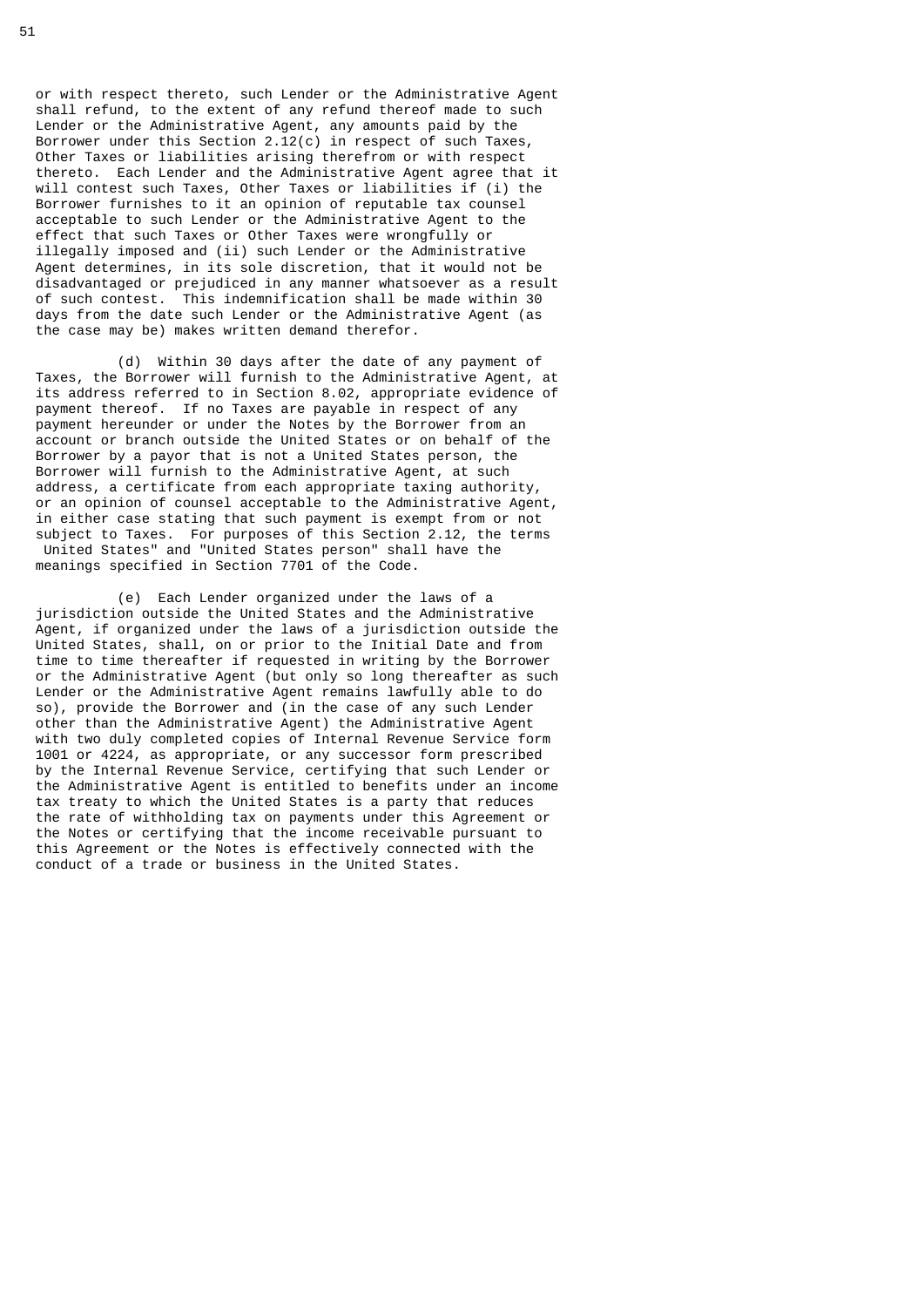(f) For any period with respect to which the Administrative Agent or a Lender has failed to provide the Borrower with the appropriate forms described in subsection (e) above (other than if such failure is due to a change in law occurring after the date on which such person was originally required to provide such forms, or if such forms are otherwise not required under subsection (e) above), the Administrative Agent or such Lender shall not be entitled to increased payments or indemnification under subsection (a) or (c) above with respect to Taxes imposed by the United States; provided, however, that should the Administrative Agent or a Lender become subject to Taxes because of its failure to deliver a form required hereunder, the Borrower shall take such steps as the Administrative Agent or such Lender shall reasonably request to assist the Lender to recover such Taxes if, in the judgment of the Borrower such steps would avoid the need for, or reduce the amount of, any Taxes required to be deducted from or in respect of any sum payable hereunder to the Administrative Agent or such Lender and would not, in the judgment of the Borrower, be disadvantageous to the Borrower.

 (g) Without prejudice to the survival of any other agreement of the Borrower hereunder, the agreements and obligations of the Borrower contained in this Section 2.12 shall survive the payment in full of principal and interest hereunder and under the Notes.

 (h) If a Lender shall change its Applicable Lending Office other than (i) at the request of the Borrower or (ii) at a time when such change would not result in this Section 2.12 requiring the Borrower to make a greater payment than if such change had not been made, such Lender shall not be entitled to receive any greater payment under this Section 2.12 than such Lender would have been entitled to receive had it not changed its Applicable Lending Office.

 SECTION 2.13. Sharing of Payments, Etc. If any Lender shall obtain any payment (whether voluntary, involuntary, through the exercise of any right of set-off, or otherwise) on account of the Advances owing to it (other than pursuant to Section 2.09 or 2.12) in excess of its ratable share of payments on account of the Advances obtained by all the Lenders, such Lender shall forthwith purchase from the other Lenders such participations in the Advances owing to them as shall be necessary to cause such purchasing Lender to share the excess payment ratably with each of them; provided, however, that, if all or any portion of such excess payment is thereafter recovered from such purchasing Lender, such purchase from each Lender shall be rescinded and such Lender shall repay to the purchasing Lender the purchase price to the extent of such recovery together with an amount

52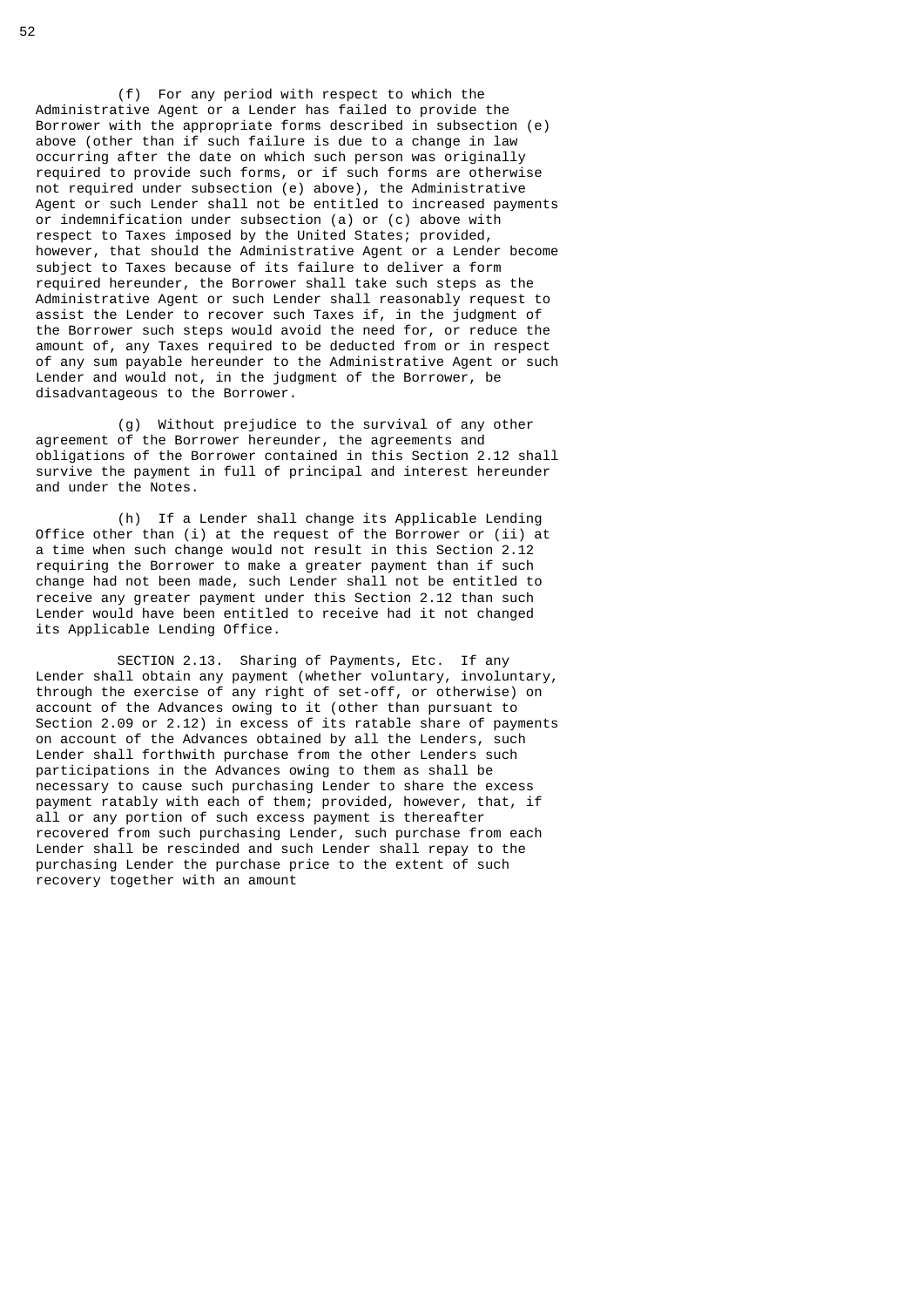equal to such Lender's ratable share (according to the proportion of (i) the amount of such Lender's required repayment to (ii) the total amount so recovered from the purchasing Lender) of any interest or other amount paid or payable by the purchasing Lender in respect of the total amount so recovered. The Borrower agrees that any Lender so purchasing a participation from another Lender pursuant to this Section 2.13 may, to the fullest extent permitted by law, exercise all its rights of payment (including the right of set-off) with respect to such participation as fully as if such Lender were the direct creditor of the Borrower in the amount of such participation.

 SECTION 2.14. Removal of Bank. In the event that any Lender demands payment of costs or additional amounts pursuant to Section 2.09 or Section 2.12 or asserts pursuant to Section 2.10 that it is unlawful for such Lender to make Eurodollar Rate Advances, then (subject to such Lender's right to rescind such demand or assertion within 10 days after the notice from the Borrower referred to below) the Borrower may, upon 20 days' prior written notice to such Lender and the Administrative Agent, elect to cause such Lender to assign its Advances and Commitments in full to an assignee institution selected by the Borrower that meets the criteria of an Eligible Assignee and is reasonably satisfactory to the Administrative Agent, so long as such Lender receives payment in full of the outstanding principal amount of all Advances made by it and all accrued and unpaid interest thereon and all other amounts due and payable to such Lender as of the date of such assignment (including without limitation amounts owing pursuant to Section 2.09 or 2.12), and in such case such Lender agrees to make such assignment, and such assignee shall agree to accept such assignment and assume all obligations of such Lender hereunder, in accordance with Section 8.07.

 SECTION 2.15. Conversion of Advances. (a) Optional. The Borrower may on any Business Day, upon notice given to the Administrative Agent not later than noon (New York City time) on the third Business Day prior to the date of the proposed Conversion and subject to the provisions of Sections 2.07 and 2.09, Convert all or any portion of the Advances of one Type comprising the same Borrowing into Advances of the other Type; provided, however, that any Conversion of Eurodollar Rate Advances into Base Rate Advances shall be made on, and only on, the last day of an Interest Period for such Eurodollar Rate Advances, and any Conversion of Base Rate Advances into Eurodollar Rate Advances shall be subject to the limitation set forth in Section 2.02(e) and in an amount not less than \$10,000,000. Each such notice of Conversion shall, within the restrictions specified above, specify (i) the date of such Conversion, (ii) the Advances to be Converted and (iii) if such Conversion is into Eurodollar Rate Advances, the duration of the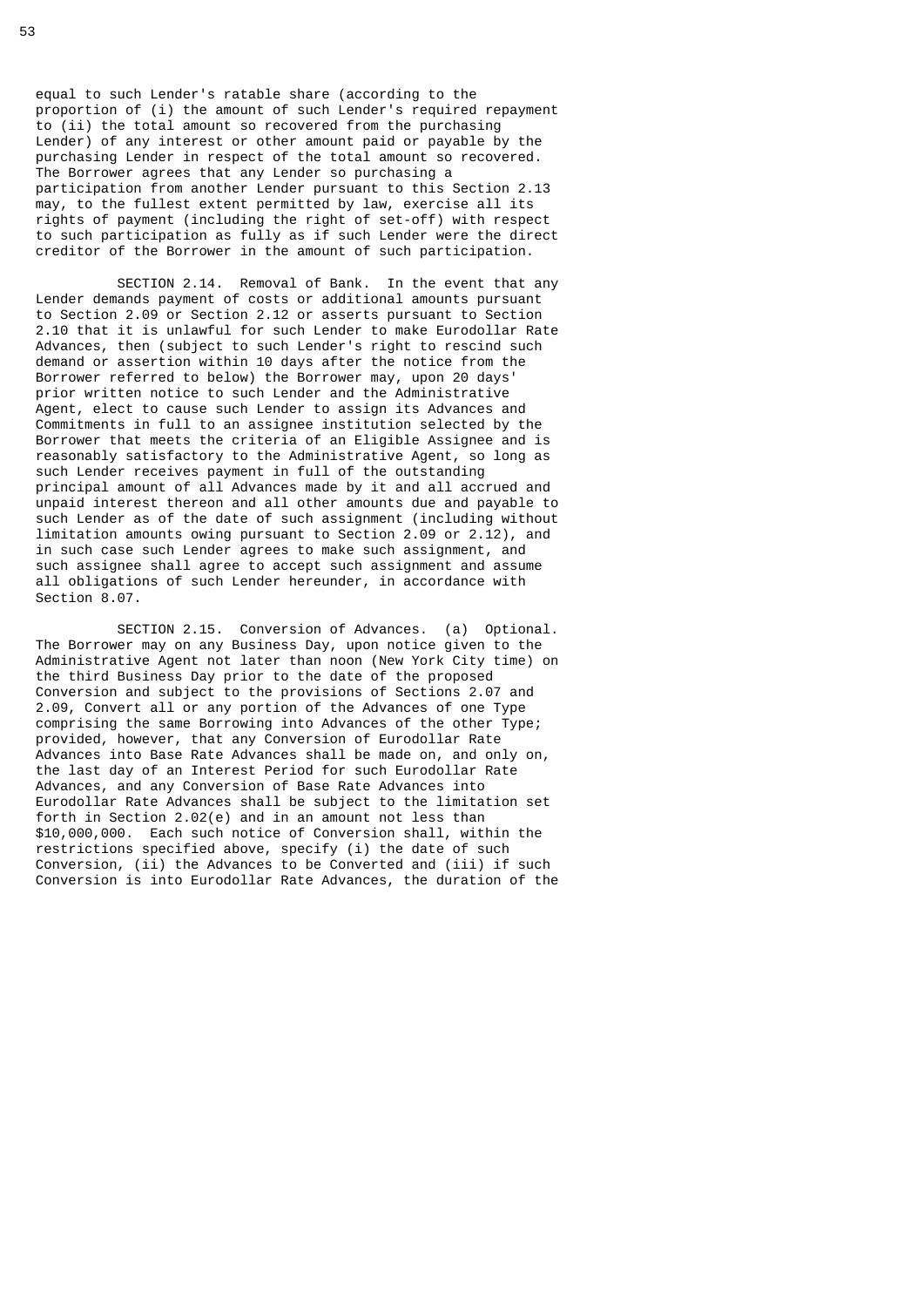initial Interest Period for such Advances. Each notice of Conversion shall be irrevocable and binding on the Borrower.

 (b) Mandatory. (i) On the date on which the aggregate unpaid principal amount of Eurodollar Rate Advances comprising any Borrowing shall be reduced, by payment or prepayment or otherwise, to less than \$10,000,000, such Advances shall automatically Convert into Base Rate Advances.

 (ii) Upon the occurrence and during the continuance of any Event of Default (or, in the case of any involuntary proceeding described in Section 6.01(e), a Default), (A) each Eurodollar Rate Advance will automatically, on the last day of the then existing Interest Period therefor, Convert into a Base Rate Advance and (B) the obligation of the Lenders to make, or to Convert Advances into, Eurodollar Rate Advances shall be suspended.

 SECTION 2.16. Letters of Credit. (a) The Letter of Credit Facility. The Issuing Bank agrees, on the terms and conditions hereinafter set forth, to issue letters of credit (the "Letters of Credit") for the account of the Borrower from time to time on any Business Day during the period from the date of the initial Borrowing until 60 days before June 30, 1999 (i) in an aggregate Available Amount for all Letters of Credit not to exceed at any time the Issuing Bank's Letter of Credit Commitment and (ii) in an Available Amount for each such Letter of Credit not to exceed the Unused Revolving Credit Commitments of the Revolving Credit Lenders on such Business Day. No Letter of Credit shall have an expiration date (including all rights of the Borrower or the beneficiary to require renewal) later than the earlier of 30 days before the Termination Date and, in the case of a Standby Letter of Credit, one year after the date of issuance thereof, but may by its terms be renewable annually with the consent of the Issuing Bank, and, in the case of a Trade Letter of Credit, 60 days after the date of issuance thereof. Within the limits of the Letter of Credit Facility, and subject to the limits referred to above, the Borrower may request the issuance of Letters of Credit under this Section 2.16(a), repay any Letter of Credit Advances resulting from drawings thereunder pursuant to Section 2.16(c) and request the issuance of additional Letters of Credit under this Section 2.16(a).

 (b) Request for Issuance. (i) Each Letter of Credit shall be issued upon notice, given not later than 11:00 A.M. (New York City time) on the tenth Business Day prior to the date of the proposed issuance of such Letter of Credit, by the Borrower to the Issuing Bank, which shall give to the Administrative Agent and each Revolving Credit Lender prompt notice thereof by telex, telecopier or cable. Each such notice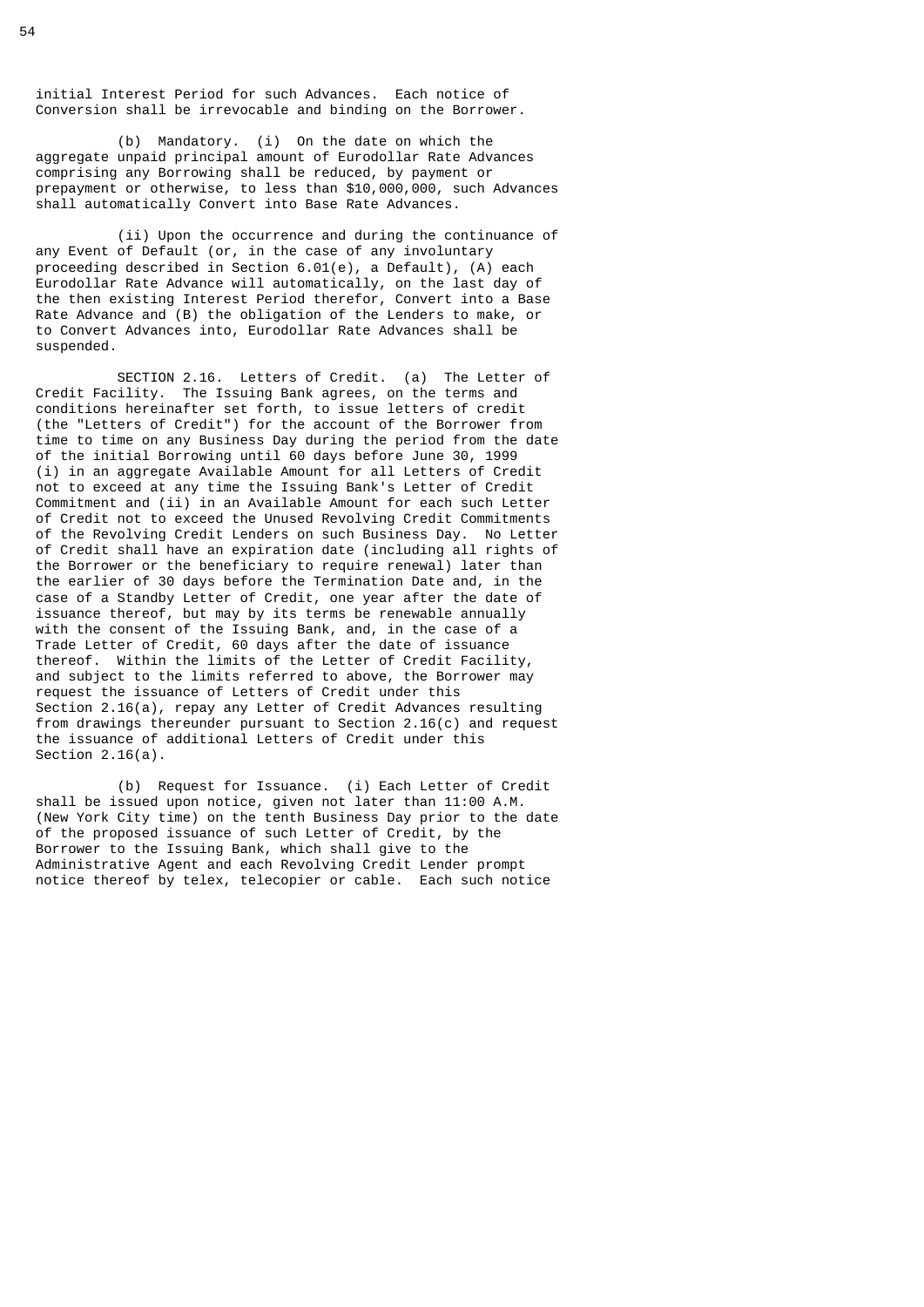of issuance of a Letter of Credit (a "Notice of Issuance") shall be by telex, telecopier or cable, confirmed immediately in writing, specifying therein the requested (A) date of such issuance (which shall be a Business Day), (B) Available Amount of such Letter of Credit, (C) expiration date of such Letter of Credit, (D) name and address of the beneficiary of such Letter of Credit and (E) form of such Letter of Credit, and shall be accompanied by such application and agreement for letter of credit (a "Letter of Credit Agreement") as the Issuing Bank may specify to the Borrower for use in connection with such requested Letter of Credit. If the requested form of such Letter of Credit is acceptable to the Issuing Bank and the Administrative Agent in their sole discretion, the Issuing Bank will, upon fulfillment of the applicable conditions set forth in Article III, make such Letter of Credit available to the Borrower at its office referred to in Section 8.02 or as otherwise agreed with the Borrower in connection with such issuance. In the event and to the extent that the provisions of any Letter of Credit Agreement shall conflict with this Agreement, the provisions of this Agreement shall govern.

 (ii) The Issuing Bank shall furnish (A) to the Administrative Agent on the first Business Day of each week a written report summarizing issuance and expiration dates of Letters of Credit issued during the previous week and drawings during such week under all Letters of Credit, (B) to each Revolving Credit Lender on the first Business Day of each month a written report summarizing issuance and expiration dates of Letters of Credit issued during the preceding month and drawings during such month under all Letters of Credit and (C) to the Administrative Agent and each Revolving Credit Lender on the first Business Day of each calendar quarter a written report setting forth the average daily aggregate Available Amount during the preceding calendar quarter of all Letters of Credit.

 (c) Drawing and Reimbursement. The payment by the Issuing Bank of a draft drawn under any Letter of Credit shall constitute for all purposes of this Agreement the making by the Issuing Bank of a Letter of Credit Advance, which shall be a Base Rate Advance, in the amount of such draft. Upon written demand by the Issuing Bank, with a copy of such demand to the Administrative Agent and the Borrower, each other Revolving Credit Lender shall purchase from the Issuing Bank, and the Issuing Bank shall sell and assign to each such other Revolving Credit Lender, such other Lender's Pro Rata Share of such outstanding Letter of Credit Advance as of the date of such purchase, by making available for the account of its Applicable Lending Office to the Administrative Agent for the account of the Issuing Bank, by deposit to the Administrative Agent's Account, in same day funds, an amount equal to the portion of the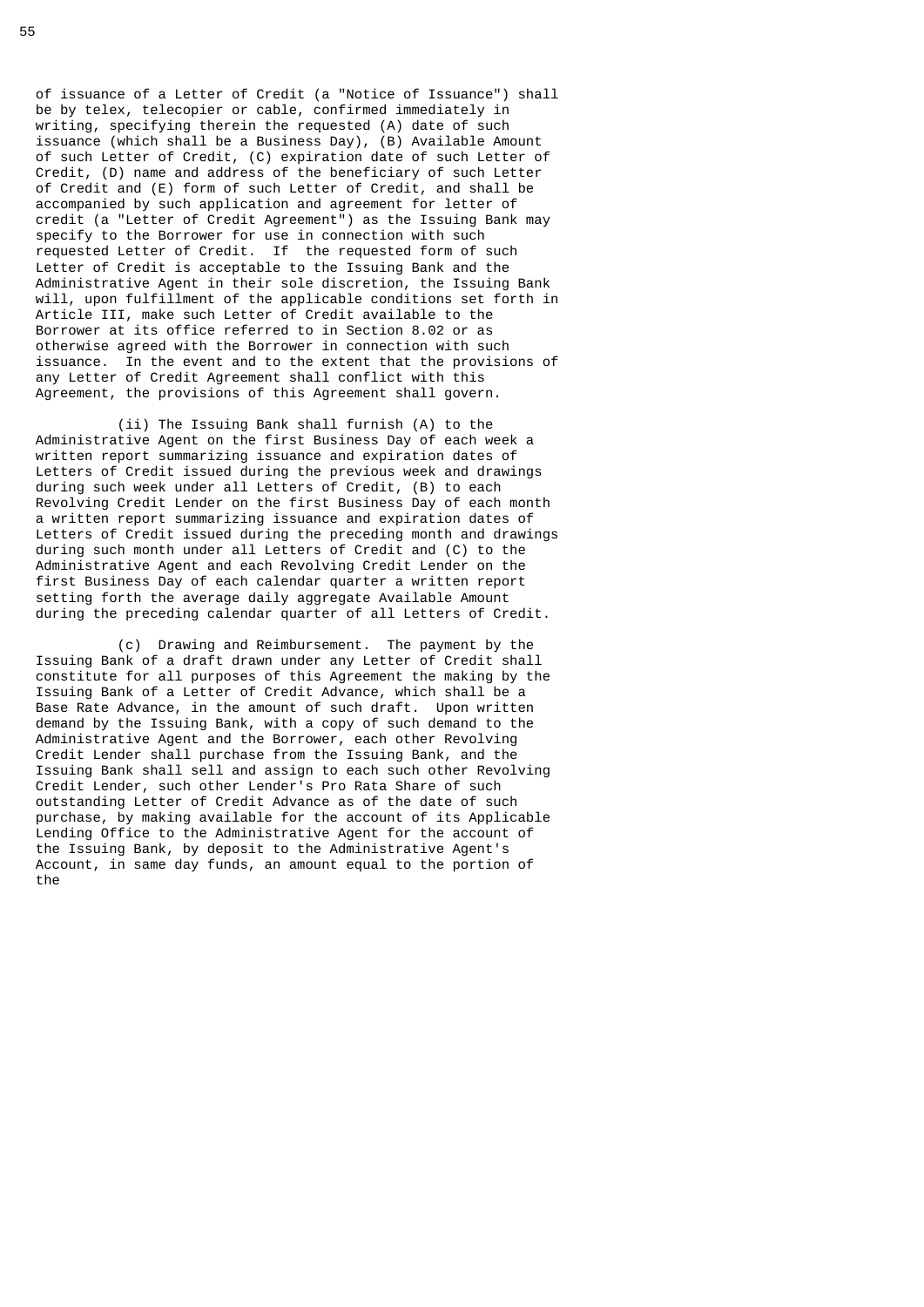outstanding principal amount of such Letter of Credit Advance to be purchased by such Lender. The Borrower hereby agrees to each such sale and assignment. Each Revolving Credit Lender agrees to purchase its Pro Rata Share of an outstanding Letter of Credit Advance on (i) the Business Day on which demand therefor is made by the Issuing Bank, provided notice of such demand is given not later than 11:00 A.M. (New York City time) on such Business Day or (ii) the first Business Day next succeeding such demand if notice of such demand is given after such time. Upon any such assignment by the Issuing Bank to any other Revolving Credit Lender of a portion of a Letter of Credit Advance, the Issuing Bank represents and warrants to such other Lender that the Issuing Bank is the legal and beneficial owner of such interest being assigned by it free and clear of adverse claims, but makes no other representation or warranty and assumes no responsibility with respect to such Letter of Credit Advance, the Loan Documents or any Loan Party. If and to the extent that any Revolving Credit Lender shall not have so made the amount of such Revolving Credit Advance available to the Administrative Agent, such Revolving Credit Lender agrees to pay to the Administrative Agent forthwith on demand such amount together with interest thereon, for each day from the date of demand by the Issuing Bank until the date such amount is paid to the Administrative Agent, at the Federal Funds Rate. If such Lender shall pay to the Administrative Agent such amount for the account of the Issuing Bank on any Business Day, such amount so paid in respect of principal shall constitute a Letter of Credit Advance made by such Lender on such Business Day for purposes of this Agreement, and the outstanding principal amount of the Letter of Credit Advance made by the Issuing Bank shall be reduced by such amount on such Business Day.

 (d) Obligations Absolute. The Obligations of the Borrower under this Agreement, any Letter of Credit Agreement and any other agreement or instrument relating to any Letter of Credit shall be unconditional and irrevocable, and shall be paid strictly in accordance with the terms of this Agreement, such Letter of Credit Agreement and such other agreement or instrument under all circumstances, including, without limitation, the following circumstances:

 (i) any lack of validity or enforceability of this Agreement, any of the other Loan Documents, any Letter of Credit Agreement, any Letter of Credit or any other agreement or instrument relating thereto (this Agreement and all of the other foregoing being, collectively, the "L/C Related Documents");

 (ii) any change in the time, manner or place of payment of, or in any other term of, all or any of the Obligations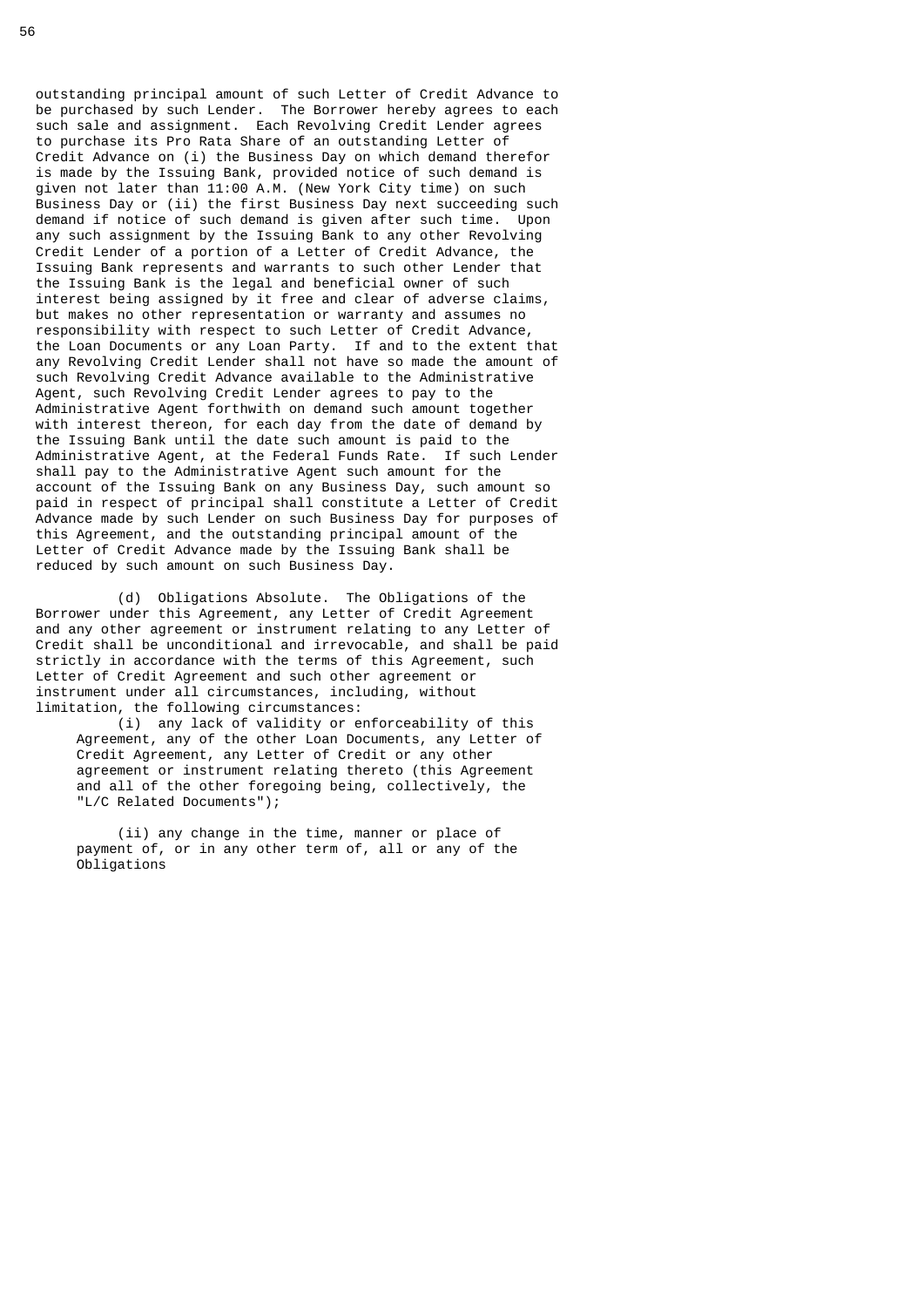of the Borrower in respect of any L/C Related Document or any other amendment or waiver of or any consent to departure from all or any of the L/C Related Documents;

 (iii) the existence of any claim, set-off, defense or other right that the Borrower may have at any time against any beneficiary or any transferee of a Letter of Credit (or any Persons for whom any such beneficiary or any such transferee may be acting), the Issuing Bank or any other Person, whether in connection with the transactions contemplated by the L/C Related Documents or any unrelated transaction;

 (iv) any statement or any other document presented under a Letter of Credit proving to be forged, fraudulent, invalid or insufficient in any respect or any statement therein being untrue or inaccurate in any respect;

 (v) payment by the Issuing Bank under a Letter of Credit against presentation of a draft or certificate that does not strictly comply with the terms of such Letter of Credit except for any payment made upon the Issuing Bank's gross negligence or willful misconduct;

 (vi) any exchange, release or non-perfection of any Collateral or other collateral, or any release or amendment or waiver of or consent to departure from the Guaranty or any other quarantee, for all or any of the Obligations of the Borrower in respect of the L/C Related Documents; or

 (vii) any other circumstance or happening whatsoever, whether or not similar to any of the foregoing, including, without limitation, any other circumstance that might otherwise constitute a defense available to, or a discharge of, the Borrower or a guarantor.

 (e) Compensation. (i) The Borrower shall pay to the Administrative Agent for the account of each Revolving Credit Lender a commission on such Lender's Pro Rata Share of the average daily aggregate Available Amount of all Letters of Credit outstanding from time to time at a rate per annum equal to the Applicable Margin for Eurodollar Rate Advances in effect from time to time payable in arrears quarterly on the last Business Day of each March, June, September and December, commencing June 30, 1994, and on the Termination Date.

 (ii) The Borrower shall pay to the Issuing Bank, for its own account, a fronting and issuance fee on the average daily aggregate Available Amount of all Letters of Credit outstanding from time to time at the rate of 1/8 of 1% per annum, payable in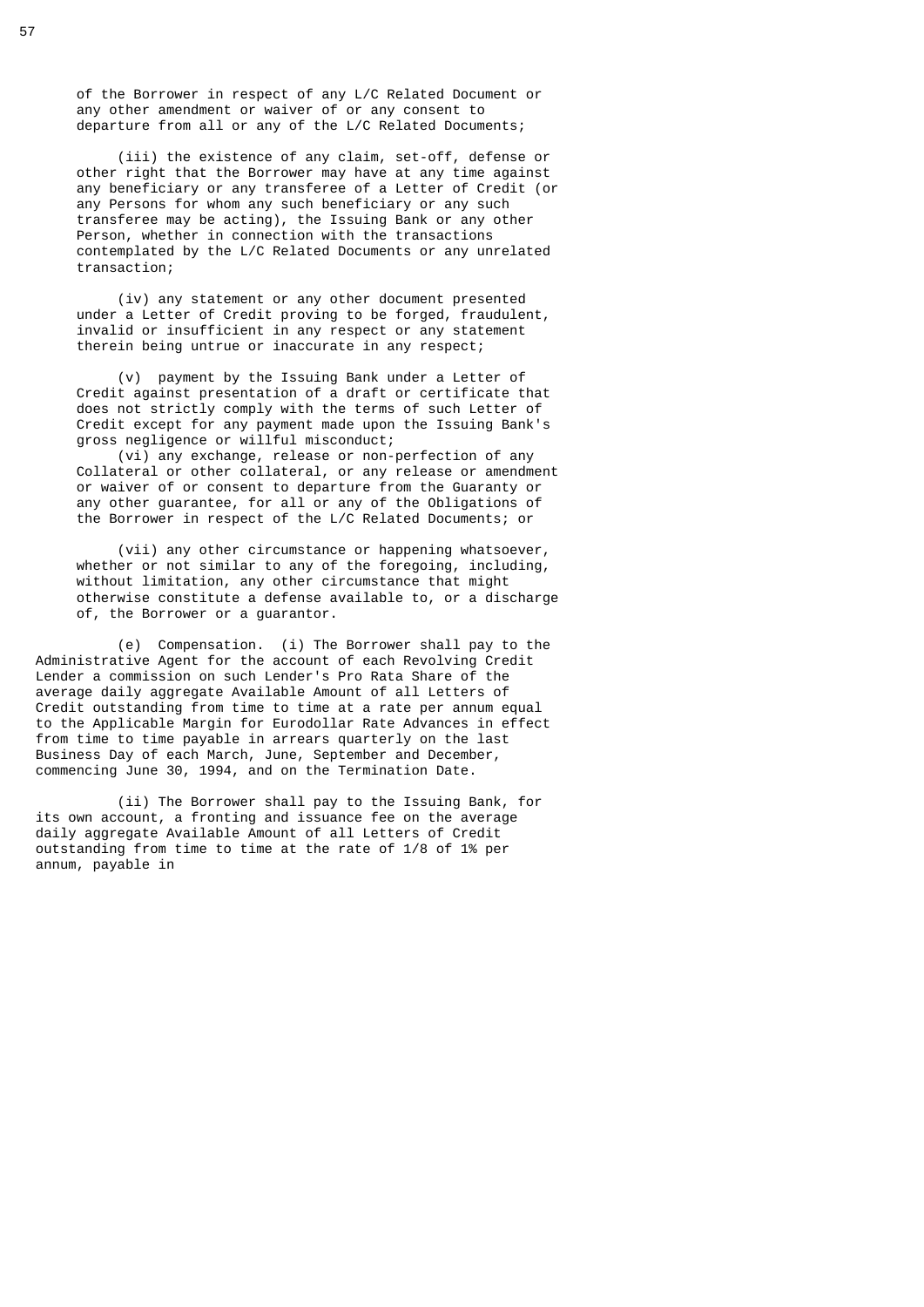arrears quarterly on the last Business Day of each March, June, September and December, commencing June 30, 1994, and on the Termination Date.

 SECTION 2.17. Defaulting Lenders. (a) In the event that, at any one time, (i) any Lender shall be a Defaulting Lender, (ii) such Defaulting Lender shall owe a Defaulted Advance to the Borrower and (iii) the Borrower shall be required to make any payment hereunder or under any other Loan Document to or for the account of such Defaulting Lender, then the Borrower may, so long as no Default shall occur or be continuing at such time and to the fullest extent permitted by applicable law, set off and otherwise apply the Obligation of the Borrower to make such payment to or for the account of such Defaulting Lender against the Obligation of such Defaulting Lender to make such Defaulted Advance. In the event that the Borrower shall so set off and otherwise apply the Obligation of the Borrower to make any such payment against the Obligation of such Defaulting Lender to make any such Defaulted Advance on any date, the amount so set off and otherwise applied by the Borrower shall constitute for all purposes of this Agreement and the other Loan Documents an Advance by such Defaulting Lender made on such date under the Facility pursuant to which such Defaulted Advance was originally required to have been made pursuant to Section 2.01. Such Advance shall be a Base Rate Advance and shall be considered, for all purposes of this Agreement, to comprise part of the Borrowing in connection with which such Defaulted Advance was originally required to have been made pursuant to Section 2.01, even if the other Advances comprising such Borrowing shall be Eurodollar Advances on the date such Advance is deemed to be made pursuant to this subsection (a). The Borrower shall notify the Administrative Agent at any time the Borrower reduces the amount of the Obligation of the Borrower to make any payment otherwise required to be made by it hereunder or under any other Loan Document as a result of the exercise by the Borrower of its right set forth in this subsection (a) and shall set forth in such notice (A) the name of the Defaulting Lender and the Defaulted Advance required to be made by such Defaulting Lender and (B) the amount set off and otherwise applied in respect of such Defaulted Advance pursuant to this subsection (a). Any portion of such payment otherwise required to be made by the Borrower to or for the account of such Defaulting Lender which is paid by the Borrower, after giving effect to the amount set off and otherwise applied by the Borrower pursuant to this subsection (a), shall be applied by the Agent as specified in subsection (b) or (c) of this Section 2.17.

 (b) In the event that, at any one time, (i) any Lender shall be a Defaulting Lender, (ii) such Defaulting Lender shall owe a Defaulted Amount to the Administrative Agent or any of the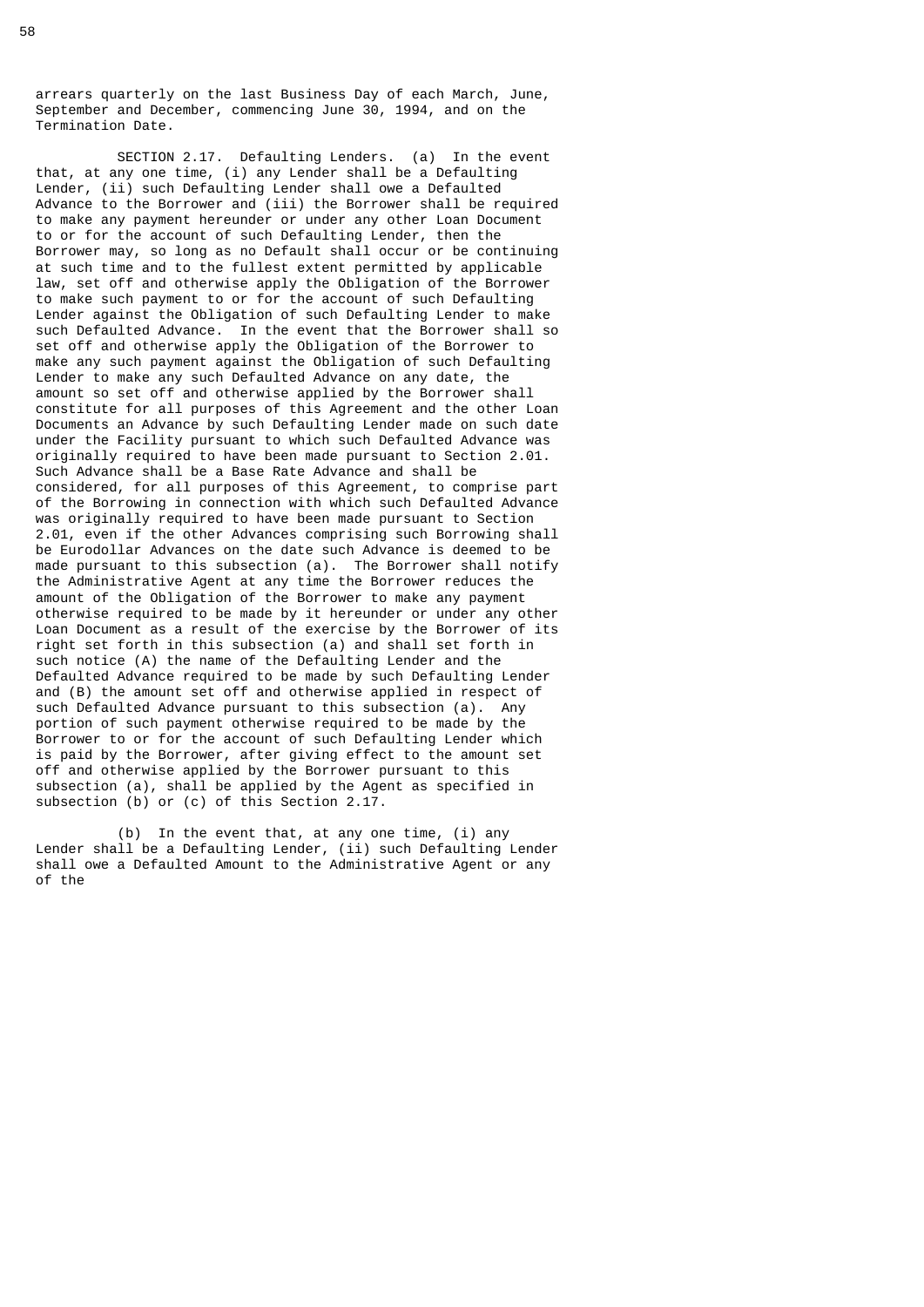other Lenders and (iii) the Borrower shall make any payment hereunder or under any other Loan Document to the Administrative Agent for the account of such Defaulting Lender, then the Administrative Agent may, on its behalf or on behalf of such other Lenders and to the fullest extent permitted by applicable law, apply at such time the amount so paid by the Borrower to or for the account of such Defaulting Lender to the payment of each such Defaulted Amount to the extent required to pay such Defaulted Amount. In the event that the Administrative Agent shall so apply any such amount to the payment of any such Defaulted Amount on any date, the amount so applied by the Administrative Agent shall constitute for all purposes of this Agreement and the other Loan Documents payment, to such extent, of such Defaulted Amount on such date. Any such amount so applied by the Administrative Agent shall be retained by the Administrative Agent or distributed by the Administrative Agent to such other Lenders, ratably in accordance with the respective portions of such Defaulted Amounts payable at such time to the Administrative Agent and such other Lenders and, if the amount of such payment made by the Borrower shall at such time be insufficient to pay all Defaulted Amounts owing at such time to the Administrative Agent and the other Lenders, in the following order of priority:

 (i) first, to the Administrative Agent for any Defaulted Amount then owing to the Administrative Agent; and

 (ii) second, to any other Lenders for any Defaulted Amounts then owing to such other Lenders, ratably in accordance with such respective Defaulted Amounts then owing to such other Lenders.

 Any portion of such amount paid by the Borrower for the account of such Defaulting Lender remaining, after giving effect to the amount applied by the Administrative Agent pursuant to this subsection (b), shall be applied by the Administrative Agent as specified in subsection (c) of this Section 2.17.

 (c) In the event that, at any one time, (i) any Lender shall be Defaulting Lender, (ii) such Defaulting Lender shall not owe a Defaulted Advance or a Defaulted Amount and (iii) the Borrower, the Administrative Agent or any other Lender shall be required to pay or distribute any amount hereunder or under any other Loan Document to or for the account of such Defaulting Lender, then the Borrower or such other Lender shall pay such amount to the Administrative Agent to be held by the Administrative Agent, to the fullest extent permitted by applicable law, in escrow or the Administrative Agent shall, to the fullest extent permitted by applicable law, hold in escrow such amount otherwise held by it. Any funds held by the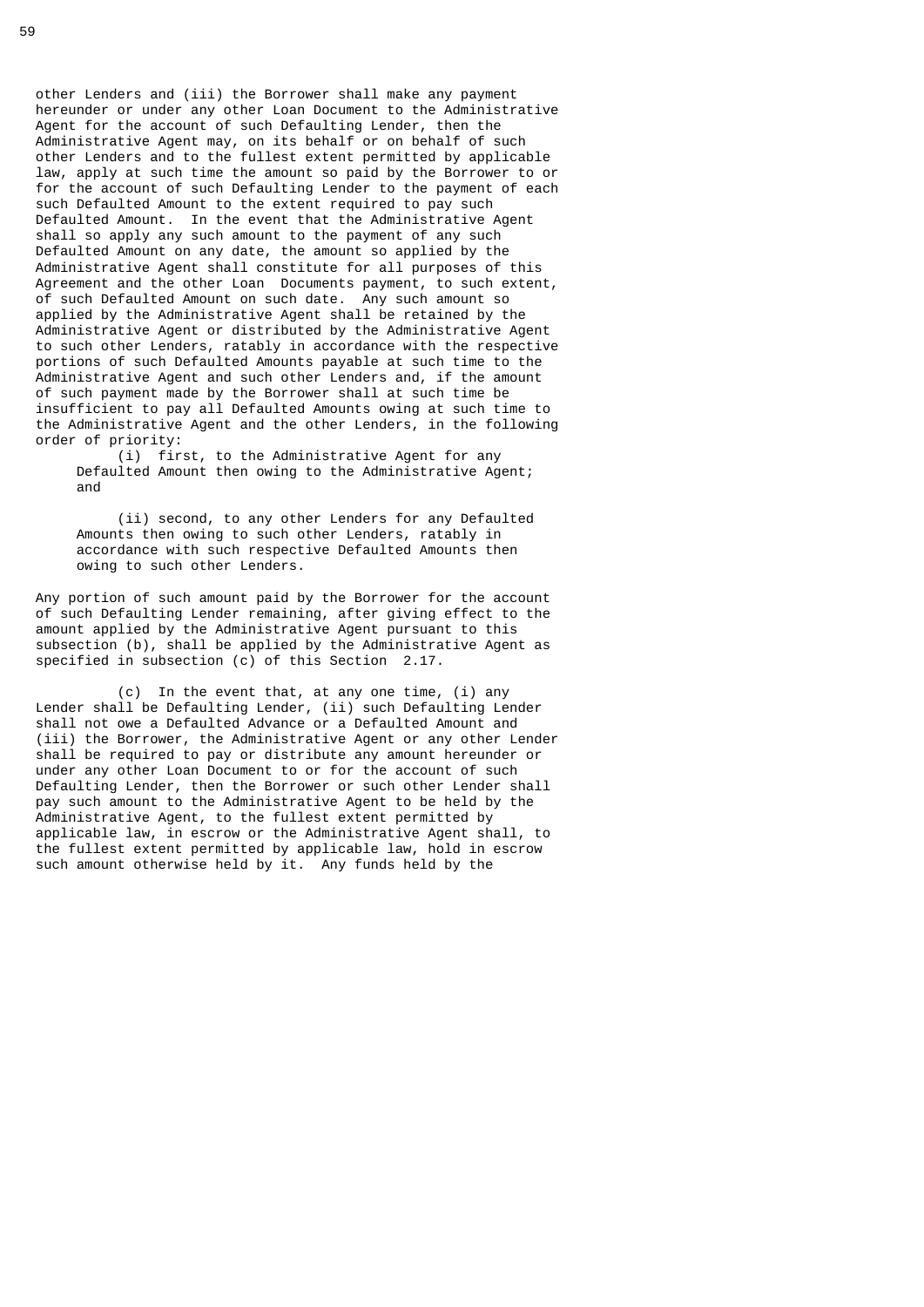Administrative Agent in escrow under this subsection (c) shall be deposited by the Administrative Agent in an account with Citibank, in the name and under the control of the Administrative Agent, but subject to the provisions of this subsection (c). The terms applicable to such account, including the rate of interest payable with respect to the credit balance of such account from time to time, shall be Citibank's standard terms applicable to escrow accounts maintained with it. Any interest credited to such account from time to time shall be held by the Administrative Agent in escrow under, and applied by the Administrative Agent from time to time in accordance with the provisions of, this subsection (c). The Administrative Agent shall, to the fullest extent permitted by applicable law, apply all funds so held in escrow from time to time to the extent necessary to make any Advances required to be made by such Defaulting Lender and to pay any amount payable by such Defaulting Lender hereunder and under the other Loan Documents to the Administrative Agent or any other Lender, as and when such Advances or amounts are required to be made or paid and, if the amount so held in escrow shall at any time be insufficient to make and pay all such Advances and amounts required to be made or paid at such time, in the following order of priority:

 (i) first, to the Administrative Agent for any amount then due and payable by such Defaulting Lender to the Administrative Agent hereunder;

 (ii) second, to any other Lenders for any amount then due and payable by such Defaulting Lender to such other Lenders hereunder, ratably in accordance with such respective amounts then due and payable to such other Lenders; and

 (iii) third, to the Borrower for any Advance then required to be made by such Defaulting Lender pursuant to a Commitment of such Defaulting Lender.

 In the event that such Defaulting Lender shall, at any time, cease to be a Defaulting Lender, any funds held by the Administrative Agent in escrow at such time with respect to such Defaulting Lender shall be distributed by the Administrative Agent to such Defaulting Lender and applied by such Defaulting Lender to the Obligations owing to such Lender at such time under this Agreement and the other Loan Documents ratably in accordance with the respective amounts of such Obligations outstanding at such time.

 (d) The rights and remedies against a Defaulting Lender under this Section 2.17 are in addition to other rights and remedies which the Borrower may have against such Defaulting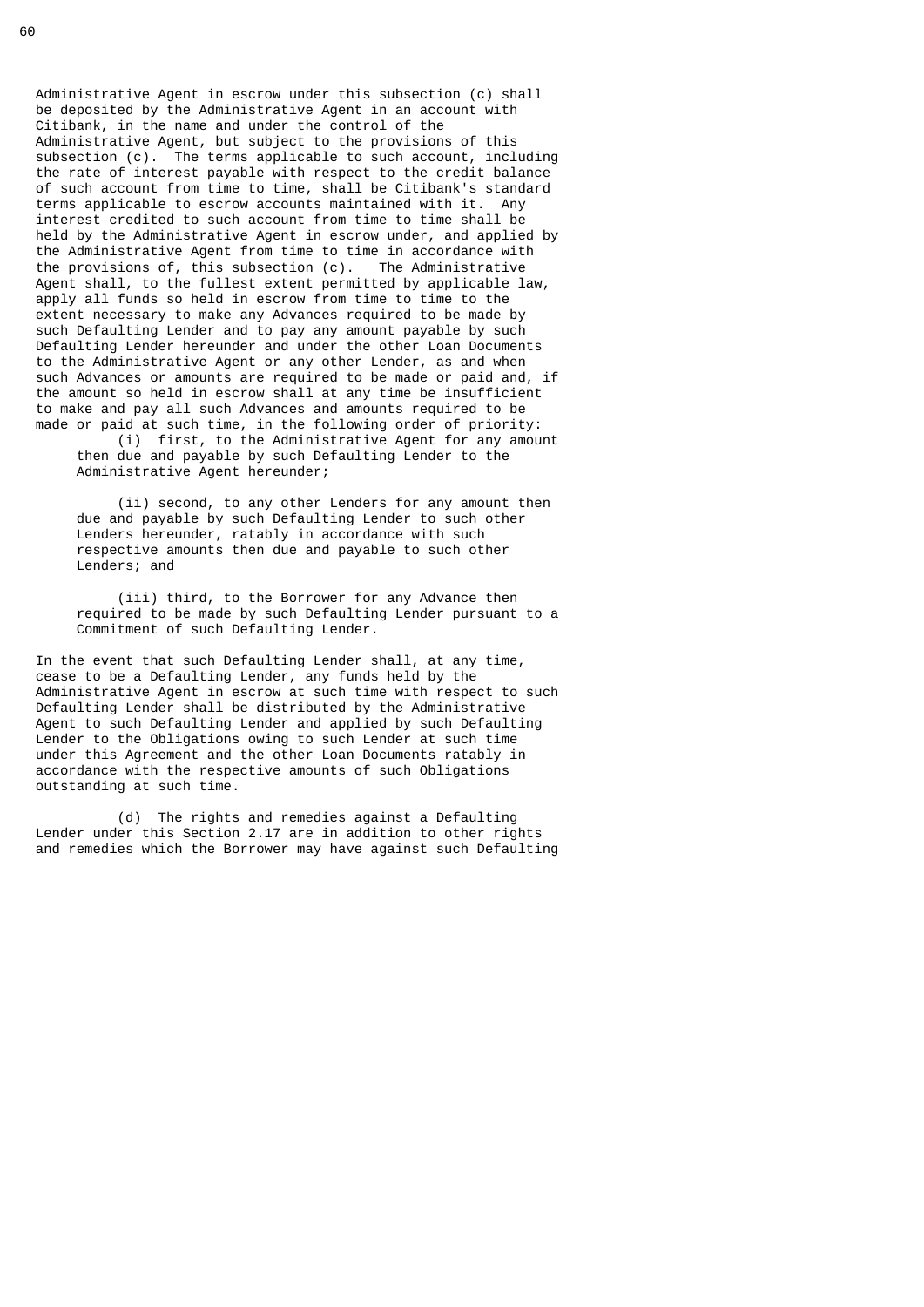Lender with respect to any Defaulted Advance and which the Administrative Agent or any Lender may have against such Defaulting Lender with respect to any Defaulted Amount.

#### ARTICLE III

## CONDITIONS OF LENDING

 SECTION 3.01. Conditions Precedent to Initial Borrowing. The obligation of each Lender to make an Advance on the occasion of the initial Borrowing is subject to the following conditions precedent:

 (a) The Company's Board of Directors shall have approved the Tender Offer and the Merger and recommended that its shareholders tender their Company Stock pursuant to the Tender Offer, and such recommendation shall not have been withdrawn or qualified in a manner adverse to NHL or the Purchaser.

 (b) The Merger Agreement shall be in full force and effect and shall not have been terminated, all Company Stock owned by Affiliates of the Purchaser shall have been contributed to the Purchaser, and all Company Stock held by the Purchaser shall be free and clear of all Liens.

 (c) The Lenders shall be satisfied with the corporate and legal structure and capitalization of each Loan Party and each of its Subsidiaries, including the terms and conditions of the charter, bylaws and each class of capital stock of each Loan Party and each such Subsidiary and of each agreement or instrument relating to such structure or capitalization.

 (d) The Lenders shall be satisfied (i) that all Existing Debt, other than the Debt identified on part I of Schedule II (the "Surviving Debt"), has been prepaid, redeemed or defeased in full or otherwise satisfied and extinguished, (ii) that all Debt under the 1994 Credit Agreement and the 1993 Credit Agreement has been prepaid and that the commitments under such 1994 Credit Agreement and the 1993 Credit Agreement have been terminated and (iii) with the terms of the Escrow Agreement pursuant to which up to \$26,402,136 of the Term A Advances shall have been set aside for the repayment of the Surviving Debt listed in part II of Schedule II; the Surviving Debt Agreements shall be in form and substance reasonably satisfactory to the Lenders.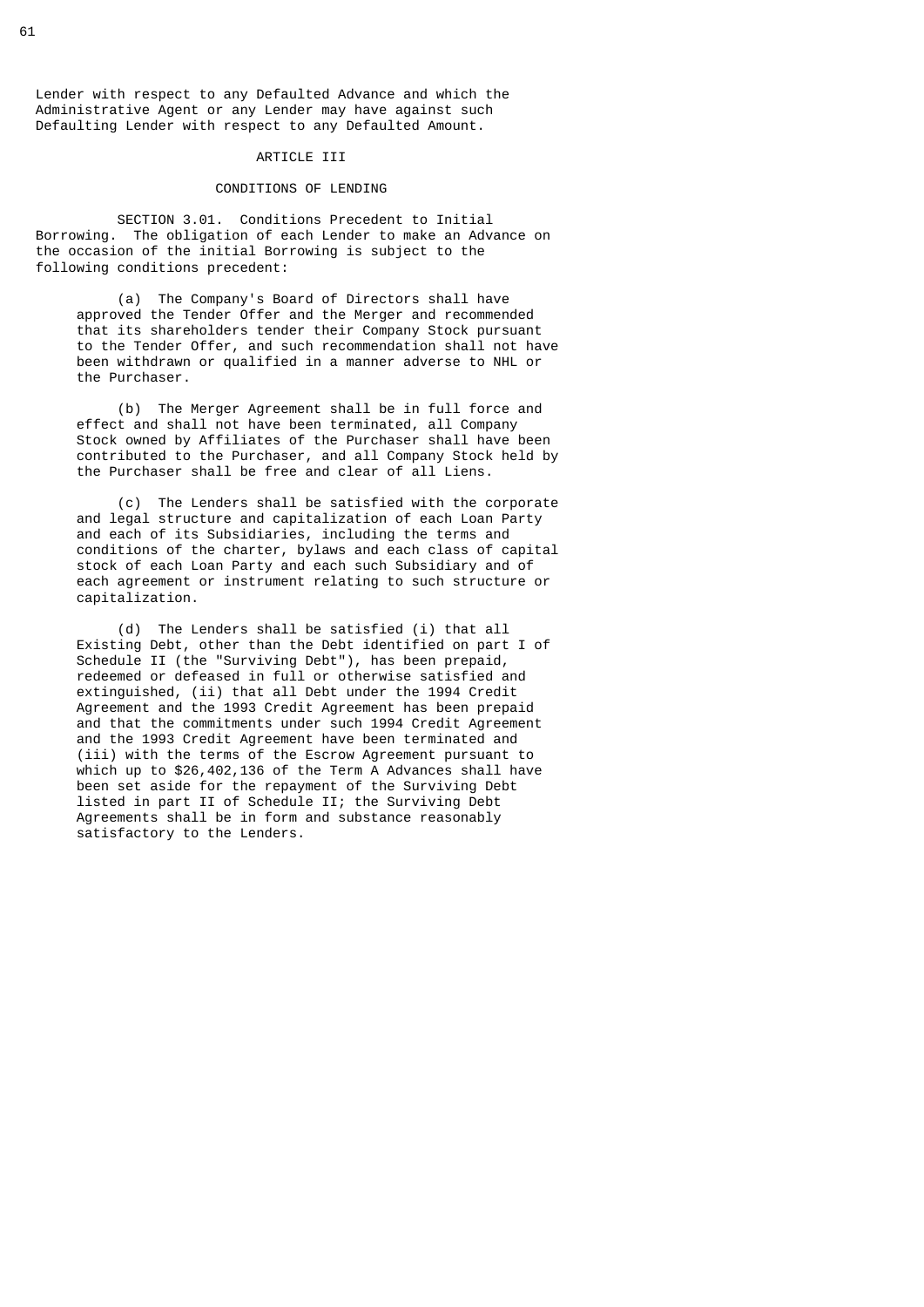(e) Before giving effect to the Tender Offer and the other transactions contemplated by this Agreement, there shall have occurred no Material Adverse Change since December 31, 1993 relating to (i) NHL or (ii) the Company.

 (f) There shall exist no action, suit, investigation, litigation or proceeding affecting any Loan Party, the Company or any of their Subsidiaries pending or threatened before any court, governmental agency or arbitrator that (i) would be reasonably likely to have a Material Adverse Effect (in the case of clause (a) of the definition of Material Adverse Effect, the term "Person" shall mean NHL or the Company) or (ii) purports to affect the legality, validity or enforceability of the Tender Offer or the Merger, this Agreement, any Note, any other Loan Document, any Related Document or the consummation of the transactions contemplated hereby and thereby, and there shall have been no material adverse change in the status, or financial effect on NHL or the Company, of (A) the investigations with the Office of the Inspector General regarding billing practices at NHL or the Company or (B) the shareholders' suits brought against NHL from that described in the information provided to the Lenders prior to their commitment to the Facilities.

> (g) The Lenders have been given such access to the management, records, books of account, contracts and properties of NHL, the Company and its Subsidiaries as they shall have requested.

> (h) The Borrower shall have paid all accrued fees and expenses of the Administrative Agent and the Lenders (including the reasonable fees and expenses of special and local counsel to the Administrative Agent).

 (i) The Administrative Agent shall have received on or before the date of the initial Borrowing the following, each dated as of the date of the initial Borrowing (unless otherwise specified), in form and substance satisfactory to the Administrative Agent (unless otherwise specified) and (except for the Notes) in sufficient copies for each Lender:

(i) the Notes to the order of the Lenders;

 (ii) certified copies of the resolutions of the board of directors of the Borrower, the Purchaser, each other Loan Party (other than the Company and its Subsidiaries) and Public Holdings approving the Tender Offer, the Merger, this Agreement, the Notes, each other Loan Document and each Related Document to which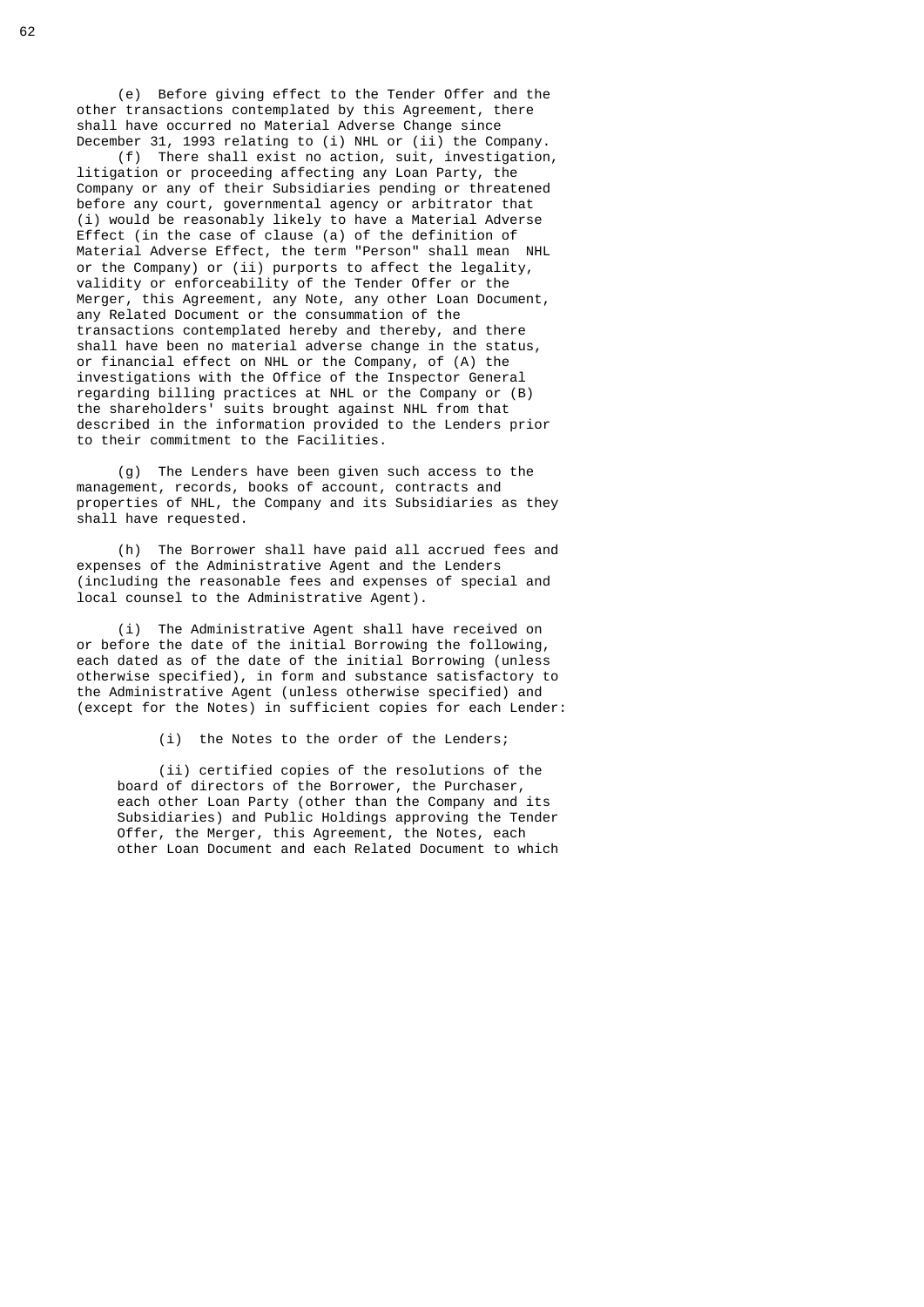it is or is to be a party, and of all documents evidencing other necessary corporate action and governmental approvals, if any, with respect to the Tender Offer, the Merger, this Agreement, the Notes, each other Loan Document and each Related Document;

 (iii) a certificate of the Secretary or an Assistant Secretary of the Borrower, each other Loan Party (other than the Company and its Subsidiaries) and Public Holdings certifying the names and true signatures of the officers of the Borrower, the Company, such other Loan Party and Public Holdings authorized to sign this Agreement, the Notes, each other Loan Document and each Related Document to which they are or are to be parties and the other documents to be delivered hereunder and thereunder;

 (iv) a copy of the Charter of the Borrower, the Company, each other Loan Party and Public Holdings and each amendment thereto, certified (as of a date reasonably near the date of the initial Borrowing) by the Secretary of State of the State of Delaware as being a true and correct copy thereof;

 (v) a copy of a certificate of the Secretary of State of the State of Delaware, dated reasonably near the date of the initial Borrowing, listing the Charter of the Borrower, the Company, each other Loan Party and Public Holdings and each amendment thereto on file in his office and certifying that (A) such amendments are the only amendments to the Borrower's, the Company's, such other Loan Party's or Public Holdings' Charter on file in his office, (B) the Borrower, the Company, each other Loan Party and Public Holdings have paid all franchise taxes to the date of such certificate and (C) the Borrower, the Company, each other Loan Party and Public Holdings are duly incorporated and in good standing under the laws of the State of Delaware;

 (vi) a certificate of the Borrower, each other Loan Party (other than the Company and its Subsidiaries) and Public Holdings signed on behalf of the Borrower, such other Loan Party and Public Holdings by its President or a Vice President and its Secretary or any Assistant Secretary, dated as of the date of the initial Borrowing (the statements made in such certificate shall be true on and as of the date of the initial Borrowing), certifying as to (A) the absence of any amendments to the Charter of the Borrower, such other Loan Party or Public Holdings since the date of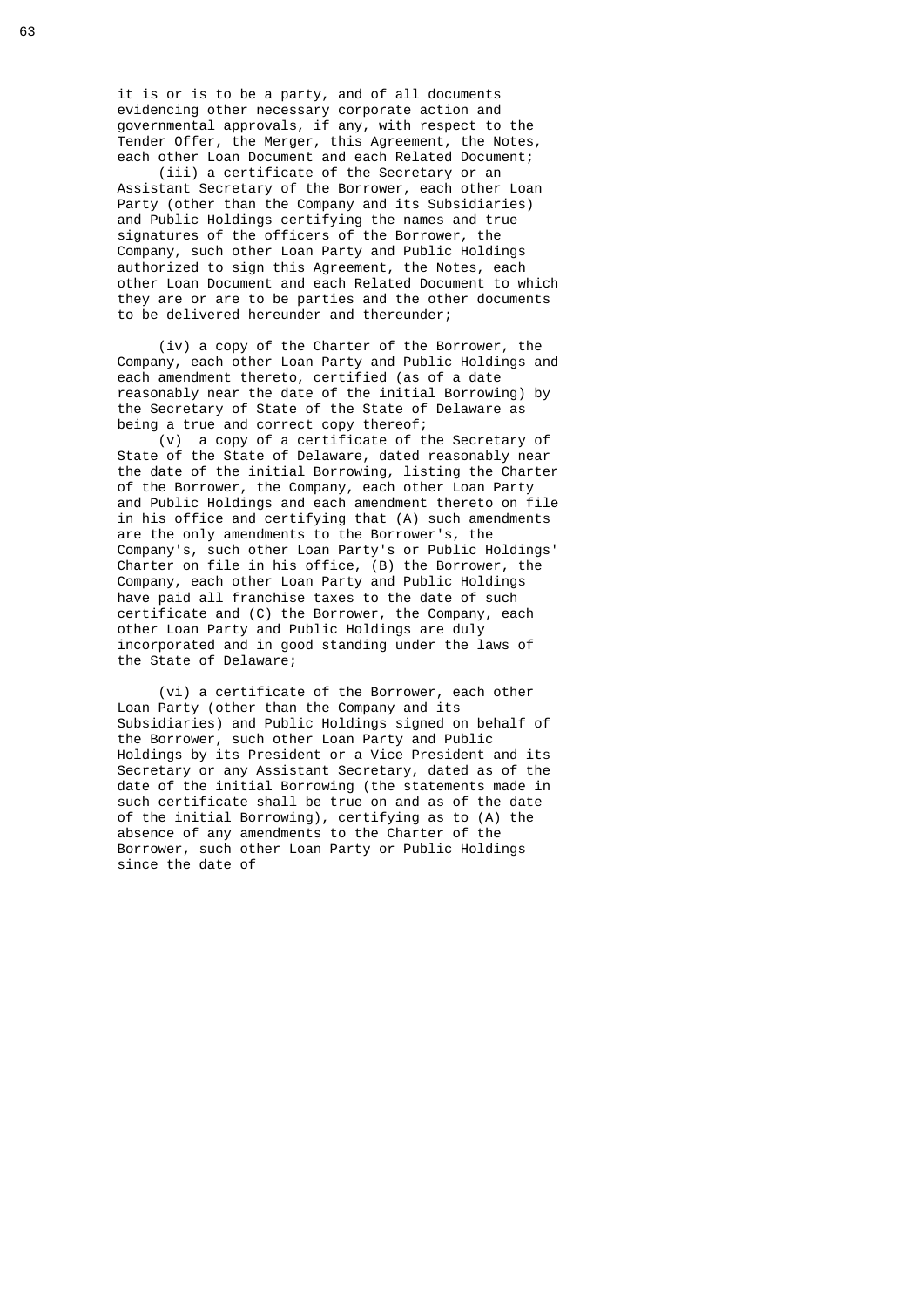the Secretary of State's certificate referred to in subclause (v) above, (B) a true and correct copy of the bylaws of the Borrower, such other Loan Party and Public Holdings as in effect on the date of the initial Borrowing, (C) the due incorporation and good standing of the Borrower, such other Loan Party and Public Holdings, as a corporation organized under the laws of the State of Delaware, and the absence of any proceeding for the dissolution or liquidation of the Borrower, such other Loan Party or Public Holdings, (D) the truth in all material respects of the representations and warranties contained in this Agreement as though made on and as of the date of the initial Borrowing and (E) the absence of any event occurring and continuing, or resulting from the initial Borrowing, that constitutes a Default;

 (vii) a certificate of NHL to the effect that no information provided by NHL to the Administrative Agent or any Lender contained or contains any material misstatement of fact or omitted or omits to state any material fact necessary to make the statements therein, in the light of the circumstances under which they were made, not misleading except that, as to the financial model included therein, such certificate shall be limited to a statement that such model was prepared in good faith by NHL's management based on assumptions believed to be reasonable when made and may be further qualified by a statement to the effect that because assumptions as to future results are inherently subject to uncertainty and contingencies beyond NHL's control, actual results of NHL may be higher or lower;

 (viii) A security agreement in substantially the form of Exhibit E (as amended from time to time in accordance with its terms, the "Security Agreement"), duly executed by the Borrower and each of its Subsidiaries (other than the Company and its Subsidiaries) organized under the laws of a state of the United States of America, together with:

 (A) certificates representing the Pledged Shares referred to therein accompanied by undated stock powers executed in blank and instruments evidencing the Pledged Debt referred to therein indorsed in blank,

 (B) acknowledgment copies or stamped receipt copies of proper financing statements, duly filed on or before the day of the initial Borrowing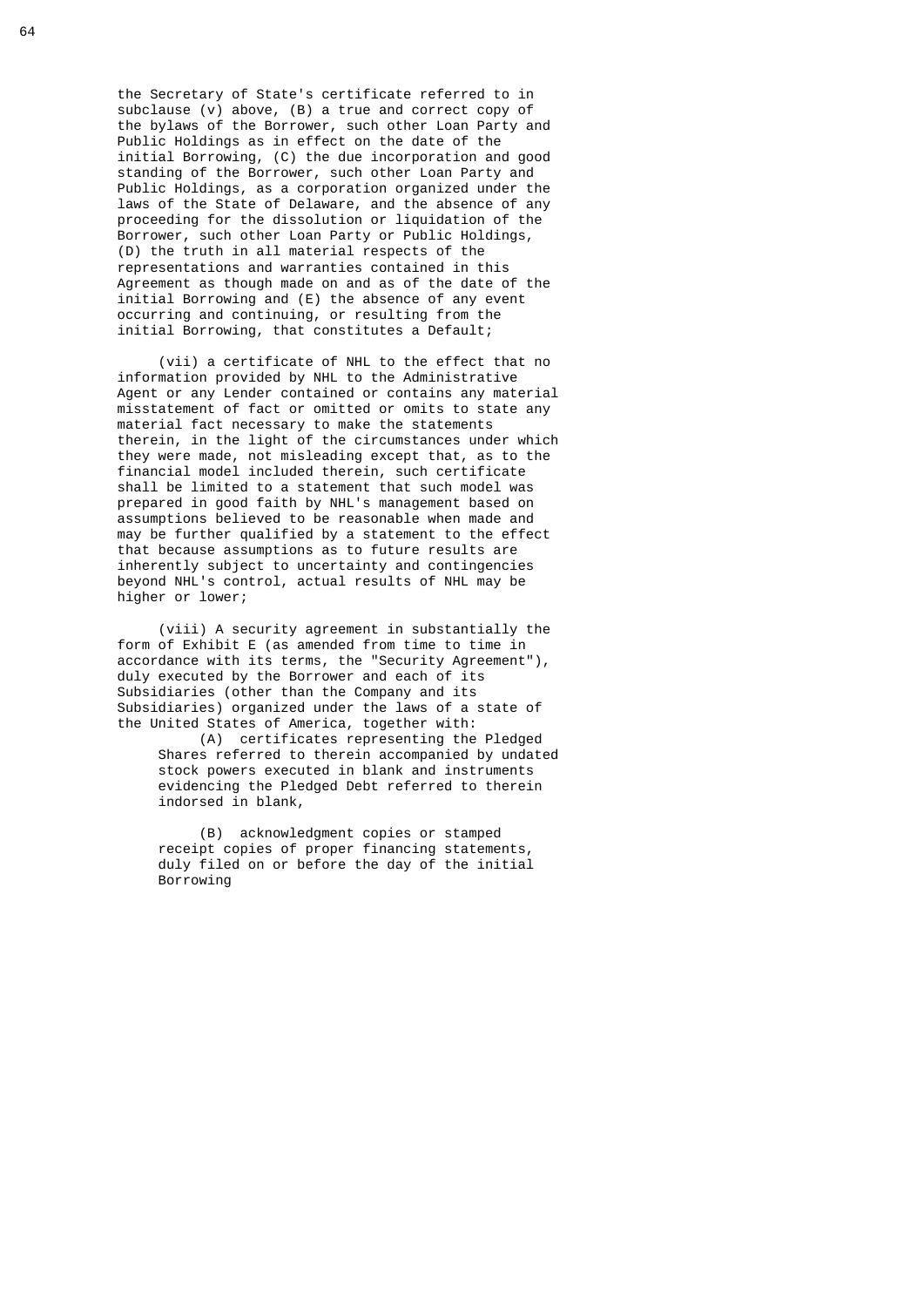under the Uniform Commercial Code of all jurisdictions that the Administrative Agent may deem necessary or desirable in order to perfect and protect the Liens created by the Security Agreement, covering the Collateral described in the Security Agreement,

 (C) completed requests for information, dated on or before the date of the initial Borrowing, listing the financing statements referred to in clause (B) above and all other effective financing statements filed in the jurisdictions referred to in clause (B) above that name the Borrower or the Company or any of their respective Subsidiaries as debtor, together with copies of such other financing statements,

 (D) evidence of the completion of all other recordings and filings of or with respect to the Security Agreement that the Administrative Agent may deem necessary or desirable in order to perfect and protect the Liens created thereby (E) evidence of the insurance required by

the terms of the Security Agreement,

 (F) copies of the Assigned Agreement referred to in the Security Agreement, together with a consent to such assignment, in substantially the form of Exhibit B to the Security Agreement, duly executed by each party to such Assigned Agreement other than the Borrower or any of its Subsidiaries,

 (G) the Lockbox Letters referred to in the Security Agreement, duly executed by the Borrower or the applicable Subsidiary, as the case may be, and and state and state and state and state and state and state and state and state and state and state and st

> (H) evidence that all other action that the Administrative Agent may deem necessary or desirable in order to perfect and protect the Liens created by the Security Agreement has been taken.

 (ix) A pledge agreement in substantially the form of Exhibit F (as amended from time to time in accordance with its terms, the "Pledge Agreement"), duly executed by the Guarantor, together with certificates representing the Pledged Shares referred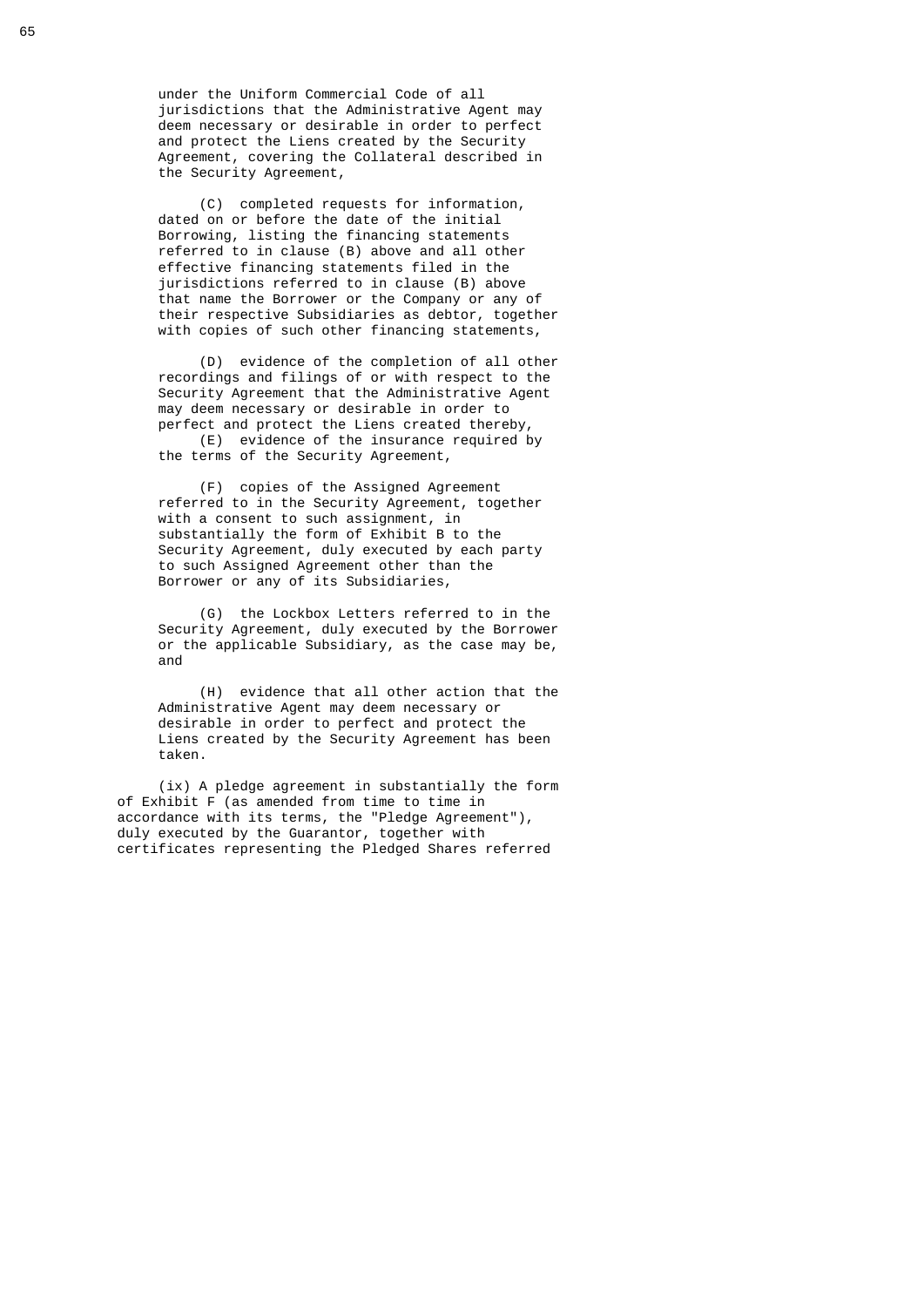to therein accompanied by undated stock powers executed in blank;

 (x) A guaranty in substantially the form of Exhibit G (as amended from time to time in accordance with its terms, the "Guaranty"), duly executed by the Guarantor;

 (xi) A guaranty in substantially the form of Exhibit H (as amended from time to time in accordance with its terms, the "Subsidiary Guaranty"), duly executed by the Subsidiary Guarantors;

 (xii) An agreement in substantially the form of Exhibit I (as amended from time to time in accordance with its terms, the "Public Holdings Agreement"), duly executed by Public Holdings;

 (xiii) Certified copies of each of the Merger Agreement, Offer to Purchase and the Tax Agreement duly executed by the parties thereto and in form and substance satisfactory to the Lenders, together with all agreements, instruments and other documents delivered in connection therewith;

 (xiv) Such financial, business and other information regarding each Loan Party, the Company and their Subsidiaries as the Lenders shall have reasonably requested, including, without limitation, information as to possible contingent liabilities, tax matters, environmental matters, obligations under ERISA and Welfare Plans, collective bargaining agreements and other arrangements with employees, annual financial statements of both NHL and the Company dated December 31, 1993, interim financial statements of both NHL and the Company dated the end of the most recent fiscal quarter for which financial statements are available, pro forma financial statements as to the Borrower and forecasts prepared by management of NHL, in form and substance satisfactory to the Lenders, of balance sheets, income statements and cash flow statements on a quarterly basis for the first year following the day of the initial Borrowing and on an annual basis for each year thereafter until the Termination Date;

 (xv) Certificates, in substantially the forms of Exhibit J-1 and J-2, attesting to the Solvency of NHL and the Company after giving effect to the Tender Offer, the Merger and the other transactions contemplated hereby, executed on behalf of NHL and the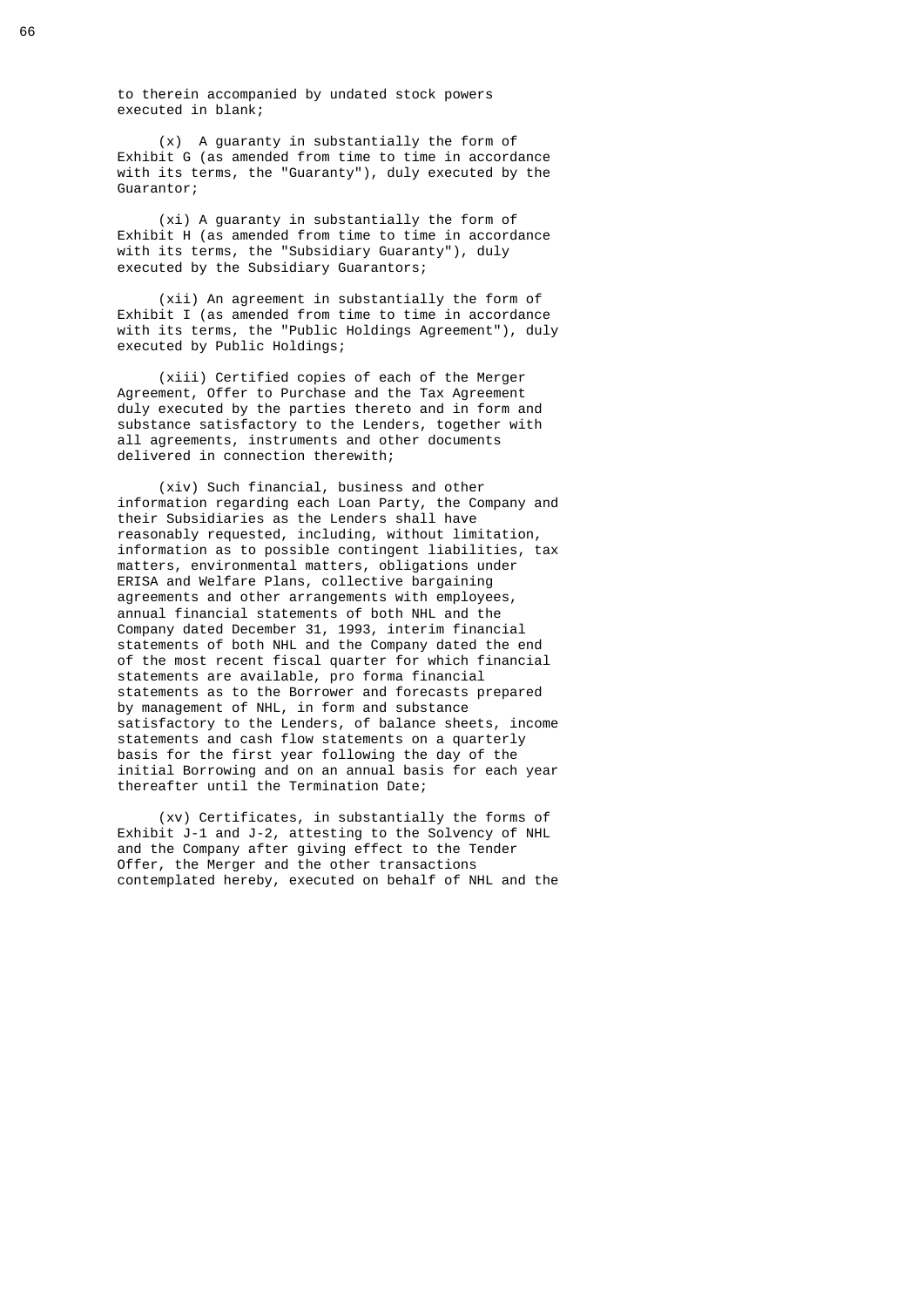Company by the chief financial officer of NHL and an appropriate officer of the Borrower, respectively;

 (xvi) An environmental assessment report, in form and substance satisfactory to the Lenders, from an environmental consulting firm acceptable to the Lenders, with respect to the properties specified on Schedule III hereto;

 (xvii) A letter, in form and substance satisfactory to the Administrative Agent, from the Borrower to KPMG Peat Marwick, its independent certified public accountants, advising such accountants that the Administrative Agent and the Lenders have been authorized to exercise all rights of the Borrower to require such accountants to disclose any and all financial statements and any other information of any kind that they may have with respect to the Borrower and its Subsidiaries and directing such accountants to comply with any reasonable request of the Administrative Agent or any Lender for such information;

 (xvii) A letter, in form and substance satisfactory to the Administrative Agent, from KPMG Peat Marwick, the Borrower's independent Certified Public Accountants, to the Administrative Agent, acknowledging that the Lenders have relied and will rely upon the financial statements of the Borrower examined by such accountants in determining whether to enter into, and to take action or refrain from taking action under, the Loan Documents.

> (xix) Evidence of insurance naming the Administrative Agent as insured and loss payee with such responsible and reputable insurance companies or associations, and in such amounts and covering such risks, as is satisfactory to the Lenders;

 (xx) Certified copies of all Material Contracts of the Company and its Subsidiaries;

 (xxi) An escrow agreement in substantially the form of Exhibit K (as amended from time to time in accordance with its terms, the "Escrow Agreement"), duly executed by the Borrower, the Administrative Agent and Citibank, N.A. as escrow agent;

(xxii) A voting trust agreement, duly executed by<br>c Holdings, the Guarantor and , as voting Public Holdings, the Guarantor and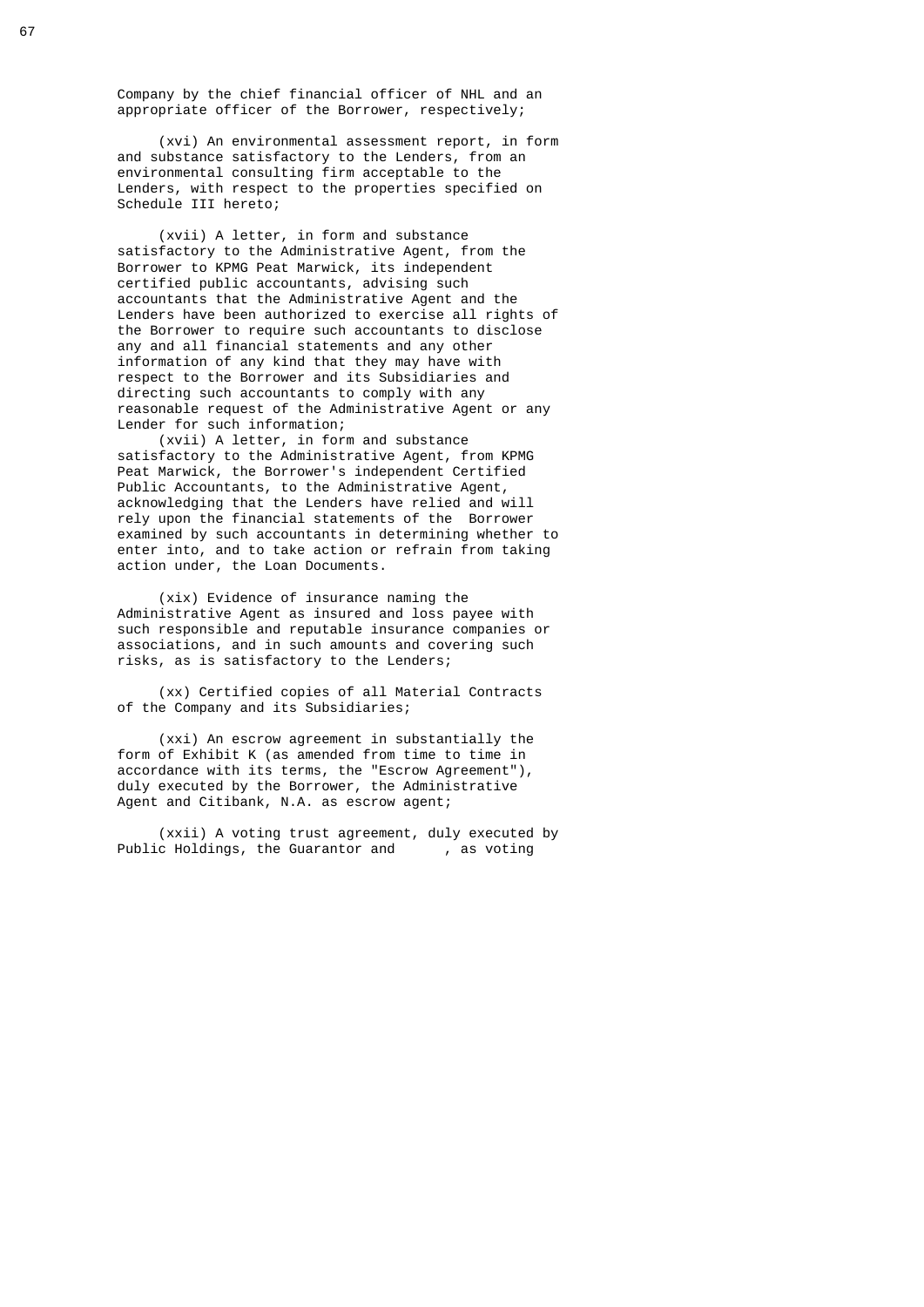trustee, in form and substance satisfactory to the Administrative Agent, and a voting trust agreement, duly executed by the Guarantor, the Borrower and , as voting trustee, in form and substance satisfactory to the Administrative Agent;

 (xxiii) a favorable opinion of James G. Richmond Esq., Executive Vice President and General Counsel of the Borrower, of Paul, Weiss, Rifkind, Wharton & Garrison, special New York counsel for the Borrower, and of Cravath, Swaine & Moore, special New York counsel for NHL substantially in the forms of Exhibits L-1, L-2 and L-3 hereto, respectively, and as to such other matters as any Lender through the Administrative Agent may reasonably request; and

> (xxiv) a favorable opinion of Shearman & Sterling, counsel for the Administrative Agent, in form and substance satisfactory to the Administrative Agent.

 SECTION 3.02. Conditions Precedent to Each Borrowing. The obligation of each Appropriate Lender to make an Advance (other than a Letter of Credit Advance) on the occasion of each Borrowing (including the initial Borrowing) resulting in an increase in the aggregate amount of outstanding Advances, and the right of the Borrower to request the issuance of Letters of Credit, shall be subject to the further conditions precedent that on the date of such Borrowing or issuance (a) the following statements shall be true (and each of the giving of the applicable Notice of Borrowing or Notice of Issuance and the acceptance by the Borrower of the proceeds of such Borrowing or of such Letter of Credit shall constitute a representation and warranty by the Borrower that on the date of such Borrowing or issuance such statements are true):

 (i) The representations and warranties contained in Section 4.01 are correct in all material respects on and as of the date of such Borrowing or issuance, before and after giving effect to such Borrowing or issuance and to the application of the proceeds therefrom, as though made on and as of such date; and

 (ii) No event has occurred and is continuing, or would result from such Borrowing or issuance or from the application of the proceeds therefrom, which constitutes a Default,

 and (b) the Administrative Agent shall have received such other certificates, opinions and other documents as any Lender through the Administrative Agent may reasonably request in order to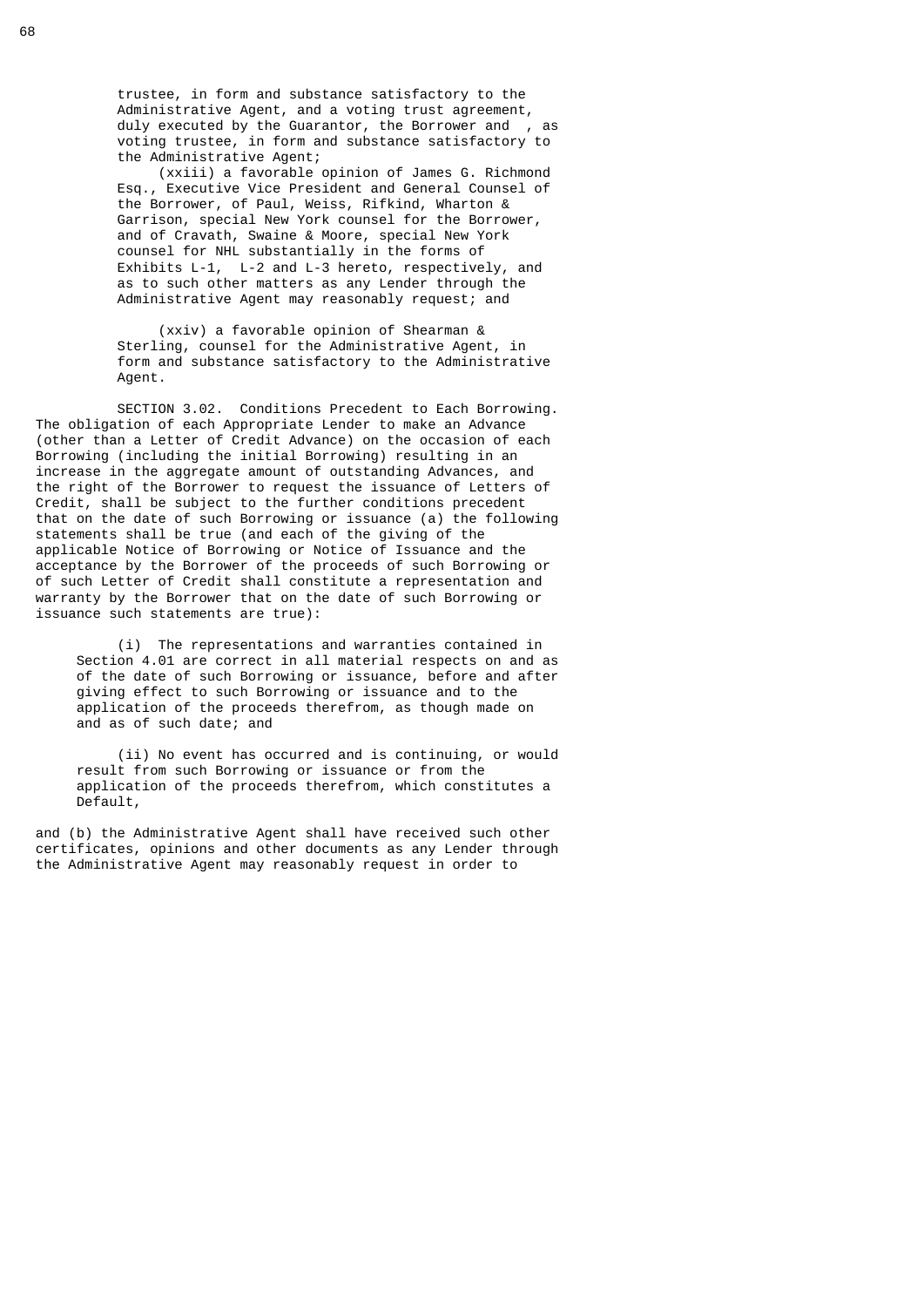confirm (i) the accuracy of the Borrower's representations and warranties, (ii) the Borrower's timely compliance with the terms, covenants and agreements set forth in this Agreement, (iii) the absence of any Default and (iv) the absence of any event of the type referred to in Section 2.10.

 SECTION 3.03. Determinations Under Section 3.01. For purposes of determining compliance with the conditions specified in Section 3.01, each Lender shall be deemed to have consented to, approved or accepted or to be satisfied with each document or other matter required thereunder to be consented to or approved by or acceptable or satisfactory to the Lenders unless an officer of the Administrative Agent responsible for the transactions contemplated by this Agreement shall have received notice from such Lender prior to the initial Borrowing specifying its objection thereto and such Lender shall not have made available to the Administrative Agent such Lender's ratable portion of such Borrowing.

## ARTICLE IV

#### REPRESENTATIONS AND WARRANTIES SECTION 4.01. Representations and Warranties of the Borrower. The Borrower represents and warrants as follows:

 (a) Each Loan Party (i) is a corporation duly organized, validly existing and in good standing under the laws of the jurisdiction of its incorporation, (ii) is duly qualified and in good standing as a foreign corporation in each other jurisdiction in which it owns or leases property or in which the conduct of its business requires it to so qualify or be licensed except where the failure to so qualify or be licensed would not have a Material Adverse Effect (in the case of clause (a) of the definition of Material Adverse Effect, the term "Person" shall mean the Borrower) and (iii) has all requisite corporate power and authority to own or lease and operate its properties and to carry on its business as now conducted and as proposed to be conducted. All of the outstanding capital stock of the Borrower has been validly issued, is fully paid and non assessable and is owned by the Guarantor free and clear of all Liens except for the Liens created by the Collateral Documents.

> (b) Set forth on Schedule IV hereto is a complete and accurate list of all Subsidiaries of each Loan Party, showing as of the date hereof (as to each such Subsidiary) the jurisdiction of its incorporation, the number of shares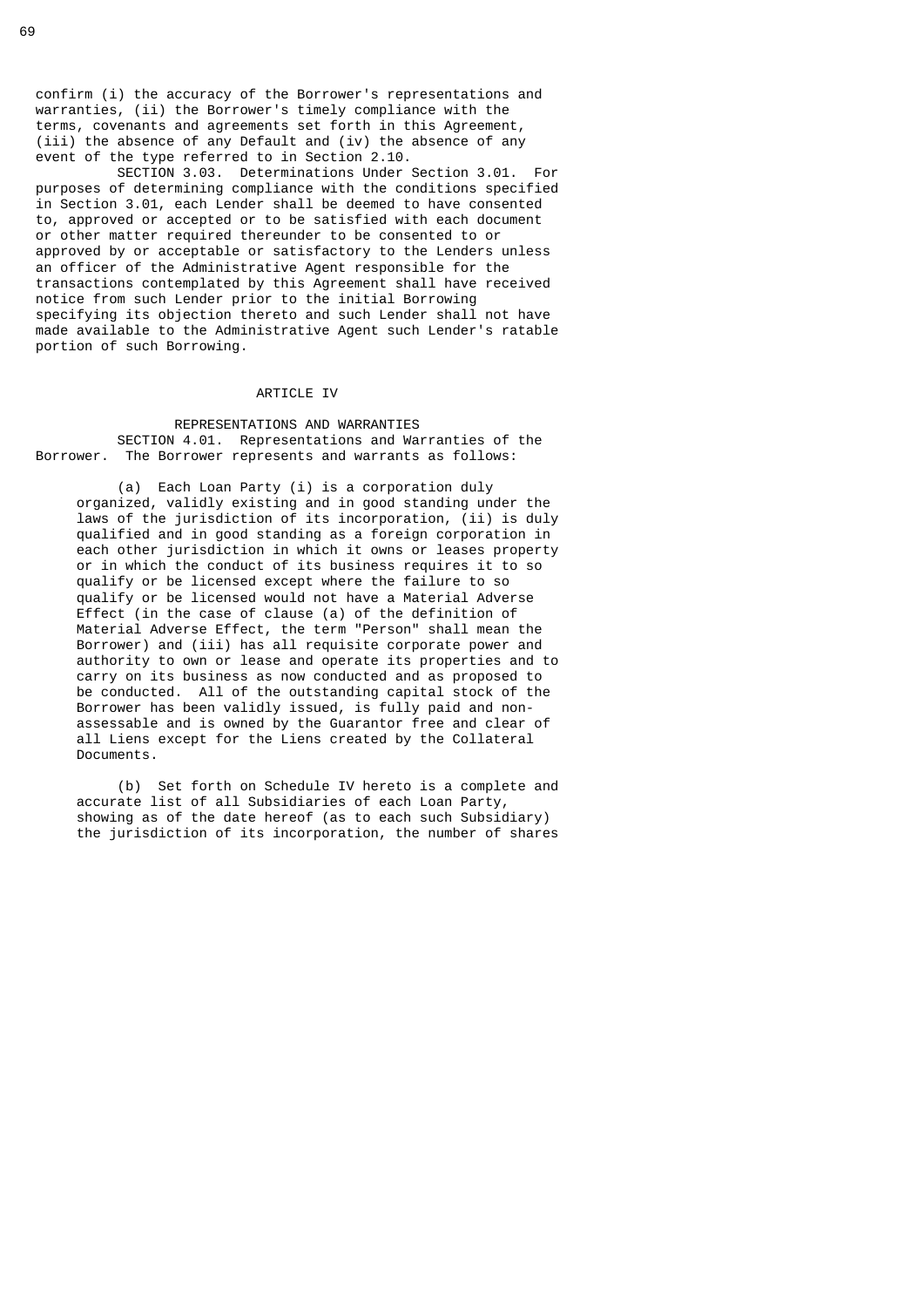of each class of capital stock authorized, and the number outstanding, on the date hereof and the percentage of the outstanding shares of each such class owned (directly or indirectly) by such Loan Party and the number of shares covered by all outstanding options, warrants, rights of conversion or purchase and similar rights at the date hereof. All of the outstanding capital stock of all of such Subsidiaries has been validly issued, is fully paid and non-assessable and is owned by such Loan Party or one or more of its Subsidiaries free and clear of all Liens, except those created by the Collateral Documents. Each such Subsidiary (i) is a corporation duly organized, validly existing and in good standing under the laws of the jurisdiction of its incorporation, (ii) is duly qualified and in good standing as a foreign corporation in each other jurisdiction in which it owns or leases property or in which the conduct of its business requires it to so qualify or be licensed except where the failure to so qualify or be licensed would not have a Material Adverse Effect (in the case of clause (a) of the definition of Material Adverse Effect, the term "Person" shall mean the Borrower) and (iii) has all requisite corporate power and authority to own or lease and operate its properties and to carry on its business as now conducted and as proposed to be conducted.

 (c) The execution, delivery and performance by each Loan Party of this Agreement, the Notes, each Loan Document and each Related Document to which it is or is to be a party, and the consummation of the Tender Offer and the Merger and the other transactions contemplated hereby, are within such Loan Party's corporate powers, have been duly authorized by all necessary corporate action, and do not (i) contravene such Loan Party's charter or by-laws, (ii) violate any law (including, without limitation, the Exchange Act), rule, regulation (including, without limitation, Regulation X of the Board of Governors of the Federal Reserve System), order, writ, judgment, injunction, decree, determination or award, (iii) conflict with or result in the breach of, or constitute a default under, any loan agreement, contract, indenture, mortgage, deed of trust, lease or other instrument binding on or affecting any Loan Party, any of its Subsidiaries or any of its or their properties, the effect of which conflict, breach or default is reasonably likely to have a Material Adverse Effect (in the case of clause (a) of the definition of Material Adverse Effect, the term "Person" shall mean the Borrower) or (iv) except for the liens created by the Collateral Documents, result in or require the creation or imposition of any Lien upon or with respect to any of the properties of the Borrower or any of its Subsidiaries. None of the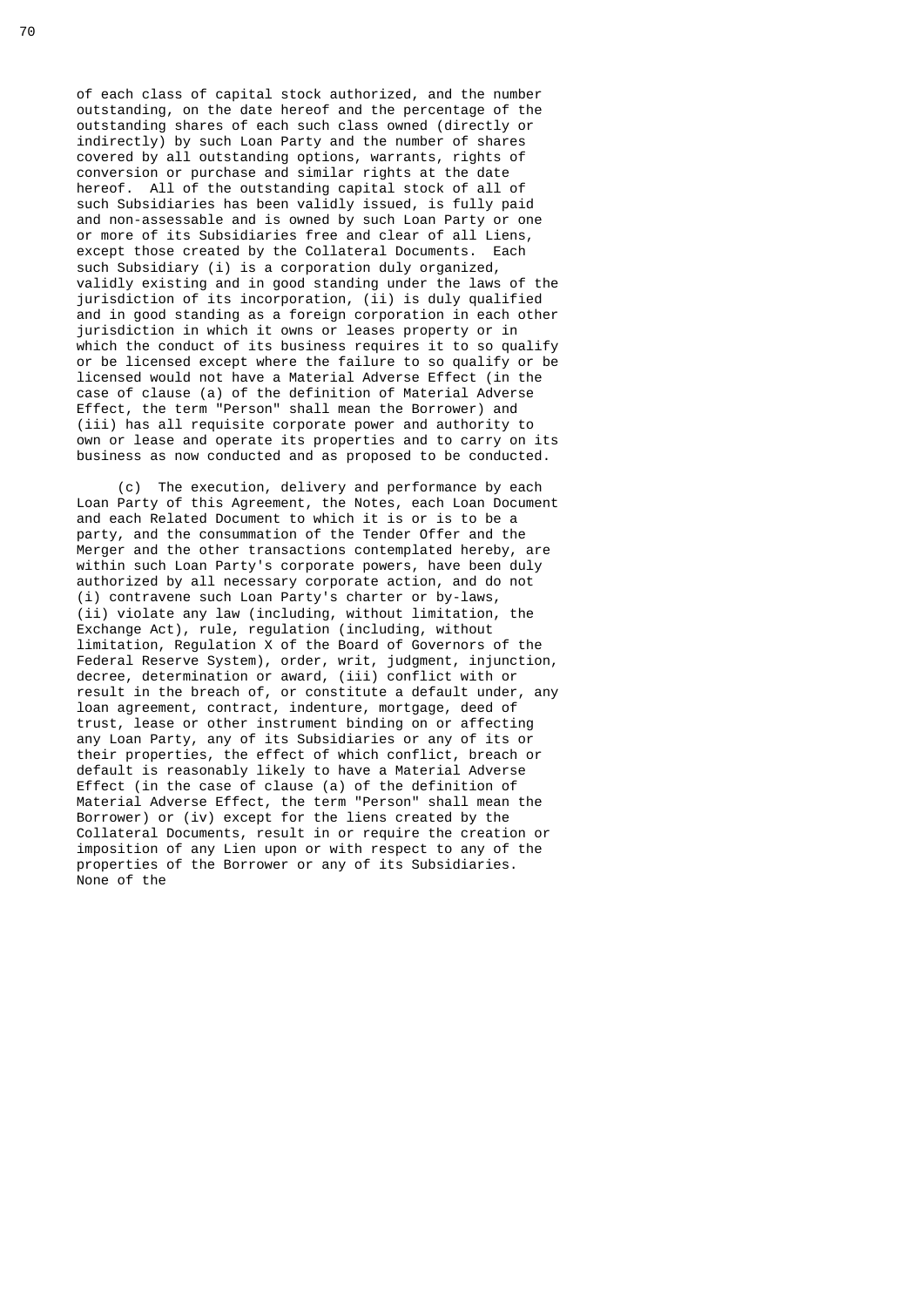Borrower and its Subsidiaries is in violation of any such law, rule, regulation, order, writ, judgment, injunction, decree, determination or award or in breach of any such contract, loan agreement, indenture, mortgage, deed of trust, lease or other instrument, the violation or breach of which would be reasonably likely to have a Material Adverse Effect (in the case of clause (a) of the definition of Material Adverse Effect, the term "Person" shall mean the Borrower).

 (d) No authorization or approval or other action by, and no notice to or filing with, any governmental authority or regulatory body is required for (i) the due execution, delivery and performance by any Loan Party of this Agreement or the Notes or any other Loan Document or any Related Document to which it is or is to be a party or for the consummation of the Tender Offer or the Merger or the other transactions contemplated hereby, (ii) the grant by any Loan Party of the Liens granted by it pursuant to the Collateral Documents, (iii) the perfection or maintenance of the Liens created by the Collateral Documents (including the first priority nature thereof) or (iv) the exercise by the Administrative Agent or any Lender of its rights under the Loan Documents or the remedies in respect of the Collateral pursuant to the Collateral Documents, except for the authorizations, approvals, actions, notices and filings listed on Schedule V, all of which (other than as described in such Schedule) have been duly obtained, taken, given or made and are in full force and effect. All applicable waiting periods in connection with the Merger and the other transactions contemplated hereby have expired without any action having been taken by any competent authority restraining, preventing or imposing materially adverse conditions upon the Merger or the rights of the Loan Parties or their Subsidiaries freely to transfer or otherwise dispose of, or to create any Lien on, any properties now owned or hereafter acquired by any of them.

> (e) This Agreement has been, and each of the Notes, each other Loan Document and each Related Document when delivered hereunder will have been, duly executed and delivered by each Loan Party party thereto. This Agreement is, and each of the Notes, each other Loan Document and each Related Document when delivered hereunder will be, the legal, valid and binding obligations of each Loan Party party thereto, enforceable against such Loan Party in accordance with its terms, subject to applicable bankruptcy, insolvency, reorganization, moratorium or similar laws affecting the enforceability of creditor's rights generally.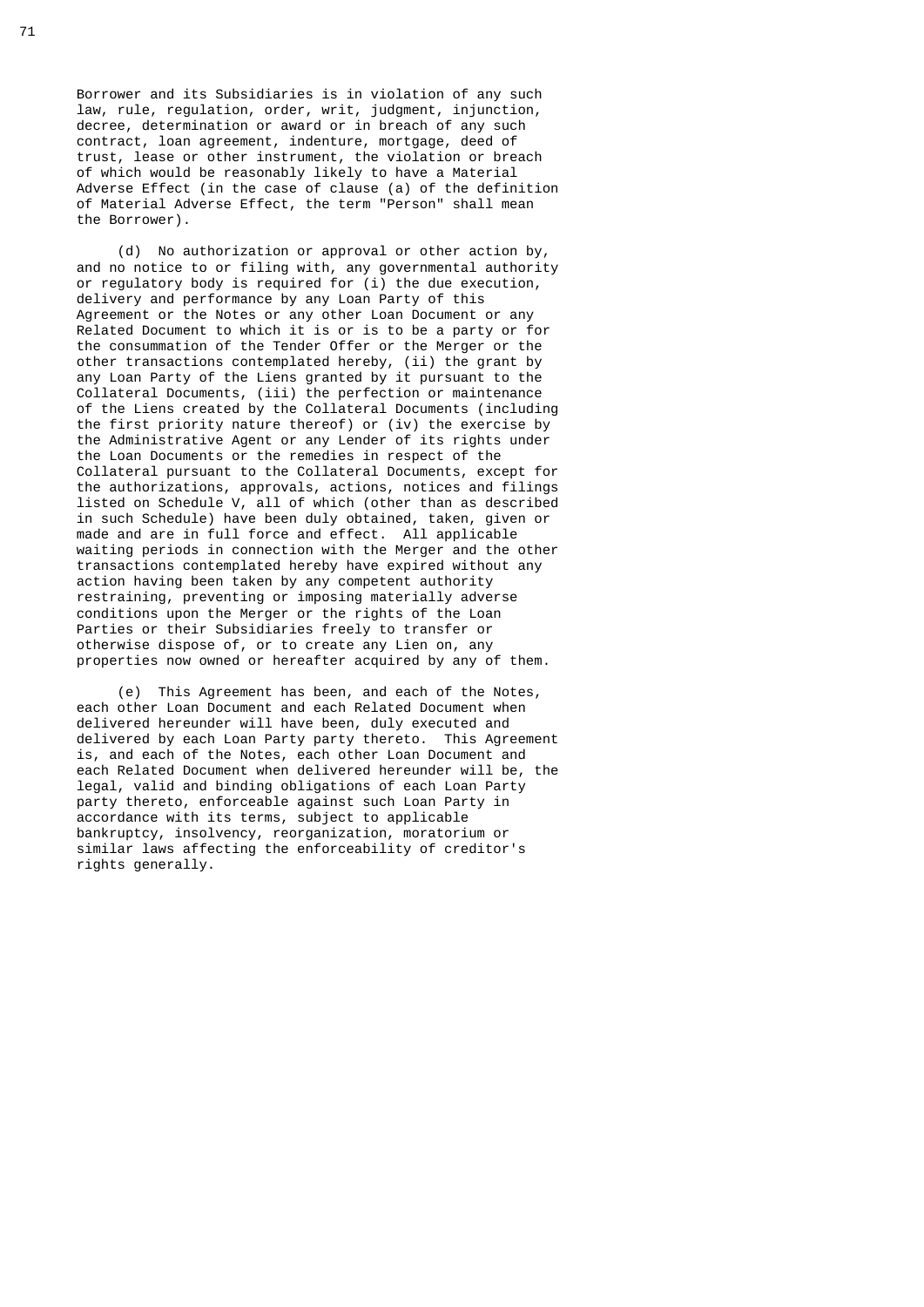(f) Each of (i) the audited Consolidated balance sheet of NHL as at December 31, 1993 and the related audited Consolidated statements of earnings, cash flows and stockholders' equity of NHL for the fiscal year then ended and (ii) the unaudited Consolidated balance sheets of NHL as of March 31, 1994 and the related unaudited Consolidated statement of earnings, cash flows and stockholders' equity of NHL for the fiscal quarter then ended, copies of all of which have been furnished to each Lender, fairly present the financial condition of NHL and its Subsidiaries as at such date and the results of the operations of NHL and its Subsidiaries for the period ended on such date, all in accordance with GAAP, subject in the case of clause (ii) to normal year-end audit adjustments and to the absence of footnotes. Since December 31, 1993, there has been no Material Adverse Change relating to NHL.

 (g) Each of (i) the audited Consolidated balance sheet of the Company as at December 31, 1993 and the related audited Consolidated statements of earnings, cash flows and stockholders' equity of the Company for the fiscal year then ended and (ii) the unaudited Consolidated balance sheets of the Company as of March 31, 1994 and the related unaudited Consolidated statement of earnings, cash flows and stockholders' equity of the Company for the fiscal quarter then ended, copies of all of which have been furnished to each Lender, fairly present the financial condition of the Company and its subsidiaries as at such date and the results of the operations of the Company and its Subsidiaries for the period ended on such date, all in accordance with GAAP, subject in the case of clause (ii) to normal year-end audit adjustments and to the absence of footnotes. Since December 31, 1993, there has been no Material Adverse Change relating to the Company.

> (h) The Consolidated pro forma balance sheet of the Borrower and its Subsidiaries as at May 31, 1994, and the related Consolidated pro forma statement of income and cash flows of the Borrower and its Subsidiaries for the five months then ended, certified by the chief financial officer of the NHL, copies of which have been furnished to each Lender, fairly present the Consolidated pro forma financial condition of the Borrower and its Subsidiaries as at such date and the Consolidated pro forma results of operations of the Borrower and its Subsidiaries for the period ended on such date, in each case giving effect to the Tender Offer, the Merger and the other transactions contemplated hereby, all in accordance with GAAP.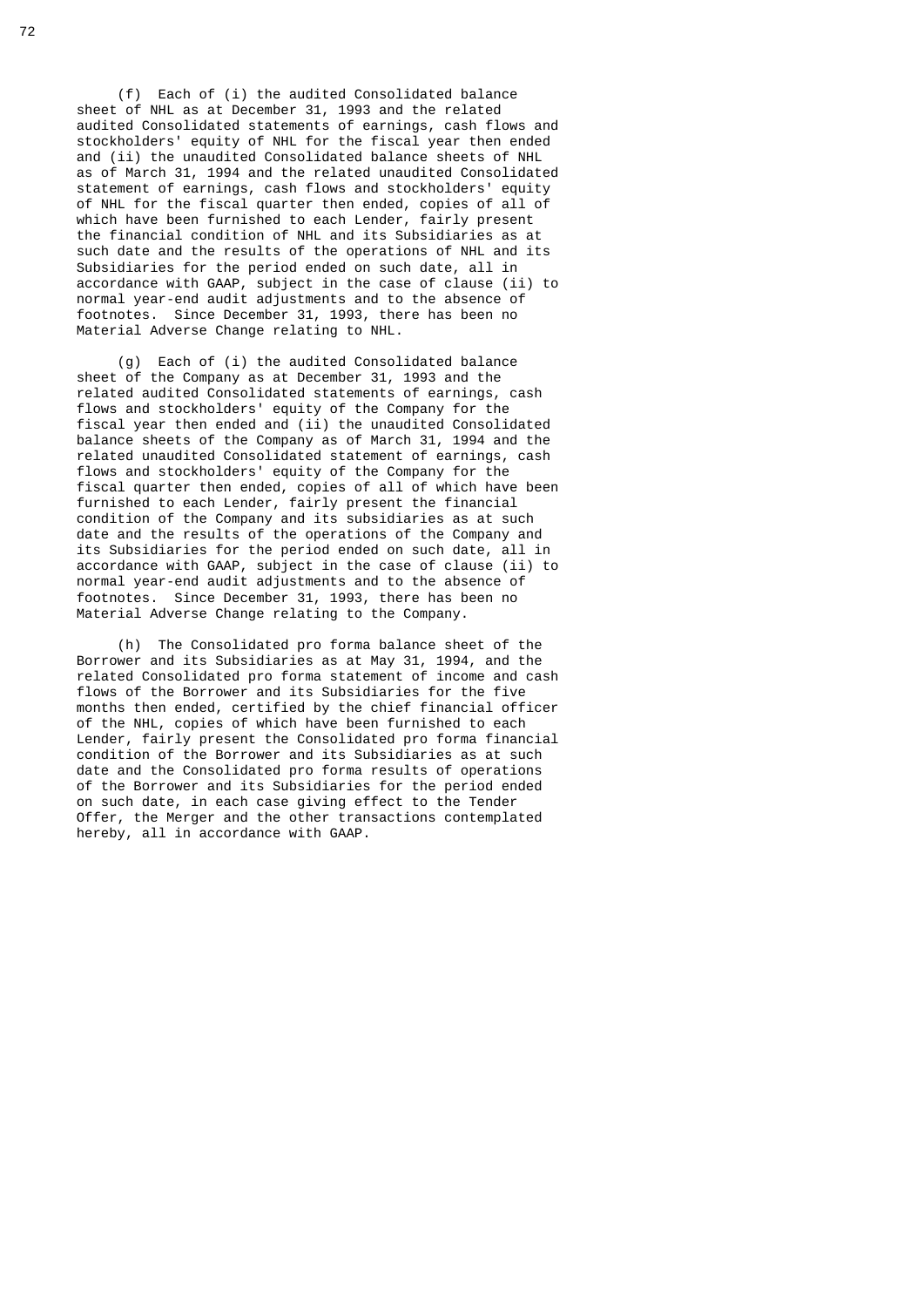(i) The Consolidated forecasted balance sheets, income statements and cash flows statements of the Borrower and its Subsidiaries delivered to the Lenders pursuant to Section  $3.01(i)(xiv)$  or  $5.01(t)(v)$  were prepared in good faith on the basis of the assumptions stated therein, which assumptions were fair in the light of conditions existing at the time of delivery of such forecasts, and represented, at the time of delivery, the Borrower's best estimate of its future financial performance.

 (j) There is no pending or threatened action, proceeding, governmental investigation or arbitration affecting any Loan Party, the Company or any of their Subsidiaries before any court, governmental agency or arbitrator, which is reasonably likely to have a Material Adverse Effect (in the case of clause (a) of the definition of Material Adverse Effect, the term "Person" shall mean the Borrower) or that purports to affect the legality, validity or enforceability of the Tender Offer, the Merger, this Agreement, any Note, any other Loan Document or any Related Document or the consummation of the transactions contemplated hereby or thereby.

 (k) The Borrower is not engaged in the business of extending credit for the purpose of purchasing or carrying Margin Stock and no proceeds of any Advance will be used to purchase or carry any Margin Stock, except in connection with the Tender Offer and the Merger, Permitted Acquisitions and in connection with the repurchase by Public Holdings of capital stock, or to extend credit to others for the purpose of purchasing or carrying any Margin Stock.

 (l) The Borrower and its ERISA Affiliates are in compliance in all material respects with the applicable provisions of ERISA and the Code with respect to each Plan thereof. No ERISA Event has occurred or is reasonably expected to occur with respect to any Plan of the Borrower or any of its ERISA Affiliates. The amount of all Unfunded Pension Liabilities under all Plans of the Borrower and its ERISA Affiliates does not exceed \$20,000,000. None of the Borrower or any of its ERISA Affiliates has made contributions or incurred any Withdrawal Liability to any Multiemployer Plan within the past five years, and it is not reasonably expected that such contributions shall be made or required or that such liability shall be incurred in any such case in amounts or under circumstances that would be reasonably likely to result in a material liability to the Borrower or any of its ERISA Affiliates. Schedule B (Actuarial Information) to the 1992 annual report (Form 5500 Series) for each Plan of the Borrower and each of its ERISA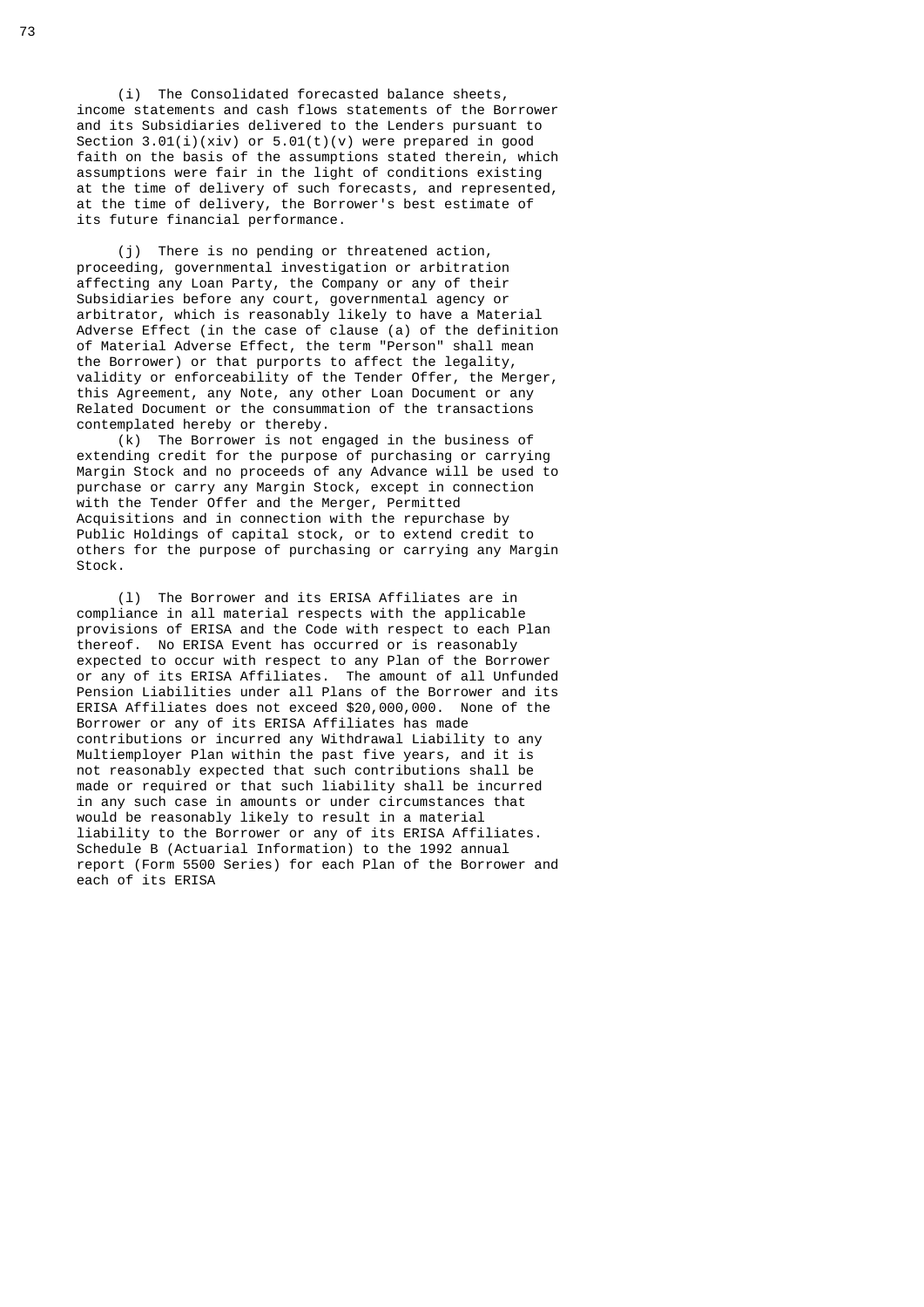Affiliates, copies of which have been filed with the Internal Revenue Service and furnished to the Lenders, is complete and accurate in all material respects and fairly presents the funding status of such Plan, and since the date of such Schedule B there has been no material adverse change in such funding status. The Borrower and its Subsidiaries have no material liability with respect to "expected postretirement benefit obligations" within the meaning of Statement of Financial Accounting Standards No. 106.

 (m) Neither the Borrower nor any of its Subsidiaries currently maintains or contributes to any Welfare Plan which provides post-retirement medical or life insurance benefits other than pursuant to Section 4980B of the Code or Section 601 through 608 of ERISA.

 (n) The operations and properties of the Guarantor and each of its Subsidiaries comply with all Environmental Laws, all necessary Environmental Permits have been obtained and are in effect for the operations and properties of the Borrower and its Subsidiaries and the Borrower and its Subsidiaries are in compliance with all such Environmental Permits, except, as to all of the above, where the failure to do so would not be reasonably likely to have a Material Adverse Effect (in the case of clause

 (a) of the definition thereof, the term "Person" shall mean the Borrower); and no circumstances exist that are reasonably likely to (i) form the basis of an Environmental Action against the Guarantor or any of its Subsidiaries or any of their respective properties or (ii) cause any such property to be subject to any restrictions on ownership, occupancy, use or transferability under any Environmental Law that would, in the case of either (i) or (ii) above, be reasonably likely to have a Material Adverse Effect (in the case of clause (a) of the definition thereof, the term "Person" shall mean the Borrower).

 (o) The Guarantor and each of its Subsidiaries has filed, has caused to be filed or has been included in all tax returns (Federal, state, local and foreign) required to be filed and has paid all taxes shown thereon to be due, together with applicable interest and penalties.

 (p) The Company has filed Federal tax returns or the taxable years 1989, 1990, 1991 and 1992, and the Company has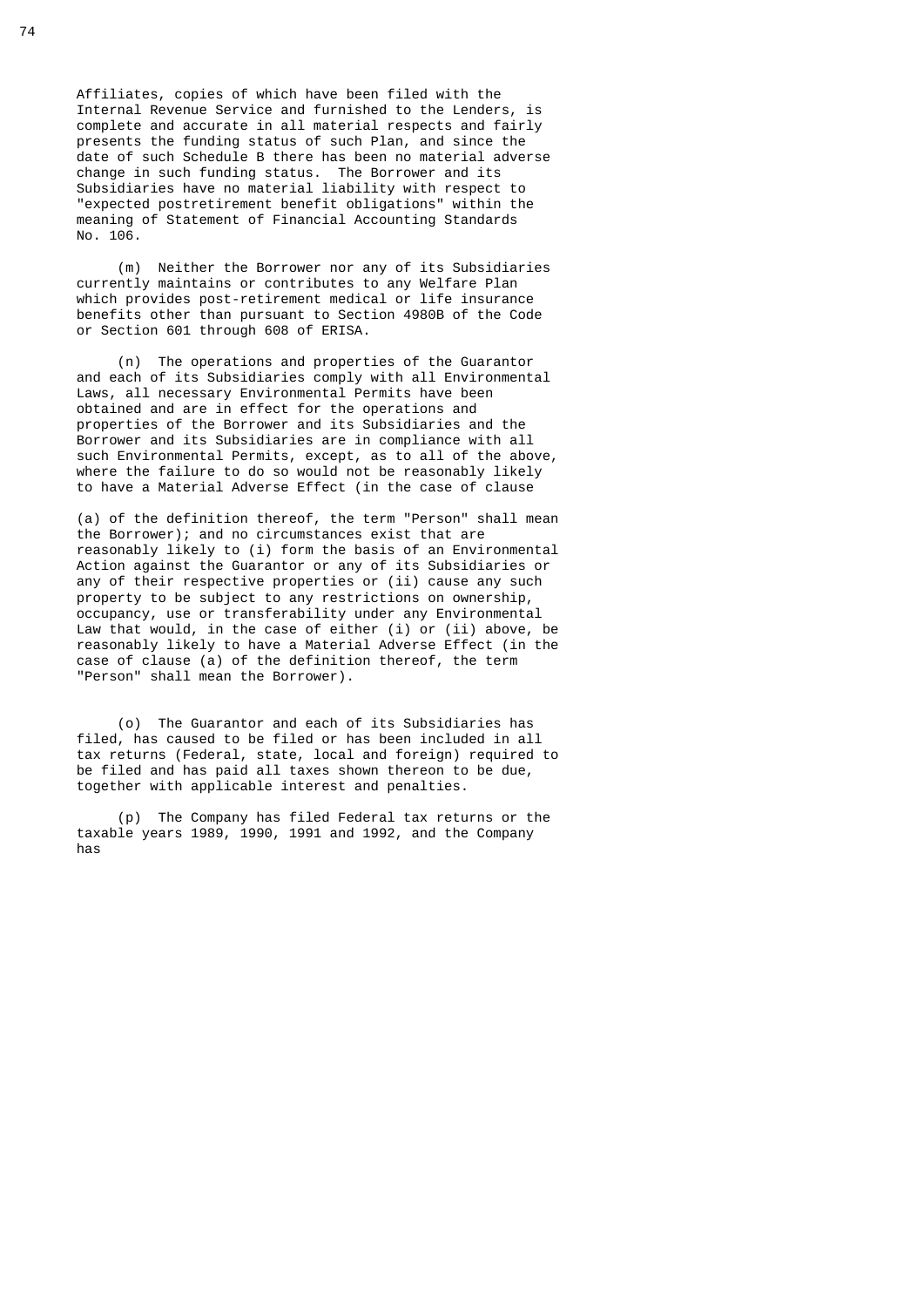filed an application to extend the time to file the 1993 Federal tax return. The Company has not executed a consent with the Internal Revenue Service to extend the time to assess any taxes beyond the otherwise applicable statute of limitation.

 (q) The aggregate unpaid amount, as of the date hereof, of adjustments to the Federal income tax liability of the Company proposed by the Internal Revenue service under notices of proposed adjustment or assessment received by the Company does not exceed \$900,000. No issues have been raised by the Internal Revenue Service that, in the aggregate, would be reasonably likely to have a Material Adverse Effect (in the case of clause (a) of the definition thereof, the term "Person" shall mean the Borrower).

 (r) The aggregate unpaid amount, as of the date hereof, of adjustments to the state, local and foreign tax liability of the Company and its Subsidiaries proposed by all state, local and foreign taxing authorities under notices of proposed adjustment or assessment received by the Company (other than amounts arising from adjustments to Federal income tax returns) does not exceed \$200,000. No issues have been raised by such taxing authorities that, in the aggregate, would be reasonably likely to have a Material Adverse Effect (in the case of clause (a) of the definition thereof, the term "Person" shall mean the Borrower).

 (s) The Merger will constitute a reorganization under Section 368 of the Internal Revenue Code of 1986, as amended. The Merger will not be taxable to the Company, any of its Subsidiaries, any Loan Party or any of its subsidiaries.

 (t) The Company and its Subsidiaries do not have, as of the date hereof, net operating loss carryforwards for U.S. Federal income tax purposes.

 (u) Neither any Loan Party nor any of its Subsidiaries is an "investment company," or an "affiliated person" of, or "promoter" or "principal underwriter" for, an "investment company," as such terms are defined in the Investment Company Act of 1940, as amended. Neither the making of any Advances, nor the issuance of any Letters of Credit, nor the application of the proceeds or repayment thereof by the Borrower, nor the consummation of the other transactions contemplated hereby, will violate any provision of such Act or any rule, regulation or order of the Securities and Exchange Commission thereunder.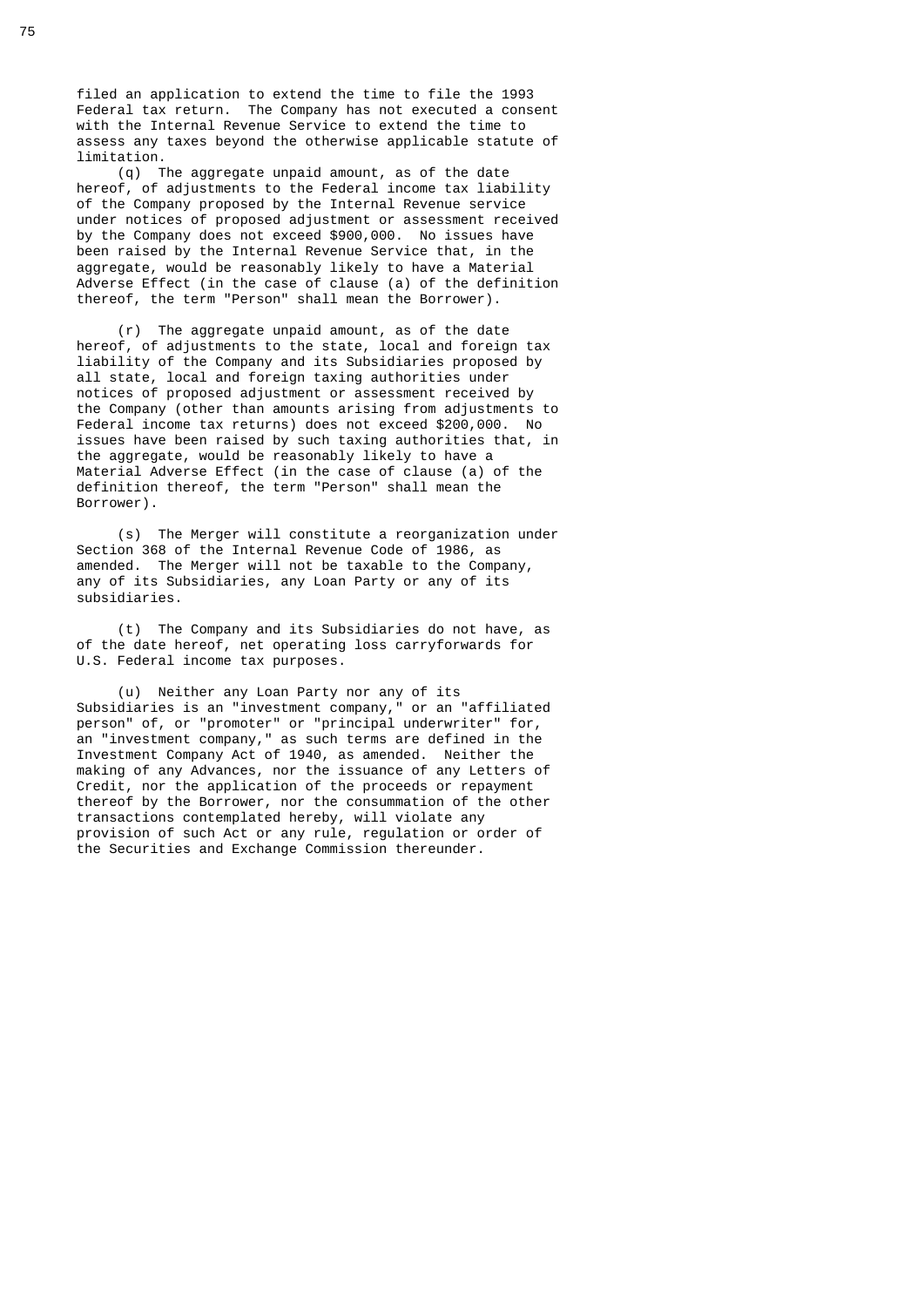(v) The Guarantor, the Borrower, the Company and each Subsidiary Guarantor is, individually and together with its Subsidiaries, Solvent.

 (w) Set forth on Schedule VI hereto is a complete and accurate list of all Existing Debt (other than Surviving Debt) and all existing Debt of NHL and its Subsidiaries prior to the consummation of the Tender Offer, showing as of the date hereof the principal amount outstanding thereunder.

 (x) Set forth on Schedule II hereto is a complete and accurate list of all Surviving Debt, showing as of the date hereof the principal amount outstanding thereunder.

 (y) Set forth on Schedule VII hereto is a complete and accurate list of all real property owned by the Guarantor, the Company or any of their Subsidiaries, showing as of the date hereof the street address, county or other relevant jurisdiction, state, record owner and book and estimated fair value thereof. The Guarantor, the Company or such Subsidiary has good, marketable and insurable fee simple title to such real property which is to be the subject of a Mortgage pursuant to Section 5.01(o), free and clear of all Liens, other than Liens created or permitted by the Loan Documents.

> (z) Set forth on Schedule VIII hereto is a complete and accurate list of all leases of real property requiring monthly payment of at least \$10,000 under which the Guarantor, the Company or any of their Subsidiaries is the lessee, showing as of the date hereof the street address, county or other relevant jurisdiction, state, lessor, lessee, expiration date and annual rental cost thereof. Each such lease is the legal, valid and binding obligation of the lessor thereof, enforceable in accordance with its terms.

 (aa) Set forth on Schedule IX hereto is a complete and accurate list of all Investments held by the Guarantor, the Company or any of their Subsidiaries, showing as of the date hereof the amount, obligor or issuer and maturity, if any, thereof.

 (bb) Set forth on Schedule X hereto is a complete and accurate list of all patents, trademarks, trade names, service marks and copyrights, and all applications therefor and licenses thereof, of the Guarantor, the Company or any of their Subsidiaries, showing as of the date hereof the jurisdiction in which registered, the registration number, the date of registration and the expiration date.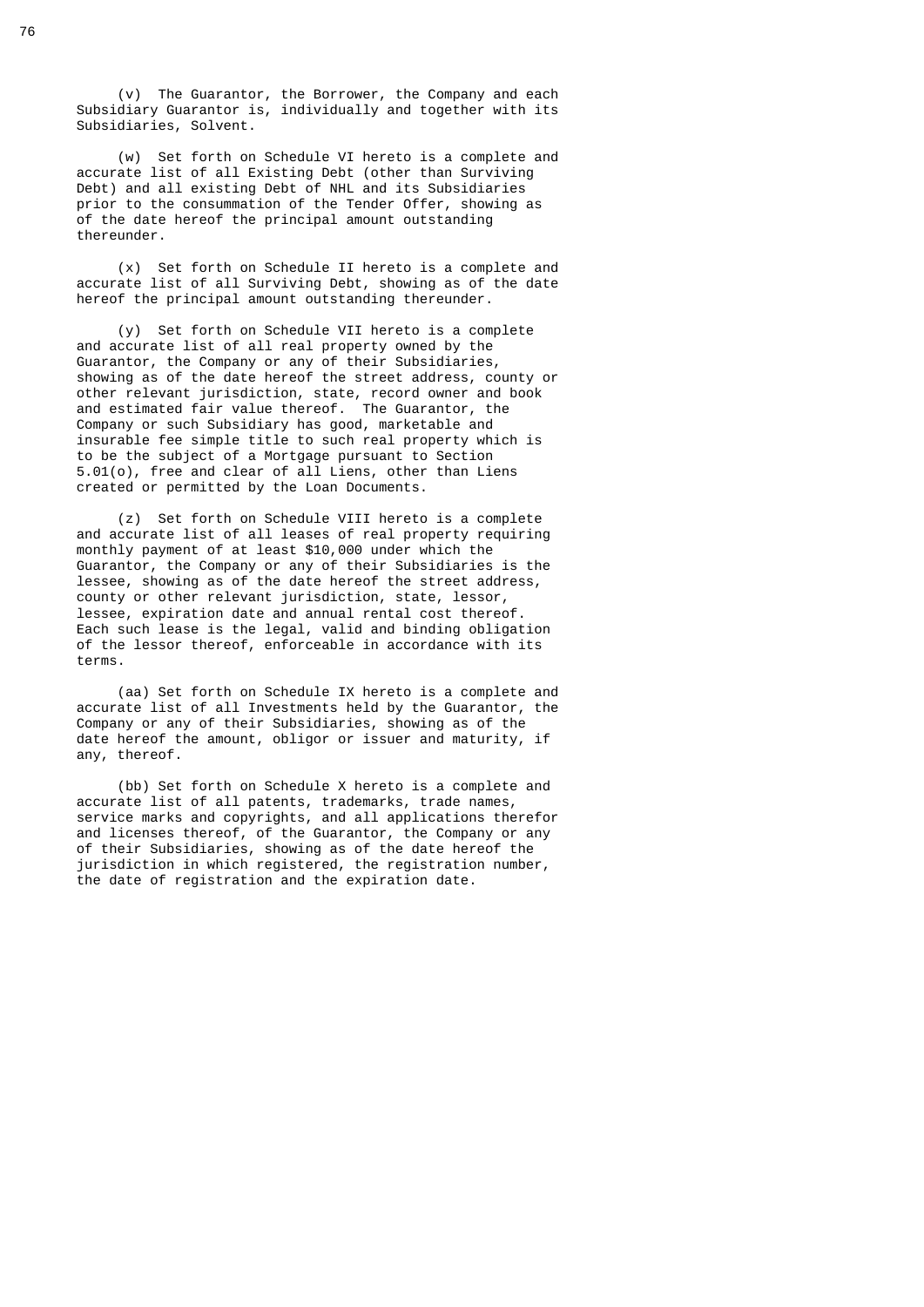# ARTICLE V

#### COVENANTS OF THE BORROWER

SECTION 5.01. Affirmative Covenants. So long as any Advance shall remain unpaid, any Letter of Credit shall be outstanding and shall not be fully cash collateralized pursuant to Section 2.04 or Section 6.02 or any Lender shall have any Commitment hereunder, the Borrower will:

 (a) Compliance with Laws, Etc. Comply, and cause each of its Subsidiaries to comply, in all material respects with all applicable laws, rules, regulations and orders (such compliance to include, without limitation, paying before the same become delinquent all taxes, assessments and governmental charges imposed upon it or upon its property except to the extent contested in good faith), the failure to comply with which would, individually or in the aggregate, be reasonably likely to have a Material Adverse Effect (in the case of clause (a) of the definition thereof, the term "Person" shall mean the Borrower).

 (b) Compliance with Environmental Laws. Comply and cause each of its Subsidiaries and all lessees and all other Persons occupying its properties to comply, in all material respects, with all Environmental Laws and Environmental Permits applicable to its operations and properties; obtain and renew all Environmental Permits necessary for its operations and properties; and conduct, and cause each of its Subsidiaries to conduct, any investigation, study, sampling and testing, and undertake any cleanup, removal, remedial or other action necessary to remove and clean up all Hazardous Materials from any of its properties, in accordance with the requirements of all Environmental Laws; provided, however, that neither the Borrower nor any of its Subsidiaries shall be required to undertake any such cleanup, removal, remedial or other action to the extent that its obligation to do so is being contested in good faith and by proper proceedings and appropriate reserves are being maintained with respect to such circumstances.

> (c) Maintenance of Insurance. Maintain, and cause each of its Subsidiaries to maintain, insurance with responsible and reputable insurance companies or associations in such amounts and covering such risks as is usually carried by companies engaged in similar businesses and owning similar properties in the same general areas in which the Borrower or such Subsidiary operates.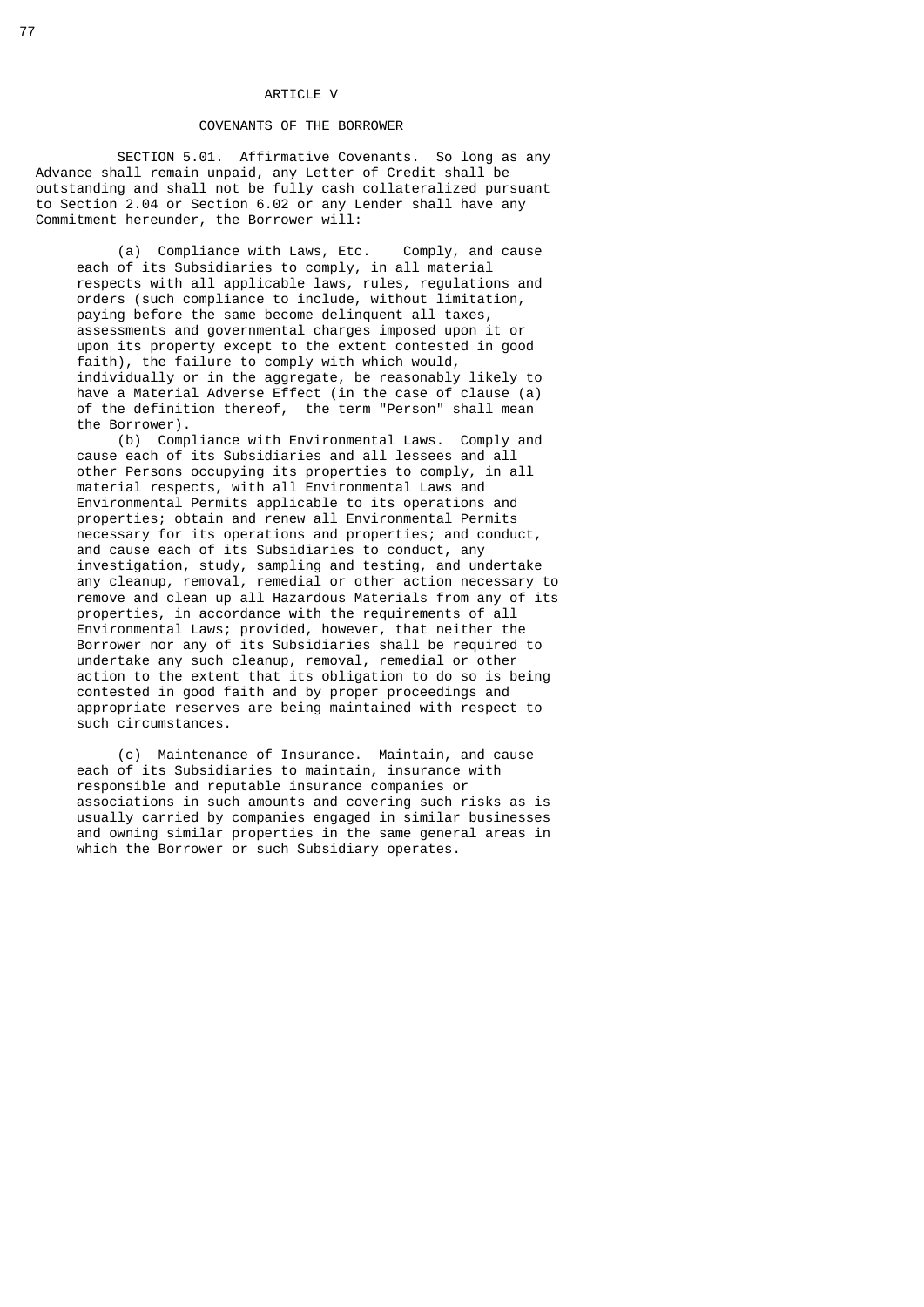(d) Preservation of Corporate Existence, Etc. Preserve and maintain, and cause each of its Subsidiaries to preserve and maintain, its corporate existence, rights (charter and statutory) and franchises; provided, however, that the Purchaser and the Company may consummate the Merger and any wholly-owned Subsidiary may consummate any other merger or consolidation permitted under Section 5.02(c); provided further that, neither the Borrower nor any of its Subsidiaries shall be required to preserve any right or franchise if the Board of Directors of the Borrower or such Subsidiary shall determine that the preservation thereof is not longer desirable in the conduct of the business of the Borrower or such Subsidiary, as the case may be, and that the loss thereof is not disadvantageous in any material respect to the Borrower, such Subsidiary or the Lenders.

 (e) Visitation Rights. At any reasonable time and from time to time, upon reasonable prior notice permit the Administrative Agent or any of the Lenders or any agents or representatives thereof, to the extent reasonably requested to examine and make copies of and abstracts from the records and books of account of, and visit the properties of, the Borrower and any of its Subsidiaries, and to discuss the affairs, finances and accounts of the Borrower and any of its Subsidiaries with any of their officers or  $\overline{\text{directions}}$  and with their independent certified public accountants.

 (f) Keeping of Books. Keep, and cause each of its Subsidiaries to keep, proper books of record and account, in which full and correct entries shall be made of all financial transactions and the assets and business of the Borrower and each such Subsidiary to the extent necessary to permit the preparation of the financial statements required to be delivered hereunder.

> (g) Maintenance of Properties, Etc. Maintain and preserve, and cause each of its Subsidiaries to maintain and preserve, all of its properties that are used or useful in the conduct of its business in good working order and condition, ordinary wear and tear excepted.

 (h) Tender Offer. Cause the Consummation of the Tender Offer to occur as soon as practicable after the initial Borrowing but in no event later than the 20th day thereafter on the following terms and conditions:

 (i) the Tender Offer shall have been consummated strictly in accordance with the terms of the Merger Agreement and the Offer to Purchase, without any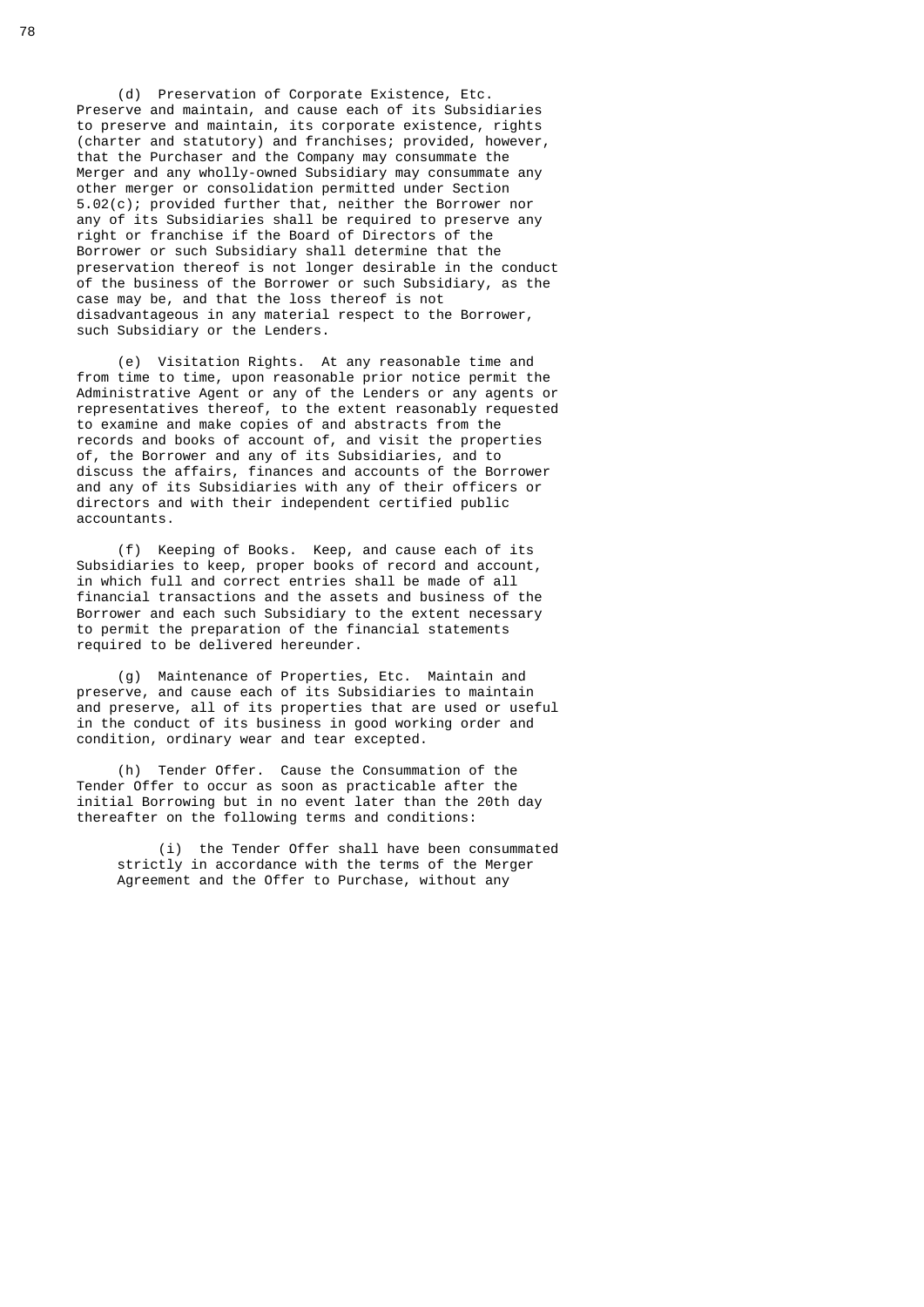waiver or amendment to which the Administrative Agent or the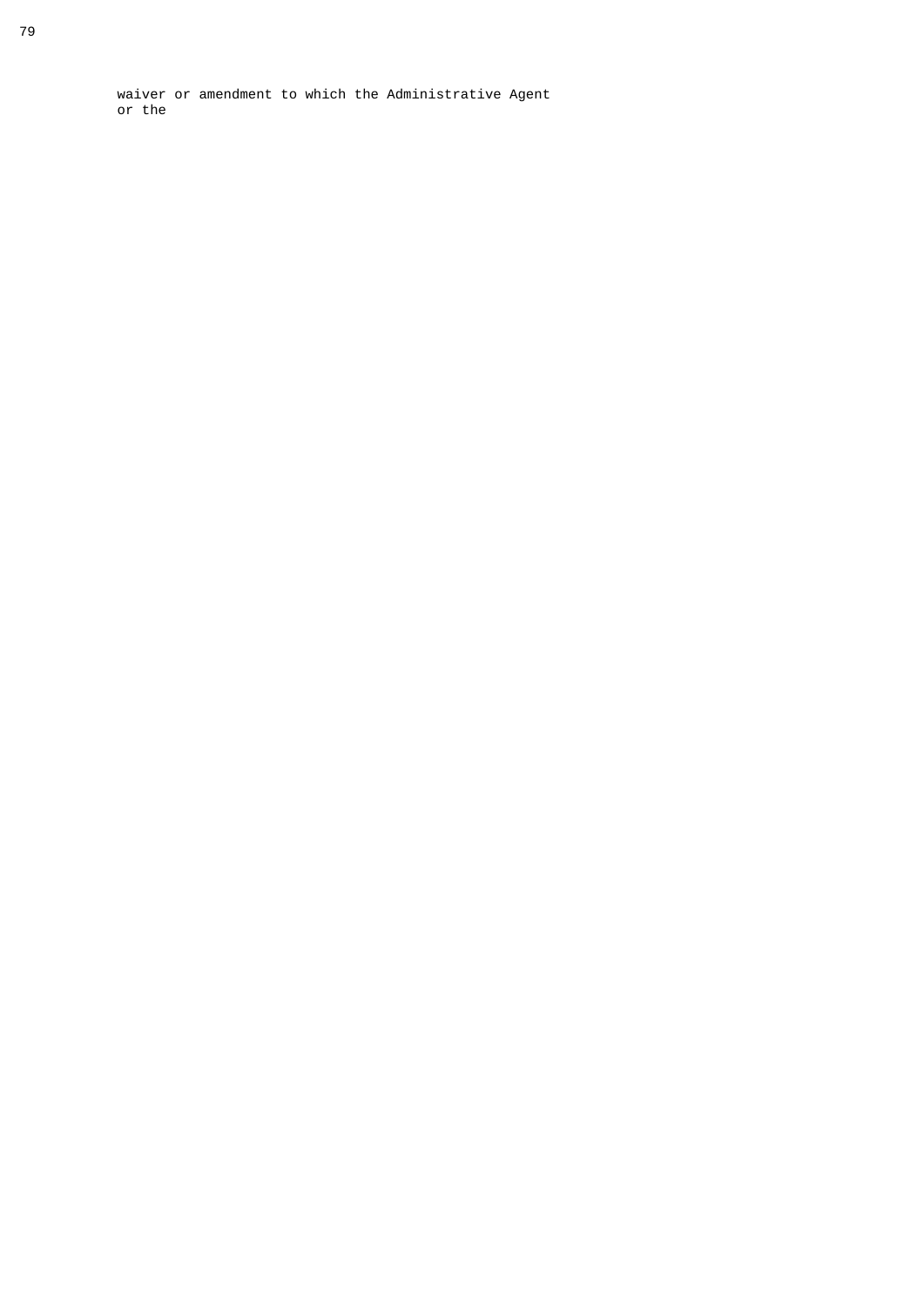Required Lenders shall have objected within a reasonable period after being notified of such waiver of amendment by the Borrower, and in compliance with all applicable laws; the Company's Board of Directors shall have approved the Tender Offer and the Merger and recommend that its Shareholders tender their Company Stock pursuant to the Tender Offer, and such recommendation shall have not been withdrawn or qualified in a manner adverse to NHL or the Purchaser;

 (ii) The Administrative Agent shall have received on or before the date of the Consummation of the Tender Offer the following, each dated as of the date of the Consummation of the Tender Offer, in form and substance satisfactory to the Administrative Agent (unless otherwise specified) and in sufficient copies for each Lender:

 (w) certified copies of the resolutions of the board of directors of the Company and each of its Subsidiaries approving the Tender Offer, the Merger, each Loan Document and each Related Document to which it is or is to be a party, and of all documents evidencing other necessary corporate action and governmental approvals, if any, with respect to the Tender Offer, the Merger, each Loan Document and each Related Document;

 (x) a certificate of the Secretary or an Assistant Secretary of the Company and each of its Subsidiaries certifying the names and true signatures of the officers of the Company and such Subsidiary authorized to sign each Loan Document and each Related Document to which they are or are to be parties and the other documents to be delivered hereunder and thereunder;

 (y) a certificate of the Company and each of its Subsidiaries signed on behalf of the Company and such Subsidiary by its President or a Vice President and its Secretary or any Assistant Secretary, dated as of the date of the Consummation of the Tender Offer (the statements made in such certificate shall be true on and as of the date of the Consummation of the Tender Offer), certifying as to (A) the absence of any amendments to the Charter of the Company or such Subsidiary since the date of the Secretary of State's certificate referred to in Section  $3.01(i)(v)$ , (B) a true and correct copy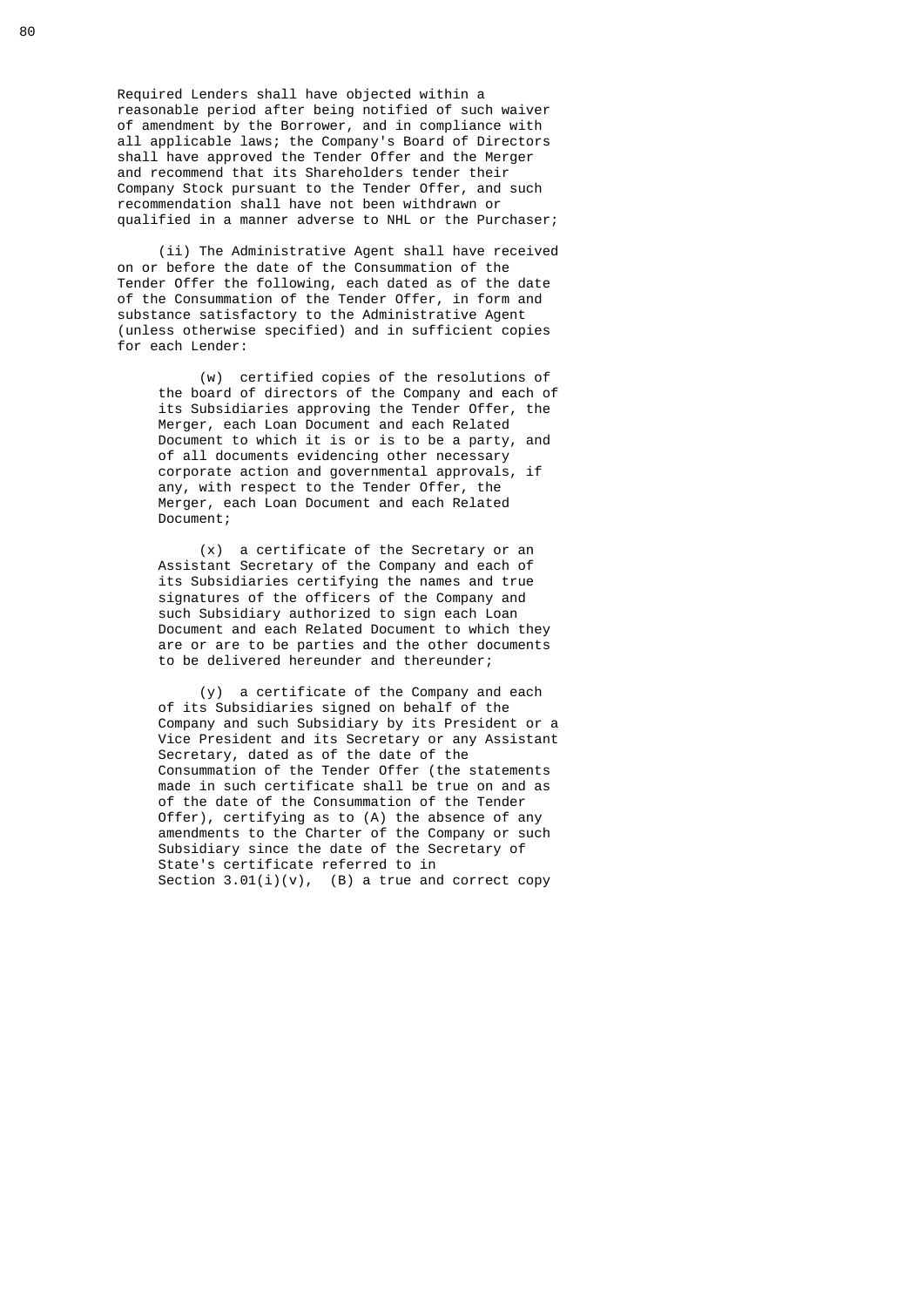of the bylaws of the Company or such Subsidiary as in effect on the date of the Consummation of the Tender Offer, (C) the due incorporation and good standing of the Company or such Subsidiary, as a corporation organized under the laws of the State of Delaware, and the absence of any proceeding for the dissolution or liquidation of the Company or such Subsidiary, (D) the truth in all material respects of the representations and warranties contained in Loan Documents as though made on and as of the date of the Consummation of the Tender Offer and (E) the absence of any event occurring and continuing, or resulting from the Consummation of the Tender Offer, that constitutes a Default; and

 (z) a revised Schedule XII describing, in addition to the Liens described on such Schedule as of the date hereof, the Liens existing on the date of the Consummation of the Tender Offer upon or in any property of the Company or any Subsidiary of the Company.

 (i) Termination of Financing Statements. Upon the request of the Administrative Agent, and at the expense of the Borrower, within 10 days after such request, furnish to the Administrative Agent proper termination statements on Form UCC-3 covering such financing statements as the Administrative Agent may reasonably request that were listed in the completed requests for information referred to in Section  $3.01(i)(viii)(C)$ .

 (j) Performance of Material Contracts. Cause each of its Subsidiaries to perform and observe all the terms and provisions of each Material Contract to be performed or observed by it; provided, however, that none of the Borrower's Subsidiaries shall be required to perform any such obligation that is being contested in good faith and by proper proceeding and as to which appropriate reserves are being maintained.

 (k) Cash Concentration Accounts. (i) Maintain main cash concentration accounts with Citibank and (ii) maintain Lockbox Accounts into which all proceeds of Collateral are paid with Citibank or one or more banks acceptable to the Administrative Agent.

 (l) Interest Rate Hedging. If the Threshold Date has not occurred on or prior to December 31, 1994, enter into prior to December 31, 1994, and maintain at all times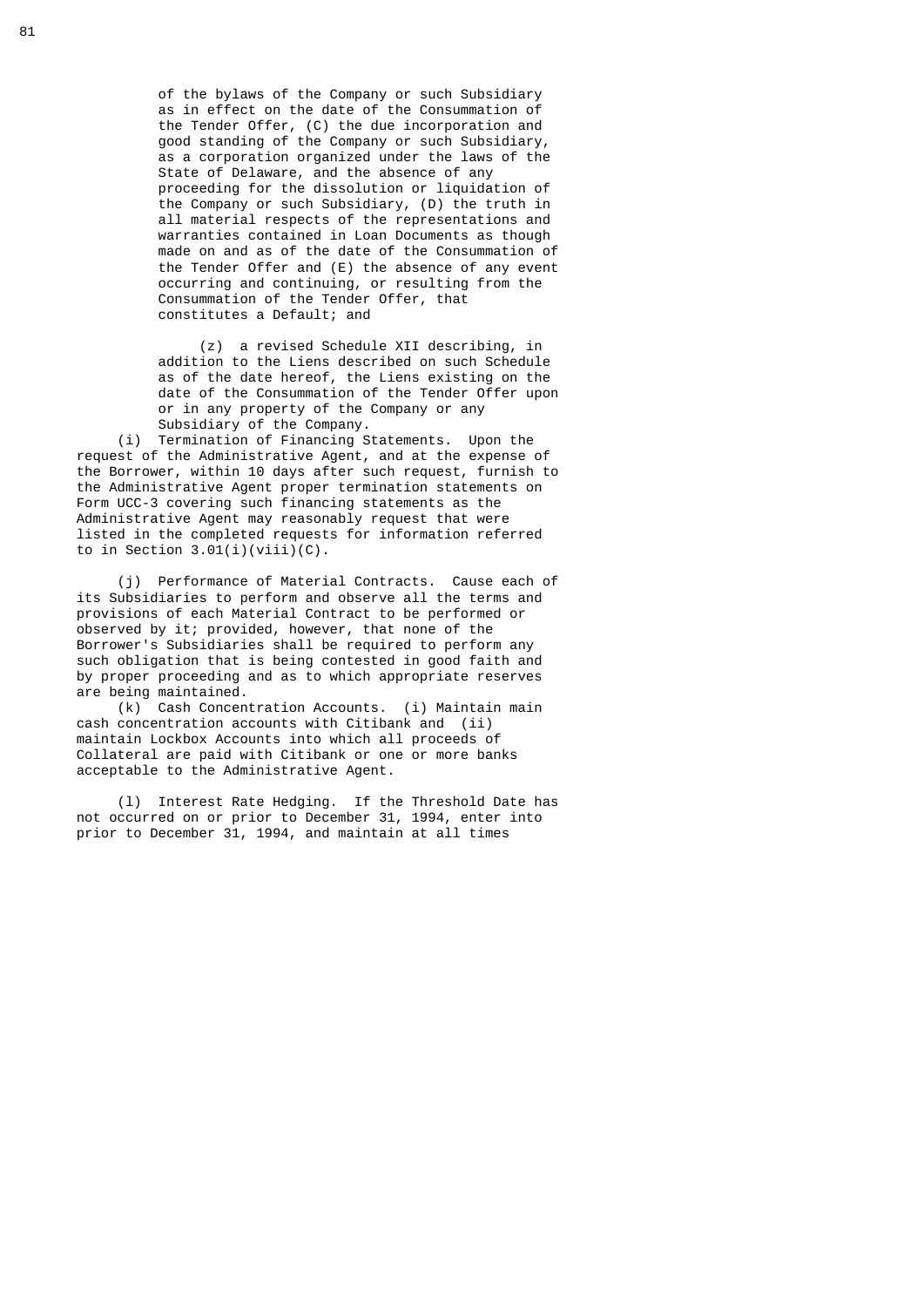thereafter, interest rate Hedge Agreements with Persons acceptable to the Required Lenders, covering a notional amount of not less than 35% of the outstanding Advances at such time and providing for such Persons to make payments thereunder for a period of no less than 3 years to the extent of increases in interest rates based on LIBOR.

 (m) Merger. Cause the Purchaser to consummate the Merger on or prior to the 150th day following the Consummation of the Tender Offer on the following terms and conditions:

- (i) The Merger Agreement shall be in full force and effect, without any waiver or amendment to which the Administrative Agent or the Required Lenders shall have objected within a reasonable period after being notified of such waiver or amendment by the Borrower; the Merger as described in the Proxy Statement shall conform to the terms of the merger set forth in the Merger Agreement; and the Proxy Statement and all other documentation relating to the Merger shall be in form and substance reasonably satisfactory to the Lenders;
- (ii) The Merger shall have been consummated in compliance with all applicable laws, and in accordance with the terms of the Merger Agreement and the Proxy Statement, without any waiver or amendment to which the Administrative Agent or the Required Lenders shall have objected within a reasonable period after being notified of such waiver or amendment by the Borrower;

 (iii) The Company's Board of Directors shall have approved the Merger and recommended that its shareholders vote in favor of the Merger, and such recommendation shall not have been withdrawn or qualified in a manner adverse to the Borrower, the Company or the Lenders;

 (iv) All governmental and third-party consents and approvals necessary in connection with the Merger shall have been obtained (without the imposition of any material conditions that are not reasonably acceptable to the Lenders) and shall remain in effect; all applicable waiting periods shall have expired or been terminated without any action being taken by any competent authority; and no law or regulation shall be applicable in the reasonable judgment of the Lenders that restrains,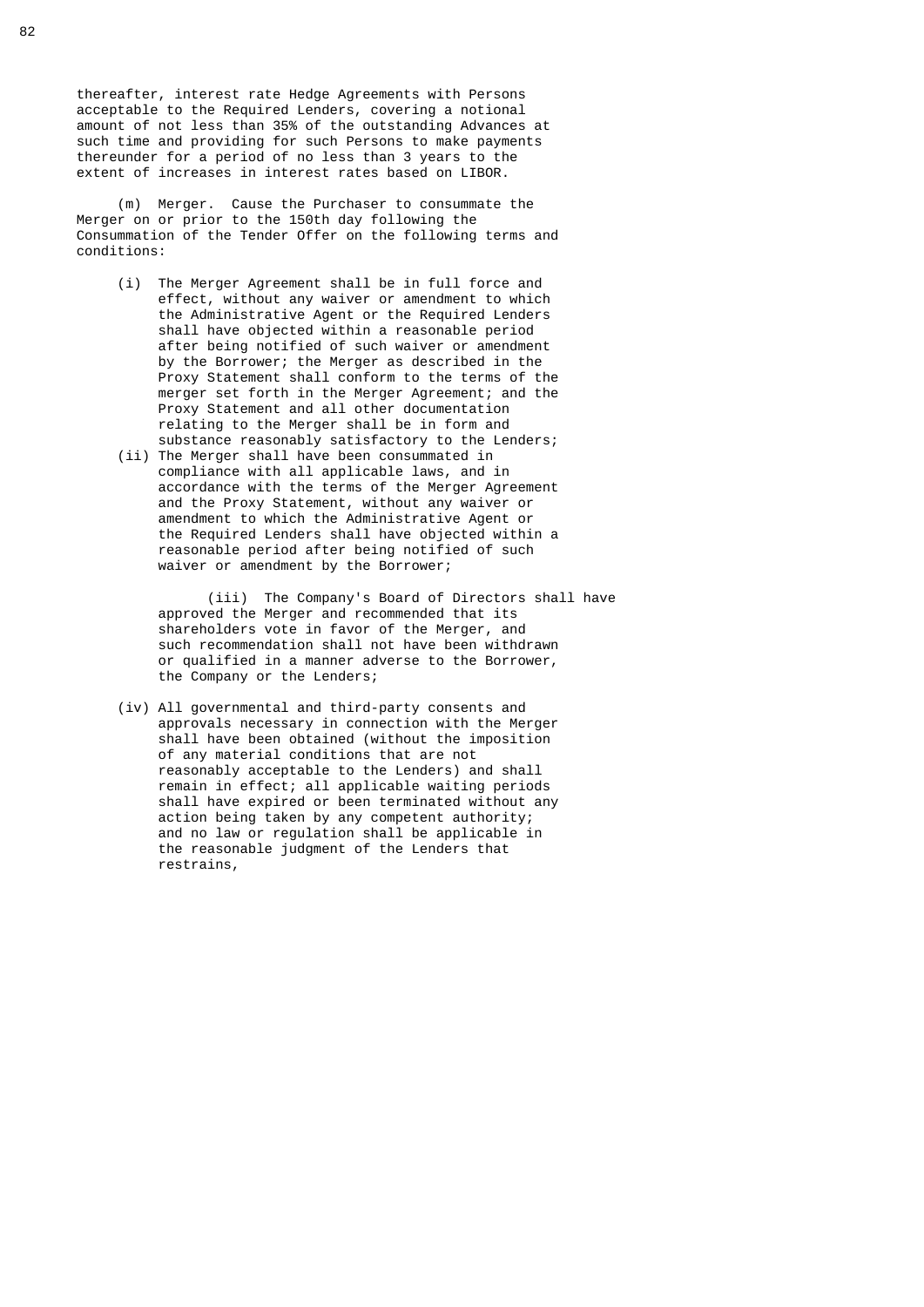prevents or imposes materially adverse conditions upon the Merger; and

 (v) The Administrative Agent shall have received on or before the consummation of the Merger the following, each dated such day, in form and substance reasonably satisfactory to the Lenders in sufficient copies for each Lender: (A) a security agreement supplement in substantially the form of Exhibit C to the Security Agreement, duly executed by the Company and each of its Subsidiaries organized under the laws of one of the states of the United States of America, together with (1) certificates representing the Pledged Shares referred to therein accompanied by undated stock powers executed in blank and instruments evidencing the Pledged Debt referred to therein endorsed in blank,  $(2)$  acknowledgment copies of proper financing statements, duly filed on or before the consummation of the Merger under the Uniform Commercial Code of all jurisdictions that the Administrative Agent may deem necessary or desirable in order to perfect and protect the Liens created by the Security Agreement in respect of the property and assets of the Company and its Subsidiaries, (3) evidence of the completion of all other recordings and filings of or with respect to the Security Agreement that the Administrative Agent may deem necessary or desirable in order to perfect and protect the Liens created thereby in respect of the property and assets of the Company, (4) the Lockbox Letters referred to in the Security Agreement relating to the Company and its Subsidiaries, and (5) evidence that all other action that the Administrative Agent may deem necessary or desirable in order to perfect and protect the Liens created by the Security Agreement in respect of the property and assets of the Company and its Subsidiaries have been taken; (B) a subsidiary guaranty supplement in substantially the form of Exhibit A to the Subsidiary Guaranty duly executed by the Company and each of its Subsidiaries organized under the laws of one of the states of the United States; (C) a favorable opinion of counsel for the Company reasonably satisfactory to the Required Lenders, in form and substance reasonably satisfactory to the Required Lenders and as to such other matters as any Lender through the Administrative Agent may reasonably request; (D) a favorable opinion of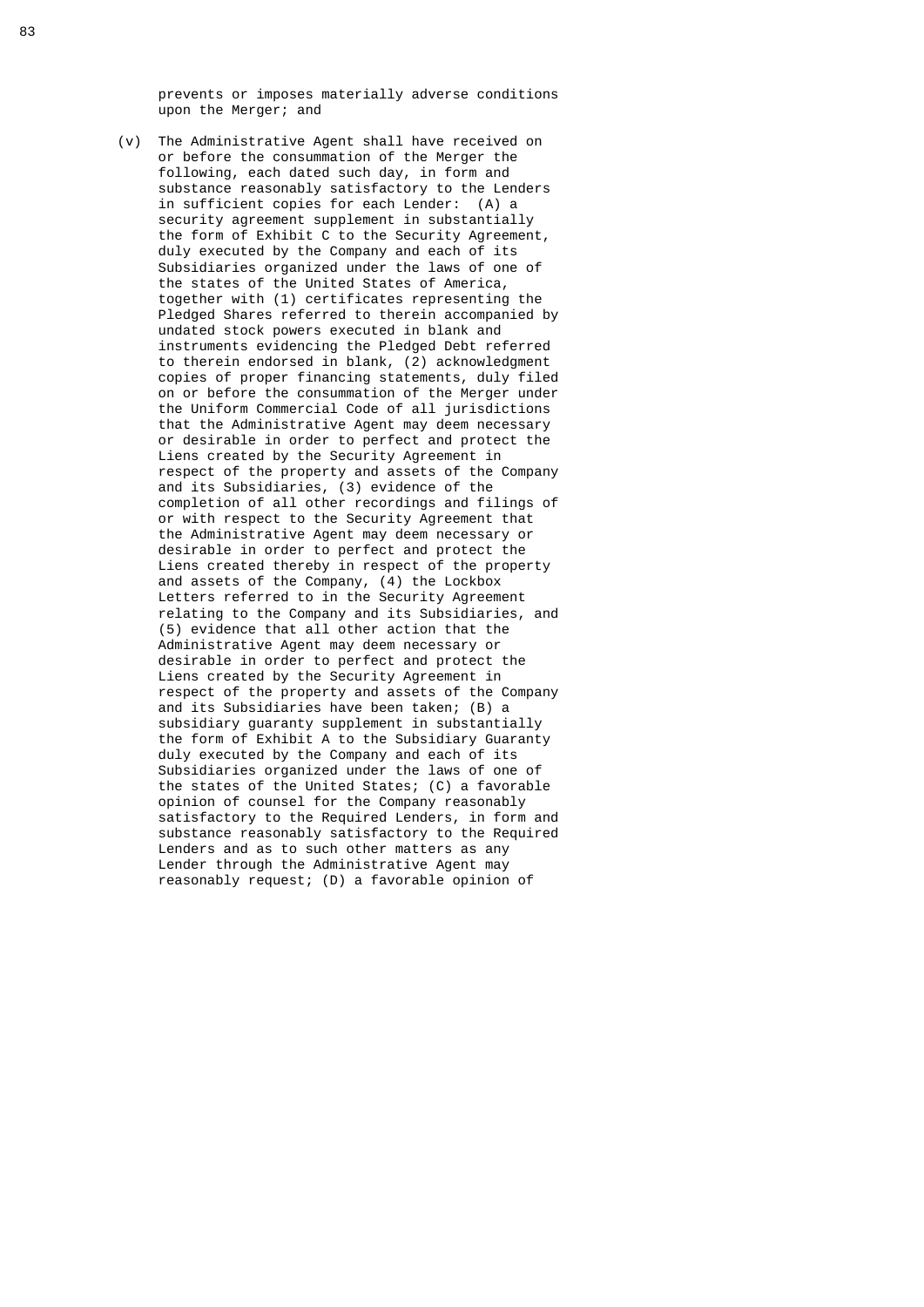Cravath, Swaine & Moore, special New York counsel to the Borrower to the effect that the Merger has become effective in accordance with the Merger Agreement and the General Corporation Law of the State of Delaware; and (E) certified copies of a certificate of merger or other confirmation from the Secretary of State of the State of Delaware reasonably satisfactory to the Lenders of the consummation of the Merger.

 (n) Activities of the Company. From and after the date on which Persons designated or approved by the Borrower shall constitute a majority of the board of directors of the Company until the consummation of the Merger, cause the Company (i) to perform and observe each of its obligations and covenants in the Merger Agreement, (ii) not to issue any securities, rights or options other than (x) the issuance of any common stock of the Company pursuant to the Note Agreement dated as of December 1, 1991 relating to the 7.375% Convertible Senior Subordinated Notes of the Company or (y) the issuance of stock, stock options or stock-based awards pursuant to a stock plan of the Company or any Subsidiary of the Company and (iii) not to declare or make any dividends or distributions to shareholders as such.

> (o) Real Estate Collateral. On or prior to the 180th day following the consummation of the Tender Offer, the Administrative Agent shall have received deeds of trust, trust deeds, mortgages, leasehold mortgages and leasehold deeds of trust in substantially the form of Exhibit M and covering the properties listed on Schedule XI or such other properties as the Required Lenders may approve (as amended from time to time in accordance with their terms, the "Mortgages"), duly executed by NHL, the Company and their respective subsidiaries, as the case may be, together with:

 (i) evidence that counterparts of the Mortgages have been duly recorded on or before such day in all filing or recording offices that the Administrative Agent may deem necessary or desirable in order to create a valid first and subsisting Lien on the property described therein in favor of the Lenders and that all filing and recording taxes and fees have been paid,

 (ii) fully paid American Land Title Association Lender's Extended Coverage title insurance policies (the "Mortgage Policies") in form and substance, with endorsements and in amounts acceptable to the Administrative Agent, issued, coinsured and reinsured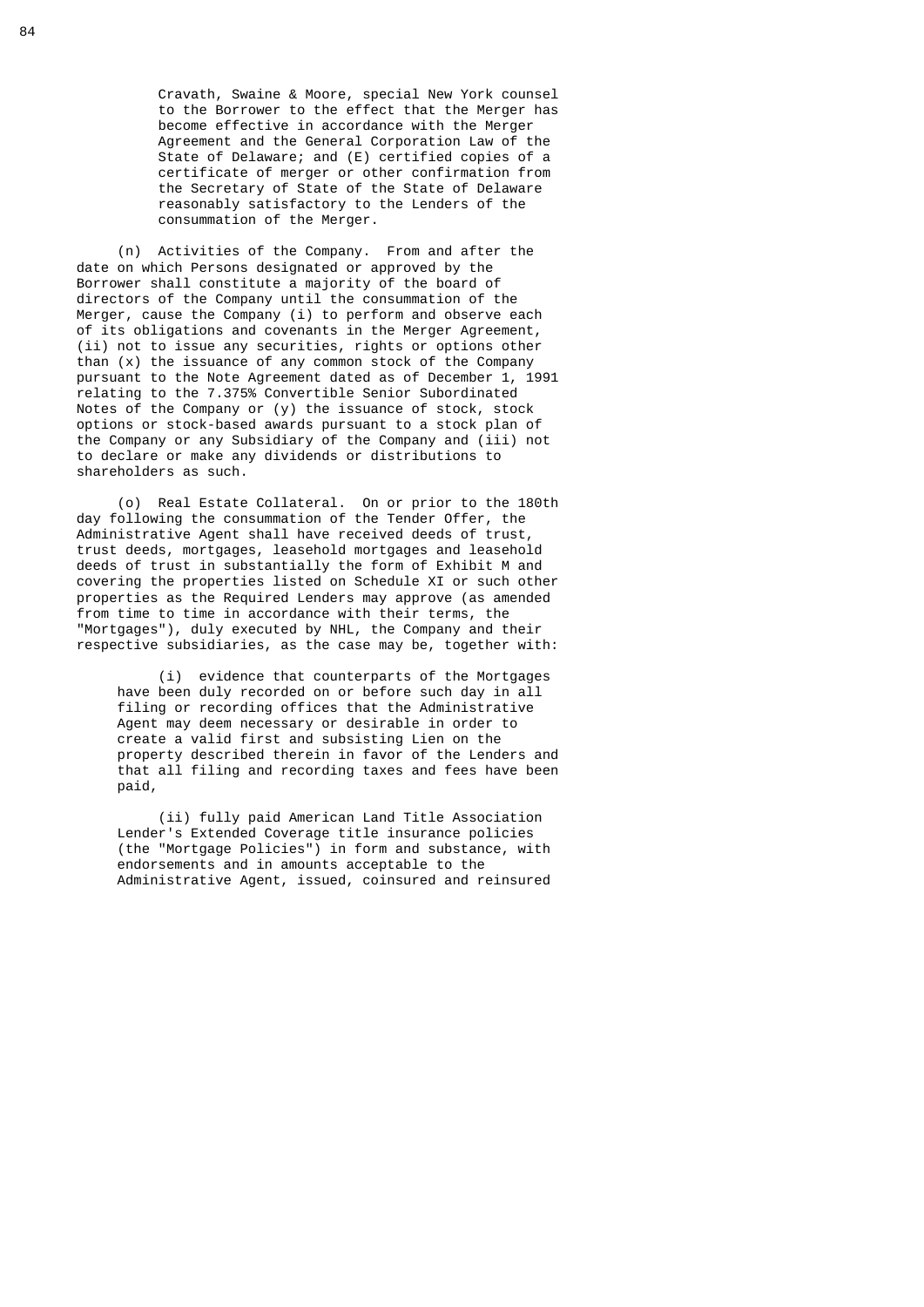by title insurers acceptable to the Administrative Agent, insuring the Mortgages to be valid first and subsisting Liens on the property described therein, free and clear of all defects (including, but not limited to, mechanics' and materialmen's Liens) and encumbrances, excepting only Permitted Encumbrances, and providing for such other affirmative insurance (including indorsements for future advances under the Loan Documents and for mechanics' and materialmen's Liens) and such coinsurance and direct access reinsurance as the Administrative Agent may deem necessary or desirable,

 (iii) for each property described in a Mortgage and which is either owned in fee by a Loan Party or that is a free-standing leasehold property, American Land Title Association form surveys, dated or brought to date no more than 120 days before such day certified to the Administrative Agent and the issuer of the Mortgage Policies in a manner reasonably satisfactory to the Administrative Agent by a land surveyor duly registered and licensed in the States in which the property described in such surveys is located and reasonably acceptable to the Administrative Agent, showing all buildings and other improvements, any off-site improvements, the location of any easements, parking spaces, rights of way, building set-back lines and other dimensional regulations and the absence of encroachments, either by such improvements or on to such property, and other defects, other than encroachments and other defects acceptable to the Administrative Agent,

 (iv) an appraisal of each of the properties described in the Mortgages (for which an appraisal is required by the Federal Financial Institutions Reform, Recovery and Enforcement Act of 1989 as determined by the Administrative Agent) complying with the requirements of the Federal Financial Institutions Reform, Recovery and Enforcement Act of 1989,

 (v) engineering, soils and other reports as to the properties described in the Mortgages, in form and substance and from professional firms acceptable to the Administrative Agent,

 (vi) the Assignments of Leases and Rents referred to in the Mortgages, duly executed by the Borrower,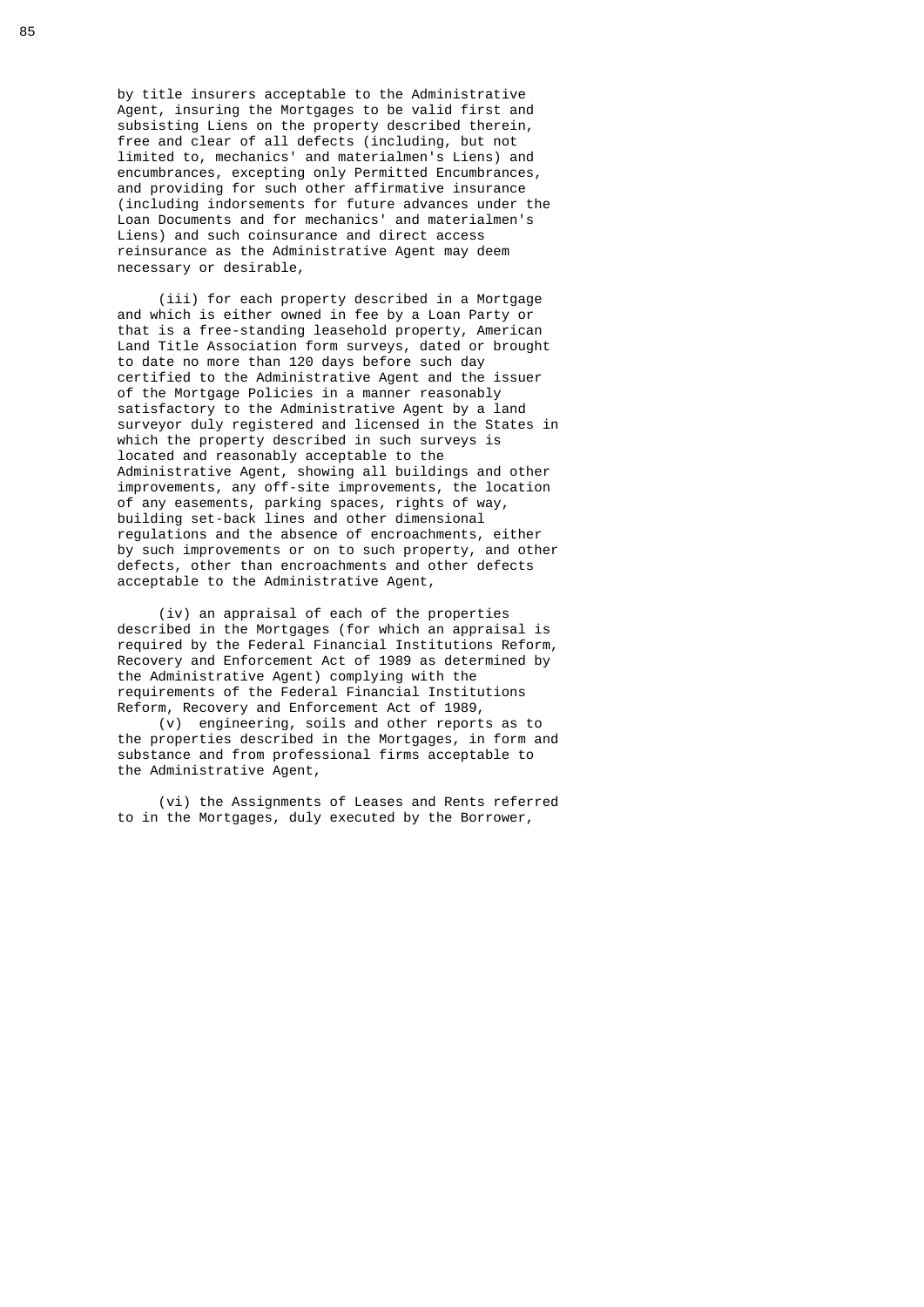(vii) such consents and agreements of lessors and other third parties, and such estoppel letters and other confirmations, as the Administrative Agent may deem necessary or desirable, and (viii) evidence of the insurance required by the terms of the Mortgages.

 (p) Net Worth. Maintain, at the end of each fiscal quarter, Stockholders' Equity of not less than \$125,000,000, plus the aggregate amount of capital contributions made to the Borrower's capital from the date hereof, plus 65% of the cumulative Net Income of the Borrower for the period beginning June 1, 1994 and ending on such last day of such fiscal quarter.

> (q) EBITDA to Interest Expense. Maintain as of the end of each fiscal quarter of the Borrower an Interest Coverage Ratio of not less than the ratio set forth below for such fiscal quarter:

| Four Fiscal Quarters<br>Ending in | Ratio |
|-----------------------------------|-------|
| September 1994                    | 4.5:1 |
| December 1994                     | 4.5:1 |
| March 1995                        | 4.5:1 |
| June 1995                         | 4.5:1 |
| September 1995                    | 4.5:1 |
| December 1995                     | 4.5:1 |
| March 1996                        | 5.0:1 |
| June 1996                         | 5.0:1 |
| September 1996                    | 5.0:1 |
| December 1996                     | 5.0:1 |
| March 1997                        | 5.5:1 |
| June 1997                         | 5.5:1 |
| September 1997                    | 5.5:1 |
| December 1997                     | 5.5:1 |
| March 1998                        | 6.0:1 |
| June 1998                         | 6.0:1 |
| September 1998                    | 6.0:1 |
| December 1998                     | 6.0:1 |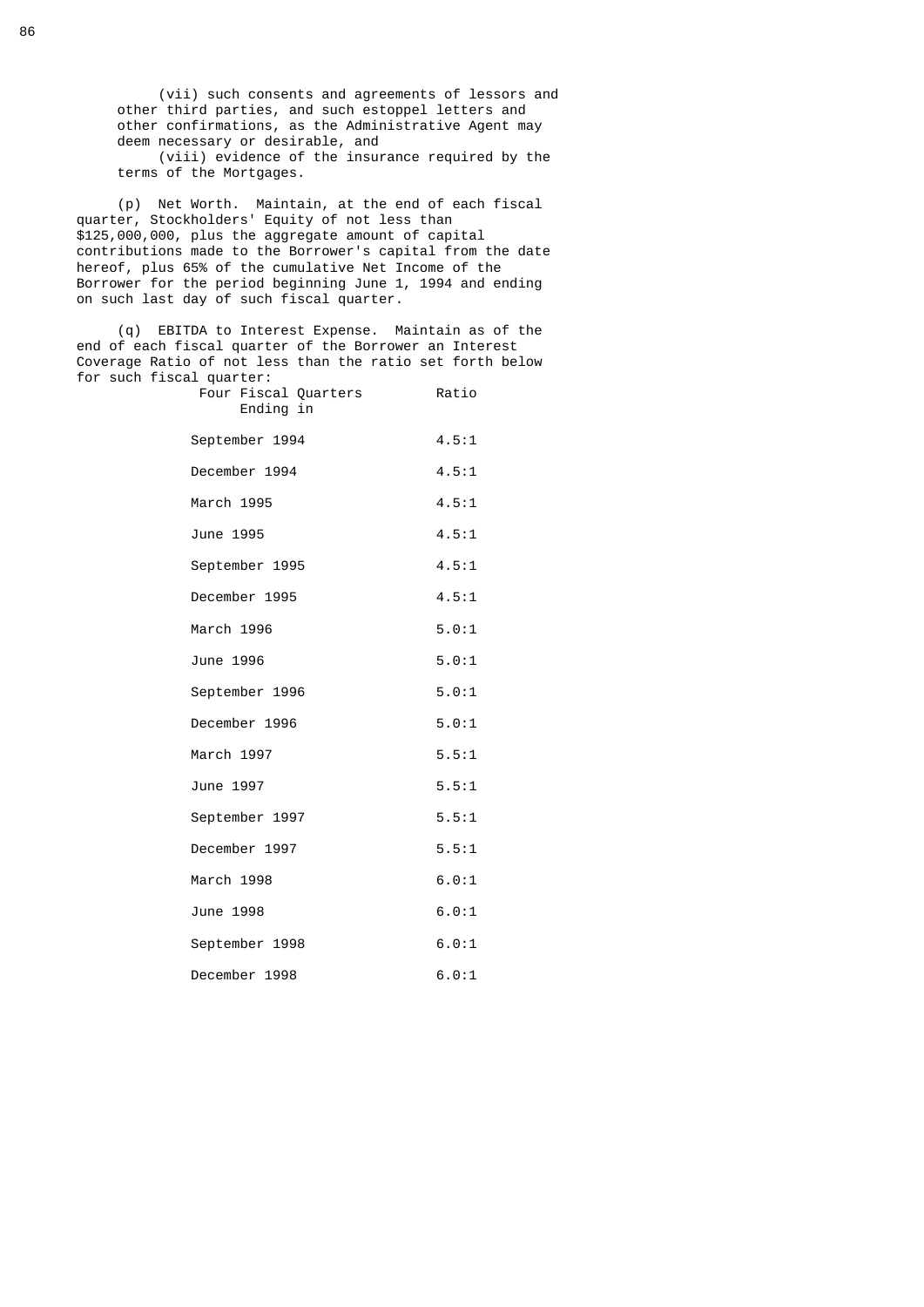| Four Fiscal Quarters<br>Ending in | Ratio |
|-----------------------------------|-------|
| March 1999                        | 6.0:1 |
| June 1999                         | 6.0:1 |
| September 1999                    | 6.0:1 |
| December 1999                     | 6.0:1 |
| March 2000                        | 6.0:1 |
| June 2000                         | 6.0:1 |
| September 2000                    | 6.0:1 |
| December 2000                     | 6.0:1 |
|                                   |       |

 (r) Debt to EBITDA. Maintain at the end of each fiscal quarter of the Borrower a ratio of Consolidated Debt of the Borrower and its Subsidiaries as of the end of such fiscal quarter to EBITDA in the aggregate for the four fiscal quarters then ended of not more than the ratio set forth below for such fiscal quarter:

| Four Fiscal Quarters<br>Ending in | Ratio            |
|-----------------------------------|------------------|
| September 1994                    | 4.25:1           |
| December 1994                     | 4.00:1           |
| March 1995                        | 3.50:1           |
| June 1995                         | 3.50:1           |
| September 1995                    | 3.50:1           |
| December 1995                     | 3.50:1           |
| March 1996                        | 3.00:1           |
| June 1996<br>September 1996       | 3.00:1<br>3.00:1 |
| December 1996<br>March 1997       | 3.00:1<br>2.50:1 |
| June 1997<br>September 1997       | 2.50:1<br>2.50:1 |
| December 1997<br>March 1998       | 2.50:1<br>2.00:1 |
| June 1998                         | 2.00:1           |
| September 1998                    | 2.00:1           |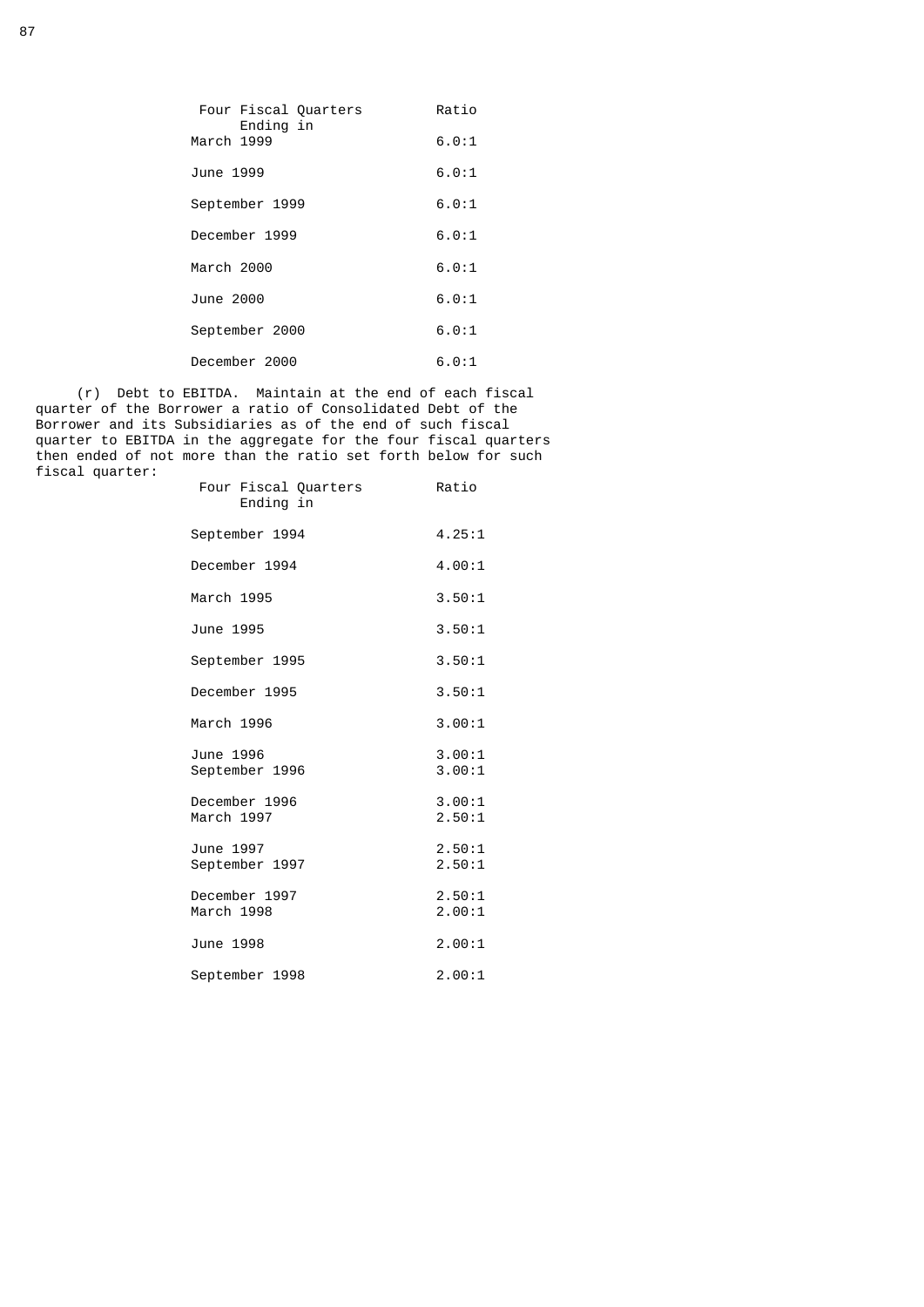| Four Fiscal Quarters<br>Ending in | Ratio  |
|-----------------------------------|--------|
| December 1998                     | 2.00:1 |
| March 1999                        | 2.00:1 |
| June 1999                         | 2.00:1 |
| September 1999                    | 2.00:1 |
| December 1999                     | 2.00:1 |
| March 2000                        | 2.00:1 |
| June 2000                         | 2.00:1 |
| September 2000                    | 2.00:1 |
| December 2000                     | 2.00:1 |

 (s) Fixed Charge Coverage Ratio. Maintain at the end of each fiscal quarter of the Borrower a Fixed Charge Ratio of not less than the ratio set forth below for each period set forth below:

| Four Fiscal Quarters<br>Ending in | Ratio  |
|-----------------------------------|--------|
| September 1994                    | 1.00:1 |
| December 1994                     | 1.15:1 |
| March 1995                        | 1.20:1 |
| June 1995                         | 1.25:1 |
| September 1995                    | 1.25:1 |
| December 1995                     | 1.30:1 |
| March 1996                        | 1.30:1 |
| June 1996                         | 1.30:1 |
| September 1996                    | 1.30:1 |
| December 1996                     | 1.30:1 |
| March 1997                        | 1.40:1 |
| June 1997                         | 1.40:1 |
| September 1997                    | 1.40:1 |
| December 1997                     | 1.40:1 |
| March 1998                        | 1.60:1 |
| June 1998                         | 1.60:1 |
| September 1998                    | 1.60:1 |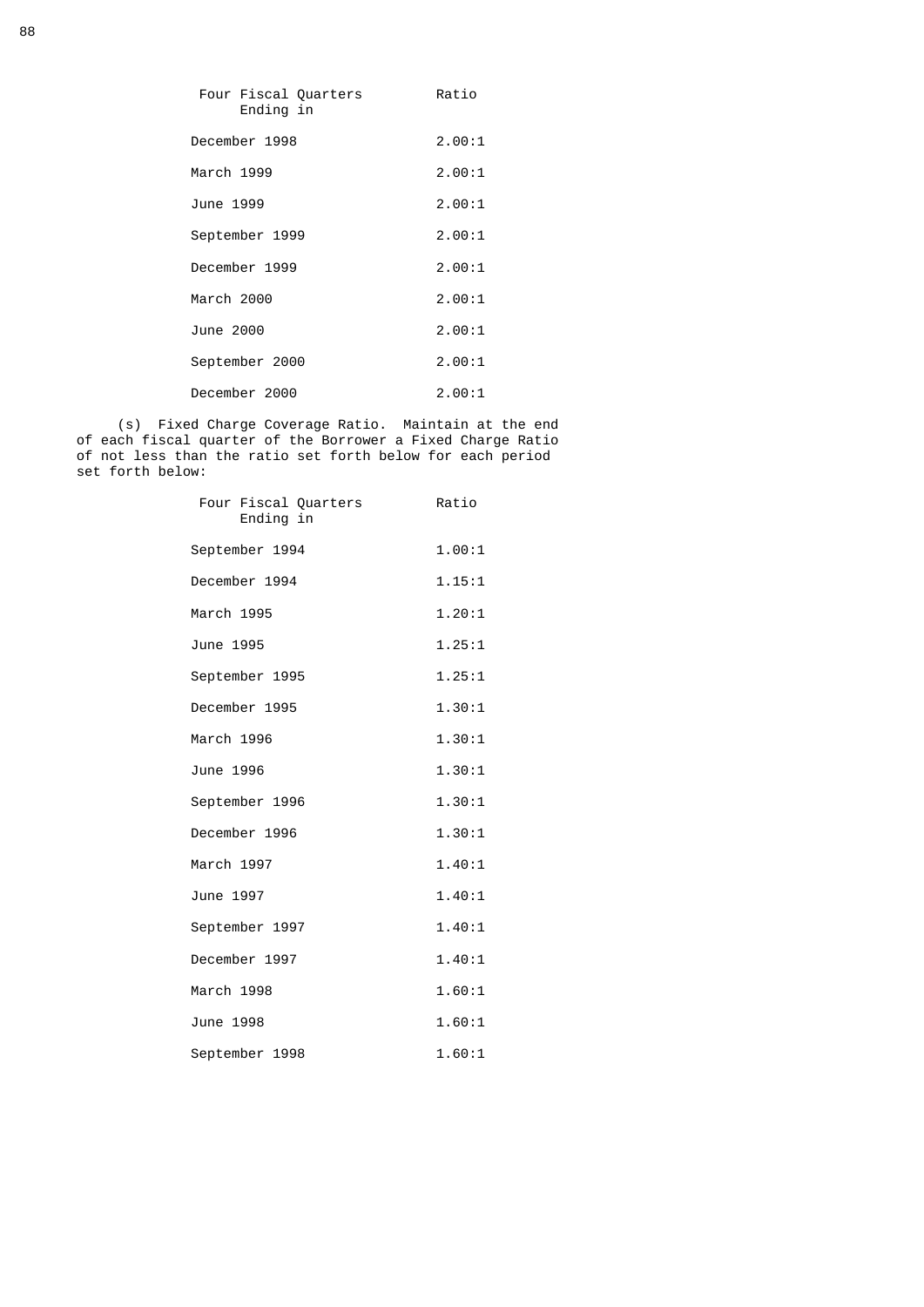| Four Fiscal Quarters<br>Ending in | Ratio  |
|-----------------------------------|--------|
| December 1998                     | 1.60:1 |
| March 1999                        | 1.70:1 |
| June 1999                         | 1.70:1 |
| September 1999                    | 1.70:1 |
| December 1999                     | 1.70:1 |
| March 2000                        | 1.80:1 |
| June 2000                         | 1.80:1 |
| September 2000                    | 1.80:1 |
| December 2000                     | 1.80:1 |

 (t) Reporting Requirements. Furnish to the Lenders through the Administrative Agent:

 (i) as soon as available and in any event within 50 days after the end of each of the first three quarters of each fiscal year of the Borrower, Consolidated balance sheets of the Borrower as of the end of such quarter and Consolidated statements of earnings, cash flows and stockholders' equity of the Borrower for the period commencing at the end of the previous fiscal year and ending with the end of such quarter, certified (subject to normal year-end audit adjustment and the absence of footnotes) on behalf of the Borrower by the chief financial officer of the Borrower;

 (ii) as soon as available and in any event within 105 days after the end of each fiscal year of the Borrower, a copy of the annual report on Form 10-K for such year for the Borrower and its Subsidiaries, containing financial statements for such year certified in a manner reasonably acceptable to the Required Lenders by KPMG Peat Marwick or other independent public accountants reasonably acceptable to the Required Lenders;

 (iii) together with each delivery of financial statements pursuant to clauses (i) and (ii) above, (A) a certificate executed on behalf of the Borrower by a senior officer of the Borrower stating that no Default has occurred and is continuing or, if a Default has occurred and is continuing, a statement as to the nature thereof and the action that the Borrower has taken and proposes to take with respect thereto and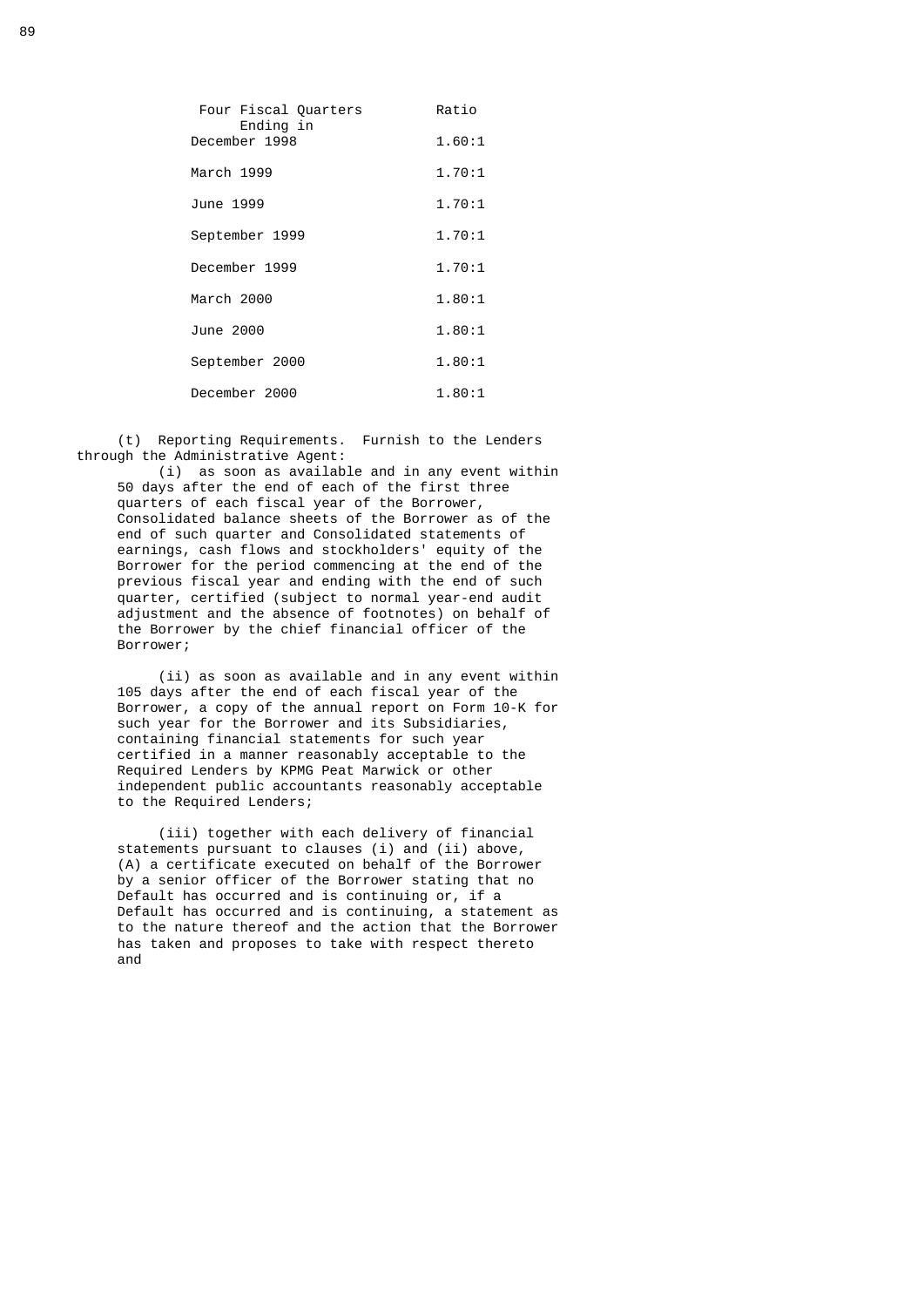(B) a schedule in form reasonably satisfactory to the Administrative Agent of the computations used by the Borrower in determining compliance with the covenants contained in Sections  $5.01(p)$ ,  $(q)$ ,  $(r)$  and  $(s)$ ;

 (iv) as soon as possible and in any event within five days after knowledge of the occurrence of each Default continuing on the date of such statement, a statement executed on behalf of the Borrower by the chief financial officer of the Borrower setting forth details of such Default and the action which the Borrower has taken and proposes to take with respect thereto;

 (v) as soon as available and in any event no later than 15 days before the end of each fiscal year of the Borrower, forecasts prepared by management of the Borrower, in form satisfactory to the Administrative Agent, of balance sheets, income statements and cash flow statements on a quarterly basis for the fiscal year following such fiscal year than ending and on an annual basis for each fiscal year thereafter until the Termination Date;

 (vi) promptly after the sending or filing thereof, copies of all reports which the Borrower sends to any of its public security holders, and copies of all Forms 10-K, 10-Q and 8-K, Schedules l3E- 4 (including all exhibits filed therewith) and registration statements, and any other filings and statements that the Borrower or any Subsidiary files with the Securities and Exchange Commission or any national securities exchange;

 (vii) promptly and in any event within (A) ten days after the filing or receiving thereof, copies of all reports and notices with respect to each Plan of the Borrower or any of its ERISA Affiliates which the Borrower or any of its ERISA Affiliates files under ERISA with the Internal Revenue Service or the PBGC or the U.S. Department of Labor or which the Borrower or any of its ERISA Affiliates receives from the PBGC, other than a notice described in clause (D) of this Section 5.01(t)(vii), (B) ten days after the Borrower or any of its ERISA Affiliates knows or has reason to know that any ERISA Event with respect to the Borrower or any of its ERISA Affiliates has occurred, a statement of the chief financial officer of the Borrower describing such ERISA Event and the action, if any, that the Borrower or such ERISA Affiliate proposes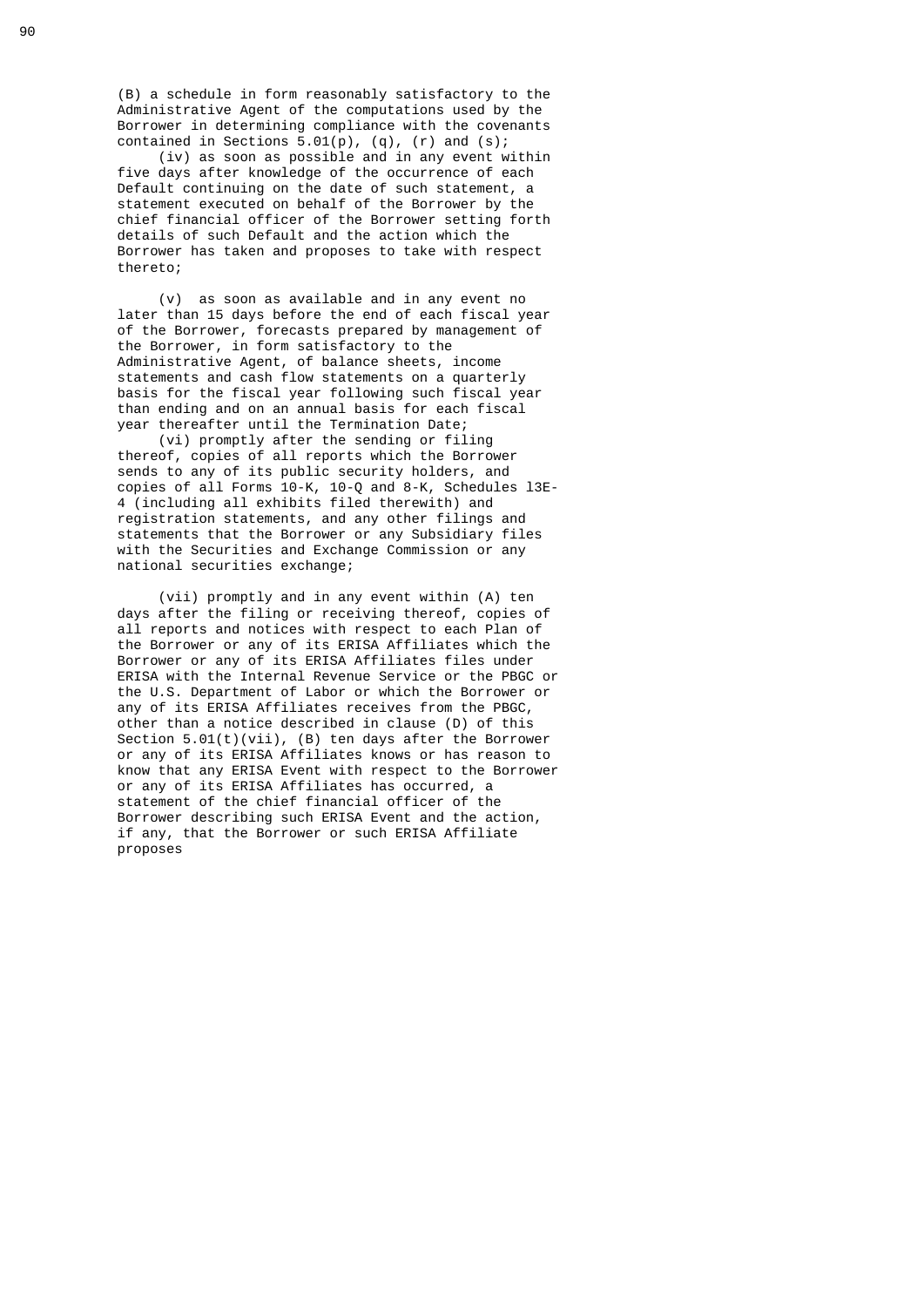to take with respect thereto, (C) ten days after receipt thereof by the Borrower or any of its ERISA Affiliates from the sponsor of a Multiemployer Plan of the Borrower or any of its ERISA Affiliates, a copy of each notice received by any such Person concerning the imposition of Withdrawal Liability upon such Person, the reorganization or termination of such Multiemployer Plan, or the amount of the liability incurred, or that may be incurred, by the Borrower or any of its ERISA Affiliates in connection with any such event and (D) five Business Days after receipt thereof by the Borrower or any of its ERISA Affiliates, copies of each notice from the PBGC stating its intention to terminate any Plan of the Borrower or any of its ERISA Affiliates or to have a trustee appointed to administer any such Plan;

 (viii) in the event of any change in GAAP from the date of the financial statements referred to in Section 4.01(f) and upon delivery of any financial statement required to be furnished under clauses (i) or (ii) of this Section 5.01(t), a statement of reconciliation conforming any information contained in such financial statement with GAAP as in effect on th date of the financial statements referred to in Section 4.01(f);

 (ix) promptly upon any officer of the Borrower obtaining knowledge thereof, written notice of (A) the institution or non-frivolous threat of any action, suit, proceeding, governmental investigation or arbitration against or affecting the Borrower or any of its Subsidiaries or any property of the Borrower or any of its Subsidiaries (any such action, suit, proceeding, investigation or arbitration being a "Proceeding") or (B) any material development in any Proceeding that is already pending, where such Proceeding or development has not previously been disclosed by the Borrower hereunder and would be reasonably likely to have a Material Adverse Effect (in the case of clause (a) of the definition of Material Adverse Effect, the term "Person" shall mean the Borrower); together in each case with such other information as any Lender through the Administrative Agent may reasonably request to enable the Lenders and their counsel to evaluate such matters;

> (x) promptly after the furnishing thereof, copies of any statement or report furnished to any other holder of the securities of the Guarantor or of any of its Subsidiaries pursuant to the terms of any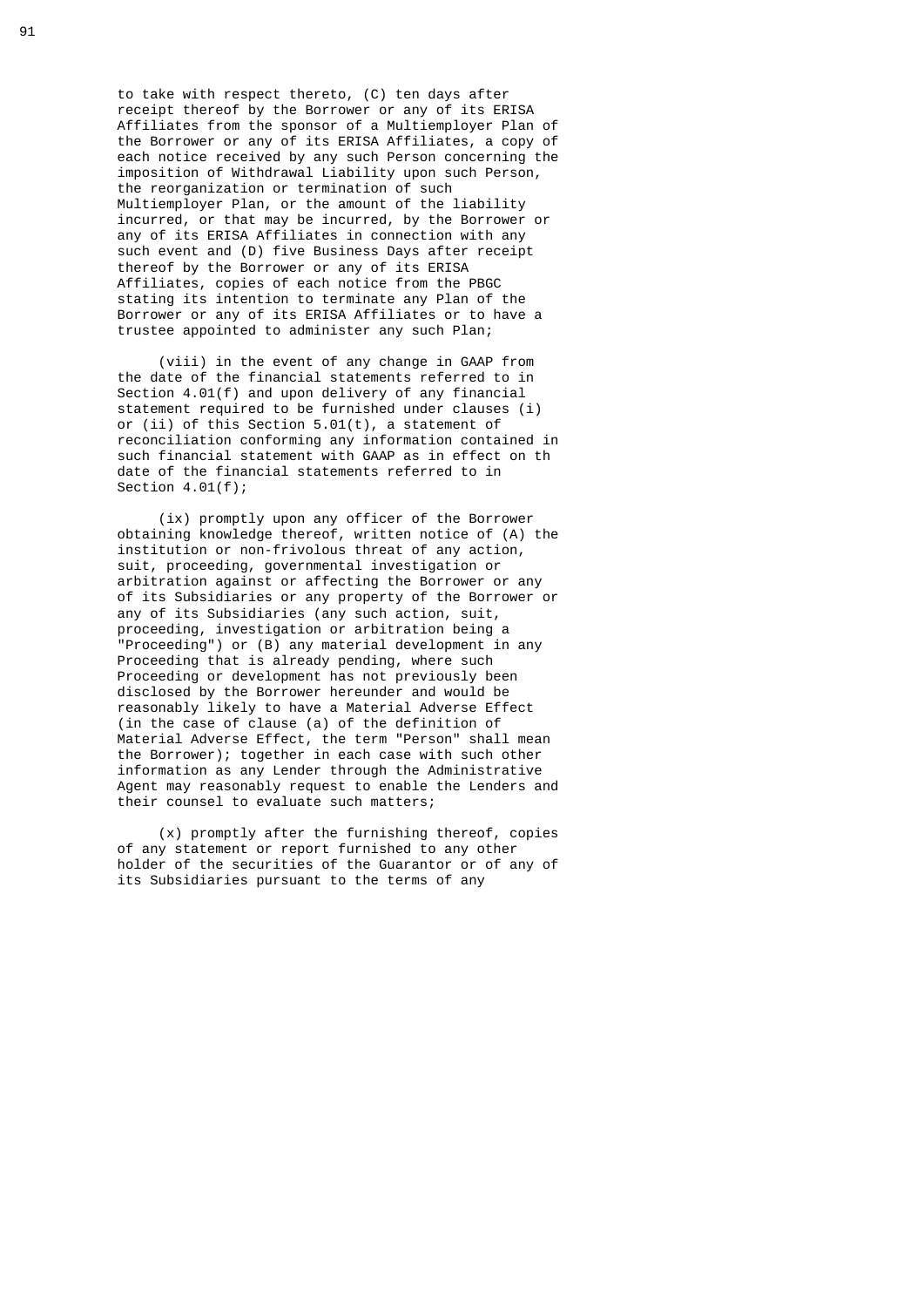indenture, loan or credit or similar agreement and not otherwise required to be furnished to the Lenders pursuant to any other clause of this Section 5.01(t);

 (xi) promptly upon receipt thereof, copies of all notices, requests and other documents received by the Guarantor or any of its Subsidiaries under or pursuant to any Related Document and, from time to time upon request by the Administrative Agent, such information and reports regarding the Related Documents as the Administrative Agent may reasonably request;

 (xii) within 10 days after receipt, copies of all Revenue Administrative Agent Reports (Internal Revenue Service Form 886), or other written proposals of the Internal Revenue Service, that propose, determine or otherwise set forth positive adjustments to the Federal income tax liability of the affiliated group (within the meaning of Section 1504(a)(1) of the Internal Revenue Code) of which the Borrower is a member aggregating \$5,000,000 or more;

 (xiii) promptly, and in any event within five Business Days after the due date (with extensions) for filing the final Federal income tax return in respect of each taxable year, a certificate of the Borrower (a "Tax Certificate"), signed on behalf of the Borrower by the President or the chief financial officer of the Borrower, stating that the common parent of the affiliated group (within the meaning of Section 1504(a)(1) of the Internal Revenue Code) of which the Borrower is a member has paid to the Internal Revenue Service or other taxing authority the full amount that such affiliated group is required to pay in respect of Federal income tax for such year and that the Borrower and its Subsidiaries have received any amounts payable to them, and have not paid amounts in respect of taxes (Federal, state, local or foreign) in excess of the amount they are required to pay, under the Tax Agreement in respect of such taxable year;

 (xiv) promptly after the occurrence thereof, notice of any condition or occurrence on any property of the Guarantor or any of its Subsidiaries that results in a material noncompliance by the Guarantor or any of its Subsidiaries with any Environmental Law or Environmental Permit or would be reasonably likely to (i) form the basis of an Environmental Action against the Guarantor or any of its Subsidiaries or any such property that would be reasonably likely to have a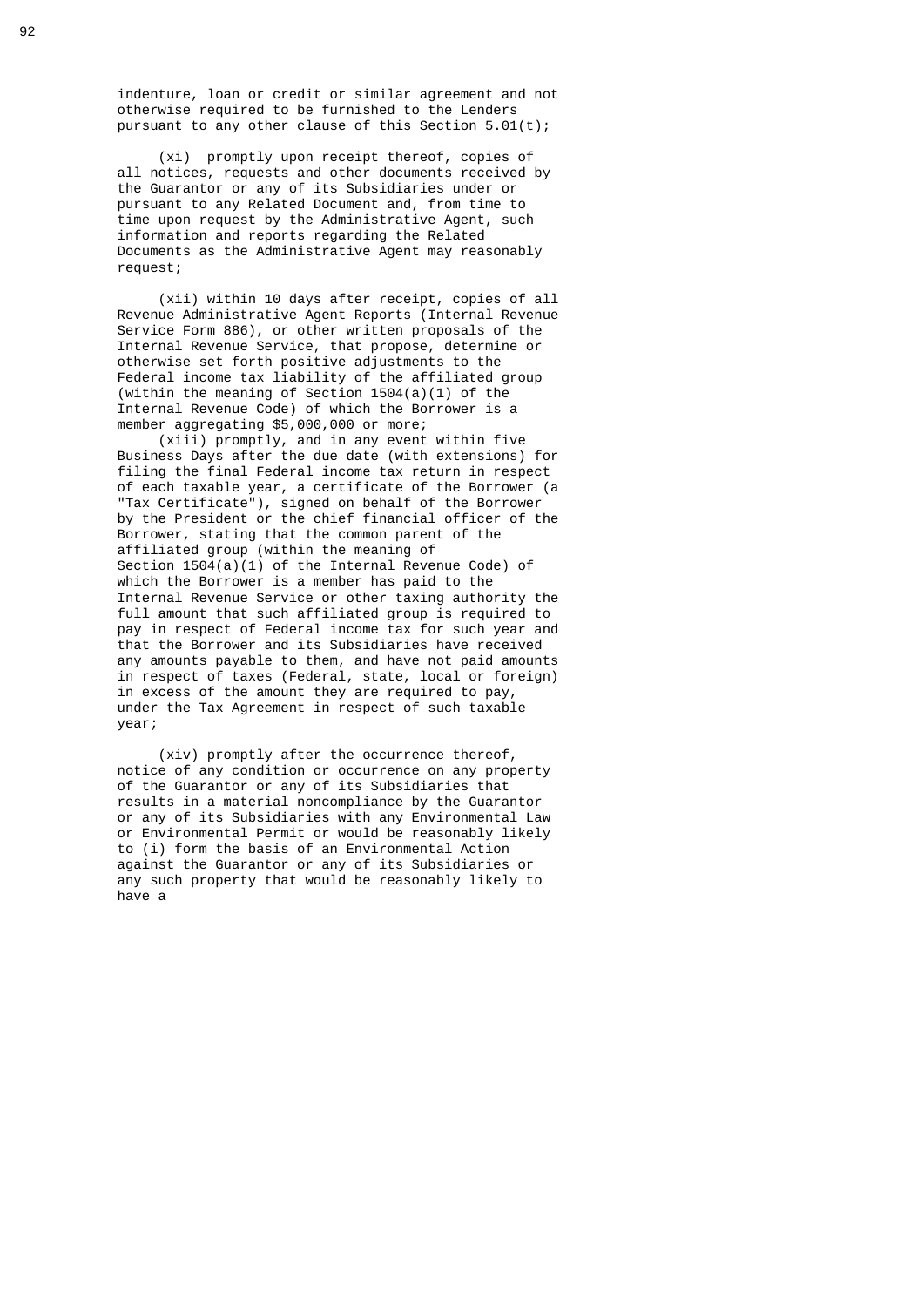Material Adverse Effect (in the case of clause (a) of the definition of Material Adverse Effect, the term "Person" shall mean the Borrower) or (ii) cause any such property to be subject to any restrictions on ownership, occupancy, use or transferability under any Environmental Law or Environmental Permit or would be reasonably likely to (i) form the basis of an Environmental Action against any Loan Party or any of its Subsidiaries or such property that could have a Material Adverse Effect (in the case of clause (a) of the definition of Material Adverse Effect, the term "Person" shall mean the Borrower) or (ii) cause any such property to be subject to any restrictions on ownership, occupancy, use or transferability under any Environmental Law; and

 (xv) such other information respecting the condition (financial or otherwise), operations, assets or business of the Borrower or any of its Subsidiaries as any Lender through the Administrative Agent may from time to time reasonably request.

 (u) Monthly Financial Statements. During the period from the date of the Consummation of the Tender Offer through the one year anniversary of such date, the Borrower will furnish to the Administrative Agent as soon as available, and in any event within 30 days after the end of each calendar month, a consolidated balance sheet of the Borrower and its Subsidiaries as of the end of such month and consolidated statements of income and cash flows and divisional operational results of the Borrower and its Subsidiaries for the period commencing at the end of the previous month and ending with the end of such month, duly certified on behalf of the Borrower by the chief financial officer of the Borrower (but which need not include a GAAP certification).

 (v) Transactions with Affiliates. Conduct, and cause each of its Subsidiaries to conduct, all transactions otherwise permitted under this Agreement with any of their Affiliates (other than the Borrower or any of its Subsidiaries) on terms that are fair and reasonable and no less favorable to the Borrower or such Subsidiary than it would obtain in a comparable arm's-length transaction with a Person that is not an Affiliate; provided, however, that for purposes of this Section  $5.01(v)$ , the term "Affiliate" shall not include any officer or director of the Borrower or such Subsidiary, as the case may be, who does not possess directly or indirectly the power to vote 5% or more of the Voting Stock of the Borrower or its Subsidiaries; provided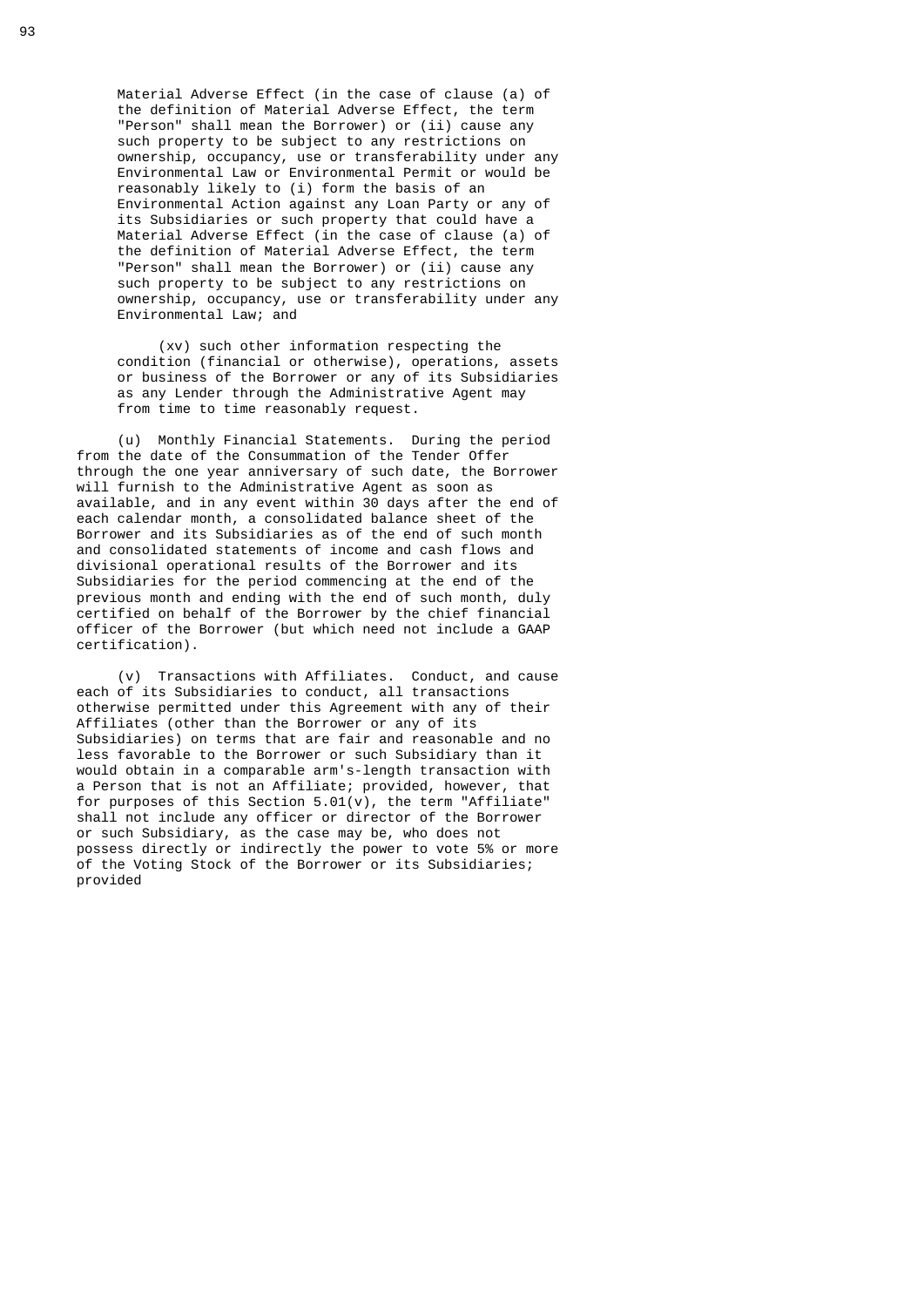further that nothing in this Section 5.01(v) shall restrict the ability of the Borrower and its Subsidiaries from making the payments required to be made by the Borrower and its Subsidiaries under the Tax Agreement.

 (w) Use of Proceeds. Use the proceeds of the Advances as follows: (i) to finance the purchase by the Purchaser of all of the shares of the Company Stock tendered in the Tender Offer, (ii) to finance the Merger, (iii) to prepay amounts outstanding under the 1993 Credit Agreement and the 1994 Credit Agreement on the date of the initial Borrowing hereunder, (iv) to refinance certain Existing Debt of the Company and NHL, (v) to pay transaction costs and expenses and (v) for the general corporate purposes of the Borrower and its Subsidiaries.

> (x) Corporate Separateness. Take, and cause each of its Subsidiaries to take, the following actions:

 (i) pay all of its obligations, indebtedness and expenses (except, in each case, to the extent contested in good faith and by proper proceedings and as to which appropriate reserves are being maintained) and not encourage creditors of the Borrower or such Subsidiary, as the case may be, to look to Public Holdings for such payment;

> (ii) maintain adequate capitalization for purposes of conducting the business it proposes to conduct;

 (iii) maintain a business office or offices which are plainly identified to the public as being separate from the business offices of Public Holdings, and maintain a mailing address in its own name and not in the name of Public Holdings;

 (iv) keep its corporate records and books of account separate from those of Public Holdings;

 (v) maintain its bank accounts separate from those of Public Holdings and not commingle any of its funds with those of Public Holdings;

 (vi) prepare financial statements separate from those of Public Holdings;

 (vii) observe appropriate corporate formalities with respect to all transactions and dealings between Public Holdings on the one hand and the Borrower and its Subsidiaries on the other, and properly reflect all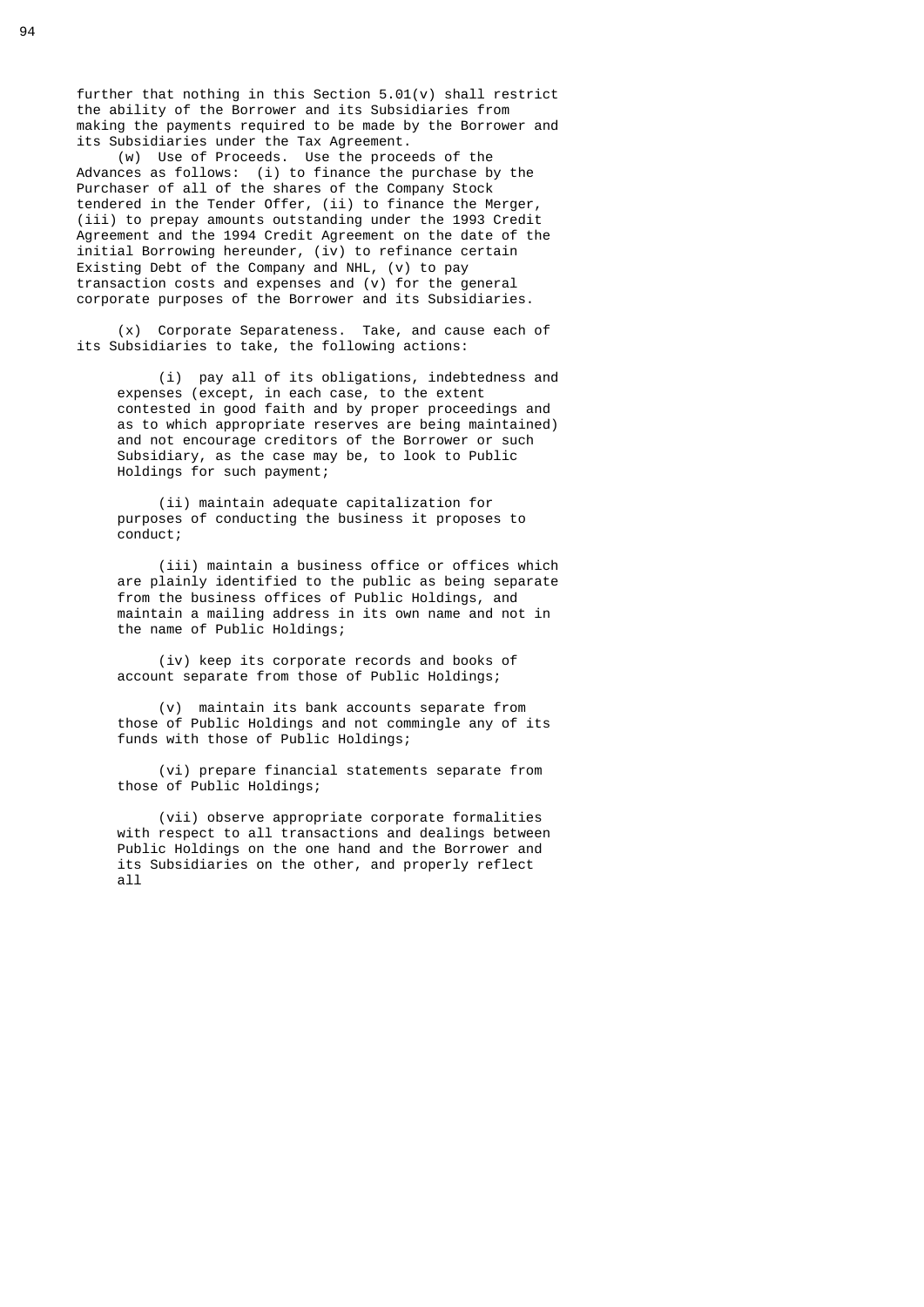such transactions and dealings in the Borrower's or such Subsidiary's accounting records.

 (viii) ensure that all transfers of assets between Public Holdings on the one hand and the Borrower and its Subsidiaries on the other are in compliance with Section 5.01(v) or by way of capital contribution;

 (ix) hold itself out to the public (including each of the creditors of the Borrower, its Subsidiaries and Public Holdings) as a corporate entity separate and distinct from Holdings;

 (x) not become a debtor of Public Holdings and not have Public Holdings guarantee any Debt or other liability of the Borrower or any of its Subsidiaries; and

 (xi) not guarantee any Debt or other liability of Public Holdings.

 SECTION 5.02. Negative Covenants. So long as any Advance shall remain unpaid, any Letter of Credit shall be outstanding and shall not be fully cash collateralized pursuant to Section 2.04 or Section 6.02 or any Lender shall have any Commitment hereunder, the Borrower will not:

 (a) Liens, Etc. Create or suffer to exist, or permit any of its Subsidiaries to create or suffer to exist, any Lien, upon or with respect to any of its properties (other than treasury stock and Margin Stock), whether now owned or hereafter acquired, or sign or file, or permit its Subsidiaries to sign or file, under the Uniform Commercial Code of any jurisdiction, a financing statement that names the Borrower or any of its Subsidiaries as debtor, or sign, or permit any of its Subsidiaries to sign, any security agreement authorizing any secured party thereunder to file such financing statement, or assign, or permit any of its Subsidiaries to assign, any right to receive income, other than the following Liens: (i) Liens created by the Loan Documents; (ii) the Liens described on Schedule XII; (iii) Liens upon or in any property of the Subsidiaries of the Borrower (other than Liens upon or in property acquired as part of a Permitted Acquisition securing Funded Debt incurred in connection with such Permitted Acquisition) created at the time of acquisition of such property or improvements thereto to secure the purchase price of such property or to secure indebtedness incurred solely for the purpose of financing the acquisition of such property or any subsequent improvements thereto provided such Liens do not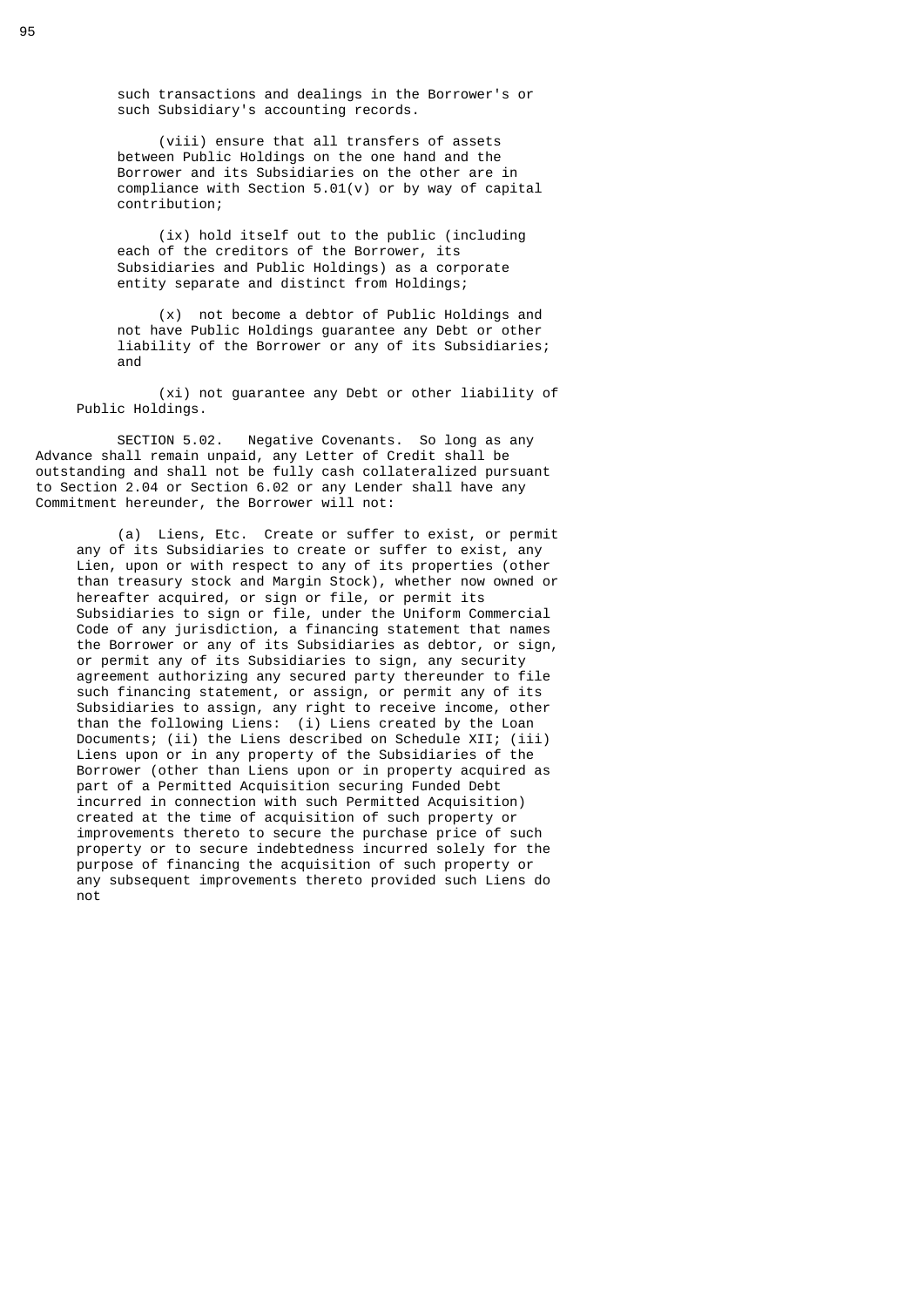extend to any other property of such Subsidiaries; (iv) Liens existing on such property at the time of its acquisition (other than any such Lien created in contemplation of such acquisition); (v) Liens securing Debt incurred to refinance Debt referred to in clause (iii) or (iv) above, provided that such Liens are limited to the same property securing the Debt so refinanced, the principal amount of such Debt shall not be greater than the principal amount of the Debt so refinanced, and any direct or contingent obligor of the Debt secured thereby have not been changed; (vi) mechanics', materialmen's, carriers' and similar Liens arising in the ordinary course of business securing obligations that are not overdue for a period of more than 30 days or which are being contested in good faith and by proper proceedings and as to which appropriate reserves are being maintained; (vii) deposits or Liens to secure the performance of letters of credit, statutory obligations, surety and appeal bonds, performance bonds and other obligations of like nature incurred in the ordinary course of business; (viii) Liens securing Capitalized Leases; (ix) Liens for taxes, assessments and governmental charges or levies not yet due and payable or which are being contested in good faith and by proper proceedings and as to which appropriate reserves are being maintained; (x) Permitted Encumbrances; and (xi) judgment or other similar Liens, provided that there shall be no period of more than 10 consecutive days during which a stay of enforcement of the related judgment shall not be in effect.

 (b) Lease Obligations. Create, incur, assume or suffer to exist, or permit any of its Subsidiaries to create, incur, assume or suffer to exist, any obligations as lessee (i) for the rental or hire of real or personal property in connection with any sale and leaseback transaction, or (ii) for the rental or hire of other real or personal property of any kind under leases or agreements to lease having an original term of one year or more that would cause the direct and contingent liabilities of the Borrower and its Subsidiaries, on a Consolidated basis, in respect of all such obligations in any period set forth below to exceed the amount set forth below for such period: Year Ending In **Amount** 

| December 1994 | \$40,000,000 |
|---------------|--------------|
| December 1995 | \$50,000,000 |
| December 1996 | \$55,000,000 |
| December 1997 | \$60,000,000 |
| December 1998 | \$65,000,000 |
| December 1999 | \$70,000,000 |
|               |              |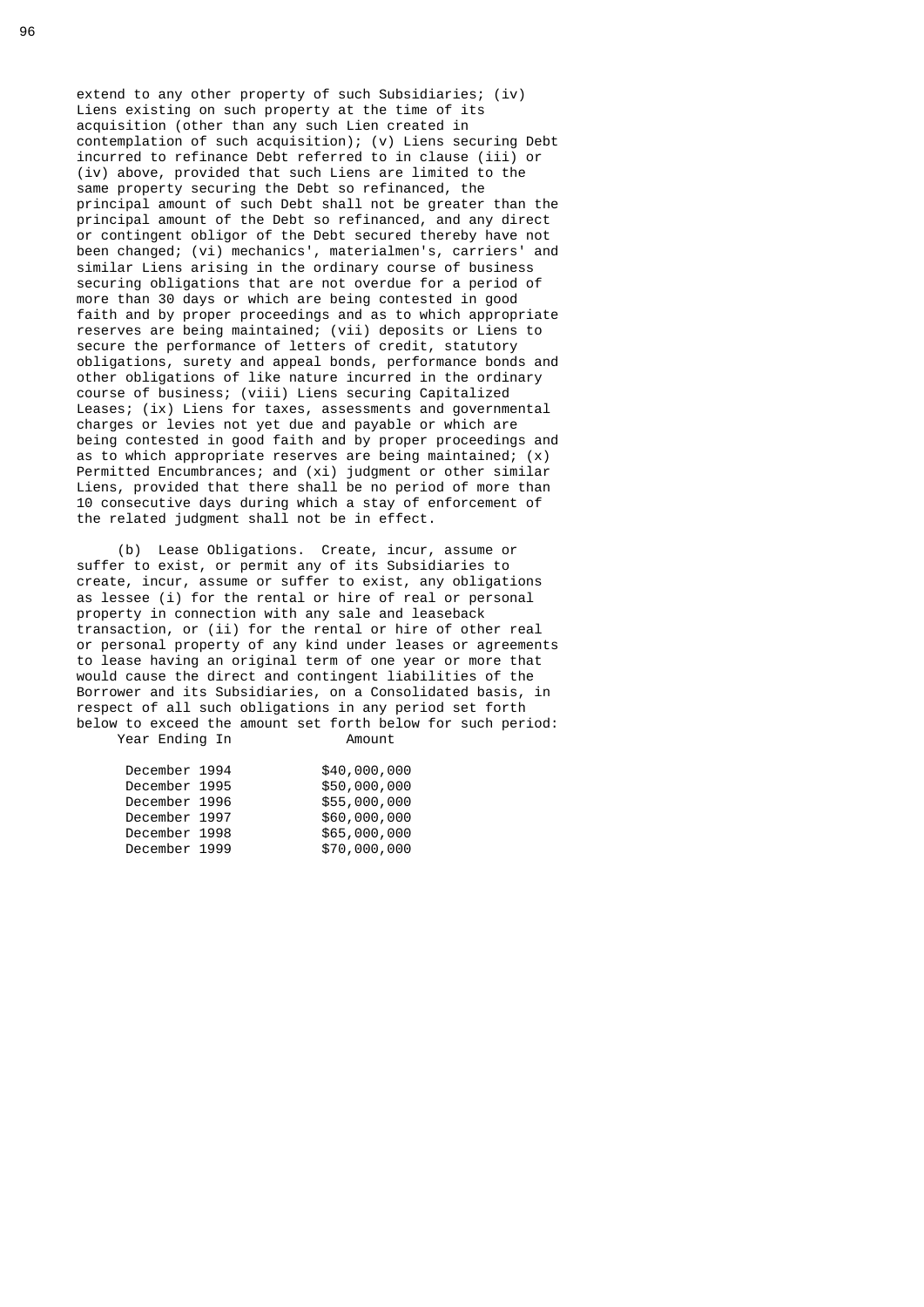December 2000 \$75,000,000

 (c) Mergers, Etc. Merge into or consolidate with any Person or permit any Person to merge into it, or permit any of its Subsidiaries to do so, except that (i) the Borrower and its Subsidiaries may consummate the Merger and (ii) any wholly-owned Subsidiary of the Borrower may merge into or consolidate with any other Subsidiary of the Borrower provided that, in the case of any such consolidation, the Person formed by such consolidation shall be a wholly-owned Subsidiary of the Borrower; provided, however, that in each case, immediately after giving effect thereto, no event shall occur and be continuing that constitutes a Default.

 (d) Sales, Etc. of Assets. Sell, lease, transfer or otherwise dispose of, or permit any of its Subsidiaries to sell, lease, transfer or otherwise dispose of, any assets or grant any option or other right to purchase, lease or otherwise acquire any Collateral other than in the ordinary course of its business, except (i) sales in the ordinary course of its business, (ii) dispositions of obsolete, worn out or surplus property disposed of in the ordinary course of business, (iii) sales, leases, transfers or other dispositions of assets by a wholly-owned Subsidiary of the Borrower with any other wholly-owned Subsidiary of the Borrower, (iv) in a transaction authorized by subsection (c) of this Section, (v) the disposition of Margin Stock for cash in an amount equal to the fair value of such Margin Stock on the date of such disposition, provided that such cash is invested in and held as Cash Equivalents, (vi) sales of assets for cash and for fair value in an aggregate amount not to exceed \$10,000,000 in any year, (vii) the sale of any asset by any Subsidiary of the Borrower (other than a bulk sale of Inventory and a sale of Receivables other than delinquent accounts for collection purposes only) so long as  $(A)$  the purchase price paid to the Borrower or such Subsidiary for such asset shall be no less than the fair market value of such asset at the time of such sale, (B) the purchase price for such asset shall be paid to the Borrower or such Subsidiary solely in cash and (C) the aggregate purchase price paid to the Borrower and all of its Subsidiaries for such asset an all other assets sold by the Borrower and its Subsidiaries during the same Fiscal Year pursuant to this clause (v) shall not exceed \$25,000,000 and (D) the Borrower shall, on the date of such sale, prepay the Advances pursuant to, and in the order of priority set forth in, Section 2.05(b)(ii) in an aggregate principal amount equal to the Net Cash Proceeds received by the Borrower or such Subsidiary from the sale of such asset and (viii) so long as no Default shall occur and be continuing, the grant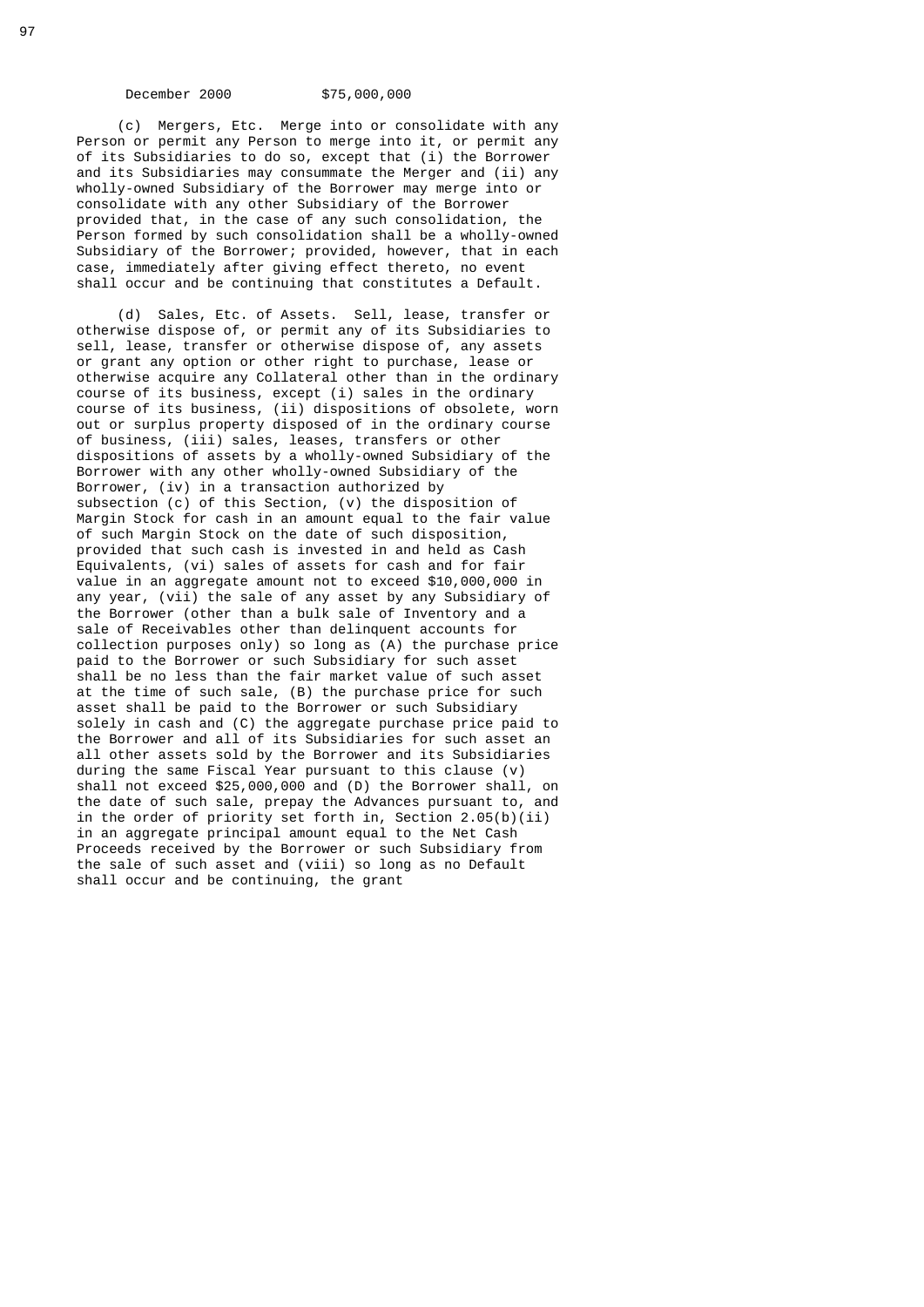of any option or other right to purchase any asset in a transaction which would be permitted under the provisions of the next preceding clause (vii); provided, however, that, notwithstanding the foregoing, (x) the Purchaser shall not, prior to the consummation of the Merger, sell, lease, transfer or otherwise dispose of any of its assets to NHL or the Borrower and (y) none of the Borrower's Subsidiaries shall sell, lease, transfer or otherwise dispose of any of its assets to the Borrower other than the payment by such Subsidiary of cash dividends to the Borrower.

 (e) Dividends, Repurchases, Etc. Declare or pay any dividends, purchase, redeem, retire, defease or otherwise acquire for value any of its capital stock or any warrants, rights or options to acquire such capital stock, now or hereafter outstanding, return any capital to its stockholders as such, make any distribution of assets, capital stock, warrants, rights, options, obligations or securities to its stockholders as such or issue or sell any capital stock or warrants, rights or options to acquire such capital stock, or permit any of its Subsidiaries to purchase, redeem, retire, defease or otherwise acquire for value any capital stock of the Borrower or any warrants, rights or options to acquire such capital stock or to issue or sell any capital stock or any warrants, rights or options to acquire such capital stock (other than to the Borrower), except that the Borrower may:

 (i) declare and deliver dividends and distributions payable only in Common Stock or warrants, rights or options to acquire Common Stock;

 (ii) declare and pay cash dividends to its stockholders in an amount not to exceed in any fiscal year the lesser of (x) the amount of dividends paid by Public Holdings to its public stockholders in such fiscal year in accordance with the past practices of NHL and (y) 25% of net income of the Borrower for the fiscal year immediately preceding the year in which such dividend is paid in the case of each fiscal year during the period from the date hereof through December 31, 2000, provided that the Borrower has not previously paid any dividend pursuant to clauses (iii) or (iv) below;

 (iii) declare and pay cash dividends to its stockholders in an amount not to exceed \$50,000,000 during the period from the date hereof through December 31, 2000 in connection with the repurchase by Public Holdings of its Common Stock, provided that after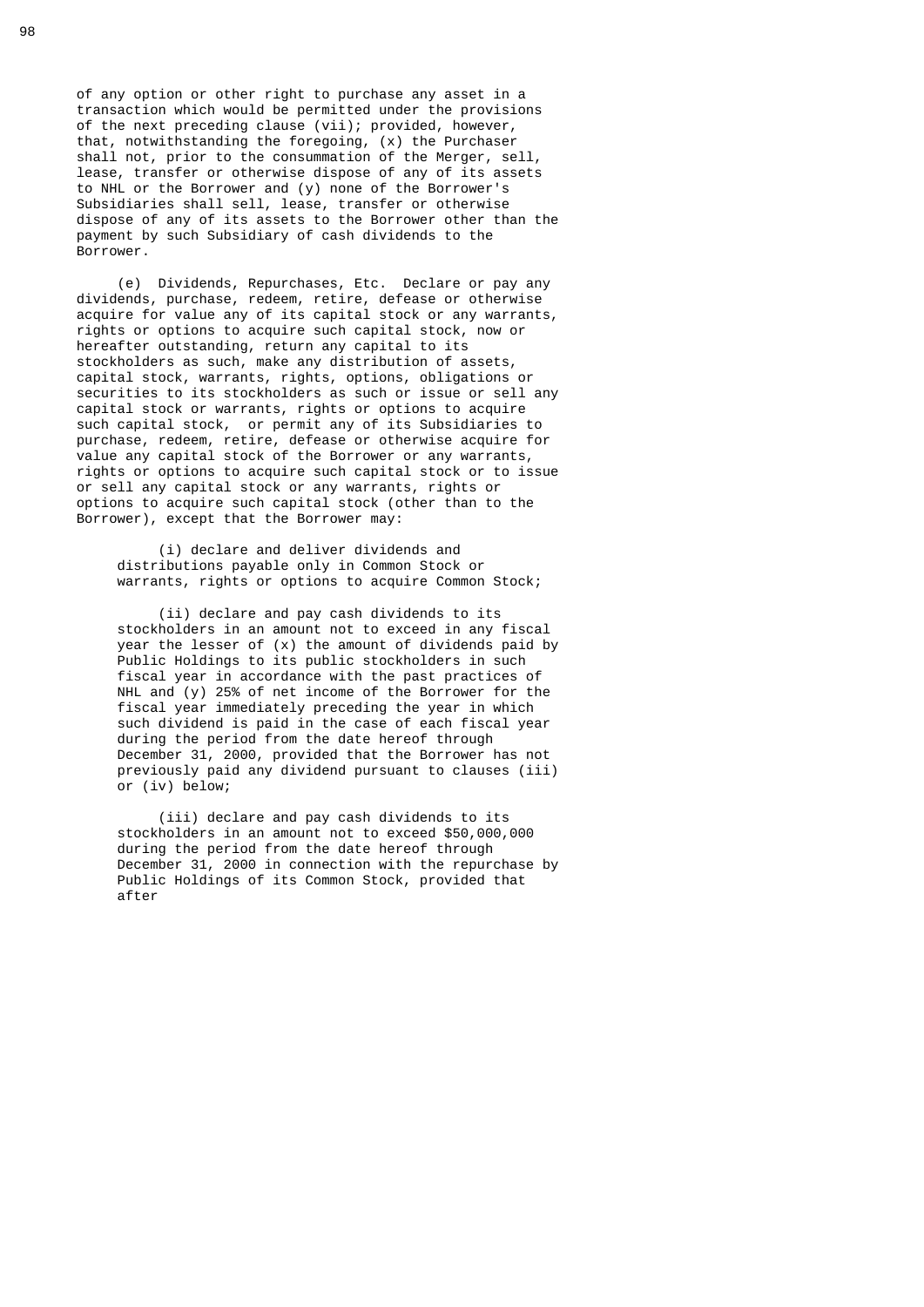giving effect to any such dividend and the related repurchase of common stock the Stockholders' Equity of the Borrower shall be at least \$100,000,000;

 (iv) declare and pay cash dividends in addition to those referred to in clause (iii) above to its stockholders in an amount not to exceed \$50,000,000 during the period from the date hereof through December 31, 2000 in connection with the repurchase by Public Holdings of its Common Stock, provided that (x) at the time of each such payment the long-term senior unsecured debt of the Borrower is rated at least BB+ by Standard & Poor's Ratings Group and at least Ba1 by Moody's Investors Service, Inc. and (y) after giving effect to any such dividend, the ratio of Consolidated Debt of the Borrower and its Subsidiaries as of the date of such payment to the sum of Consolidated Debt of the Borrower and its Subsidiaries as of such date plus Stockholders' Equity as of such date is not more than .55 to 1;

> (v) declare and pay cash dividends to its stockholders in an amount not ot exceed the amount necessary from time to tto pay actual expenses to Persons that are not Affiliates that are incidental to Public Holdings being a public reporting but non operating corporation, provided that, on and after the date on which Public Holdings holds assets other than the capital stock of the Guarantor, such amounts shall not, in the aggregate, exceed \$250,000 in any calendar year;

 provided, however, that, at the time of the payment referred to in clauses (ii), (iii), (iv) and (v) and after giving effect to such payment (and, in the case of clauses (iii) and (iv) thereof, the repurchase by Public Holdings of its Common Stock), no Default shall have occurred and be continuing; provided further that no payment referred to in clause (ii), (iii) or (iv) shall be made unless the Threshold Date shall have occurred on or prior to the 120th day following the consummation of the Tender Offer.

 (f) Investments. Make or hold, or permit any of its Subsidiaries to make or hold, any Investment in any Person, other than Investments (i) by the Purchaser in the Company as contemplated by the Offer to Purchase and the Merger Agreement, (ii) by the Borrower or the Company in any of their respective wholly-owned Subsidiaries or by any wholly-owned Subsidiary of the Borrower or the Company in any other wholly-owned Subsidiary of the Borrower, (iii) in any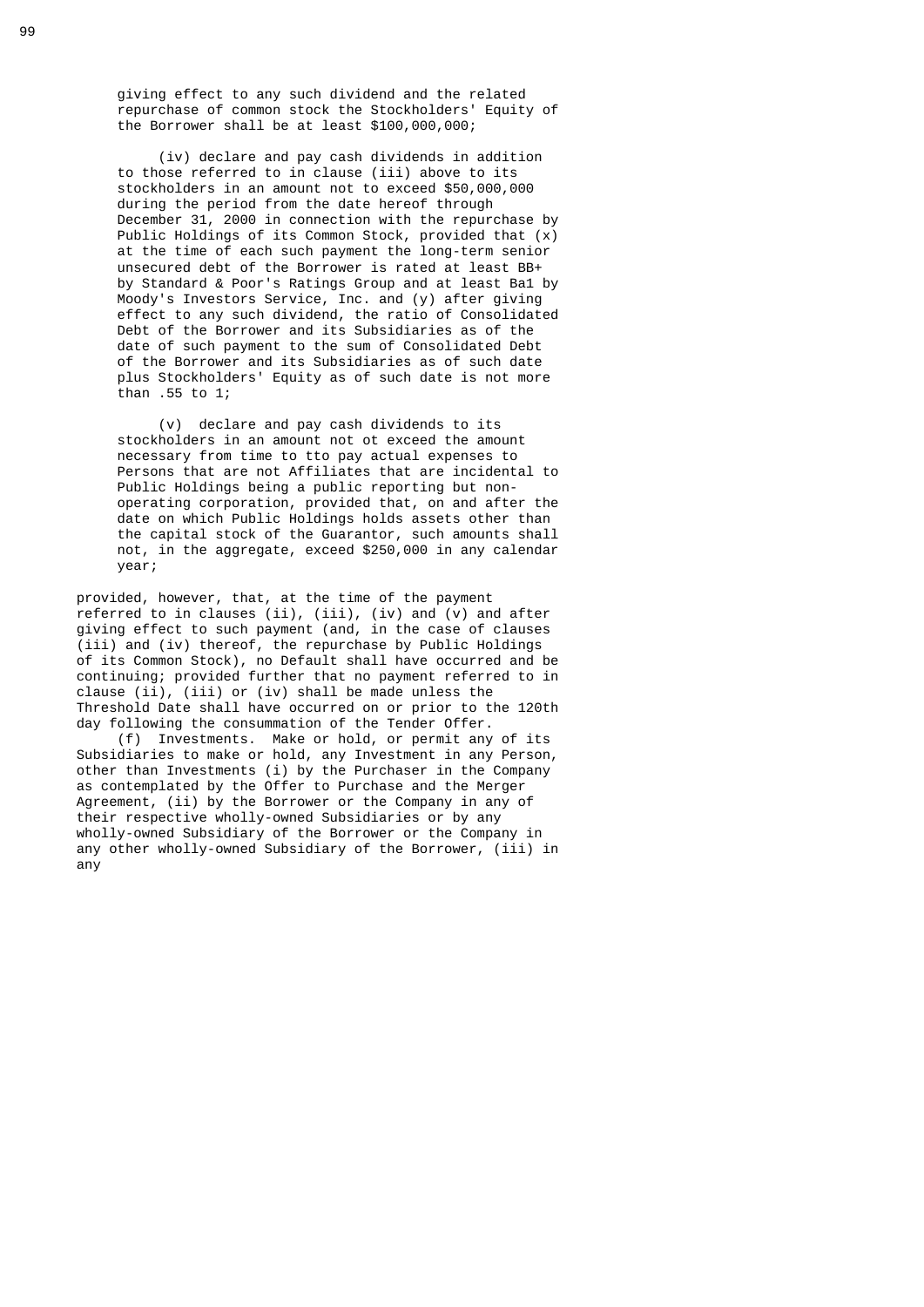officer, director or employee of the Borrower (other than Ronald O. Perelman) in the ordinary course of business consistent with past practice, (iv) that are Permitted Acquisitions, (v) Investments by the Borrower and its Subsidiaries in Cash Equivalents and in Hedge Agreements in an aggregate notional amount not to exceed at any time outstanding an amount equal to 100% of the aggregate outstanding Advances at such time, (vi) Investments by the Borrower in the Company prior to the consummation of the Merger in an amount not to exceed the amount necessary to repay in full the Company's 7.375% Convertible Senior Subordinated Notes due December 15, 2006, provided that such Investment is applied to the repayment of such Convertible Senior Subordinated Notes and (vii) other Investments in an aggregate amount invested at any one time outstanding not to exceed \$10,000,000; provided, however, that each Subsidiary of the Borrower must execute and deliver to the Administrative Agent a security agreement supplement in substantially the form of Exhibit C to the Security Agreement and a subsidiary guaranty supplement in substantially the form of Exhibit A to the Subsidiary Guaranty.

 (g) Change in Nature of Business. Make, or permit any of its Subsidiaries to make, any material change in the nature of the business carried on at the date hereof by the Borrower, the Company and their Subsidiaries taken as a whole, except that, subject to the limitations set forth in Section 5.02(f), the Borrower and its subsidiaries may acquire (i) Control of any Person, or all or substantially all of the assets of any Person, substantially all the business of which consists of businesses that are not Materially Different Businesses, (ii) any other assets which the Borrower or such Subsidiary would not use in a Materially Different Business, or (iii) Control of any Person, substantially all the business of which consists of Materially Different Businesses, or other assets which constitute or would be used by the Borrower or such Subsidiary in a Materially Different Business, as long as (x) the consideration paid by the Borrower for any such acquisition pursuant to this clause (iii), together with the aggregate consideration paid for all previous acquisitions pursuant to this clause (iii) during the term of this Agreement, does not exceed 20% of Consolidated total assets of the Borrower as of the last day of the fiscal quarter next preceding the date of such acquisition and (y) after giving effect thereto, no Default shall have occurred and be continuing.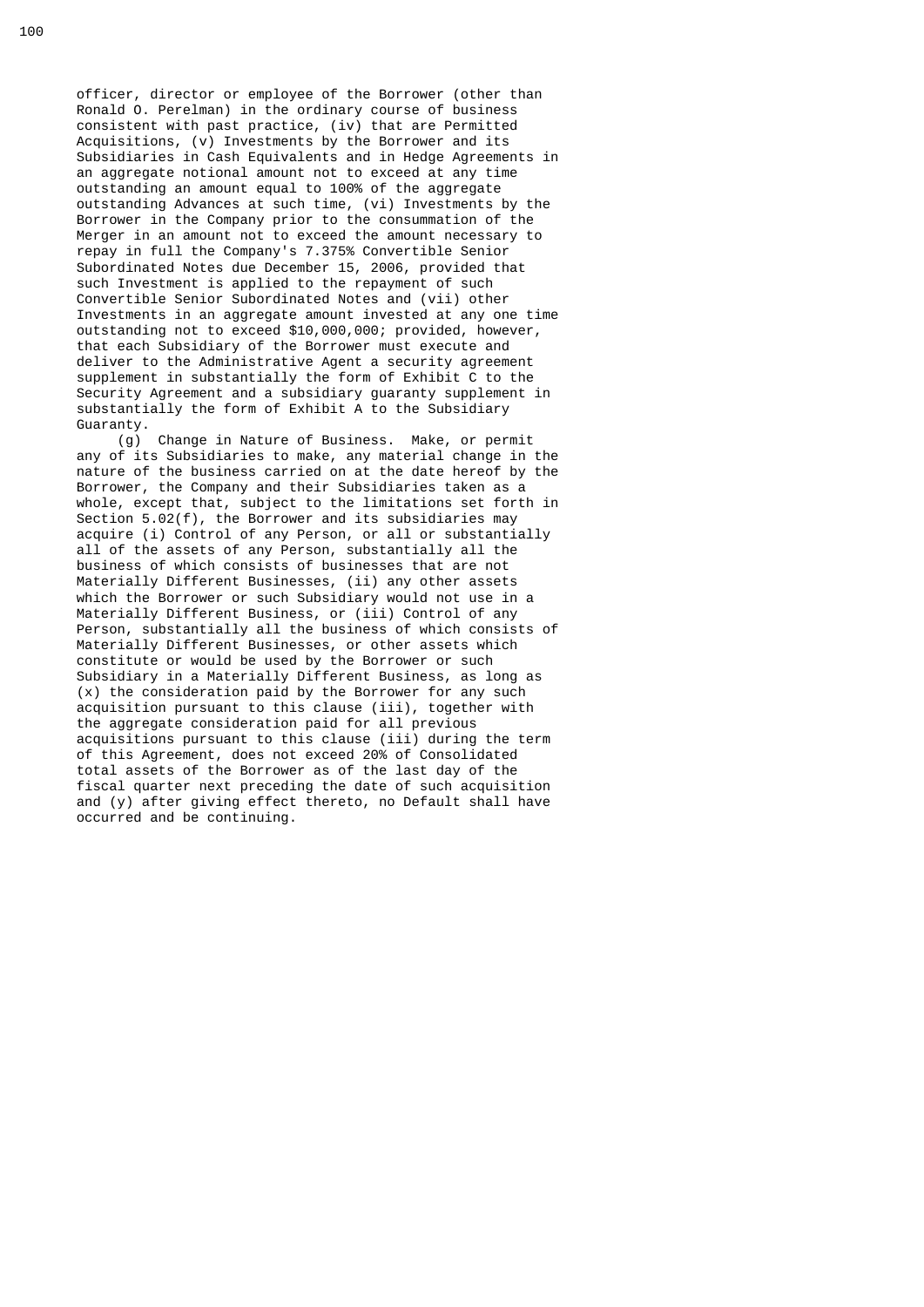(h) Acquisitions. Make or permit any of its Subsidiaries to make acquisitions outside the ordinary course of business of assets of or equity in any Person ("Acquisitions") other than the following: (i) the Acquisition of the Company; (ii) Investments permitted by the terms of Section 5.02(f) (other than clause (iv) thereof); (iii) a Small Acquisition if the sum of the Purchase Price for such Small Acquisition plus the aggregate Purchase Price for all other Small Acquisitions in the current Calculation Period does not exceed the Small Acquisition Basket; and (iv) Small Acquisitions in any Calculation Period that are made in excess of the Small Acquisition Basket for such Calculation Period and Large Acquisitions if the following conditions are met: (A) prior to such proposed Acquisition, the Borrower shall have delivered to the Administrative Agent and the Lenders Consolidated pro forma financial statements of the Borrower (including a balance sheet and statements of earnings, cash flows and stockholders' equity) as at the end of and for the most recent period of four fiscal quarters ending at least 45 days prior to the delivery of such financial statements, which financial statements shall (a) be certified (subject to normal year-end audit adjustments and the absence of footnotes) on behalf of the Borrower by the chief financial officer of the Borrower, (b) give effect to all Acquisitions (including such proposed Acquisition) made or proposed to be made since the beginning of such period and (c) not give effect to the pretax charge to earnings for the fiscal quarter ended December 31, 1992 on account of the settlement of certain governmental claims, (B) the sum of the Purchase Price of such Small Acquisition or Large Acquisition, as the case may be, plus the aggregate Purchase Price of all other Acquisitions made in the current Calculation Period pursuant to this clause (iv) does not exceed the Large Acquisition Basket, and (C) the pro forma financial statements delivered pursuant to clause  $(iv)(A)$  above show  $(x)$  the Interest Coverage Ratio for such period is greater than 4:1 and (y) a ratio of Consolidated Debt of the Borrower and its Subsidiaries as at the end of such period to EBITDA for such period is less than 4:1; provided, however, that (x) the aggregate Purchase Price of all Acquisitions made pursuant to this Section 5.02(h) during any Calculation Period shall not exceed (i) \$75,000,000 if the Threshold Date has not occurred and (ii) \$100,000,000 if the Threshold Date has occurred, and (y) the aggregate Purchase Price of all Acquisitions made pursuant to this Section 5.02(h) during the term hereof shall not exceed the Maximum Acquisition Basket; provided further that, at the time of the making of any Acquisition and after giving effect to such Acquisition, no Default shall have occurred and be continuing.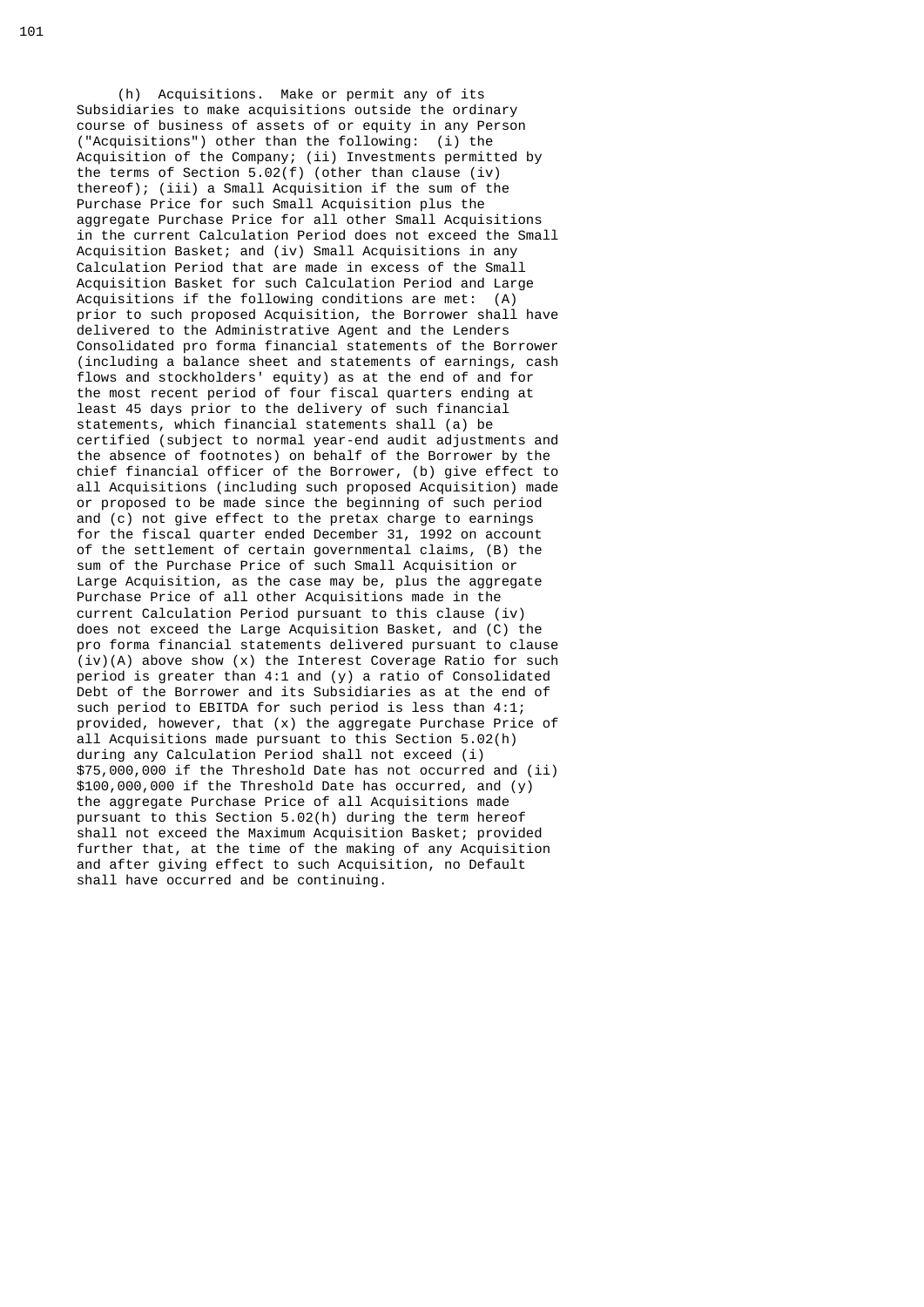(i) Accounting Changes. Make or permit, or permit any of its Subsidiaries to make or permit, any change in accounting policies affecting (i) the presentation of financial statements or (ii) reporting practices, except in either case as required or permitted by GAAP.

 (j) Debt. Create, incur, assume or suffer to exist, or permit any of its Subsidiaries to create, incur, assume or suffer to exist, any Debt other than:

- (i) in the case of the Borrower,
	- (A) Debt under the Loan Documents,

 (B) Debt in respect of the New Debt Securities; and

(ii) in the case of any of its Subsidiaries,

 (A) Debt owed to the Borrower or to a wholly-owned Subsidiary of the Borrower or, in the case of a Subsidiary of the Company, to the Company or a wholly-owned Subsidiary of the Company, in each case evidenced by a promissory note in form acceptable to the Administrative Agent and pledged to the Lenders pursuant to the Security Agreement,

 (B) Debt secured by Liens permitted by Section 5.02(a)(iii) or (viii) not to exceed in the aggregate (i) in the case of Section 5.02(a)(iii), \$20,000,000, and (2) in the case of Section 5.02(a)(viii), \$15,000,000,

(C) the Surviving Debt,

Debt,

 (D) endorsement of negotiable instruments for deposit or collection or similar transactions in the ordinary course of business, (E) unsecured trade payables of the kind included in clause (b) of the definition of

 (F) unsecured contingent obligations arising in connection with a Permitted Acquisition in an aggregate principal amount not to exceed \$50,000,000 at any time outstanding, provided that each such contingent obligation shall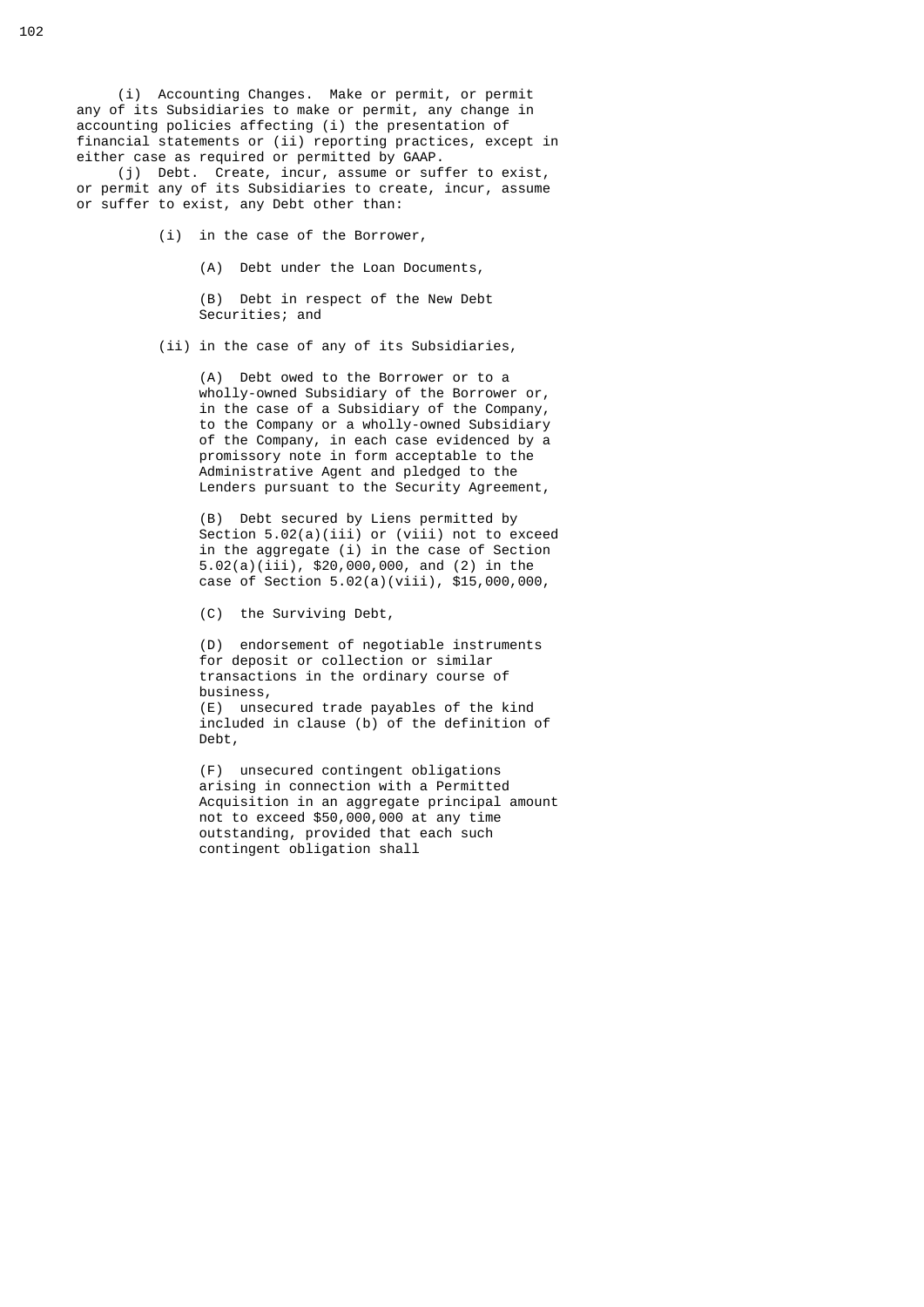not exceed an amount equal to 35% of the Purchase Price of the related Permitted Acquisition;

 (G) Debt of a Subsidiary existing at the time such Subsidiary is acquired and Debt secured by Liens permitted by Section 5.02(a)(iv) in an aggregate principal amount not to exceed \$20,000,000 at any time outstanding and any refunding or refinancing, in whole or in part, of any such Debt, provided that the principal amount of such Debt shall not be increased above the principal amount thereof outstanding immediately prior to such refunding or refinancing and the maturity date of such refunding or refinancing shall not be shortened as a result of or in connection with such refunding or refinancing, and

> (H) other Debt in an aggregate principal amount not to exceed \$10,000,000 at any time outstanding.

 (k) Charter Amendments. Amend, or permit any of its Subsidiaries to amend, its certificate of incorporation or bylaws.

 (l) Prepayments, Etc. of Debt. Prepay, redeem, purchase, defease or otherwise satisfy prior to the scheduled maturity thereof in any manner, or make any payment in violation of any subordination terms of, any Debt, other than (i) the prepayment of the Advances in accordance with the terms of this Agreement, (ii) regularly scheduled or required repayments or redemptions of Surviving Debt and (iii) the prepayment of the Company's 7.375% Convertible Senior Subordinated Notes due December 15, 2006 as contemplated by the Escrow Agreement, or amend, modify or change in any manner any term or condition of any Surviving Debt or the New Debt Securities, or permit any of its Subsidiaries to do any of the foregoing other than to prepay any Debt payable to the Borrower.

> (m) Amendment, Etc. of Tax Agreement. Cancel or terminate the Tax Agreement or consent to or accept any cancellation or termination thereof, amend, modify or change in any manner any term or condition of or give any consent, waiver or approval thereunder, waive any default under or any breach of any term or condition of any Tax Agreement or agree in any manner to any other amendment, modification or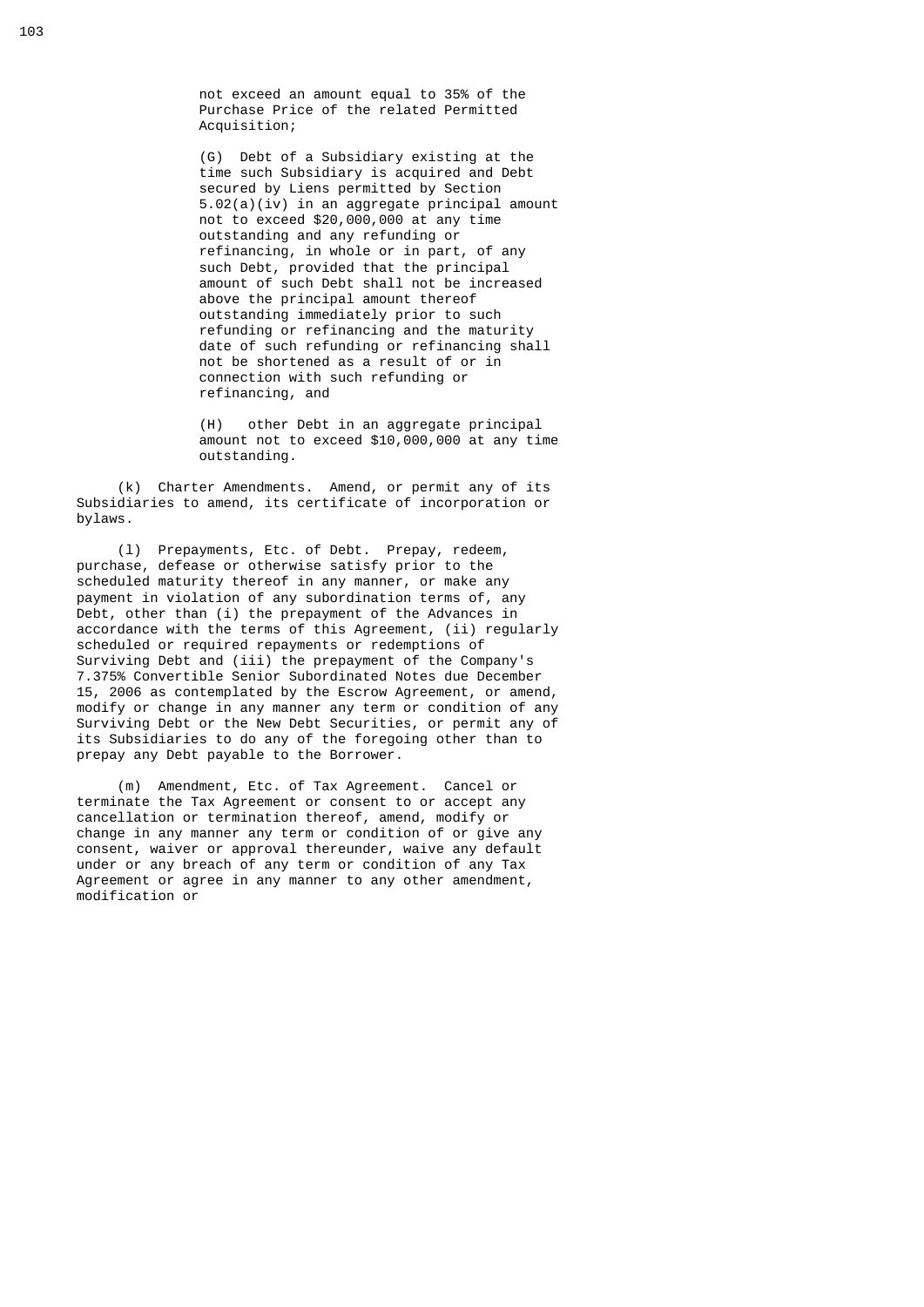change of any term or condition of the Tax Agreement, or permit any of its Subsidiaries to do any of the foregoing; provided, however, that the addition of a new "Subsidiary" (as such term is defined in the Tax Agreement) as a party to the Tax Agreement upon its becoming a member of the "NHL Group" (as such term is defined in the Tax Agreement) or the deletion of a party from the Tax Agreement upon its ceasing to be a member of the NHL Group shall not be considered an amendment, modification or change in any manner of the Tax Agreement.

 (n) Cancellation, Etc. of Certain Material Contracts. Permit any of its Subsidiaries to cancel or terminate any Material Contract of the type described in clause (a) of the definition thereof or consent to or accept any cancellation or termination thereof, in each case prior to the scheduled expiration thereof.

 (o) Negative Pledge. Enter into or suffer to exist, or permit any of its Subsidiaries to enter into or suffer to exist, any agreement prohibiting or conditioning the creation or assumption of any Lien upon any of its property or assets other than (i) in favor of the Administrative Agent and the Lenders or (ii) in connection with (A) any Surviving Debt and any Debt outstanding on the date such Subsidiary first becomes a Subsidiary, (B) the New Debt Securities or (C) any Debt permitted by Section 5.02(j) secured by a Lien on specific property so long as such prohibition or conditions relates solely to the specific property securing such Debt.

 (p) Partnerships. Become a general partner in any general or limited partnership, or permit any of its Subsidiaries to do so, other than through a single-purpose Subsidiary established for the sole purpose of entering into such partnership so that the liability of the Borrower and its Subsidiaries with respect to such partnership will be limited to their investment in such Subsidiary.

 (q) Capital Expenditures. Not make, or permit any of its Subsidiaries to make, any Capital Expenditures that would cause the aggregate of all such Capital Expenditures made by the Borrower and its Subsidiaries in any period set forth below to exceed the amount set forth below for such period: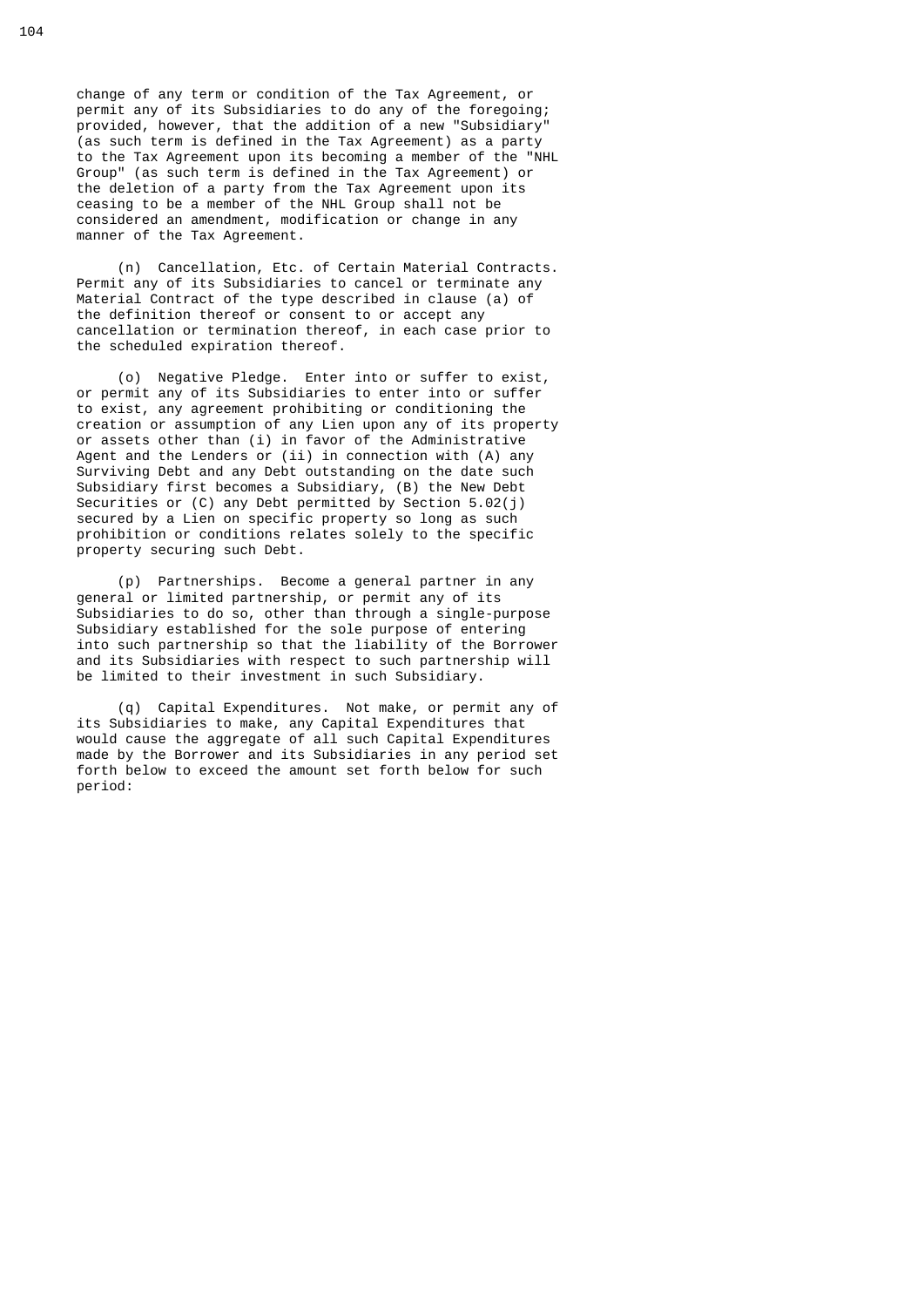| 7-month Period<br>Ending In<br>December 1994                                                       | Amount<br>\$28,000,000                                                           |
|----------------------------------------------------------------------------------------------------|----------------------------------------------------------------------------------|
| Year Ending In                                                                                     | Amount                                                                           |
| December 1995<br>December 1996<br>December 1997<br>December 1998<br>December 1999<br>December 2000 | 35,000,000<br>40,000,000<br>40,000,000<br>40,000,000<br>40,000,000<br>40,000,000 |

 ; provided, however, that if in any period specified above the amount of Capital Expenditures set forth above for such period exceeds the amount of Capital Expenditures actually made by the Borrower and its Subsidiaries in such period, the Borrower and its Subsidiaries shall be entitled to make additional Capital Expenditures in the next period specified above in an amount of up to the amount of such excess; provided further that the amount of Capital Expenditures actually made by the Borrower and its Subsidiaries in the seven-month period ending in December 1994 shall not exceed \$20,000,000 unless the amount in excess of \$20,000,000 shall be used in connection with the Capital Expenditures set forth on Schedule XIII and the Borrower shall have delivered a certificate to the Administrative Agent as to the use of such excess amounts in reasonable detail.

# ARTICLE VI

### EVENTS OF DEFAULT

 SECTION 6.01. Events of Default. If any of the following events ("Events of Default") shall occur and be continuing:

 (a) The Borrower shall fail to pay any principal of, or interest on, any Advance or any fees payable to the Administrative Agent or any Lender hereunder, in each case when the same becomes due and payable, or any Loan Party shall fail to make any other payment hereunder within five Business Days after the same becomes due and payable; or

> (b) Any representation or warranty made by any Loan Party or Public Holdings under or in connection with any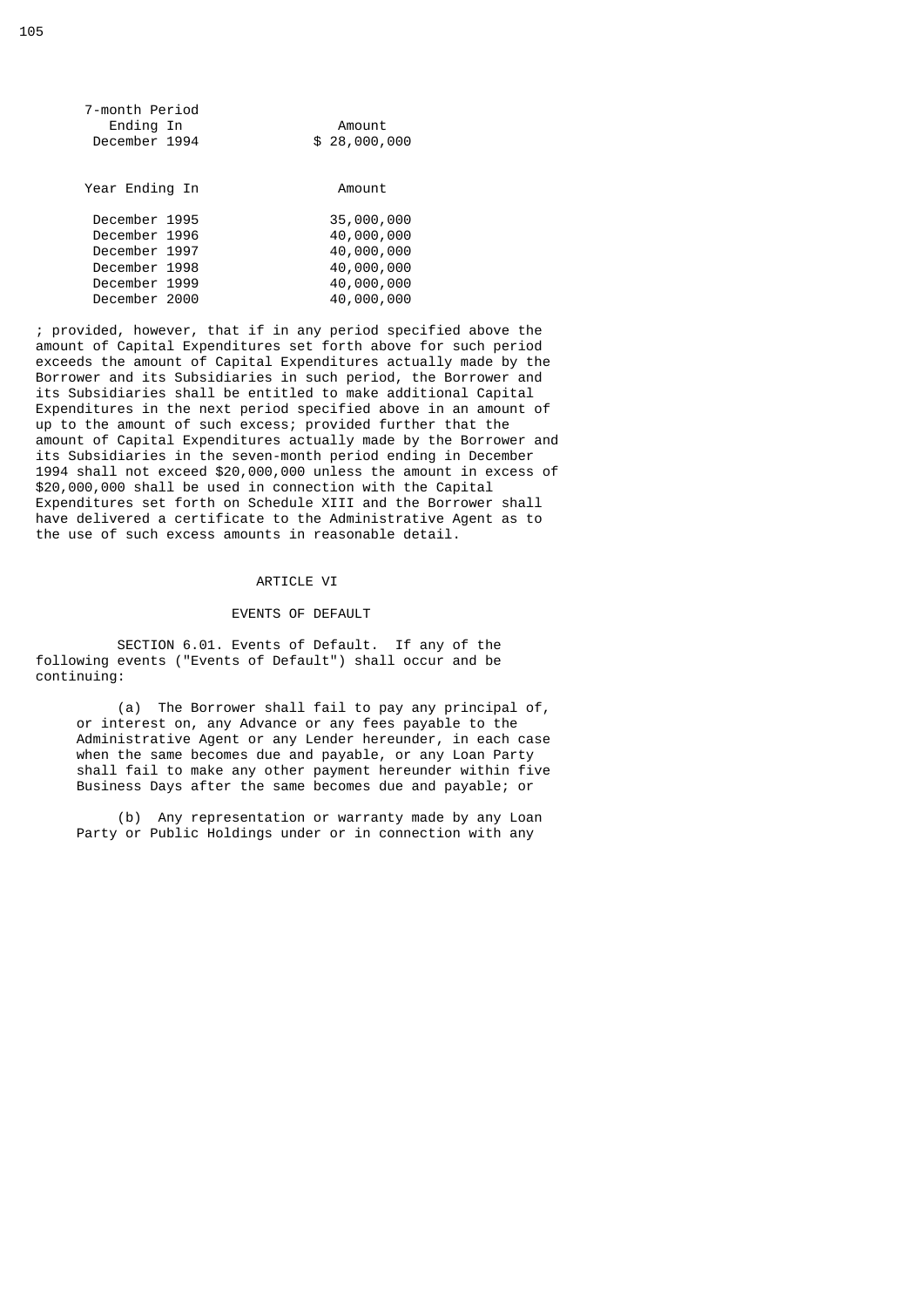Loan Document shall prove to have been incorrect in any material respect when made or confirmed; or

 (c) (i) The Borrower shall fail to perform or observe any term, covenant or agreement contained in Sections 5.01(h), 5.01(i), 5.01(m), 5.01(n), 5.01(o), 5.01(p), 5.01(q), 5.01(r), 5.01(s), 5.01(t), 5.01(u), 5.01(x) or 5.02, or (ii) any Loan Party or Public Holdings shall fail to perform or observe any other term, covenant or agreement contained in any Loan Document on its part to be performed or observed if such failure shall remain unremedied for 30 days after written notice thereof shall have been given to the Borrower by the Administrative Agent or any Lender; or

 (d) Any Loan Party or any of its Subsidiaries or Public Holdings shall fail to pay any principal of or premium or interest on any Debt which is outstanding in a principal amount of at least \$10,000,000 in the aggregate (but excluding Debt outstanding hereunder) of such Loan Party or such Subsidiary or Public Holdings (as the case may be), when the same becomes due and payable (whether by scheduled maturity, required prepayment, acceleration, demand or otherwise), and such failure shall continue after the applicable grace period, if any, specified in the agreement or instrument relating to such Debt; or any other event shall occur or condition shall exist under any agreement or instrument relating to any such Debt (other than the Surviving Debt listed in Part II of Schedule II) and shall continue after the applicable grace period, if any, specified in such agreement or instrument, if the effect of such event or condition is to accelerate, or to permit the acceleration of, the maturity of such Debt; or any such Debt (other than the Surviving Debt listed in Part II of Schedule II) shall be declared to be due and payable, or required to be prepaid (other than by a regularly scheduled required prepayment), redeemed, purchased or defeased, or an offer to prepay, redeem, purchase or defease such Debt shall be required to be made, in each case prior to the stated maturity thereof; or

 (e) Any Loan Party or any of its Subsidiaries or Public Holdings shall generally not pay its debts as such debts become due, or shall admit in writing its inability to pay its debts generally, or shall make a general assignment for the benefit of creditors; or any proceeding shall be instituted by or against any Loan Party or any of its Subsidiaries or Public Holdings seeking to adjudicate it a bankrupt or insolvent, or seeking liquidation, winding up, reorganization, arrangement, adjustment, protection, relief, or composition of it or its debts under any law relating to bankruptcy, insolvency or reorganization or relief of debtors, or seeking the entry of an order for relief or the appointment of a receiver, trustee, custodian or other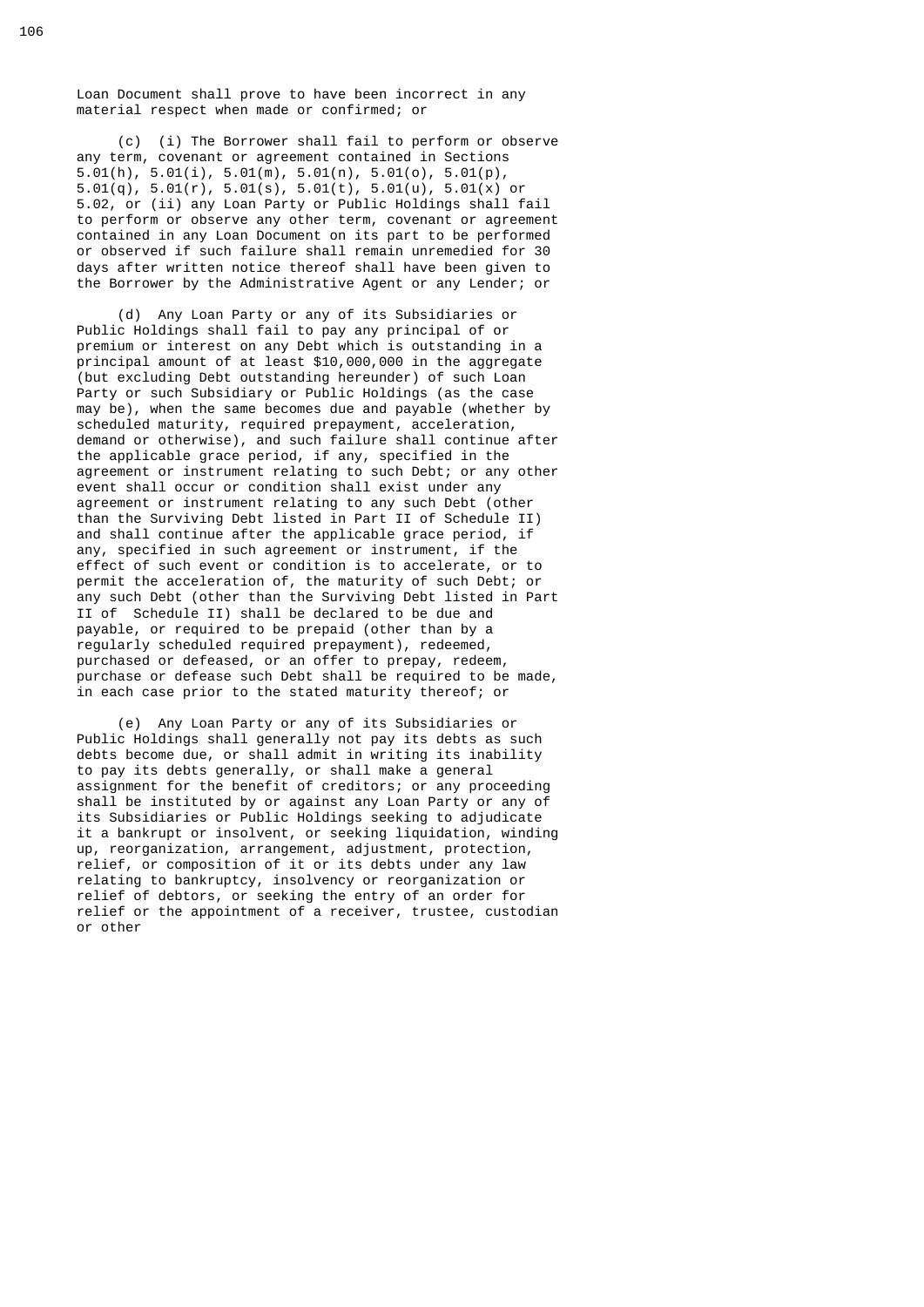similar official for it or for any substantial part of its property and, in the case of any such proceeding instituted against it (but not instituted by it), either such proceeding shall remain undismissed or unstayed for a period of 45 days, or any of the actions sought in such proceeding (including, without limitation, the entry of an order for relief against, or the appointment of a receiver, trustee, custodian or other similar official for, it or for any substantial part of its property) shall occur; or any Loan Party or any of its Subsidiaries or Public Holdings shall take any corporate action to authorize any of the actions set forth above in this Section 6.01(e); or

 (f) Any judgment or order for the payment of money in excess of \$10,000,000 shall be rendered against any Loan Party or any of its Subsidiaries or Public Holdings and there shall be any period of 10 consecutive days during which a stay of enforcement of such judgment or order, by reason of a pending appeal or otherwise, shall not be in effect unless such judgment or order shall have been vacated, satisfied or dismissed or bonded pending appeal; provided, however, that any such judgment or order shall not be an Event of Default under this Section 6.01(f) if and for so long as (i) the entire amount of such judgment or order is covered by a valid and binding policy of insurance between the defendant and the insurer covering payment thereof and (ii) such insurer, which shall be rated at least "A" by A.M. Best Company, has been notified of, and has not disputed the claim made for payment of the amount of such judgment or order; or

> (g) Any non-monetary judgment or order shall be rendered against any Loan Party or any of its Subsidiaries or Public Holdings that is reasonably likely to have a Material Adverse Effect (in the case of clause (a) of the definition of Material Adverse Effect, the term "Person" shall mean the Borrower) and there shall be any period of 10 consecutive days during which a stay of enforcement of such judgment or order, by reason of a pending appeal or otherwise, shall not be in effect unless such judgment or order shall have been vacated, satisfied, discharged or bonded pending appeal; or

(h) A Change of Control shall occur; or

 (i) Any ERISA Event shall have occurred with respect to the Borrower or any of its ERISA Affiliates and such ERISA Event, together with any and all other ERISA Events that shall have occurred with respect to the Borrower or any of its ERISA Affiliates, is reasonably likely to result in a liability of the Borrower and its ERISA Affiliates with respect to any Plan of the Borrower or any of its ERISA Affiliates in excess of \$20,000,000; or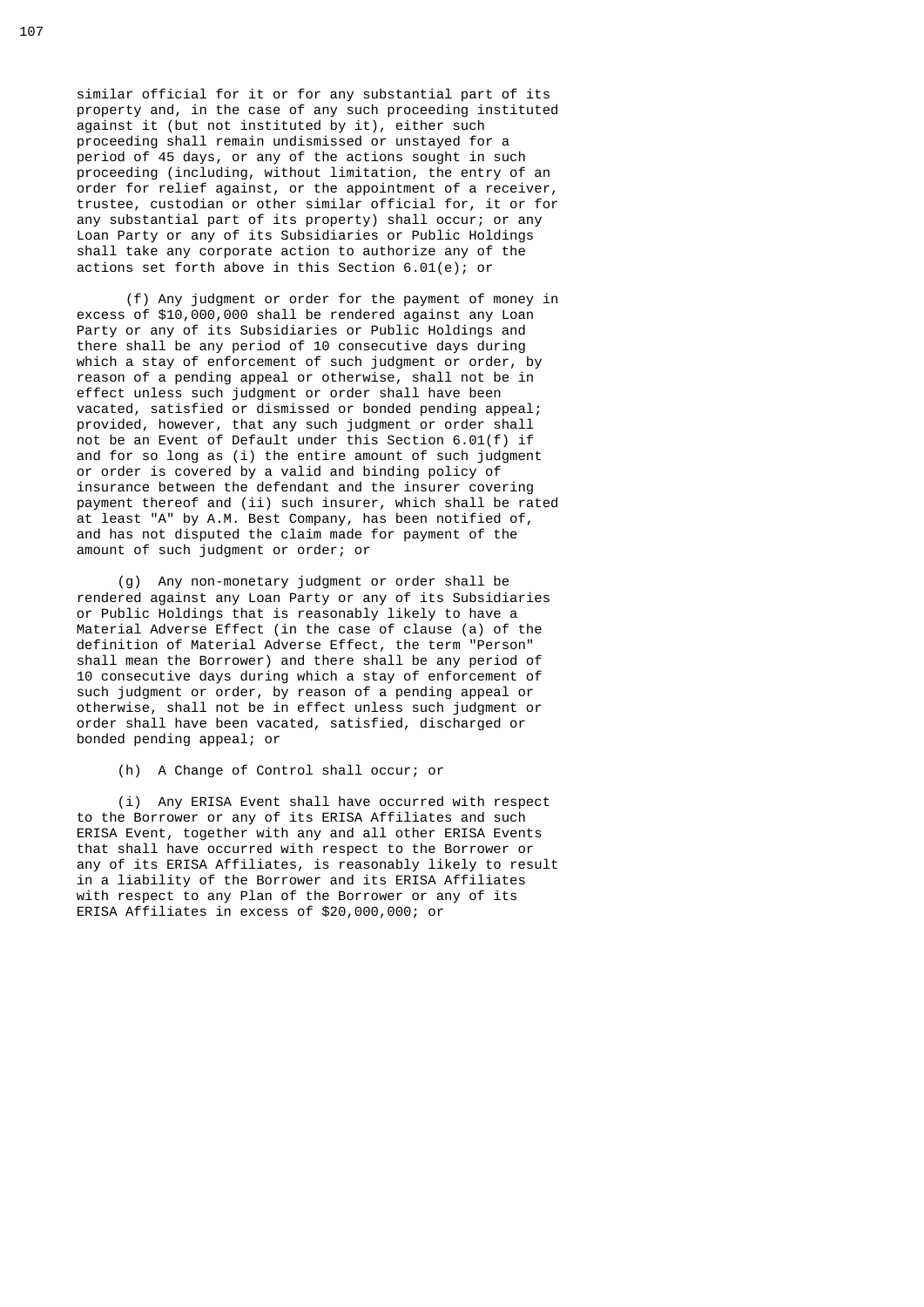(j) The Borrower or any of its ERISA Affiliates shall have been notified by the sponsor of a Multiemployer Plan of the Borrower or any of its ERISA Affiliates that it has incurred Withdrawal Liability to such Multiemployer Plan in an amount that, when aggregated with all other amounts required to be paid to Multiemployer Plans by the Borrower and its ERISA Affiliates as Withdrawal Liability (determined as of the date of such notification), exceeds \$20,000,000 or requires payments exceeding \$1,000,000 per annum; or

 (k) The Borrower or any of its ERISA Affiliates shall have been notified by the sponsor of a Multiemployer Plan of the Borrower or any of its ERISA Affiliates that such Multiemployer Plan is in reorganization or is being terminated, within the meaning of Title IV of ERISA, and as a result of such reorganization or termination the aggregate annual contributions of the Borrower and its ERISA Affiliates to all Multiemployer Plans that are then in reorganization or being terminated have been or will be increased over the amounts contributed to such Multiemployer Plans for the plan years of such Multiemployer Plans immediately preceding the plan year in which such reorganization or termination occurs by an amount exceeding \$1,000,000; or

 (l) any provision of any Loan Document after delivery thereof pursuant to Section 3.01 shall for any reason cease to be valid and binding on or enforceable against any Loan Party party to it or Public Holdings, or any such Loan Party or Public Holdings shall so state in writing; or

 (m) any Collateral Document after delivery thereof pursuant to Section 3.01 or Section 5.01(o) shall for any reason (other than pursuant to the terms thereof) cease to create a valid and perfected first priority Lien on the Collateral purported to be covered thereby;

 then, and in any such event, the Administrative Agent (i) shall at the request, or may with the consent, of the Required Lenders, by notice to the Borrower, declare the obligation of each Lender to make Advances to be terminated, whereupon the same shall forthwith terminate, and (ii) shall at the request, or may with the consent, of the Required Lenders, by notice to the Borrower, declare the Notes, all interest thereon and all other amounts payable under this Agreement to be forthwith due and payable, whereupon the Notes, all such interest and all such amounts shall become and be forthwith due and payable, without presentment, demand, protest or further notice of any kind, all of which are hereby expressly waived by the Borrower; provided, however, that, in the event of an actual or deemed entry of an order for relief with respect to the Borrower under the Federal Bankruptcy Code, (A) the obligation of each Lender to make Advances shall automatically be terminated and (B) the Notes, all such interest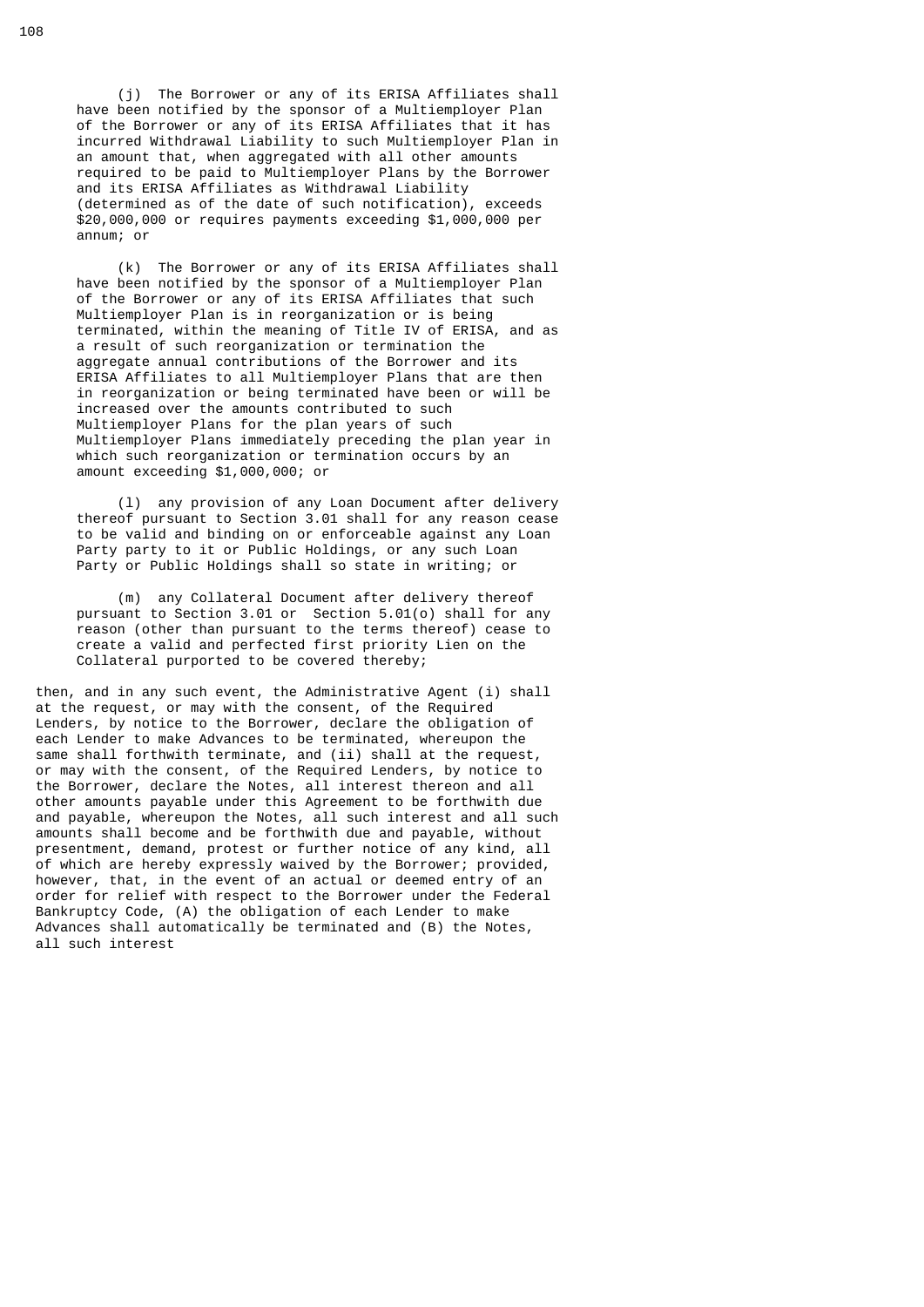and all such amounts shall automatically become and be due and payable, without presentment, demand, protest or any notice of any kind, all of which are hereby expressly waived by the Borrower.

 SECTION 6.02. Actions in Respect of the Letters of Credit Upon Default. If any Event of Default shall have occurred and be continuing and the Administrative Agent shall have taken the action described in Section 6.01(ii), the Administrative Agent may make demand upon the Borrower to, and forthwith upon such demand the Borrower will, pay to the Administrative Agent on behalf of the Lenders in same day funds at the Administrative Agent's office designated in such demand, for deposit in the L/C Cash Collateral Account, an amount equal to the aggregate Available Amount of all Letters of Credit then outstanding. If at any time the Administrative Agent determines that any funds held in the L/C Cash Collateral Account are subject to any right or claim of any Person other than the Administrative Agent and the Lenders or that the total amount of such funds is less than the aggregate Available Amount of all Letters of Credit, the Borrower will, forthwith upon demand by the Administrative Agent, pay to the Administrative Agent, as additional funds to be deposited and held in the L/C Cash Collateral Account, an amount equal to the excess of (a) such aggregate Available Amount over (b) the total amount of funds, if any, then held in the L/C Cash Collateral Account that the Administrative Agent determines to be free and clear of any such right and claim.

# ARTICLE VII

## THE ADMINISTRATIVE AGENT

 SECTION 7.01. Authorization and Action. Each Lender hereby appoints and authorizes the Administrative Agent to take such action as agent on its behalf and to exercise such powers under this Agreement and the other Loan Documents as are delegated to the Administrative Agent by the terms hereof and thereof, together with such powers as are reasonably incidental thereto. As to any matters not expressly provided for by the Loan Documents (including, without limitation, enforcement or collection of the Notes), the Administrative Agent shall not be required to exercise any discretion or take any action, but shall be required to act or to refrain from acting (and shall be fully protected in so acting or refraining from acting) upon the instructions of the Required Lenders, and such instructions shall be binding upon all Lenders and all holders of Notes; provided, however, that the Administrative Agent shall not be required to take any action which exposes the Administrative Agent to personal liability or which is contrary to this Agreement or applicable law. The Administrative Agent agrees to give to each Lender prompt notice of each notice and other report given to it by the Borrower pursuant to the terms of this Agreement.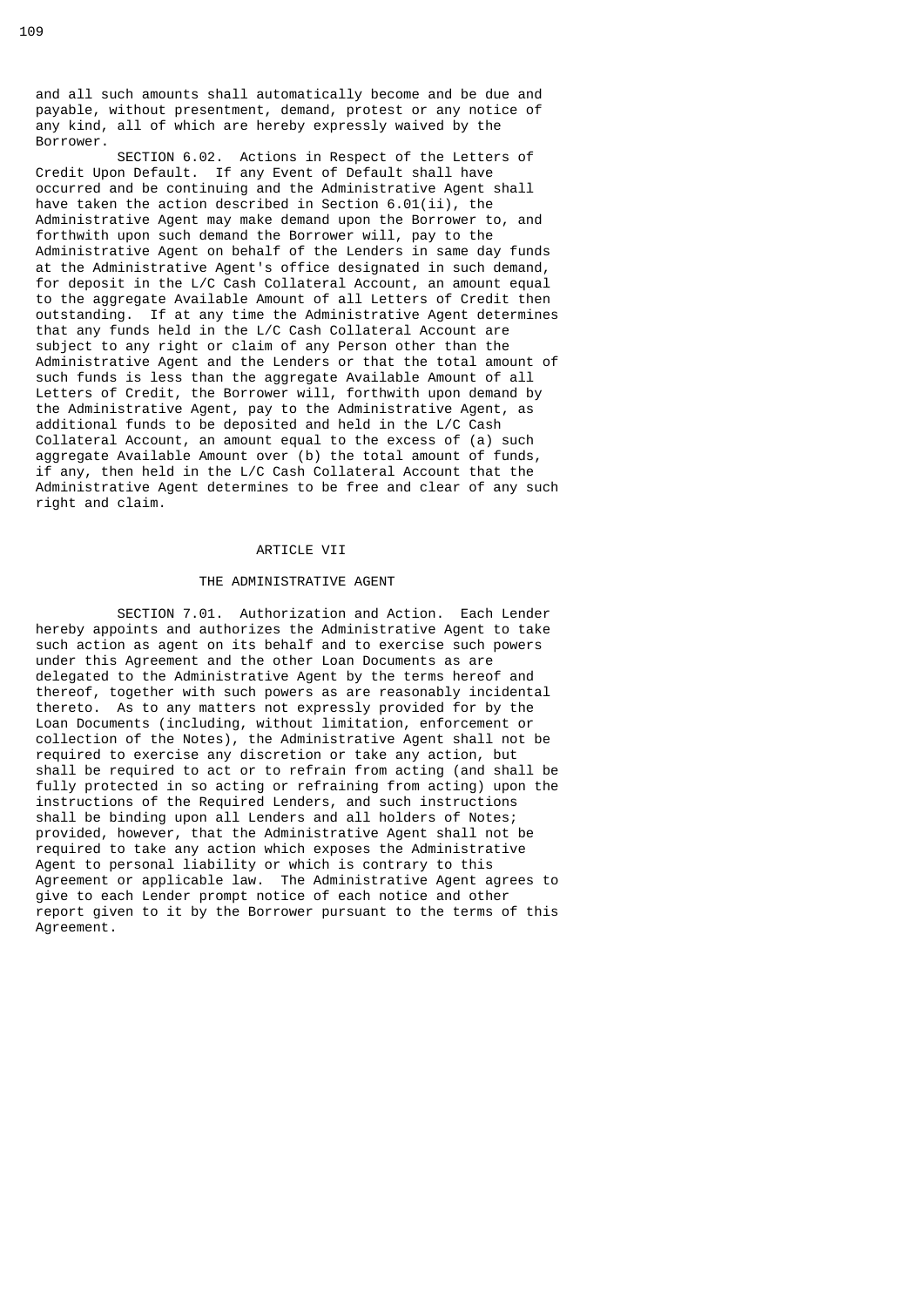SECTION 7.02. Administrative Agent's Reliance, Etc. Neither the Administrative Agent nor any of its directors, officers, agents or employees, shall be liable for any action taken or omitted to be taken by it or them under or in connection with the Loan Documents, except for its or their own gross negligence or willful misconduct. Without limitation of the generality of the foregoing, the Administrative Agent: (i) may treat the payee of any Note as the holder thereof until the Administrative Agent receives and accepts an Assignment and Acceptance entered into by the Lender that is the payee of such Note, as assignor, and an Eligible Assignee, as assignee, as provided in Section 8.07; (ii) may consult with legal counsel (including counsel for the Borrower), independent public accountants and other experts selected by it and shall not be liable for any action taken or omitted to be taken in good faith by it in accordance with the advice of such counsel, accountants or experts; (iii) makes no warranty or representation to any Lender and shall not be responsible to any Lender for any statements, warranties or representations (whether written or oral) made in or in connection with the Loan Documents; (iv) shall not have any duty to ascertain or to inquire as to the performance or observance of any of the terms, covenants or conditions of the Loan Documents on the part of the Borrower or to inspect the property (including the books and records) of the Borrower; (v) shall not be responsible to any Lender for the due execution, legality, validity, enforceability, genuineness, sufficiency or value of, or the perfection or priority of any lien or security interest created or purported to be created under or in connection with the Loan Documents or any other instrument or document furnished pursuant hereto; and (vi) shall incur no liability under or in respect of the Loan Documents by acting upon any notice, consent, certificate or other instrument or writing (which may be by telecopier, telegram, cable or telex) believed by it to be genuine and signed or sent by the proper party or parties.

 SECTION 7.03. Citicorp and Affiliates. With respect to its Commitments, the Advances made by it and the Note issued to it, Citicorp shall have the same rights and powers under the Loan Documents as any other Lender and may exercise the same as though it were not the Administrative Agent and the term "Lender" or "Lenders" shall, unless otherwise expressly indicated, include Citicorp hereunder in its individual capacity. Citicorp and its affiliates may accept deposits from, lend money to, act as trustee under indentures of, accept investment banking engagements from and generally engage in any kind of business with, the Borrower, any of its Subsidiaries and any Person who may do business with or own securities of the Borrower or any such Subsidiary, all as if Citicorp were not the Administrative Agent and without any duty to account therefor to the Lenders.

 SECTION 7.04. Lender Credit Decision. Each Lender acknowledges that it has, independently and without reliance upon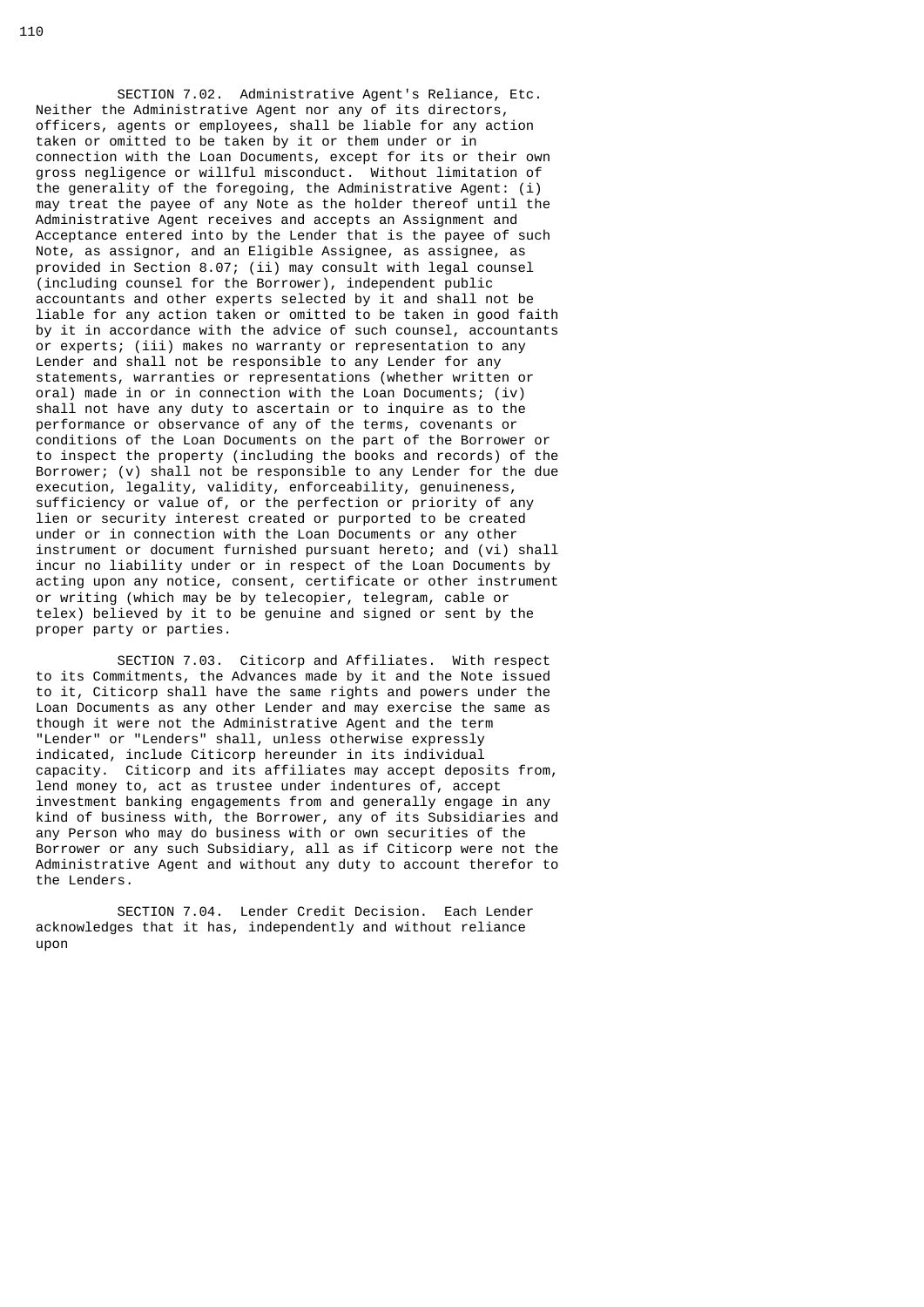the Administrative Agent or any other Lender and based on the financial statements referred to in Section 4.01(f) and such other documents and information as it has deemed appropriate, made its own credit analysis and decision to enter into this Agreement. Each Lender also acknowledges that it will, independently and without reliance upon the Administrative Agent or any other Lender and based on such documents and information as it shall deem appropriate at the time, continue to make its own credit decisions in taking or not taking action under this Agreement.

 SECTION 7.05. Indemnification. The Lenders agree to indemnify the Administrative Agent (to the extent not reimbursed by the Borrower), ratably according to the respective principal amounts of the Advances then owing to each of them (or if no Advances are at the time outstanding or if any Advances are then owing to Persons which are not Lenders, ratably according to the respective amounts of their Commitments), from and against any and all liabilities, obligations, losses, damages, penalties, actions, judgments, suits, costs, expenses or disbursements of any kind or nature whatsoever which may be imposed on, incurred by, or asserted against the Administrative Agent in any way relating to or arising out of the Loan Documents or any action taken or omitted by the Administrative Agent under the Loan Documents, provided that no Lender shall be liable for any portion of such liabilities, obligations, losses, damages, penalties, actions, judgments, suits, costs, expenses or disbursements resulting from the Administrative Agent's gross negligence or willful misconduct. Without limitation of the foregoing, each Lender agrees to reimburse the Administrative Agent promptly upon demand for its ratable share of unpaid fees owing to the Administrative Agent, and any out-of-pocket expenses (including counsel fees) incurred by the Administrative Agent, in connection with the preparation, execution, delivery, administration, modification, amendment or enforcement (whether through negotiations, legal proceedings or otherwise) of, or legal advice in respect of rights or responsibilities under, any Loan Document, to the extent that the Administrative Agent is not paid such fees, or the Administrative Agent is not reimbursed for such expenses, by the Borrower.

 SECTION 7.06. Successor Administrative Agent. The Administrative Agent may resign at any time by giving written notice thereof to the Lenders and the Borrower and may be removed at any time with or without cause by the Required Lenders. Upon any such resignation or removal, the Required Lenders shall have the right to appoint, with the consent of the Borrower, a successor Administrative Agent which shall be a Lender, or if no Lender consents to act as Administrative Agent hereunder, an institution that would be permitted to be an Eligible Assignee hereunder. If no successor Administrative Agent shall have been so appointed by the Required Lenders, and shall have accepted such appointment, within 30 days after the retiring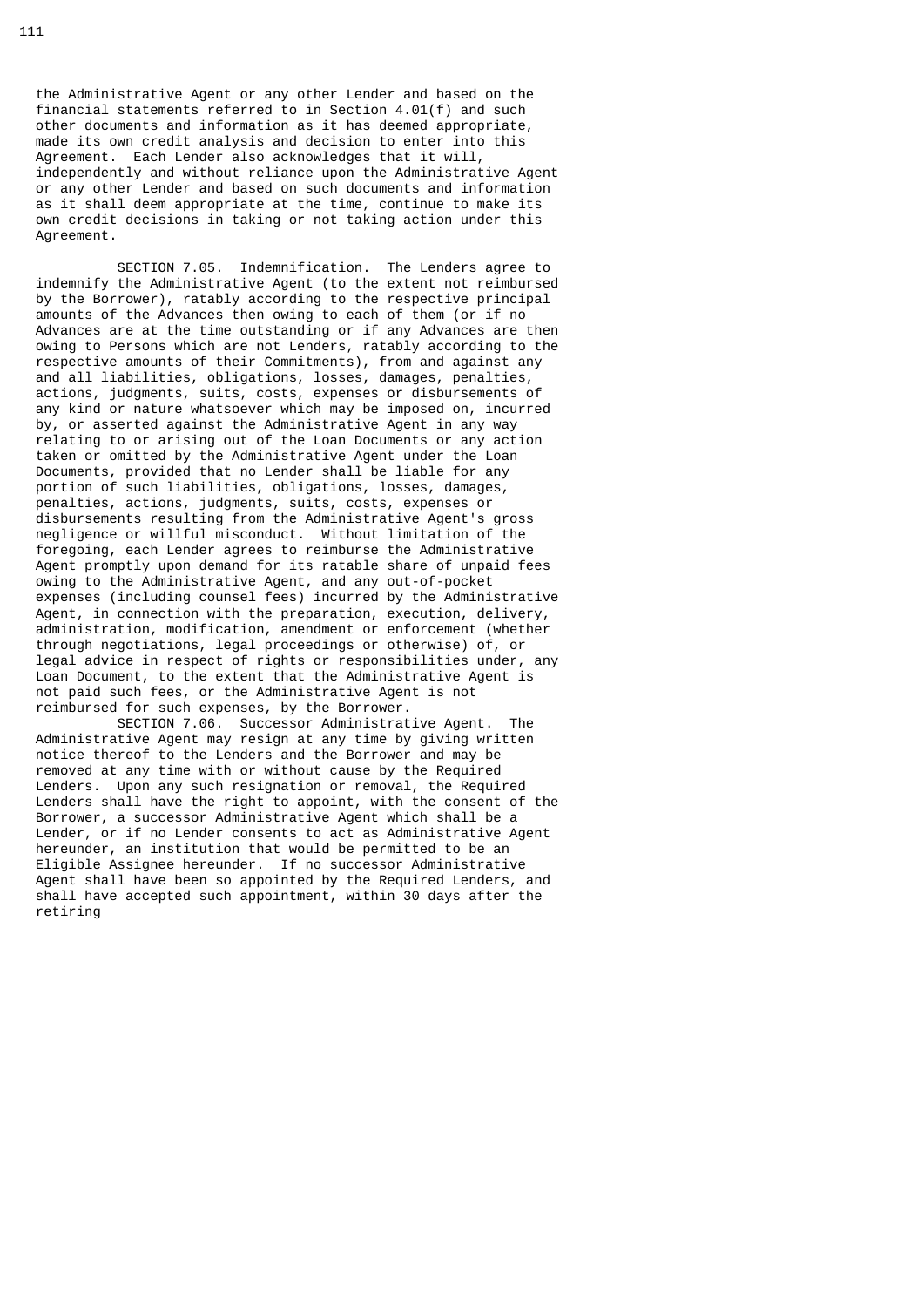Administrative Agent's giving of notice of resignation or the Required Lenders' removal of the retiring Administrative Agent, then the retiring Administrative Agent may, on behalf of the Lenders, appoint a successor Administrative Agent, which shall be a commercial bank that is acceptable to the Borrower (which shall not unreasonably withhold its approval). Upon the acceptance of any appointment as Administrative Agent thereunder by a successor Administrative Agent, such successor Administrative Agent shall thereupon succeed to and become vested with all the rights, powers, privileges and duties of the retiring Administrative Agent, and the retiring Administrative Agent shall be discharged from its duties and obligations under the Loan Documents. After any retiring Administrative Agent's resignation or removal hereunder as Administrative Agent, the provisions of this Article VII shall inure to its benefit as to any actions taken or omitted to be taken by it while it was Administrative Agent.

 SECTION 7.07. Co-Agents. Each Lender hereby acknowledges that each of the Co-Agents has no liability hereunder other than in its capacity as Lender.

# ARTICLE VIII

## MISCELLANEOUS

 SECTION 8.01. Amendments, Etc. No amendment or waiver of any provision of this Agreement or the Notes, nor consent to any departure by the Borrower therefrom, shall in any event be effective unless the same shall be in writing and signed by the Required Lenders, and then such waiver or consent shall be effective only in the specific instance and for the specific purpose for which given; provided, however, that (a) no amendment, waiver or consent shall, unless in writing and signed by each of the Lenders affected thereby (other than any Lender which is, at such time, a Defaulting Lender), do any of the following: (i) waive any of the conditions specified in Section 3.01 or, in the case of the initial Borrowing, 3.02, (ii) change the definition of the term "Required Lenders", (iii) release any material portion of the Collateral (other than the release of any of the Escrowed Property (as defined in the Escrow Agreement) pursuant to the terms of the Escrow Agreement so long  $\overline{a}$  as no Event of Default has occurred or is continuing) or permit the creation, incurrence, assumption or existence of any Lien on any material portion of the Collateral other than the Liens created by the Collateral Documents and the Liens permitted by Section 5.02(a) or (iv) amend this Section 8.01 and (b) no amendment, waiver or consent shall, unless in writing and signed by the Required Lenders and each Lender that has a Commitment affected by such amendment, waiver or consent, (i) increase the Commitment of such Lender or subject such Lender to any additional obligations, (ii) reduce the principal of, or interest on, the Notes held by such Lender or any fees or other amounts payable hereunder to such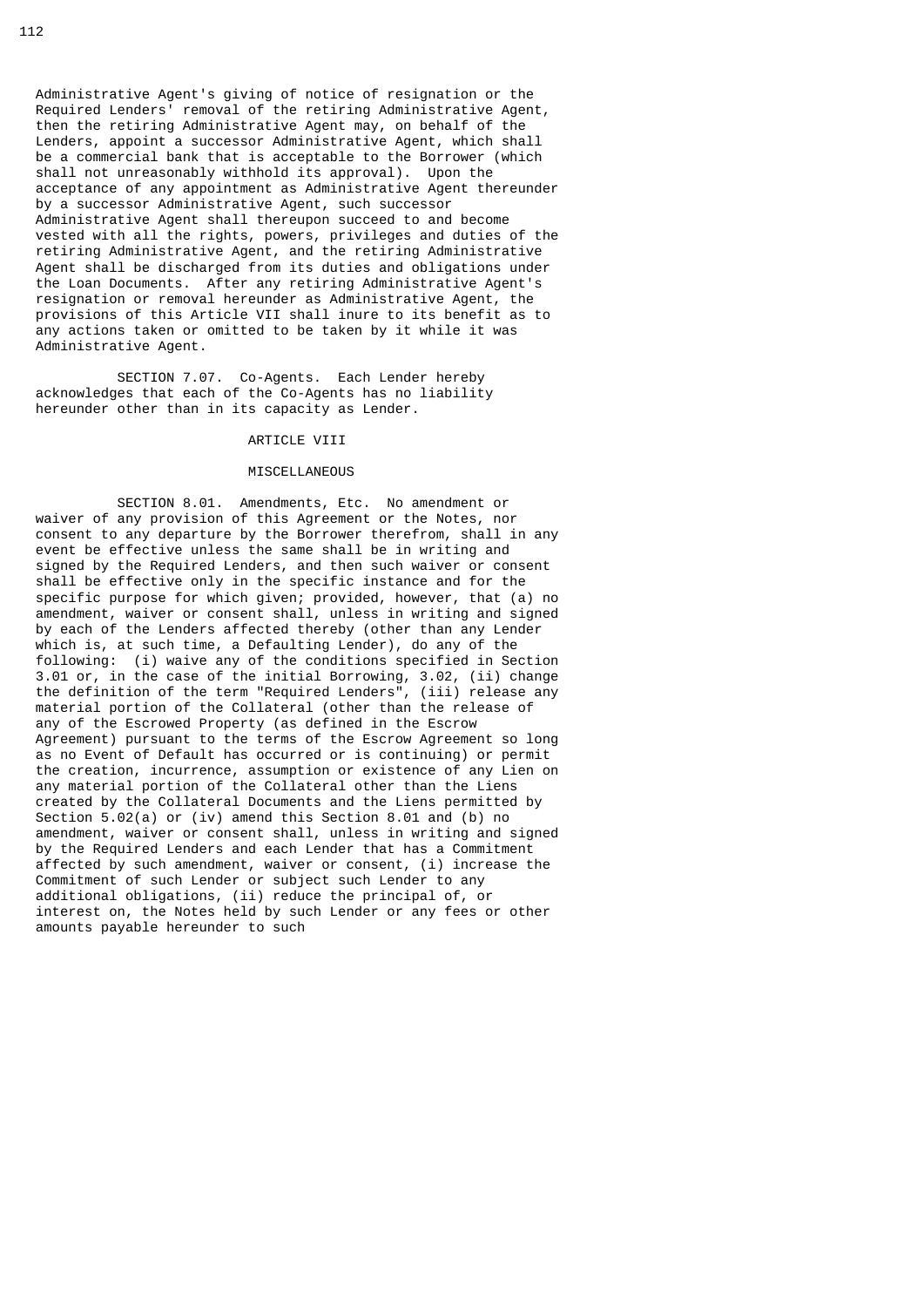Lender or (iii) postpone any date fixed for any mandatory reduction in the Commitment of such Lender or for any payment of principal of, or interest on, the Notes held by such Lender or any fees or other amounts payable hereunder to such Lender or (iv) change the order of application of any prepayment set forth in Section 2.05 in any manner that materially affects such Lender; provided further that no amendment, waiver or consent shall, unless in writing and signed by the Issuing Bank in addition to the Lenders required above to take such action, affect the rights or obligations of the Issuing Bank; and provided further that no amendment, waiver or consent shall, unless in writing and signed by the Administrative Agent in addition to the Lenders required above to take such action, affect the rights or duties of the Administrative Agent under this Agreement or any Note.

 SECTION 8.02. Notices, Etc. All notices and other communications provided for hereunder shall be in writing (including telecopier, telegraphic, telex or cable communication) and mailed, telecopied, telegraphed, telexed, cabled or delivered, if to the Borrower, at its address at 4225 Executive Square, Suite 800, La Jolla, California 92037, Attention: Vice President--Finance; if to any Bank at its Domestic Lending Office on Schedule I hereto; if to any other Lender, at the address specified in the Assignment and Acceptance pursuant to which it became a Lender; and if to the Administrative Agent, at its address at 1 Court Square, Long Island City, New York, New York 10043, Attention: Andrew Homolo, with a copy to Citibank, N.A., 399 Park Avenue, New York, New York 10043, Attention: Steven Victorin; or, as to the Borrower or the Administrative Agent, at such other address as shall be designated by such party in a written notice to the other parties and, as to each other party, at such other address as shall be designated by such party in a written notice to the Borrower and the Administrative Agent. All such notices and communications shall be effective (i) when received, if mailed or delivered or telecopied (including machine acknowledgment), or (ii) when delivered to the telegraph company, confirmed by telex answerback or delivered to the cable company, respectively, except that notices and communications to the Administrative Agent pursuant to Article II or VII shall not be effective until received by the Administrative Agent.

 SECTION 8.03. No Waiver; Remedies. No failure on the part of any Lender, or the Administrative Agent to exercise, and no delay in exercising, any right hereunder or under any Note shall operate as a waiver thereof; nor shall any single or partial exercise of any such right preclude any other or further exercise thereof or the exercise of any other right. The remedies herein provided are cumulative and not exclusive of any remedies provided by law.

 SECTION 8.04. Costs; Expenses. (a) The Borrower agrees to pay on demand all reasonable out-of-pocket costs and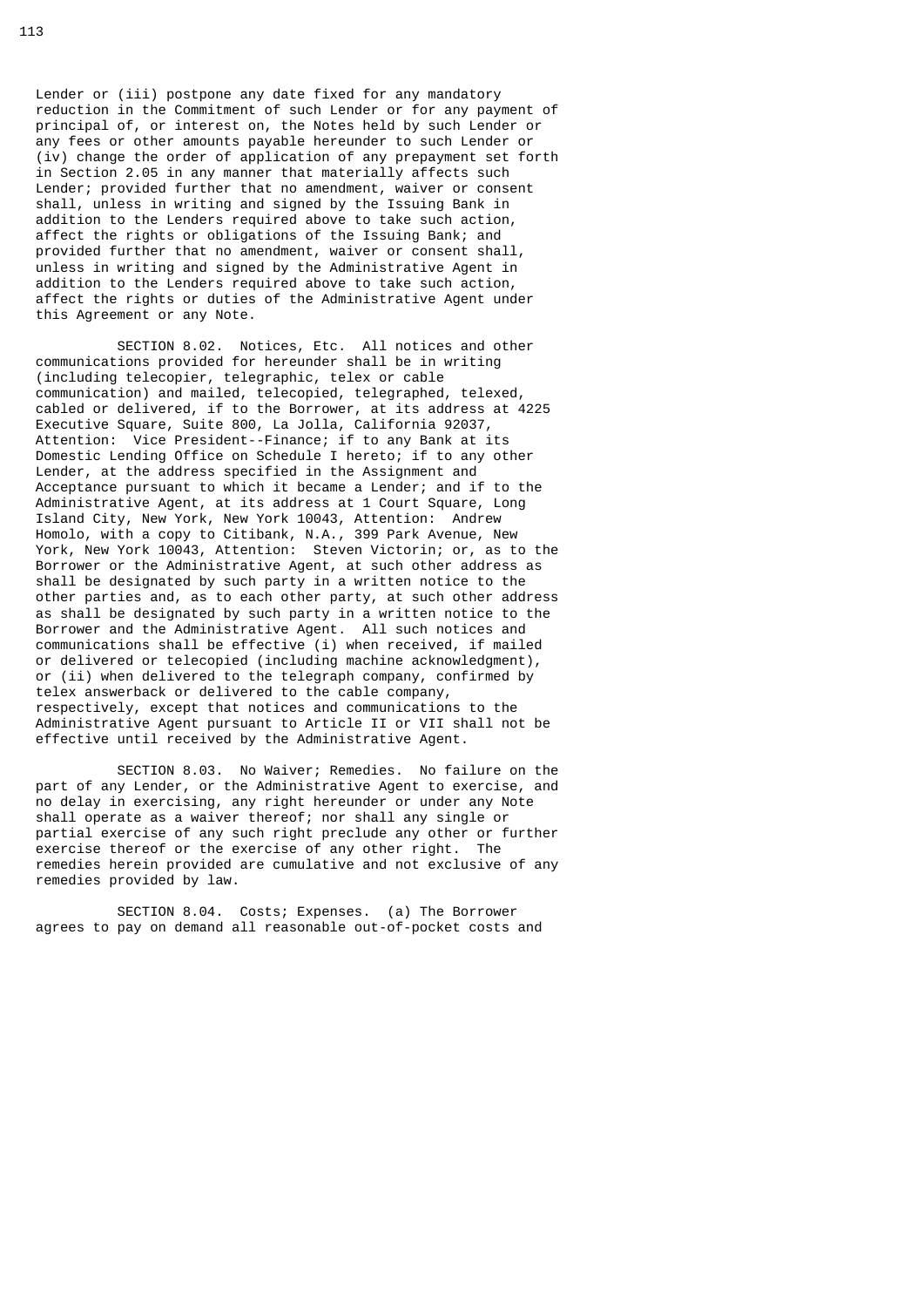expenses of the Administrative Agent in connection with the preparation, execution, delivery, administration, modification and amendment of the Loan Documents and the other documents to be delivered hereunder (including, without limitation, (A) all due diligence, transportation, computer, duplication, appraisal, audit and insurance expenses and fees and expenses of consultants engaged with the prior consent of the Borrower (which consent shall not be unreasonably withheld) and (B) the reasonable fees and out-of-pocket expenses of counsel for the Administrative Agent with respect thereto, with respect to advising the Administrative Agent as to its rights and responsibilities, or the protection or preservation of rights or interests, under the Loan Documents, with respect to negotiations with the Borrower or with other creditors of the Borrower arising out of any Default or any events or circumstances that may give rise to a Default and with respect to presenting claims in, monitoring or otherwise participating in any bankruptcy, insolvency or other similar proceeding affecting creditors' rights generally and any proceeding ancillary thereto). The Borrower further agrees to pay on demand all reasonable out-of-pocket costs and expenses of the Administrative Agent and the Lenders in connection with the enforcement of the Loan Documents and the other documents to be delivered hereunder, whether in action, suit, litigation, any bankruptcy, insolvency or other similar proceeding affecting creditors' rights generally or otherwise (including, without limitation, the reasonable fees and reasonable expenses of counsel for the Administrative Agent and each Lender with respect thereto) and expenses in connection with the enforcement of rights under this Section 8.04(a).

 (b) If any payment of principal of any Eurodollar Rate Advance is made by the Borrower to or for the account of a Lender other than on the last day of the Interest Period for such Advance, as a result of a payment or Conversion pursuant to Section 2.11 or 2.15, acceleration of the maturity of the Notes pursuant to Section 6.01 or for any other reason, the Borrower shall, upon demand by such Lender (with a copy of such demand to the Administrative Agent), pay to the Administrative Agent for the account of such Lender any amounts required to compensate such Lender for any additional losses, costs or expenses which it may reasonably incur as a result of such payment, including, without limitation, any loss, cost or expense incurred by reason of the liquidation or reemployment of deposits or other funds acquired by any Lender to fund or maintain such Advance.

 (c) The Borrower agrees to indemnify and hold harmless the Administrative Agent and each Lender and each of their affiliates and their officers, directors, employees, agents and advisors (each, an "Indemnified Party") from and against any and all claims, damages, losses, liabilities and expenses (including, without limitation, reasonable fees and expenses of counsel) that may be incurred by or asserted or awarded against any Indemnified Party, in each case arising out of or in connection with or by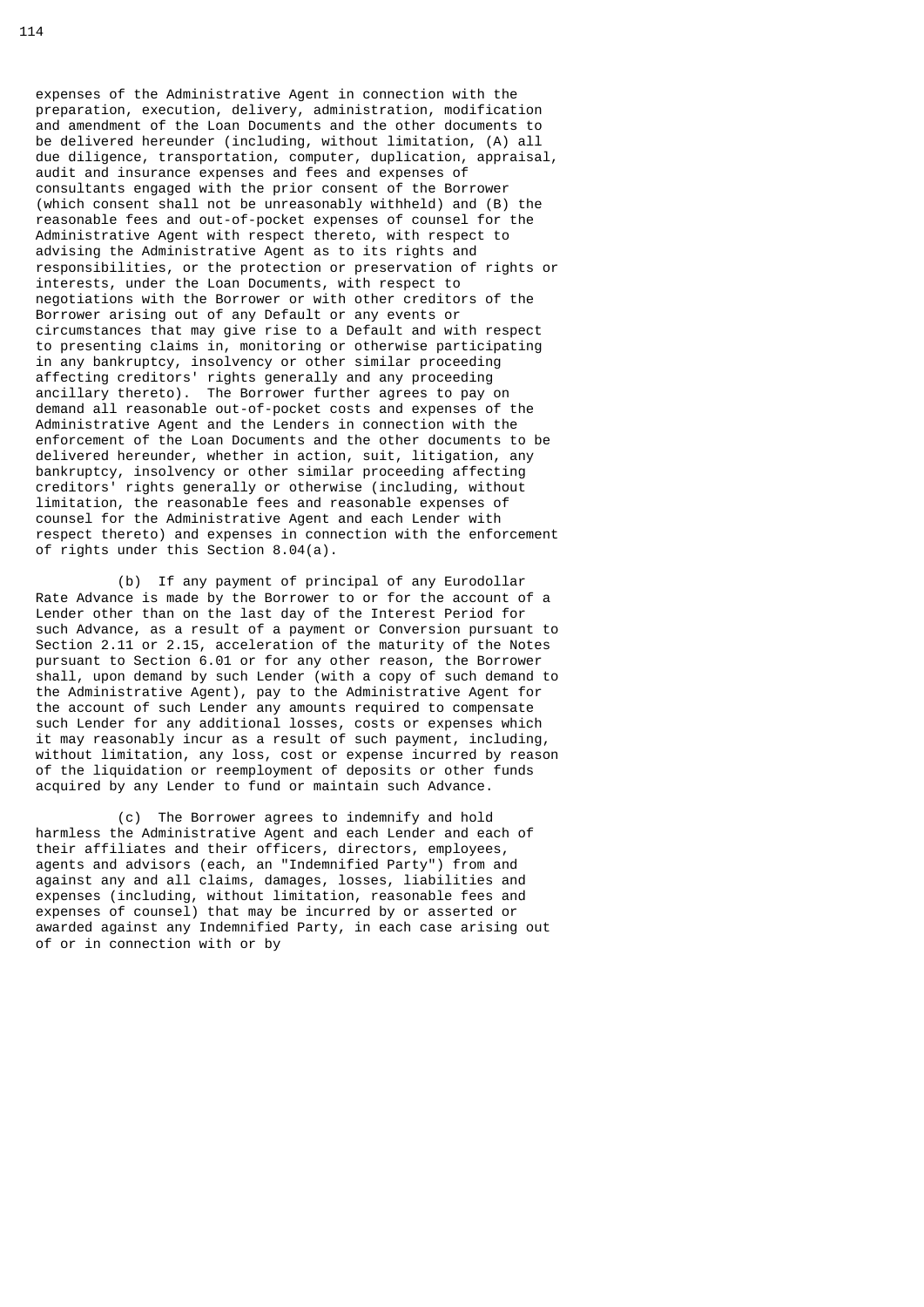reason of (or in connection with the preparation for a defense of) any investigation, litigation or proceeding arising out of, related to or in connection with this Agreement and the transactions contemplated hereby, whether or not an Indemnified Party is a party thereto, whether or not the transactions contemplated hereby are consummated and whether or not any such claim, investigation, litigation or proceeding is brought by the Borrower or any other person, except (i) to the extent such claim, damage, loss, liability or expense (x) is found in a final, non-appealable judgment by a court of competent jurisdiction (a "Final Judgment") to have resulted from such Indemnified Party's gross negligence or willful misconduct or (y) arises from any legal proceedings commenced against any Lender by any other Lender (in its capacity as such and not as Administrative Agent), and (ii) in the case of any litigation brought by the Borrower (A) seeking a judgment against any Indemnified Party for any wrongful act or omission of such Indemnified Party and (B) in which a Final Judgment is rendered in the Borrower's favor against such Indemnified Party, the provisions of this paragraph will not be available to provide indemnification for any damage, loss, liability or expense incurred by such Indemnified Party in connection with such litigation described in clause (i) or (ii) of this Section  $8.04(c)$ .

 SECTION 8.05. Right of Set-off. Upon (i) the occurrence and during the continuance of any Event of Default and (ii) the making of the request or the granting of the consent specified by Section 6.01 to authorize the Administrative Agent to declare the Notes due and payable pursuant to the provisions of Section 6.01, each Lender is hereby authorized at any time and from time to time, to the fullest extent permitted by law, to set off and apply any and all deposits (general or special, time or demand, provisional or final) at any time held and other indebtedness at any time owing by such Lender to or for the credit or the account of the Borrower against any and all of the obligations of the Borrower to such Lender now or hereafter existing under this Agreement and the Note or Notes held by such Lender, whether or not such Lender shall have made any demand under this Agreement or such Note or Notes and although such obligations may be unmatured. Each Lender agrees promptly to notify the Borrower after any such set-off and application shall be made by such Lender, provided that the failure to give such notice shall not affect the validity of such set-off and application; provided further that no Lender shall exercise any such right of set-off or any other right of set-off without the prior consent of the Administrative Agent. The rights of each Lender under this Section 8.05 are in addition to other rights and remedies (including, without limitation, other rights of set-off) which such Lender may have.

 SECTION 8.06. Binding Effect. This Agreement shall become effective when it shall have been executed by the Borrower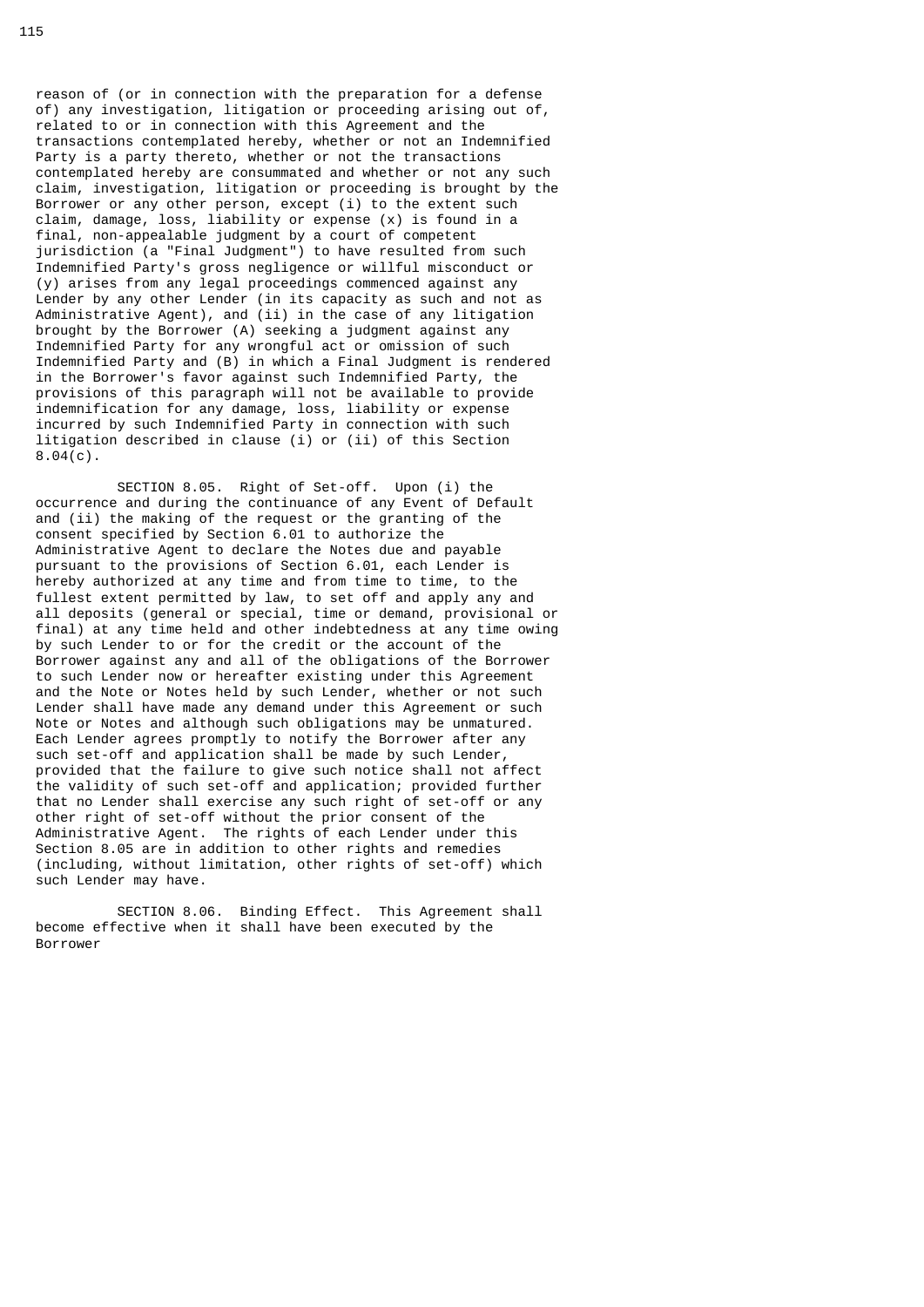and the Administrative Agent and when the Administrative Agent shall have been notified by each Bank that such Bank has executed it and thereafter shall be binding upon and inure to the benefit of the Borrower, the Administrative Agent and each Lender and their respective successors and assigns, except that the Borrower shall not have the right to assign its rights hereunder or any interest herein without the prior written consent of the Administrative Agent and the Required Lenders.

 SECTION 8.07. Assignments and Participations. (a) Each Lender may and, if demanded by the Borrower pursuant to Section 2.14, will assign to one or more banks or other entities all or a portion of its rights and obligations under this Agreement (including, without limitation, all or a portion of its Commitment, the Advances owing to it and the Note or Notes held by it); provided, however, that (i) each such assignment shall be of a uniform, and not a varying, percentage of all rights and obligations under and in respect of one or more Facilities (ii) the amount of the Commitment of the assigning Lender being assigned pursuant to each such assignment (determined as of the date of the Assignment and Acceptance with respect to such assignment) shall in no event be less than \$10,000,000 and shall be an integral multiple of \$1,000,000 in excess thereof, or shall be an assignment to another Lender or an assignment of all of the assigning Lender's rights and obligations hereunder and under the Notes, (iii) each such assignment shall be to another Lender, an Affiliate of the assigning Lender or to an Eligible Assignee, (iv) each such assignment made as a result of a demand by the Borrower pursuant to Section 2.14 shall be arranged by the Borrower after consultation with the Administrative Agent and shall be either an assignment of all of the rights and obligations of the assigning Lender under this Agreement or an assignment of a portion of such rights and obligations made concurrently with another such assignment or other such assignments that together cover all of the rights and obligations of the assigning Lender under this Agreement, (v) no Lender shall be obligated to make any such assignment as a result of a demand by the Borrower pursuant to Section 2.14 unless and until such Lender shall have received one or more payments from either the Borrower or one or more Eligible Assignees in an aggregate amount at least equal to the aggregate outstanding principal amount of the Advances owin to such Lender, together with accrued interest thereon to the date of payment of such principal amount and all other amounts payable to such Lender under this Agreement and (vi) the parties to each such assignment shall execute and deliver to the Administrative Agent, for its acceptance and recording in the Register, an Assignment and Acceptance, together with any Note or Notes subject to such assignment and a processing and recordation fee of \$3,000 from the assignee. Upon such execution, delivery, acceptance and recording, from and after the effective date specified in each Assignment and Acceptance, (x) the assignee thereunder shall be a party hereto and, to the extent that rights and obligations hereunder have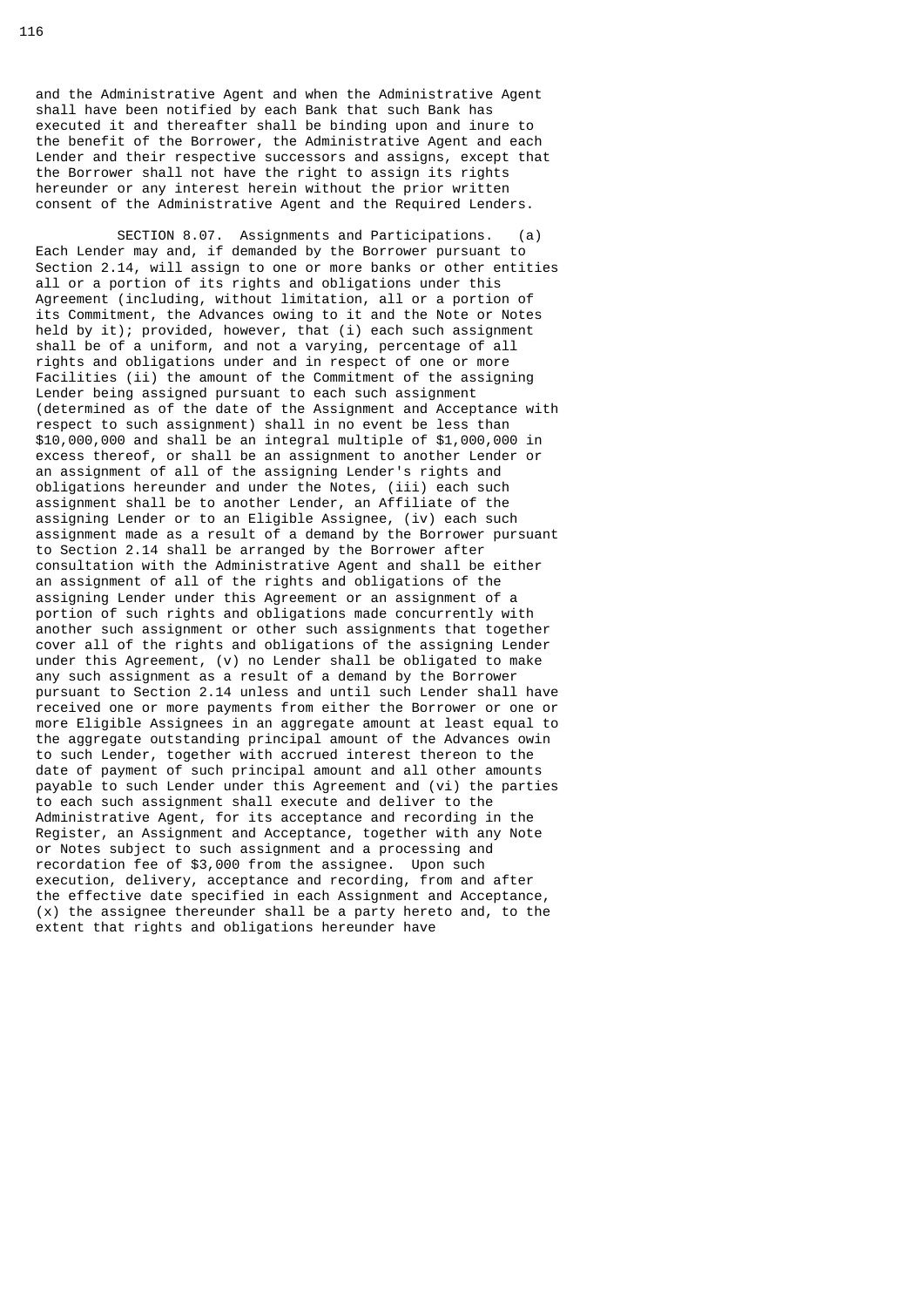been assigned to it pursuant to such Assignment and Acceptance, have the rights and obligations of a Lender hereunder and (y) the Lender assignor thereunder shall, to the extent that rights and obligations hereunder have been assigned by it pursuant to such Assignment and Acceptance, relinquish its rights and be released from its obligations under this Agreement (and, in the case of an Assignment and Acceptance covering all or the remaining portion of an assigning Lender's rights and obligations under this Agreement, such Lender shall cease to be a party hereto).

 (b) By executing and delivering an Assignment and Acceptance, the Lender assignor thereunder and the assignee thereunder confirm to and agree with each other and the other parties hereto as follows: (i) other than as provided in such Assignment and Acceptance, such assigning Lender makes no representation or warranty and assumes no responsibility with respect to any statements, warranties or representations made in or in connection with this Agreement or the execution, legality, validity, enforceability, genuineness, sufficiency or value of this Agreement or any other instrument or document furnished pursuant hereto; (ii) such assigning Lender makes no representation or warranty and assumes no responsibility with respect to the financial condition of the Borrower or the performance or observance by the Borrower of any of its obligations under this Agreement or any other instrument or document furnished pursuant hereto; (iii) such assignee confirms that it has received a copy of this Agreement, together with copies of the financial statements referred to in Section 4.01(f) and such other documents and information as it has deemed appropriate to make its own credit analysis and decision to enter into such Assignment and Acceptance; (iv) such assignee will, independently and without reliance upon the Administrative Agent, such assigning Lender or any other Lender and based on such documents and information as it shall deem appropriate at the time, continue to make its own credit decisions in taking or not taking action under this Agreement; (v) such assignee confirms that it is an Eligible Assignee; (vi) such assignee appoints and authorizes the Administrative Agent to take such action as agent on its behalf and to exercise such powers under this Agreement as are delegated to the Administrative Agent by the terms hereof, together with such powers as are reasonably incidental thereto; and (vii) such assignee agrees that it will perform in accordance with their terms all of the obligations which by the terms of this Agreement are required to be performed by it as a Lender.

 (c) The Administrative Agent shall maintain at its address referred to in Section 8.02 a copy of each Assignment and Acceptance delivered to and accepted by it and a register for the recordation of the names and addresses of the Lenders and the Commitment of, and principal amount of the Advances owing under each Facility to, each Lender from time to time (the "Register"). The entries in the Register shall be conclusive and binding for all purposes, absent manifest error, and the Borrower, the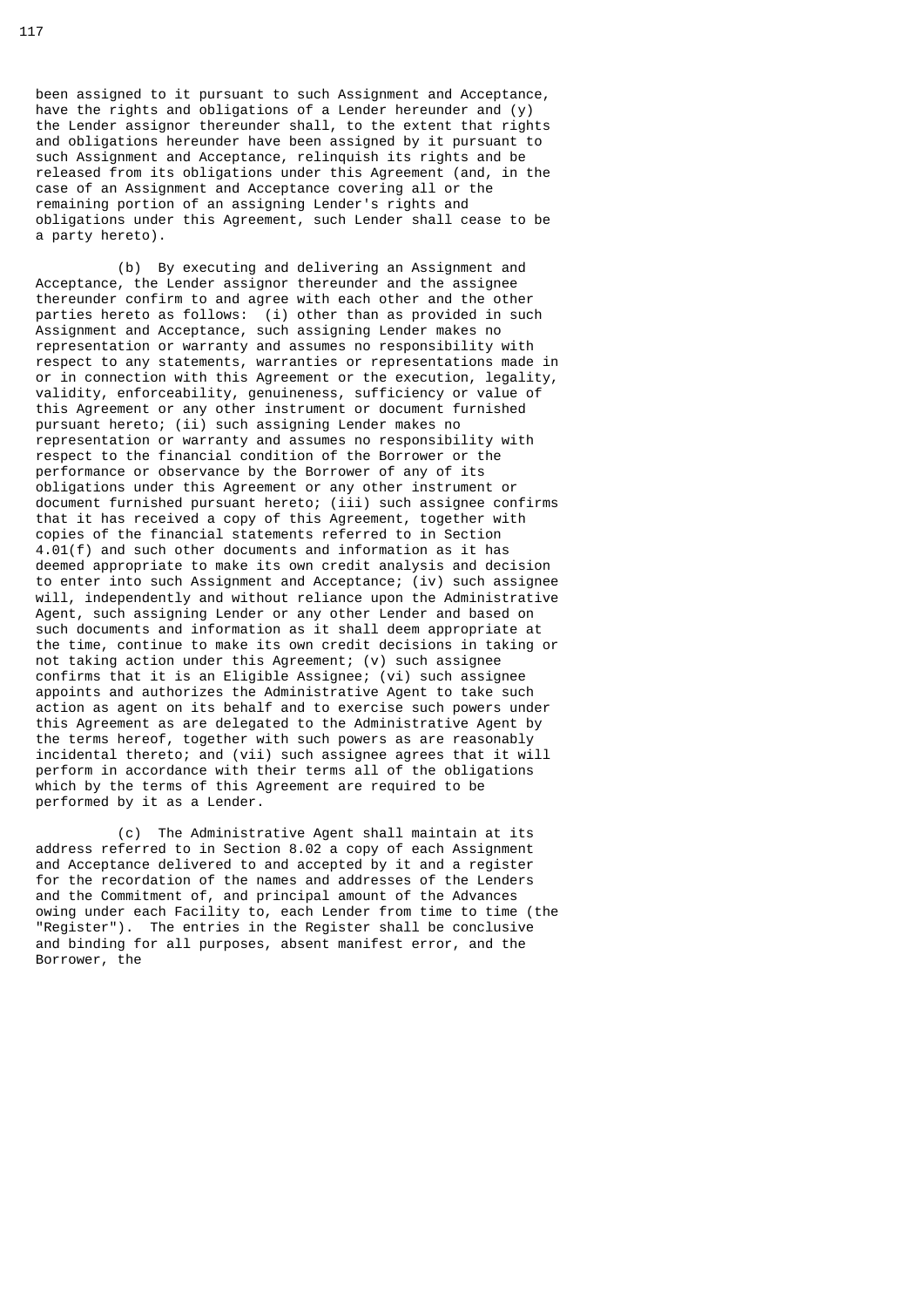Administrative Agent, and the Lenders may treat each Person whose name is recorded in the Register as a Lender hereunder for all purposes of this Agreement. The Register shall be available for inspection by the Borrower or any Lender at any reasonable time and from time to time upon reasonable prior notice.

 (d) Upon its receipt of an Assignment and Acceptance executed by an assigning Lender and an assignee representing that it is an Eligible Assignee, together with any Note or Notes subject to such assignment, the Administrative Agent shall, if such Assignment and Acceptance has been completed and is in substantially the form of Exhibit C hereto, (i) accept such Assignment and Acceptance, (ii) record the information contained therein in the Register and (iii) give prompt notice thereof to the Borrower. Within five Business Days after its receipt of such notice, the Borrower, at its own expense, shall execute and deliver to the Administrative Agent in exchange for the surrendered Note or Notes a new Note or Notes to the order of such Eligible Assignee in an amount equal to the Commitment under each Facility assumed by it pursuant to such Assignment and Acceptance and, if the assigning Lender has retained a Commitment hereunder under such Facility, a new Note to the order of the assigning Lender in an amount equal to the Commitment retained by it hereunder. Such new Note or Notes shall be in an aggregate principal amount equal to the aggregate principal amount of such surrendered Note or Notes, shall be dated the effective date of such Assignment and Acceptance and shall otherwise be in substantially the form of Exhibit A-1,  $Exhibit A-2$  or  $Exhibit A-3$ , as the case may be. Exhibit A-3, as the case may be.

 (e) Each Lender may sell participations to one or more banks or other entities in or to all or a portion of its rights and obligations under this Agreement (including, without limitation, all or a portion of its Commitment, the Advances owing to it and the Note or Notes held by it); provided, however, that (i) such Lender's obligations under this Agreement (including. without limitation, its Commitment to the Borrower hereunder) shall remain unchanged, (ii) such Lender shall remain solely responsible to the other parties hereto for the performance of such obligations, (iii) such Lender shall remain the holder of any such Note for all purposes of this Agreement, (iv) the Borrower, the Administrative Agent and the other Lenders shall continue to deal solely and directly with such Lender in connection with such Lender's rights and obligations under this Agreement and (v) no participant under any such participation shall have any right to approve any amendment or waiver of any provision of any Loan Document, or any consent to any departure by the Borrower therefrom, except to the extent that such amendment, waiver or consent would reduce or postpone any date fixed for payment of principal of, or interest on, the Notes or any fees or other amounts payable hereunder, in each case to the extent subject to such participation.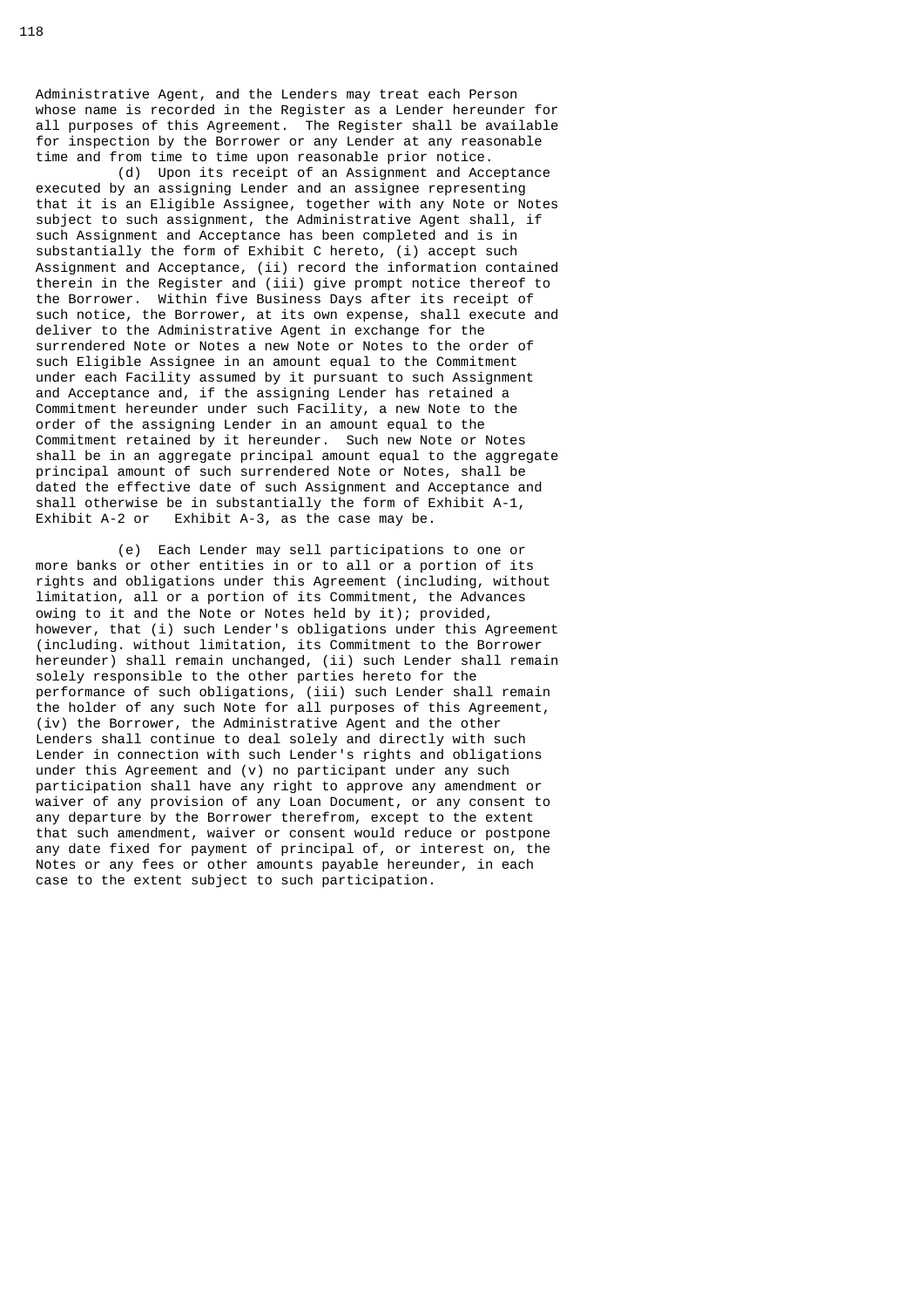(f) Any Lender may, in connection with any assignment or participation or proposed assignment or participation pursuant to this Section 8.07, disclose to the assignee or participant or proposed assignee or participant, any information relating to the Borrower furnished to such Lender by or on behalf of the Borrower; provided that, prior to any such disclosure, the assignee or participant or proposed assignee or participant shall agree pursuant to an agreement substantially in the form of Exhibit N to preserve the confidentiality of any confidential information relating to the Borrower received by it from such Lender.

 (g) Notwithstanding any other provision set forth in this Agreement, any Lender may at any time create a security interest in all or any portion of its rights under this Agreement (including, without limitation, the Advances owing to it and the Note or Notes held by it) in favor of any Federal Reserve Bank in accordance with Regulation A of the Board of Governors of the Federal Reserve System.

 SECTION 8.08. Governing Law; Submission to Jurisdiction. (a) This Agreement and the Notes shall be governed by, and construed in accordance with, the laws of the State of New York.

 (b) The Borrower hereby irrevocably and unconditionally submits, for itself and its property, to the nonexclusive jurisdiction of any New York State court or Federal court of the United States of America sitting in New York City, and any appellate court thereof, in any action or proceeding arising out of or relating to this Agreement, or for recognition or enforcement of any judgment, and each of the parties hereto hereby irrevocably and unconditionally agrees that all claims in respect of any such action or proceeding may be heard and determined in such New York State or, to the extent permitted by law, in such Federal court. Each of the parties hereto agrees that a final judgment in any such action or proceeding shall be conclusive and may be enforced in other jurisdictions by suit on the judgment or in any other manner provided by law. Subject to the foregoing and to paragraph (c) below, nothing in this Agreement shall affect any right that any party hereto may otherwise have to bring any action or proceeding relating to this Agreement against any other party hereto in the courts of any jurisdiction.

 (c) The Borrower hereby irrevocably and unconditionally waives, to the fullest extent it may legally and effectively do so, any objection which it may now or hereafter have to the laying of venue of any suit, action or proceeding arising out of or relating to this Agreement in any New York State or Federal court and the defense of an inconvenient forum to the maintenance of such action or proceeding in any such court.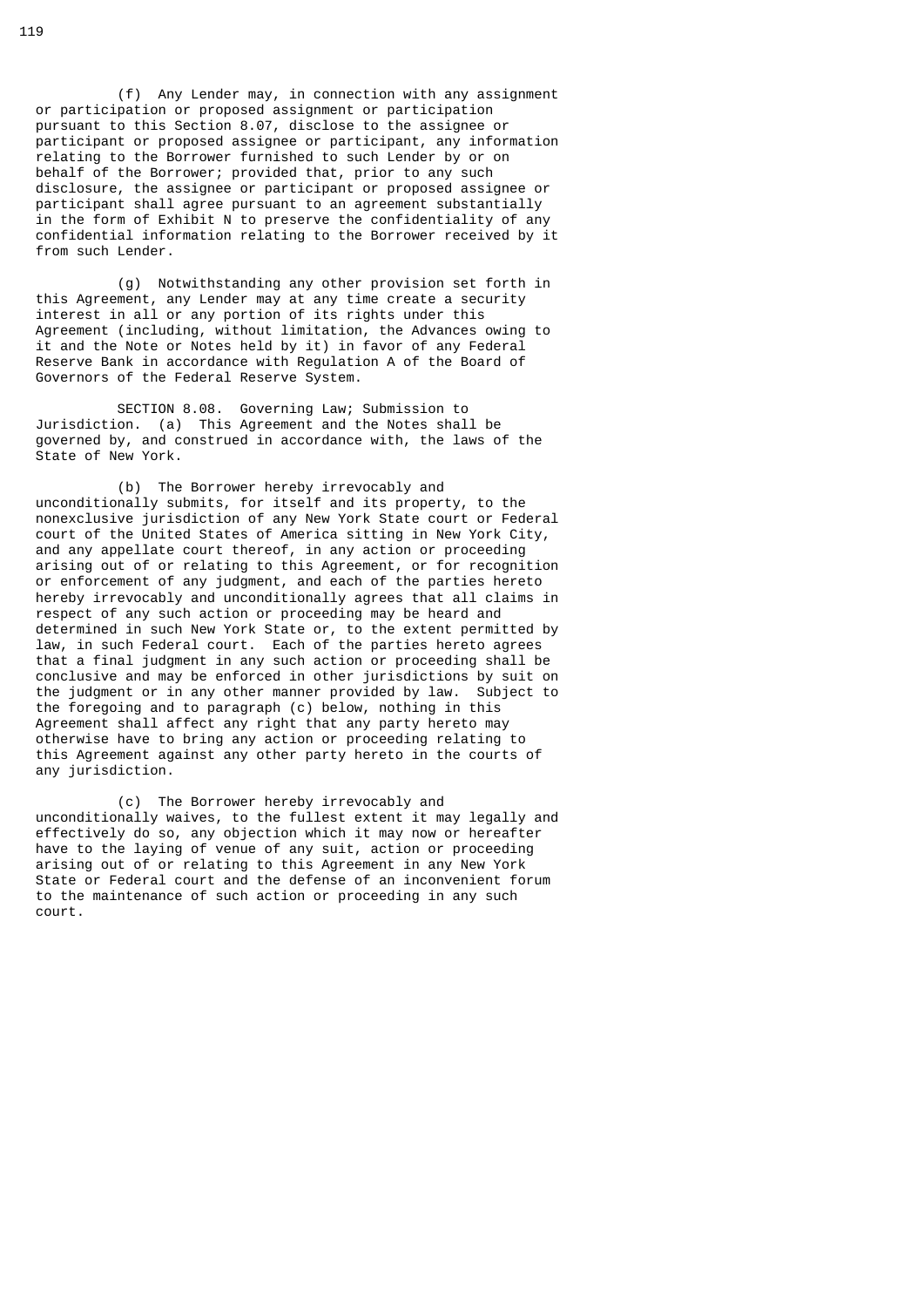(d) The Borrower agrees that service of process may be made on the Borrower by personal service of a copy of the summons and complaint or other legal process in any such suit, action or proceeding, or by registered or certified mail (postage prepaid) to the address of the Borrower specified in Section 8.02, or by any other method of service provided for under the applicable laws in effect in the State of New York.

 SECTION 8.09. No Liability of the Issuing Bank. The Borrower assumes all risks of the acts or omissions of any beneficiary or transferee of any Letter of Credit with respect to its use of such Letter of Credit. Neither the Issuing Bank nor any of its officers or directors shall be liable or responsible for: (a) the use that may be made of any Letter of Credit or any acts or omissions of any beneficiary or transferee in connection therewith; (b) the validity, sufficiency or genuineness of documents, or of any endorsement thereon, even if such documents should prove to be in any or all respects invalid, insufficient, fraudulent or forged; (c) payment by the Issuing Bank against presentation of documents that do not comply with the terms of a Letter of Credit, including failure of any documents to bear any reference or adequate reference to the Letter of Credit; or (d) any other circumstances whatsoever in making or failing to make payment under any Letter of Credit, except that the Borrower shall have a claim against the Issuing Bank, and the Issuing Bank shall be liable to the Borrower, to the extent of any direct, but not consequential, damages suffered by the Borrower that the Borrower proves were caused by (i) the Issuing Bank's willful misconduct or gross negligence in determining whether documents presented under any Letter of Credit comply with the terms of the Letter of Credit or (ii) the Issuing Bank's willful failure to make lawful payment under a Letter of Credit after the presentation to it of a draft and certificates strictly complying with the terms and conditions of the Letter of Credit. In furtherance and not in limitation of the foregoing, the Issuing Bank may accept documents that appear on their face to be in order, without responsibility for further investigation, regardless of any notice or information to the contrary.

 SECTION 8.10. Execution in Counterparts. This Agreement may be executed in any number of counterparts and by different parties hereto in separate counterparts, each of which when so executed shall be deemed to be an original and all of which taken together shall constitute one and the same agreement. Delivery of an executed counterpart of a signature page to this Agreement by telecopier shall be effective as delivery of a manually executed counterpart of this Agreement.

 SECTION 8.11. WAIVER OF JURY TRIAL. EACH OF THE BORROWER, THE ADMINISTRATIVE AGENT AND THE LENDERS IRREVOCABLY WAIVES ALL RIGHT TO TRIAL BY JURY IN ANY ACTION, PROCEEDING OR COUNTERCLAIM (WHETHER BASED ON CONTRACT, TORT OR OTHERWISE) ARISING OUT OF OR RELATING TO ANY OF THE LOAN DOCUMENTS, THE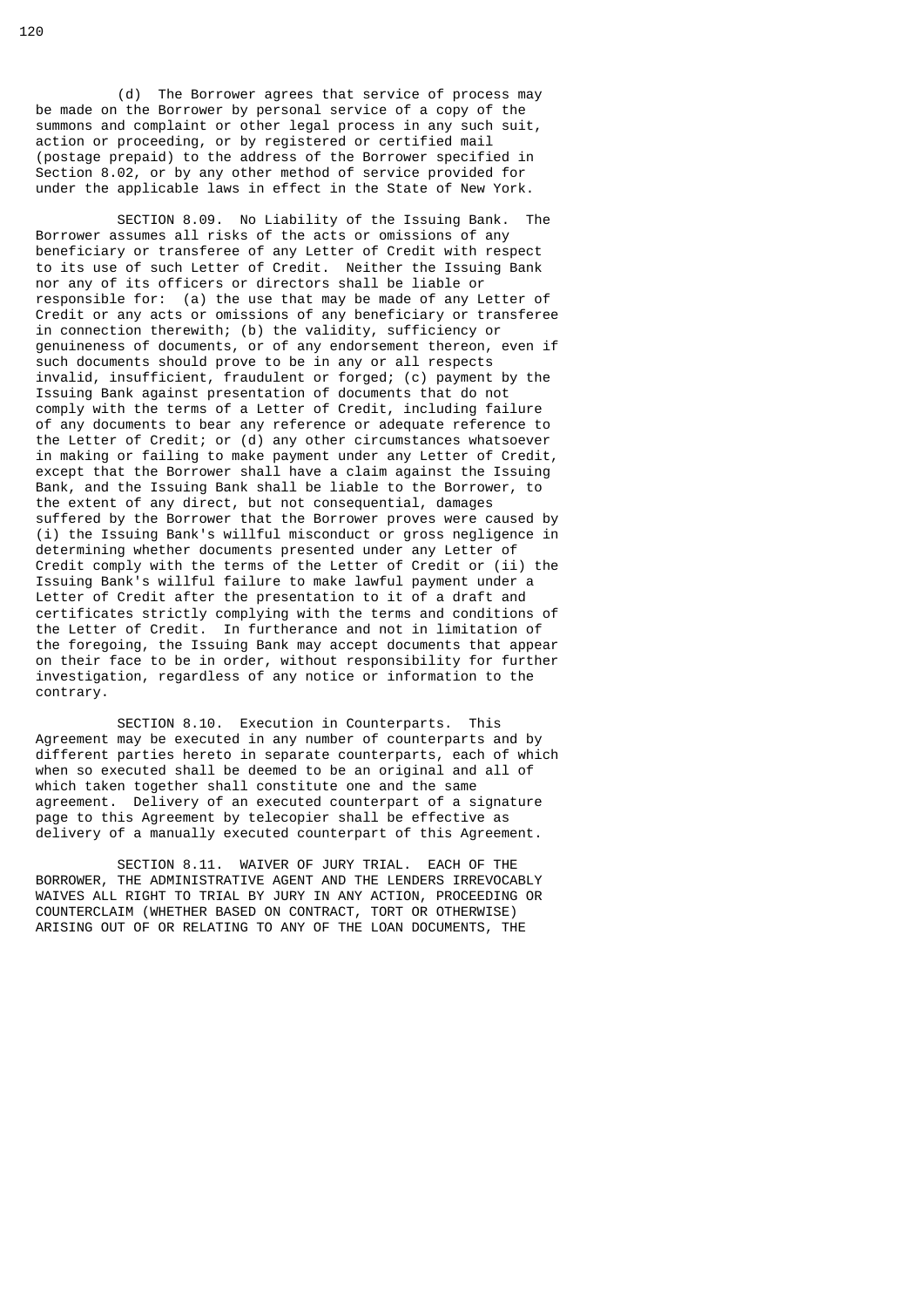IN WITNESS WHEREOF, the parties hereto have caused this Agreement to be executed by their respective officers thereunto duly authorized, as of the date first above written.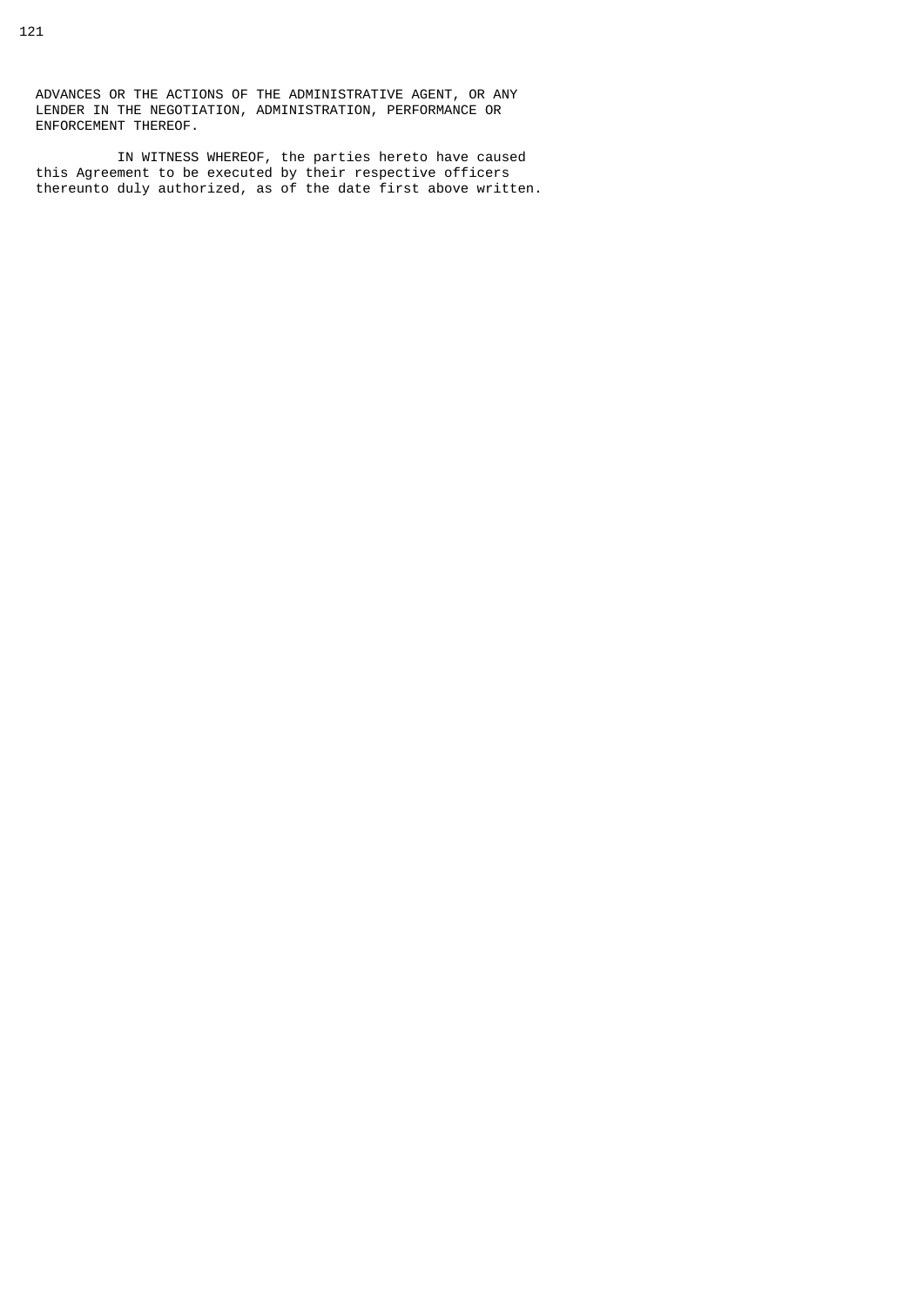```
 By 
   ------------------------------- 
   Name:
  Title:
```
 CITICORP USA, INC., as Administrative Agent

## and the state of the Bystem and the Bystem of the Bystem and the Bystem of the Bystem and the Bystem of the By

 ------------------------------- Name: Title:

 THE LONG-TERM CREDIT BANK OF JAPAN, LTD., LOS ANGELES AGENCY, as Co-Agent

### and the state of the Bystem and the Bystem and the Bystem and the Bystem and the Bystem and the Bystem and the

 ------------------------------- Name: Title:

 NATIONSBANK OF NORTH CAROLINA, N.A., as Co-Agent

# By

 ------------------------------- Name: Title: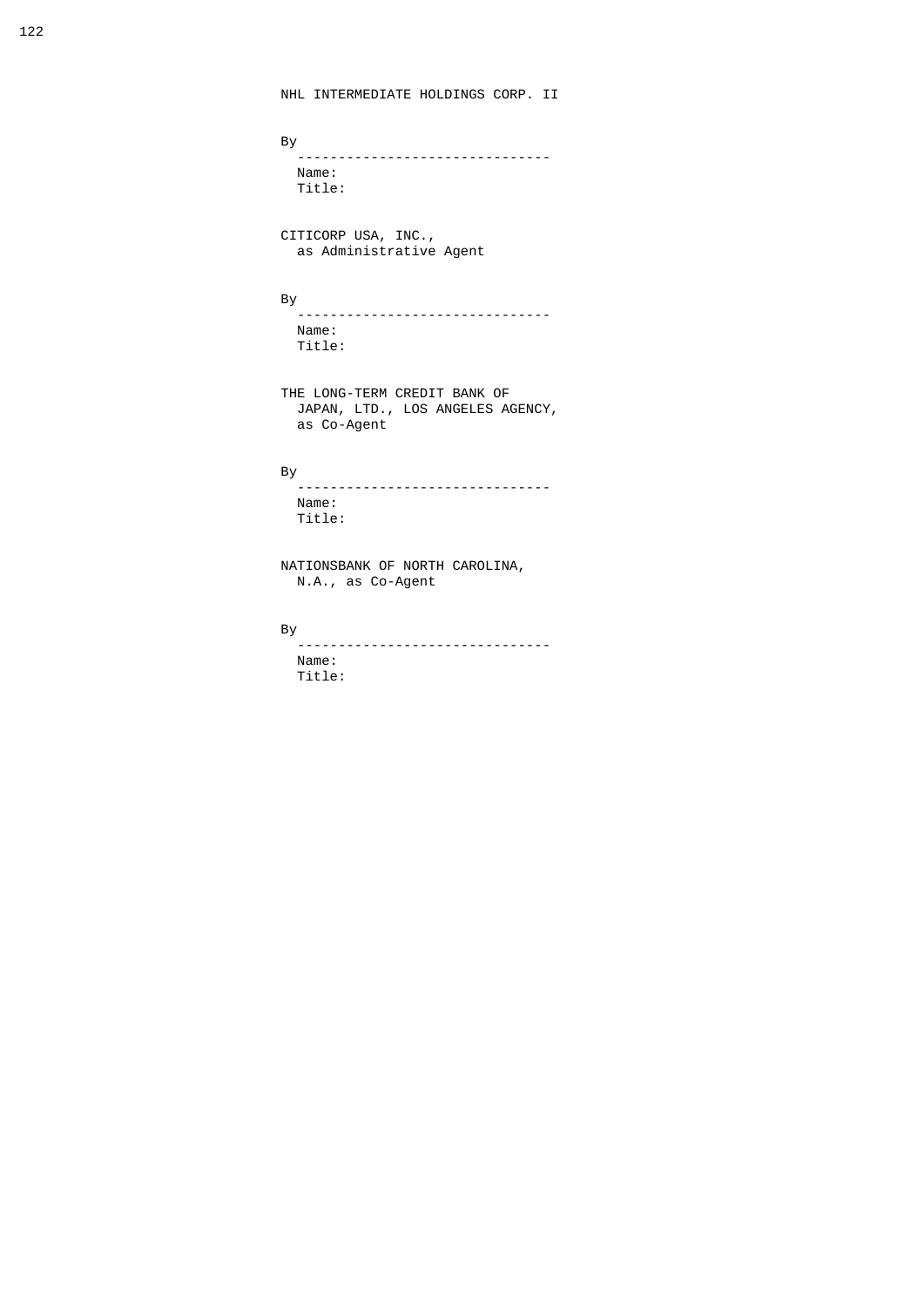```
 TORONTO DOMINION (TEXAS), INC.,
                                                         as Co-Agent
and the state of the Bystem of the Bystem of the Bystem of the Bystem of the Bystem of the Bystem of the Bystem of the Bystem of the Bystem of the Bystem of the Bystem of the Bystem of the Bystem of the Bystem of the Byste
                                                         -------------------------------
                                                        Name:
                                                        Title:
                                                      Banks
                                                      CITICORP USA, INC.
and the state of the Bystem and the Bystem of the Bystem and the Bystem of the Bystem and the Bystem of the By
                                                         -------------------------------
                                                        Name:
                                                        Title:
 THE LONG-TERM CREDIT BANK OF
 JAPAN, LTD., LOS ANGELES AGENCY
and the state of the Bystem and the Bystem of the Bystem and the Bystem of the Bystem and the Bystem of the By
                                                        .<br>---------------------------------
                                                         Name:
                                                         Title:
```
NATIONSBANK OF NORTH CAROLINA, N.A.

By

 ------------------------------- Name: Title: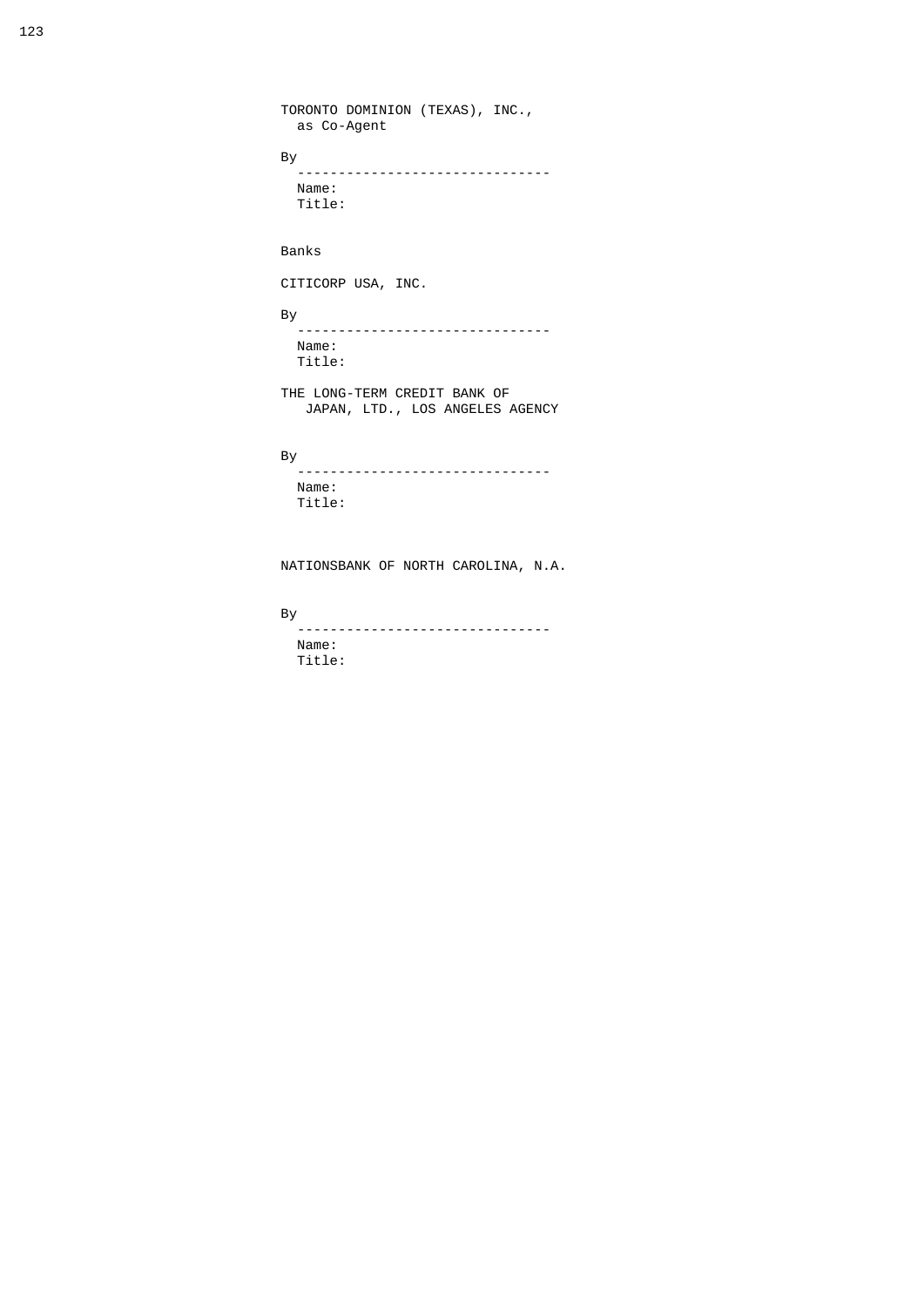TORONTO DOMINION (TEXAS), INC.

and the state of the Bystem of the Bystem of the Bystem of the Bystem of the Bystem of the Bystem of the Bystem of the Bystem of the Bystem of the Bystem of the Bystem of the Bystem of the Bystem of the Bystem of the Byste By<br>---------------------------------- Name: Title:

BANQUE PARIBAS

and the state of the Bystem and the Bystem of the Bystem and the Bystem of the Bystem and the Bystem of the By

 ------------------------------- Name: Title:

and the state of the Bystem and the Bystem of the Bystem and the Bystem of the Bystem and the Bystem of the By

 ------------------------------- Name: Title:

CONTINENTAL BANK N.A.

By

 ------------------------------- Name: Title:

NATIONAL WESTMINSTER BANK USA

and the state of the Bystem and the Bystem of the Bystem and the Bystem of the Bystem and the Bystem of the By

 ------------------------------- Name: Title:

SHAWMUT BANK, N.A.

and the state of the Bystem and the Bystem and the Bystem and the Bystem and the Bystem and the Bystem and the

 ------------------------------- Name: Title: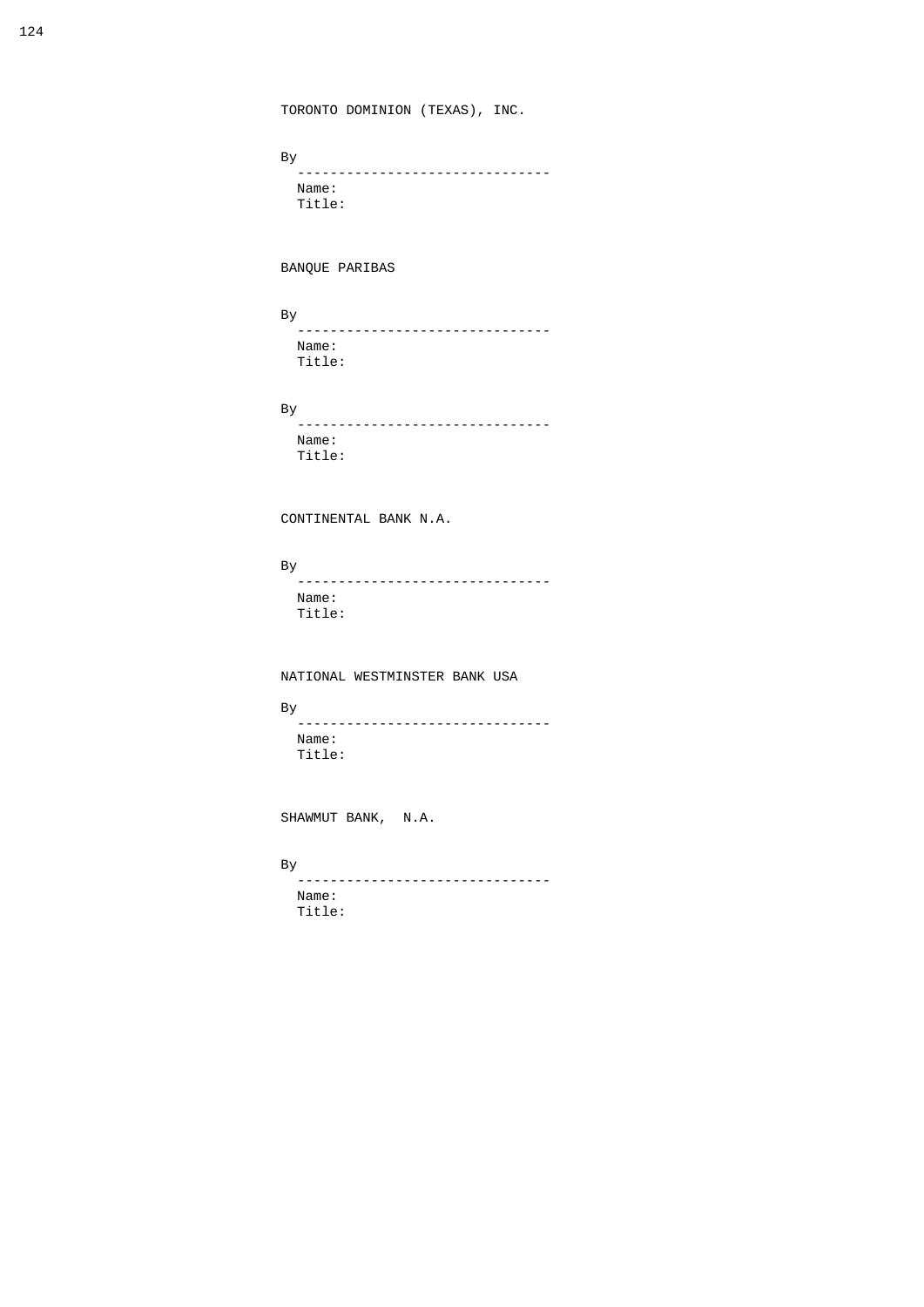and the state of the Bystem of the Bystem of the Bystem of the Bystem of the Bystem of the Bystem of the Bystem of the Bystem of the Bystem of the Bystem of the Bystem of the Bystem of the Bystem of the Bystem of the Byste ------------------------------- Name: Title:

> THE SANWA BANK, LIMITED, LOS ANGELES BRANCH

and the state of the Bystem of the Bystem of the Bystem of the Bystem of the Bystem of the Bystem of the Bystem of the Bystem of the Bystem of the Bystem of the Bystem of the Bystem of the Bystem of the Bystem of the Byste

 ------------------------------ Name: Title:

Issuing Bank

CITIBANK, N.A.

### and the state of the Bystem and the Bystem of the Bystem and the Bystem of the Bystem and the Bystem of the By

By<br>--------------------------------- Name: Title: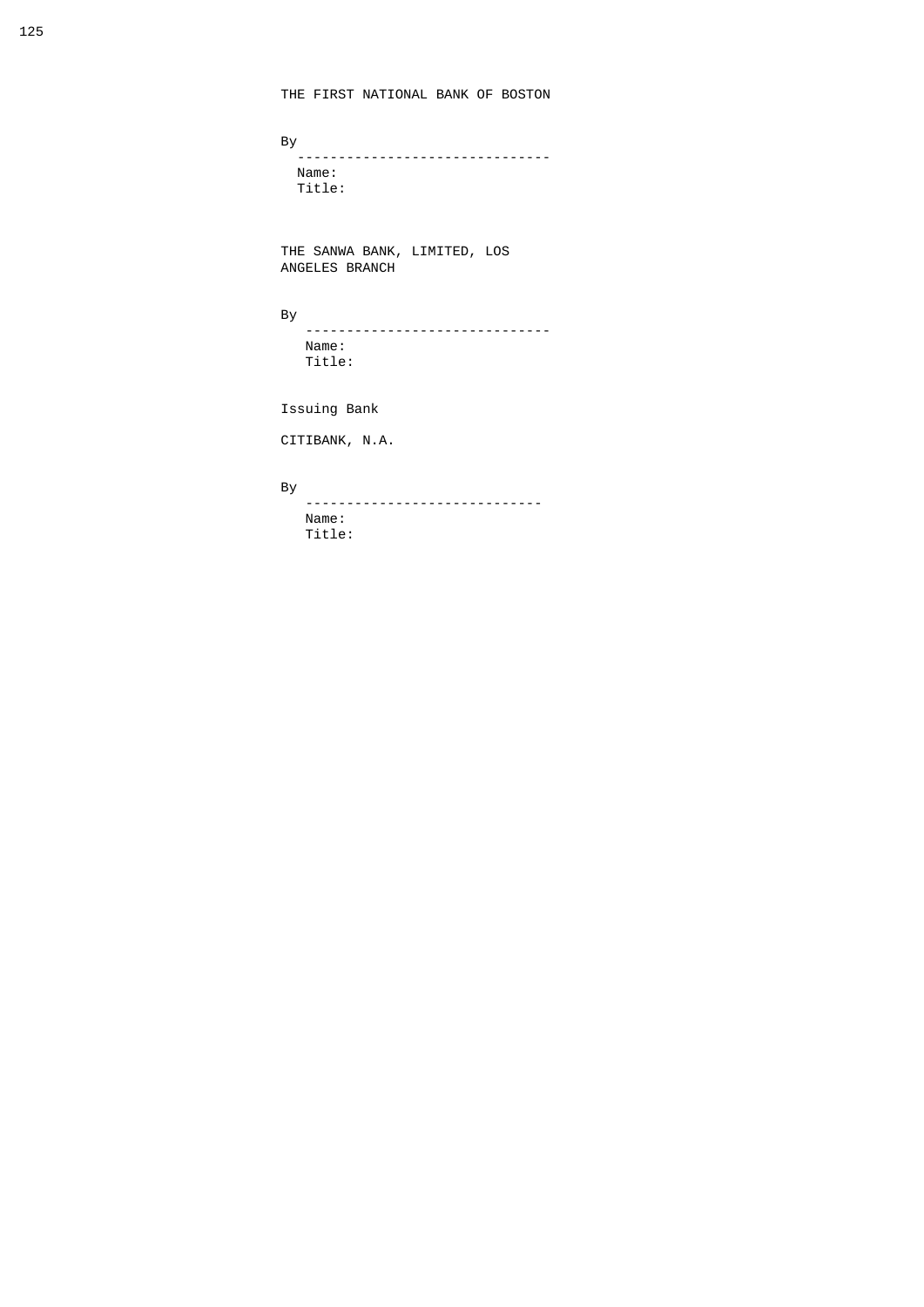```
 THE FUJI BANK, LIMITED
and the state of the Bystem of the Bystem of the Bystem of the Bystem of the Bystem of the Bystem of the Bystem of the Bystem of the Bystem of the Bystem of the Bystem of the Bystem of the Bystem of the Bystem of the Byste
                                               ------------------------------
                                               Name:
                                               Title:
                                            NHL INTERMEDIATE HOLDINGS CORP. II
                                            By /s/ James G. Richmond
                                                 -------------------------------
                                               Title: Secretary
                                            CITICORP USA, INC., 
                                               as Administrative Agent
                                            By /s/ Townsend L. Weekes Jr.
                                                -------------------------------
                                               Title: Authorized Representative
                                            THE LONG-TERM CREDIT BANK OF JAPAN,
                                              LTD., LOS ANGELES AGENCY, 
                                               as Co-Agent
                                            By /s/ Motokazi Uematsu
                                                -------------------------------
                                               Title: Deputy General Manager
                                            NATIONSBANK OF NORTH CAROLINA, 
                                               N.A., as Co-Agent
                                            By /s/ Mark E. Stephanz
                                               -------------------------------
```
Title: Senior Vice President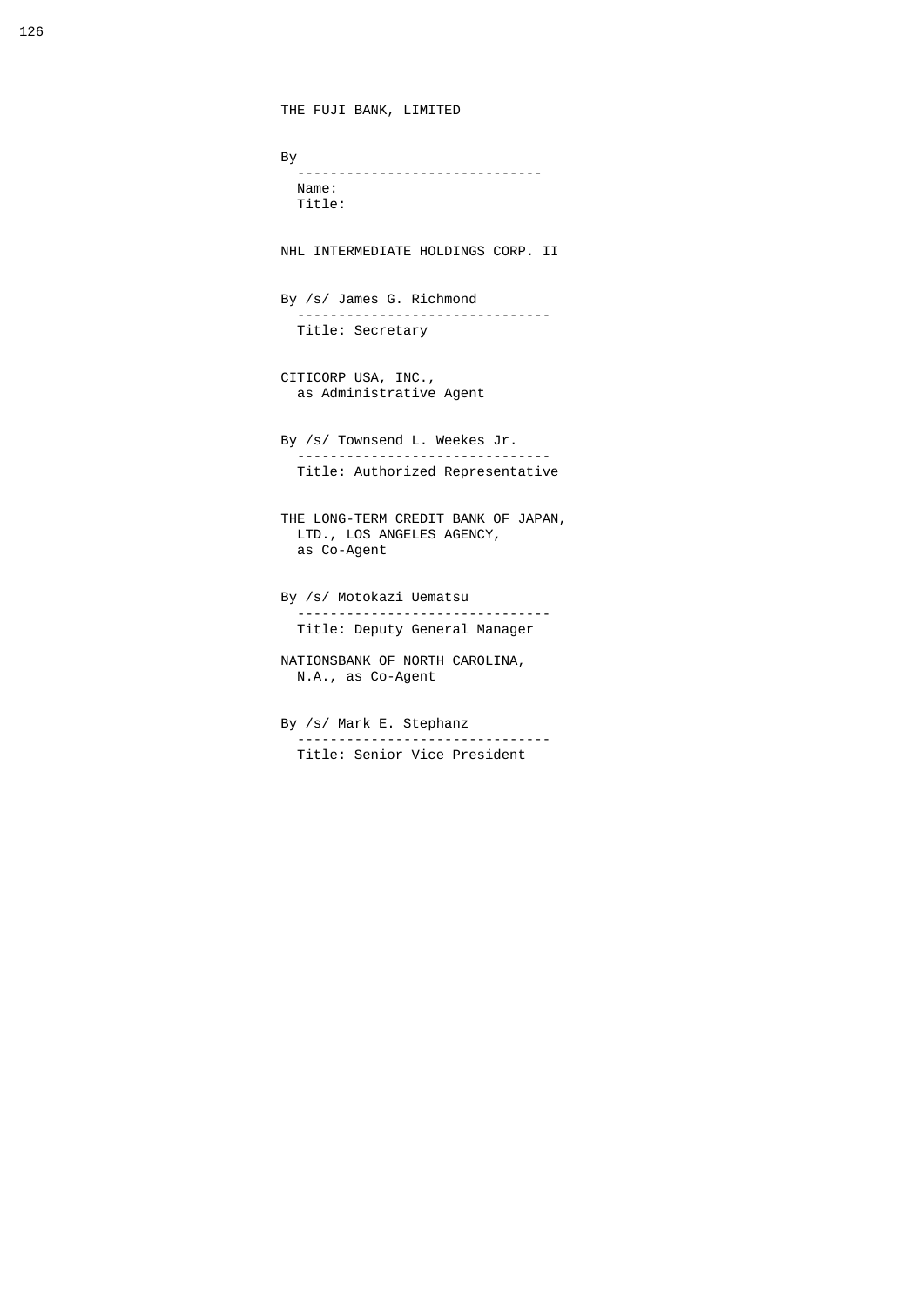```
 TORONTO DOMINION (TEXAS), INC.,
   as Co-Agent
 By /s/ Warren Finlay
    -------------------------------
   Title: Vice President
 Banks
 CITICORP USA, INC.
 By /s/ Townsend L. Weekes
        -------------------------------
   Title: Authorized Representative
 THE LONG-TERM CREDIT BANK OF
  JAPAN, LTD., LOS ANGELES AGENCY
 By /s/ Motokazu Uematsu
   -------------------------------
   Title: Deputy General Manager
 NATIONSBANK OF NORTH CAROLINA, N.A.
```
 By /s/ Mark E. Stephanz ------------------------------- Title: Senior Vice President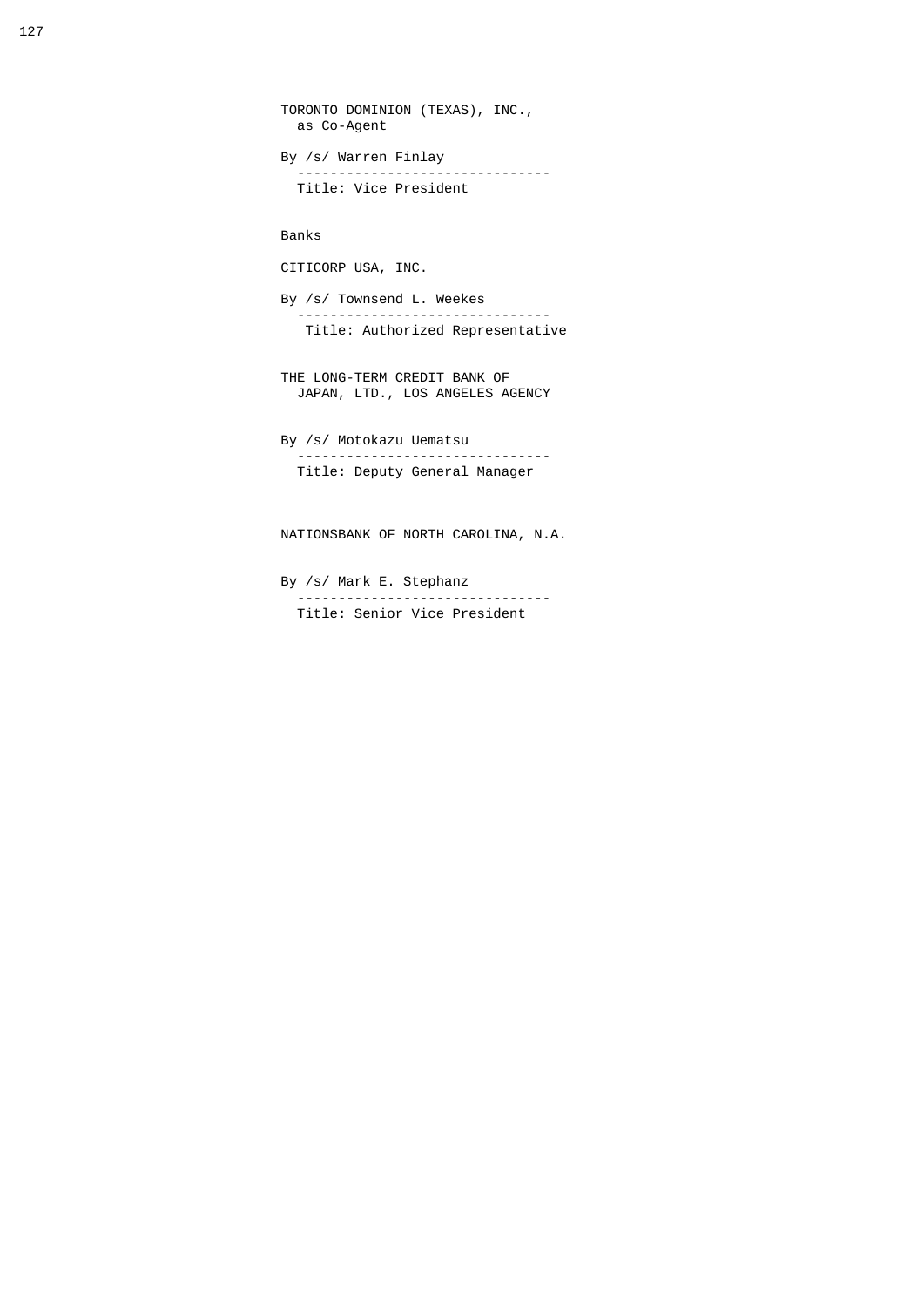```
 TORONTO DOMINION (TEXAS), INC.
 By /s/ Carole A. Clause
    -------------------------------
   Title: Vice President
 BANQUE PARIBAS
 By /s/ Eric Green 
      -------------------------------
   Title: Vice President
 By /s/ 
   -------------------------------
   Name:
   Title:
 CONTINENTAL BANK N.A.
 By /s/ John Orecchio
    -------------------------------
   Title: Vice President
 NATIONAL WESTMINSTER BANK USA
 By /s/ Dilcia P. Hill
    -------------------------------
   Title: Assistant Vice President
 By /s/ W. Wakefield Smith
    -------------------------------
   Title: Vice President
 SHAWMUT BANK, N.A.
 By /s/ Amy M. Tsokanis 
   ----------------------------
  Title: Vice President
```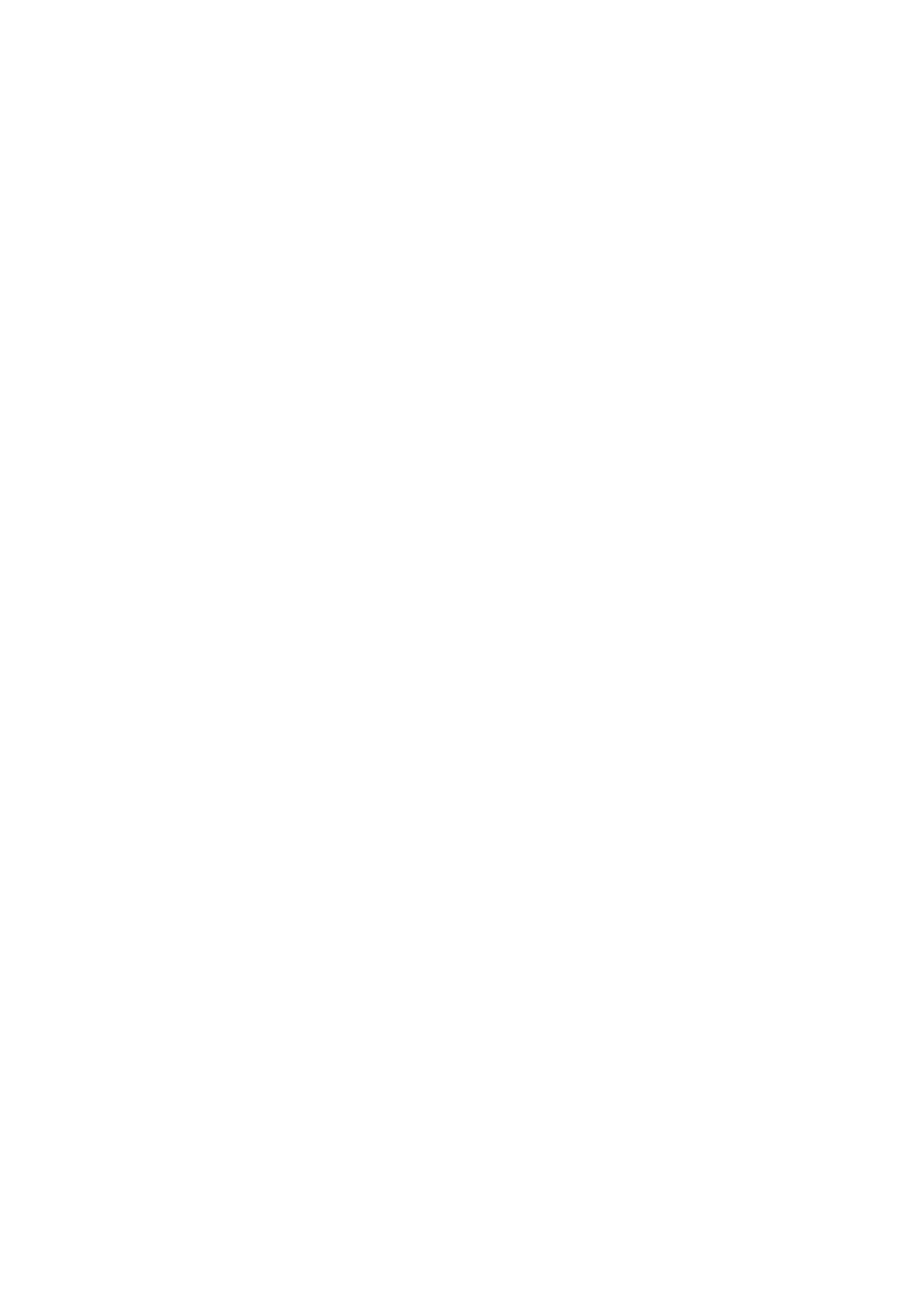THE FIRST NATIONAL BANK OF BOSTON

 By /s/ Richard D. Hill, Jr. ------------------------------- Title: Vice President

 THE SANWA BANK, LIMITED, LOS ANGELES BRANCH

> By /s/ John Merhaut ------------------------------- Title: First Vice President & Manager

 Issuing Bank CITIBANK, N.A.

 By /s/ Townsend L. Weekes Jr. ------------------------------- Title: Authorized Representative